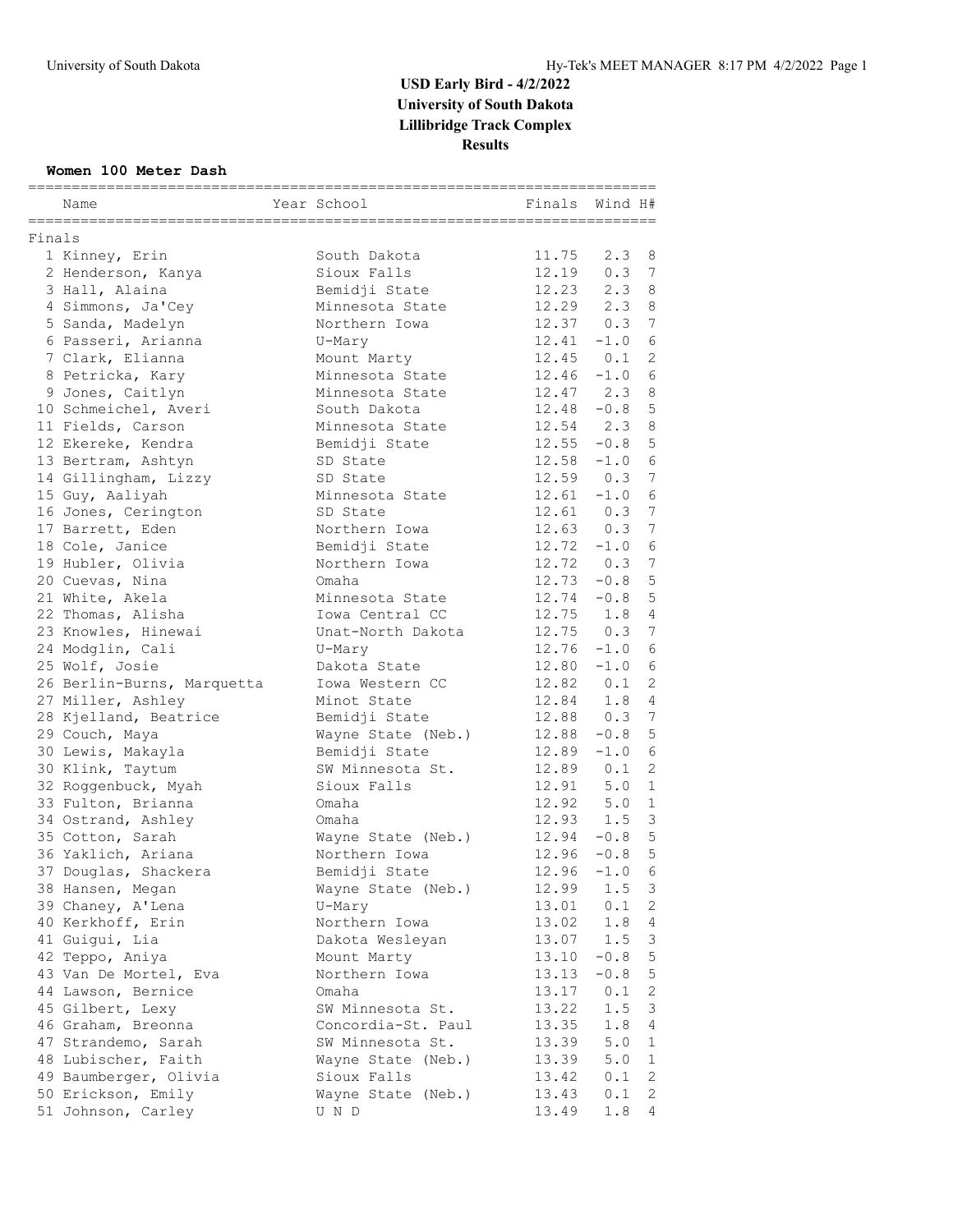#### **....Women 100 Meter Dash**

| 52 Fox, Olivia       | Sioux Falls        | 13.50 | $1.5 \quad 3$ |  |
|----------------------|--------------------|-------|---------------|--|
| 53 Mitchell, Lauren  | Mount Marty        | 13.53 | $5.0 \quad 1$ |  |
| 54 Kuchel, Paige     | SD State           | 13.55 | 1.8 4         |  |
| 55 Imahori, Koto     | Iowa Central CC    | 13.63 | $1.5 \quad 3$ |  |
| 56 Hoffman, Lauryn   | Wayne State (Neb.) | 13.68 | $0.1 \quad 2$ |  |
| 57 Pourier, Taylor   | Dakota Wesleyan    | 13.77 | $5.0 \quad 1$ |  |
| 58 Omodayo, Florence | Southwestern CC    | 13.81 | $0.1 \quad 2$ |  |
| 59 Madavo, Fadzai    | Minot State        | 14.51 | $1.5 \quad 3$ |  |
| 60 Brown, Rylie      | SW Minnesota St.   | 14.60 | $1.5 \quad 3$ |  |
| -- Walcott, Tirecia  | Iowa Western CC    | FS    | $2.3 \quad 8$ |  |
|                      |                    |       |               |  |

#### **Women 200 Meter Dash**

| Name                  | Year School        | Finals           | Wind H#       |                 |
|-----------------------|--------------------|------------------|---------------|-----------------|
| 1 Jackson, Makayla    | Minnesota State    | 24.52            | $-2.2$ 11     |                 |
| 2 Kinney, Erin        | South Dakota       | $24.67 - 2.2$ 11 |               |                 |
| 3 Cramer, Rose        | Minnesota State    | 24.69            | $-2.2$ 11     |                 |
| 4 Robinson, Annalee   | South Dakota       | 25.08            | $-2.2$ 11     |                 |
| 5 Wolfe, Collette     | SD State           | 25.27            | 0.5           | - 9             |
| 6 Bennett, Jill       | Northern Iowa      | 25.37            | $-2.2$ 11     |                 |
| 7 Jones, Cerington    | SD State           | 25.40            | $-0.9$ 10     |                 |
| 8 Young, Hannah       | South Dakota       | 25.40            | 1.2           | - 8             |
| 9 White, Akela        | Minnesota State    | 25.58            | 0.5           | - 9             |
| 10 Hall, Alaina       | Bemidji State      | 25.67            | $-0.9$ 10     |                 |
| 11 Ekereke, Kendra    | Bemidji State      | 25.73            | 0.5           | - 9             |
| 12 Sanda, Madelyn     | Northern Iowa      | 25.76            | 0.5           | - 9             |
| 13 Woodard, Mackenzie | Minnesota State    | 25.76            | $-0.9$ 10     |                 |
| 14 Larson, Kylie      | South Dakota       | 25.77            | $1.2 \quad 8$ |                 |
| 15 Kimbrough, Auriona | Northern Iowa      | 25.78            | 1.2           | 8               |
| 16 Barrett, Eden      | Northern Iowa      | 25.80            | 0.5           | 9               |
| 17 Fields, Carson     | Minnesota State    | 25.82            | $-0.9$ 10     |                 |
| 18 Colvin, Dyashia    | Minnesota State    | 25.89            | 1.2           | - 8             |
| 19 Wolf, Josie        | Dakota State       | 25.94            | 0.5           | - 9             |
| 20 Guy, Aaliyah       | Minnesota State    | $25.99$ 0.5      |               | 9               |
| 21 Kollberg, Malene   | Unat-North Dakota  | 25.99            | $-0.9$ 10     |                 |
| 22 Bolibruch, Terezia | U-Mary             | 26.01            | $-0.7$        | - 6             |
| 23 Cole, Janice       | Bemidji State      | 26.01            | $-0.9 10$     |                 |
| 24 Hubler, Olivia     | Northern Iowa      | 26.02            | $-0.9$ 10     |                 |
| 25 Lewis, Cece        | Concordia-St. Paul | 26.10            | $-1.1$        | 7               |
| 26 Cotton, Sarah      | Wayne State (Neb.) | 26.15            | $-1.1$        | 7               |
| 27 Kerkhoff, Erin     | Northern Iowa      | 26.21            | $-1.1$        | $7\phantom{.0}$ |
| 28 Lewis, Makayla     | Bemidji State      | 26.22            | 0.5           | $\mathfrak{g}$  |
| 29 Thomas, Alisha     | Iowa Central CC    | 26.22            | 0.3           | 5               |
| 30 Malone, Kynnedi    | Minnesota State    | 26.26            | $-0.7$        | 6               |
| 31 Inama, Laura       | U-Mary             | $26.33 \t 0.3$   |               | 5               |
| 32 Clifford, Sierra   | SW Minnesota St.   | 26.35            | $-1.1$        | 7               |
| 33 Kisley, Paige      | Northern Iowa      | 26.45            | 1.2           | 8               |
| 34 Tillery, Skyler    | Bemidji State      | 26.52            | $-1.1$        | 7               |
| 35 Weidner, Taylor    | U-Mary             | $26.55 - 1.1$    |               | 7               |
| 36 Benson, Ciara      | SD State           | $26.66 - 0.7$    |               | 6               |
| 37 Douglas, Shackera  | Bemidji State      | $26.71$ 1.2      |               | 8               |
| 38 Miller, Ashley     | Minot State        | $26.73 - 0.7$    |               | 6               |
| 39 Proesch, Kelly     | Northern Iowa      | 26.76            | $-0.3$        | $\mathbf 1$     |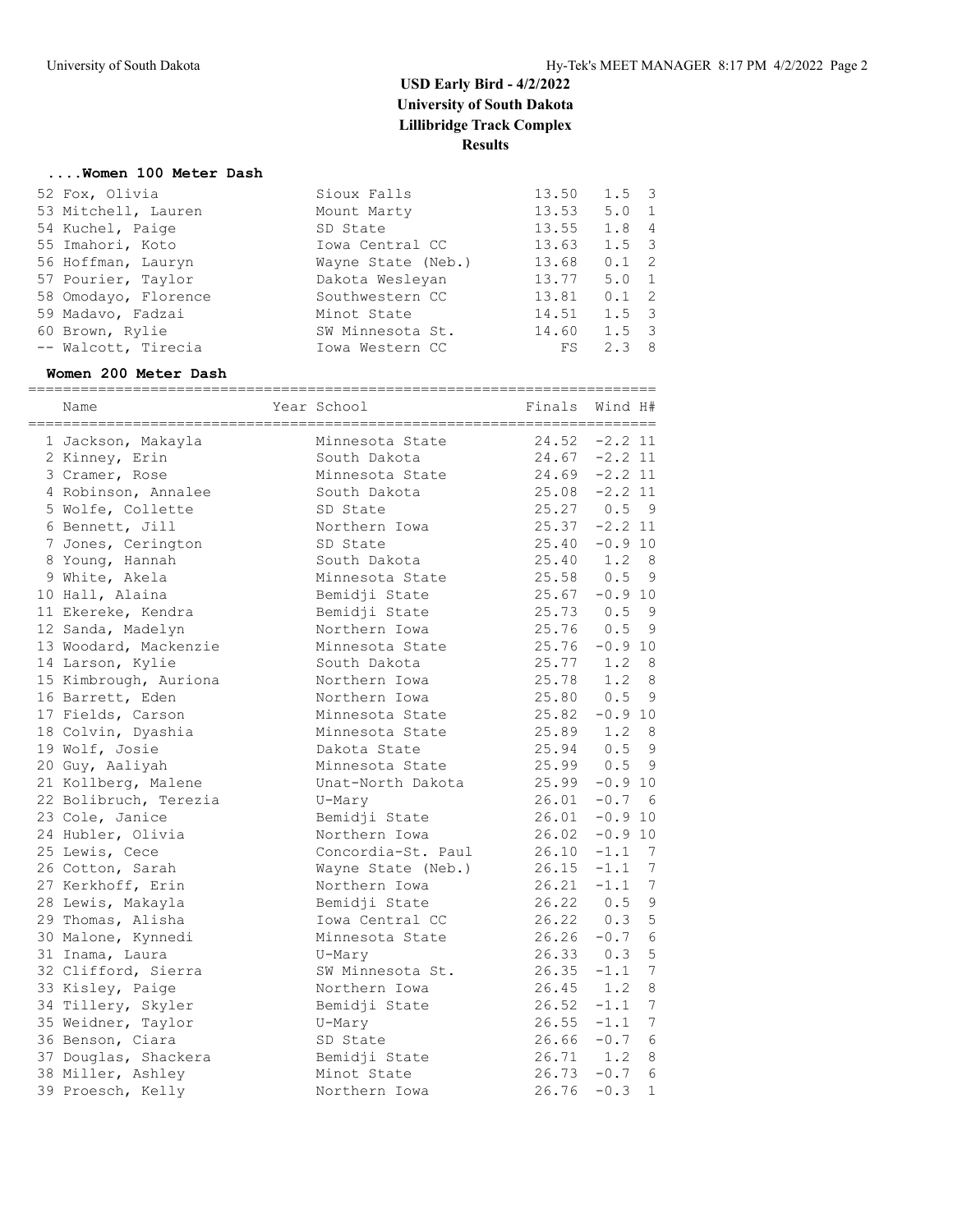#### **....Women 200 Meter Dash**

|  | 40 Ostrand, Ashley          | Omaha                          | 26.77           | $-0.3$          | $\mathbf{1}$            |
|--|-----------------------------|--------------------------------|-----------------|-----------------|-------------------------|
|  | 41 Williams, Mariah         | Minnesota State                |                 | $26.81$ 0.1 3   |                         |
|  | 42 Horning, Tia             | U-Mary                         | 26.83 0.3 5     |                 |                         |
|  | 43 Klink, Taytum            | SW Minnesota St. 26.92 -0.7    |                 |                 | $\sqrt{6}$              |
|  | 44 Durbin, Sydney           | Northern Iowa                  |                 | $26.98$ 0.3     | 5                       |
|  | 45 Fulton, Brianna          | Omaha                          | 27.00           | $-0.3$          | 1                       |
|  | 46 DeBeer, Shaylee          | Dakota State                   | 27.04 0.2 4     |                 |                         |
|  | 47 Van De Mortel, Eva       | Northern Iowa                  | 27.04           | $1.2 \quad 8$   |                         |
|  | 48 Giles, Jessica           | Dakota State                   | 27.22 0.2       |                 | $\overline{4}$          |
|  | 49 Teppo, Aniya             | Mount Marty                    | $27.41 - 0.76$  |                 |                         |
|  | 50 Rude, Taia               | Unat-North D                   | 27.44 0.3 5     |                 |                         |
|  | 51 Roggenbuck, Myah         | Sioux Falls                    | 27.61 0.3 5     |                 |                         |
|  | 52 Kuchel, Paige            | SD State                       | 27.68 0.3 5     |                 |                         |
|  | 53 Yaklich, Ariana          | Northern Iowa                  | 27.78           | $-0.7$          | $6\,$                   |
|  | 54 Berns-Schweingruber, Lyd | Northern Iowa                  | 27.82           | $0.2 \quad 4$   |                         |
|  | 55 Fox, Olivia              | Sioux Falls                    | 28.01           | 0.2             | $\overline{4}$          |
|  | 56 Graham, Breonna          | Concordia-St. Paul 28.02 0.2 4 |                 |                 |                         |
|  | 57 Sunnarborg, Samantha     | Minnesota State                | 28.04           | $0.1 \quad 3$   |                         |
|  | 58 Massier, Grace           | Southwestern CC 28.34          |                 | 0.24            |                         |
|  | 59 Gilbert, Lexy            | SW Minnesota St. 28.49 0.3 5   |                 |                 |                         |
|  | 60 Mohr, McKenna            | Mount Marty                    | $28.64 -0.3 1$  |                 |                         |
|  | 61 Mitchell, Lauren         | Mount Marty                    | $28.68 - 0.3$ 1 |                 |                         |
|  | 62 Hinkle, MaryGrace        | SW Minnesota St. 28.83 0.1 3   |                 |                 |                         |
|  | 63 McKie, Kaiya             | South Dakota                   |                 | 28.94 0.1       | $\overline{\mathbf{3}}$ |
|  | 64 Kellum, Kenzy            | Minot State                    | 28.95           | $-2.1$ 2        |                         |
|  | 65 Sweeney, Sierra          | Northern State 29.43 -2.1 2    |                 |                 |                         |
|  | 66 Osterson, Brianna        | Southwestern CC                | $29.60 -2.1$ 2  |                 |                         |
|  | 67 Nielsen, Brooklyn        | Mount Marty                    |                 | $29.70 - 0.3 1$ |                         |
|  | 68 Ogeka, Shiro             | Iowa Central CC                |                 | $30.01 -2.1$ 2  |                         |
|  | 69 From, Tehya              | Mount Marty                    | $30.02 -0.3$ 1  |                 |                         |
|  | 70 Stone, Zoe               | Minnesota State                | 30.22           | $-2.1$          | 2                       |
|  |                             |                                |                 |                 |                         |

#### **Women 400 Meter Dash**

| Name                    | Year School        | Finals  | H#             |
|-------------------------|--------------------|---------|----------------|
| 1 Pryce, Nickisha       | Iowa Western CC    | 54.91   | 5              |
| 2 Brown, Britney        | Iowa Central CC    | 55.74   | 5              |
| 3 Deer, Daniella        | Iowa Western CC    | 56.79   | 5              |
| 4 Acheson, Elizabeth    | U-Mary             | 57.45   | 5              |
| 5 Valandra-Prue, Caelyn | South Dakota       | 57.54   | 5              |
| 6 Kimbrough, Auriona    | Northern Iowa      | 57.99   | 5              |
| 7 Wedewer, Libby        | Northern Iowa      | 58.41   | $\overline{4}$ |
| 8 Rolle-Curry, Robynn   | Msu-Moorhead       | 58.50   | $\mathbf{1}$   |
| 9 Woodard, Mackenzie    | Minnesota State    | 58.63   | $\overline{4}$ |
| 10 Clifford, Sierra     | SW Minnesota St.   | 59.42   | 3              |
| 11 Johnson, Paishence   | Northern Iowa      | 59.67   | $\overline{4}$ |
| 12 Colvin, Dyashia      | Minnesota State    | 59.87   | 3              |
| 13 Davis, Calli         | Mount Marty        | 59.99   | 3              |
| 14 Lewis, Cece          | Concordia-St. Paul | 1:00.27 | 3              |
| 15 Gaye, Rose           | Minnesota State    | 1:00.45 | $\overline{4}$ |
| 16 Kenkel, Emma         | Sioux Falls        | 1:00.48 | 3              |
| 17 Young, Hannah        | South Dakota       | 1:00.63 | 3              |
| 18 Rystrom, Emily       | SD State           | 1:00.69 | 3              |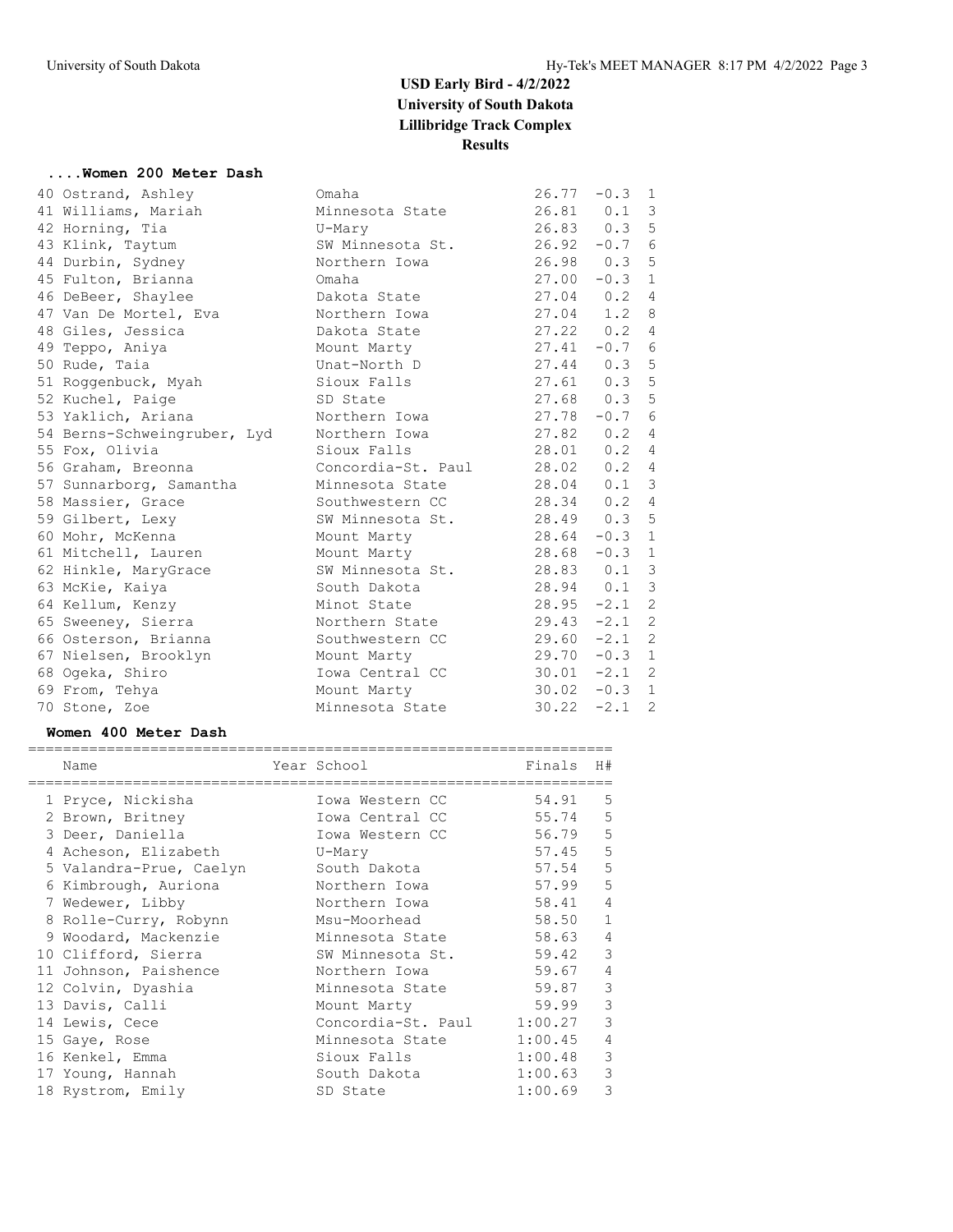#### **....Women 400 Meter Dash**

| 19 Tillery, Skyler   | Bemidji State    | 1:01.39 | 3              |
|----------------------|------------------|---------|----------------|
| 20 Gibson, Elizabeth | Iowa Central CC  | 1:01.40 | 2              |
| 21 Myers, Rachel     | Bemidji State    | 1:01.70 | $\overline{4}$ |
| 22 Remy, Monique     | Iowa Western CC  | 1:01.71 | 5              |
| 23 Persinger, Macy   | Omaha            | 1:01.75 | 2              |
| 24 James, Noel       | Northern Iowa    | 1:01.83 | $\overline{4}$ |
| 25 Mayers, Holly     | Sioux Falls      | 1:02.72 | 2              |
| 26 Juergens, Sadie   | Northern Iowa    | 1:03.63 | $\mathcal{E}$  |
| 27 Hughes, Jordan    | Sioux Falls      | 1:03.64 | 2              |
| 28 Massier, Grace    | Southwestern CC  | 1:04.07 | 2              |
| 29 Burtzlaff, Lexa   | Mount Marty      | 1:04.16 | 2              |
| 30 Mohr, McKenna     | Mount Marty      | 1:04.34 | 2              |
| 31 Wenger, Destiny   | Northern State   | 1:06.63 | $\mathbf{1}$   |
| 32 Imahori, Koto     | Iowa Central CC  | 1:07.58 | $\mathbf{1}$   |
| 33 Ferris, Abby      | Dakota Wesleyan  | 1:13.24 | $\mathbf{1}$   |
| 34 Ogeka, Shiro      | Iowa Central CC  | 1:13.46 | $\mathbf{1}$   |
| 35 Nauden, Nijie     | SW Minnesota St. | 1:30.66 | 2              |

#### **Women 800 Meter Run**

| Name                    | Year School        | Finals  | H#             |
|-------------------------|--------------------|---------|----------------|
| 1 Wohlfahrt, Cornelia   | $U$ $N$ $D$        | 2:16.19 | 5              |
| 2 Shiland, Reid         | U-Mary             | 2:17.38 | 5              |
| 3 Wroblewski, Alli      | South Dakota       | 2:17.50 | 5              |
| 4 Arens, Haley          | South Dakota       | 2:17.86 | 5              |
| 5 Grimm, Ava            | U-Mary             | 2:18.35 | 5              |
| 6 Dembrowski, Courtney  | U-Mary             | 2:18.68 | 5              |
| 7 Jochum, Madison       | South Dakota       | 2:19.36 | 4              |
| 8 Jungling, Sophia      | Northern Iowa      | 2:19.37 | 5              |
| 9 Byers, Ella           | South Dakota       | 2:19.69 | $\overline{4}$ |
| 10 Acheson, Grace       | U-Mary             | 2:20.36 | $\overline{4}$ |
| 11 Ceglowski, Taryn     | U-Mary             | 2:21.06 | $\overline{4}$ |
| 12 Schaffer, Sydney     | Northern Iowa      | 2:21.50 | 5              |
| 13 Steffen, Gwen        | Omaha              | 2:21.67 | $\overline{4}$ |
| 14 Mbenoun, Maryse      | Bemidji State      | 2:21.75 | 4              |
| 15 Jirele, Abrielle     | South Dakota       | 2:22.24 | $\mathsf S$    |
| 16 Prigge, Ryne         | Bemidji State      | 2:22.24 | $\mathbf{3}$   |
| 17 Richardson, Shariden | Iowa Western CC    | 2:23.03 | 5              |
| 18 Aho, Annika          | Sioux Falls        | 2:23.08 | $\overline{4}$ |
| 19 Carlson, Summer      | Northern State     | 2:23.26 | $\mathcal{S}$  |
| 20 Neu, Rachael         | U-Mary             | 2:23.37 | 4              |
| 21 Blackford, Paige     | Omaha              | 2:24.46 | 5              |
| 22 Fischer, Harley      | SD State           | 2:24.95 | $\overline{4}$ |
| 23 Rampton, Mia         | Northern Iowa      | 2:25.72 | $\overline{4}$ |
| 24 Regan, Caitlyn       | SW Minnesota St.   | 2:26.35 | $\overline{4}$ |
| 25 Pankow, Melanie      | South Dakota       | 2:26.39 | $\mathbf{2}$   |
| 26 Schaefer, Grace      | Northern Iowa      | 2:26.43 | 4              |
| 27 Vonnahme, Jill       | Northern Iowa      | 2:26.63 | $\mathfrak{Z}$ |
| 28 Bucher, Gracie       | Sioux Falls        | 2:26.87 | 3              |
| 29 Holub, Paige         | Northern Iowa      | 2:27.38 | $\overline{4}$ |
| 30 Frolek, Drew         | Concordia-Moorhead | 2:27.57 | $\mathsf 3$    |
| 31 Yardley, Maddie      | Omaha              | 2:28.13 | $\overline{2}$ |
| 32 Riley, Abby          | Northern Iowa      | 2:28.39 | 3              |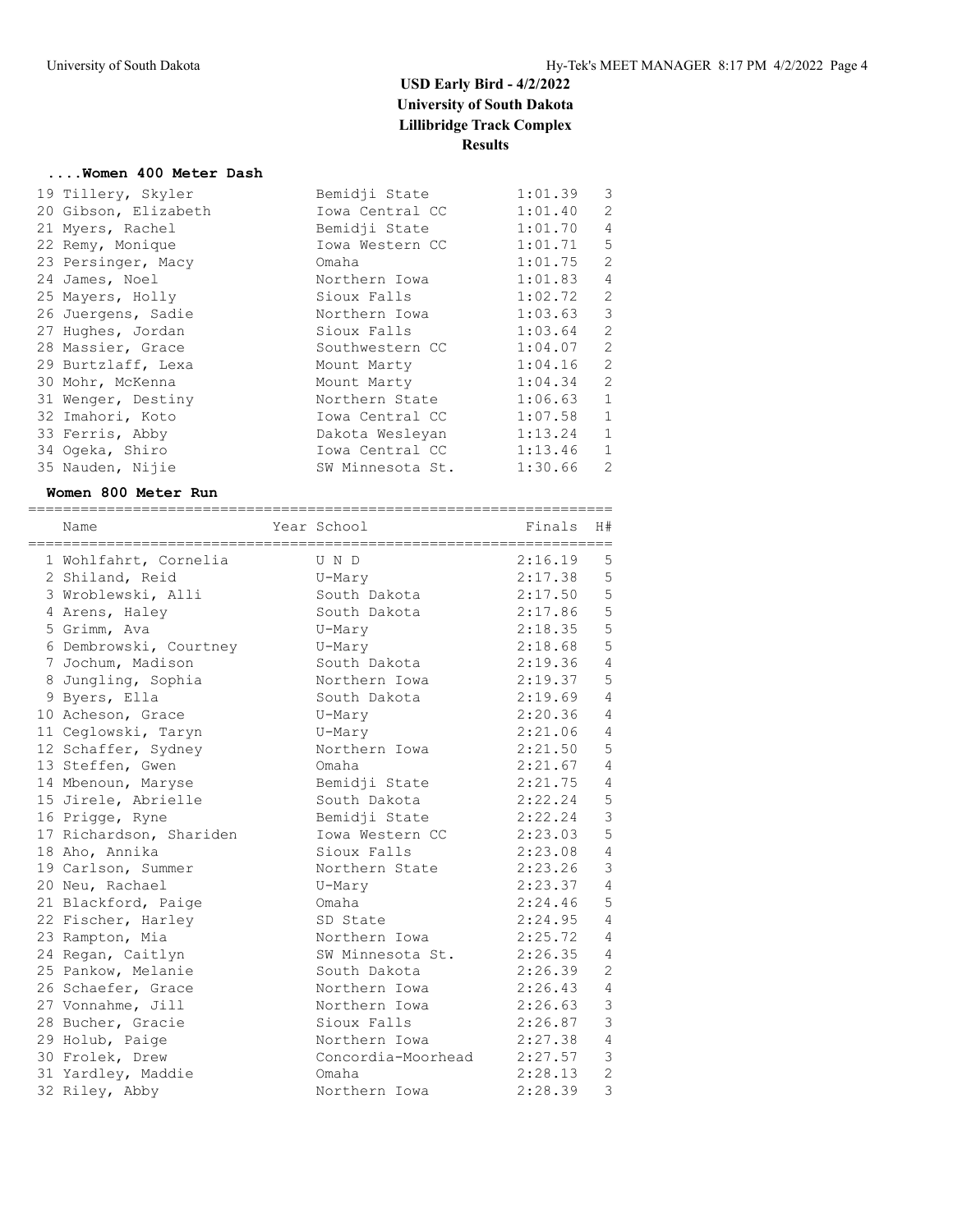#### **....Women 800 Meter Run**

| 33 Nachtigal, Maya     | Omaha                        | 2:28.46   | 3              |
|------------------------|------------------------------|-----------|----------------|
| 34 Syverson, Abby      | Bemidji State                | 2:28.55   | $\mathcal{S}$  |
| 35 Jackson, Alli       | Northern State 2:28.67       |           | 2              |
| 36 Hansen, Emily       | Minot State                  | 2:29.29   | $\mathcal{S}$  |
| 37 Brock, Danalee      | U-Mary                       | 2:29.81   | $\overline{4}$ |
| 38 Stadler, Abbey      | SD State                     | 2:30.01   | $\mathcal{S}$  |
| 39 Steffen, Oliva      | Omaha                        | 2:30.08   | $\mathcal{S}$  |
| 40 Jensen, Peyton      | Unat-North D                 | 2:30.32   | $\mathcal{S}$  |
| 41 Christenson, Zoe    | Omaha                        | 2:31.16   | $\overline{2}$ |
| 42 Freund, Liv         | Northern Iowa 2:31.26 4      |           |                |
| 43 Giles, Jennifer     | Dakota State                 | 2:31.30   | 2              |
| 44 Stineman, Alison    | Wayne State (Neb.) 2:31.58   |           | 2              |
| 45 Hanson, Brycelyn    | SW Minnesota St. 2:31.79     |           | $\mathfrak{Z}$ |
| 46 Smith, Eden         | Concordia-Moorhead 2:32.15   |           | $\mathfrak{Z}$ |
| 47 Klein, Lauren       | Northern Iowa 2:32.79        |           | $\overline{2}$ |
| 48 Shiland, Marisa     | U-Mary                       | 2:32.83   | 2              |
| 49 Johnson, Lily       | Bemidji State                | 2:33.63   | 2              |
| 50 Fredrickson, Isabel | Concordia-Moorhead 2:33.66   |           | $\mathcal{E}$  |
| 51 Topham, Joanna      | Omaha                        | 2:34.28   | $\mathcal{S}$  |
| 52 Sierra, Marcella    | Sioux Falls                  | 2:35.60   | 2              |
| 53 Johnson, Emily      | Mount Marty                  | 2:36.75   | 2              |
| 54 Rugloski, Emily     | Concordia-Moorhead 2:36.76   |           | $\mathbf{1}$   |
| 55 Maki, McKenzie      | Msu-Moorhead                 | 2:36.78   | $\mathcal{E}$  |
| 56 Palmquist, Saddie   | Dakota State                 | 2:36.91   | $\mathbf{1}$   |
| 57 Neusch, Hannah      | SD State                     | 2:37.08   | 2              |
| 58 Hernesman, Amanda   | Bemidji State                | 2:37.89   | 1              |
| 59 Landsverk, Amelia   | Concordia-Moorhead 2:38.71 1 |           |                |
| 60 Fischer, Jordyn     | Mount Marty                  | 2:39.84   | 1              |
| 61 Pecka, Mikayla      | Iowa Western CC              | 2:39.89   | 2              |
| 62 Ebert, Hannah       | Sioux Falls                  | 2:40.80 1 |                |
| 63 Williams, Asia      | Iowa Western CC              | 2:43.47   | $\mathbf{1}$   |
| 64 Trainor, Kiah       | Mount Marty                  | 2:46.61   | $\mathbf{1}$   |
| 65 Okopal, Monica      | Minot State                  | 2:47.15   | 2              |
| 66 Garay, Lillian      | Iowa Western CC 2:48.01      |           | $\mathbf{1}$   |
| 67 Sadowsky, Sidra     | Minot State                  | 2:50.86   | 2              |
| 68 Blare, Meagan       | Sioux Falls                  | 2:51.66   | $\mathbf{1}$   |
| 69 Vermeulen, Annika   | Dakota Wesleyan 2:53.40 1    |           |                |
| 70 Haley, Brook        | Iowa Central CC              | 3:07.31 1 |                |
|                        |                              |           |                |

#### **Women 1500 Meter Run**

|  | Name                  | Year School   | Finals  | H#             |
|--|-----------------------|---------------|---------|----------------|
|  | 1 Hestekin, Taylor    | U-Mary        | 4:36.77 | .5             |
|  | 2 Byers, Ella         | South Dakota  | 4:37.01 | 5              |
|  | 3 Wohlfahrt, Cornelia | U N D         | 4:38.98 | 5              |
|  | 4 Jirele, Abrielle    | South Dakota  | 4:39.05 | 5              |
|  | 5 Ceglowski, Taryn    | U-Mary        | 4:41.22 | 5              |
|  | 6 Shiland, Reid       | U-Mary        | 4:42.49 | 5              |
|  | 7 Jungling, Sophia    | Northern Iowa | 4:42.92 | 5              |
|  | 8 Becker, Alyssa      | U-Mary        | 4:43.73 | 5              |
|  | 9 Arens, Haley        | South Dakota  | 4:46.85 | 5              |
|  | 10 Gehl, Morgan       | Sioux Falls   | 4:47.08 | 5              |
|  | Geurts, Jaide         | SD State      | 4:47.32 | $\overline{4}$ |
|  |                       |               |         |                |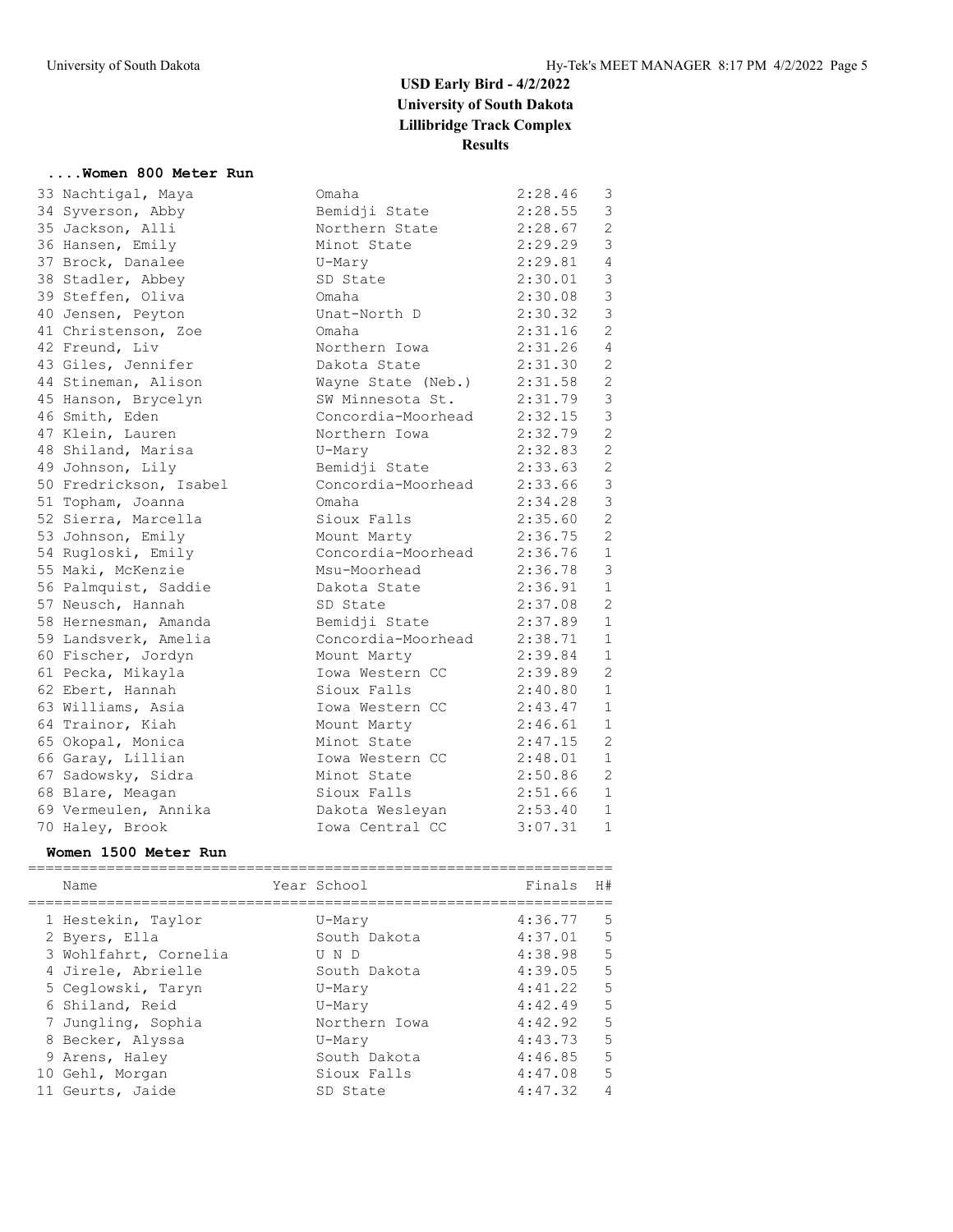#### **....Women 1500 Meter Run**

| 12 Holub, Paige             | Northern Iowa              | 4:47.62     | 5               |
|-----------------------------|----------------------------|-------------|-----------------|
| 13 Rampton, Mia             | Northern Iowa              | 4:48.68     | $5\phantom{.0}$ |
| 14 Juac, Khot               | Sioux Falls                | 4:49.21     | 5               |
| 15 Klocek, Kasey            | SD State                   | 4:49.45     | $\overline{4}$  |
| 16 Waage, Grace             | SD State                   | 4:49.70     | $\overline{4}$  |
| 17 Lutmer, Jessica          | Sioux Falls                | 4:50.78     | $\mathcal{E}$   |
| 18 Fredrickson, Isabel      | Concordia-Moorhead 4:51.32 |             | $\overline{4}$  |
| 19 Vonnahme, Jill           | Northern Iowa              | $4:51.84$ 4 |                 |
| 20 Franssen, Mary           | Northern State             | $4:52.06$ 4 |                 |
| 21 O'Meara, Cassidy         | Sioux Falls                | 4:53.89     | 2               |
| 22 Cernuda, Andrea          | Unat-South Dakota          | 4:54.07     | 3               |
| 23 Schaefer, Grace          | Northern Iowa              | 4:54.51     | $\overline{4}$  |
| 24 Pankow, Melanie          | South Dakota               | 4:54.54     | $\mathcal{S}$   |
| 25 Nachtigal, Maya          | Omaha                      | 4:55.72     | 3               |
| 26 Elder, Christina         | Lrcn                       | 4:55.88 4   |                 |
| 27 Shiland, Marisa          | U-Mary                     | 4:56.26     | $\mathcal{S}$   |
| 28 Riley, Abby              | Northern Iowa              | 4:56.46     | $\mathcal{E}$   |
| 29 Murillo, Alicia          | Minot State                | 4:58.29     | $\overline{4}$  |
| 30 Simmons, Karlee          | Sioux Falls                | 4:58.42 2   |                 |
| 31 Clark, Jennifer          | Northern State 4:58.61 4   |             |                 |
|                             | Msu-Moorhead               | 4:58.96 4   |                 |
| 32 Anderson, Aislin         | Omaha                      |             | 2               |
| 33 Topham, Joanna           |                            | 5:00.79     | 2               |
| 34 Steffen, Gwen            | Omaha                      | 5:00.82     |                 |
| 35 Martinez, Jessica        | Minot State                | 5:01.75     | $\mathcal{S}$   |
| 36 Frolek, Drew             | Concordia-Moorhead 5:03.49 |             | $\overline{4}$  |
| 37 Ihrke, Catherine         | SW Minnesota St. 5:05.30   |             | 2               |
| 38 Klein, Lauren            | Northern Iowa              | 5:06.24     | 2               |
| 39 Larsen, Kelsey           | Wayne State (Neb.)         | 5:06.27     | 2               |
| 40 Boyd, Josephine          | Sioux Falls                | 5:06.44     | 2               |
| 41 Neuerburg-Chapman, Audre | South Dakota               | 5:07.24     | 1               |
| 42 Yardley, Maddie          | Omaha                      | 5:07.44     | 2               |
| 43 Blackford, Paige         | Omaha                      | 5:07.58     | 3               |
| 44 Christenson, Zoe         | Omaha                      | 5:08.25     | 2               |
| 45 Whipps, Kayleigh         | Sioux Falls                | 5:08.43     | $\mathbf{2}$    |
| 46 Stadler, Abbey           | SD State                   | 5:08.72     | 3               |
| 47 Smith, Eden              | Concordia-Moorhead         | 5:08.98     | 3               |
| 48 Mills, Zoey              | Bemidji State              | 5:11.50     | 1               |
| 49 Rugloski, Emily          | Concordia-Moorhead 5:11.83 |             | $\mathbf{3}$    |
| 50 Landsverk, Amelia        | Concordia-Moorhead 5:13.88 |             | $\mathcal{E}$   |
| 51 Neusch, Hannah           | SD State                   | 5:15.28     | $\mathcal{E}$   |
| 52 Nelson, Hannah           | SD State                   | 5:16.07     | $\overline{2}$  |
| 53 Steffen, Oliva           | Omaha                      | 5:17.68     | 1               |
| 54 Anderson, Jada           | Dakota State               | 5:20.31     | 2               |
| 55 Sievers, Megan           | SD State                   | 5:28.48     | 2               |
| 56 Miller, Carol            | Bemidji State              | 5:31.14     | 1               |
| 57 Busch, Savanna           | SW Minnesota St.           | 5:31.26     | 1               |
| 58 Champion, Gabby          | Northern Iowa              | 5:31.76     | $\mathsf 3$     |
| 59 Anderson, Caleigh        | Msu-Moorhead               | 5:33.35     | $\mathbf{1}$    |
| 60 Lentz, Josephine         | SW Minnesota St.           | 5:33.54     | $\mathbf{1}$    |
| 61 Murray, Avery            | Northern State             | 5:35.40     | 2               |
| 62 Oedekoven, Morgan        | Dakota Wesleyan            | 5:48.44     | 1               |
| 63 Neises, Emma             | Mount Marty                | 5:50.30     | $\mathbf 1$     |
| 64 Eisenhauer, Bree         | Mount Marty                | 5:52.07     | $\mathbf{1}$    |
| 65 Haley, Brook             | Iowa Central CC            | 6:13.43     | $\mathbf{1}$    |
|                             |                            |             |                 |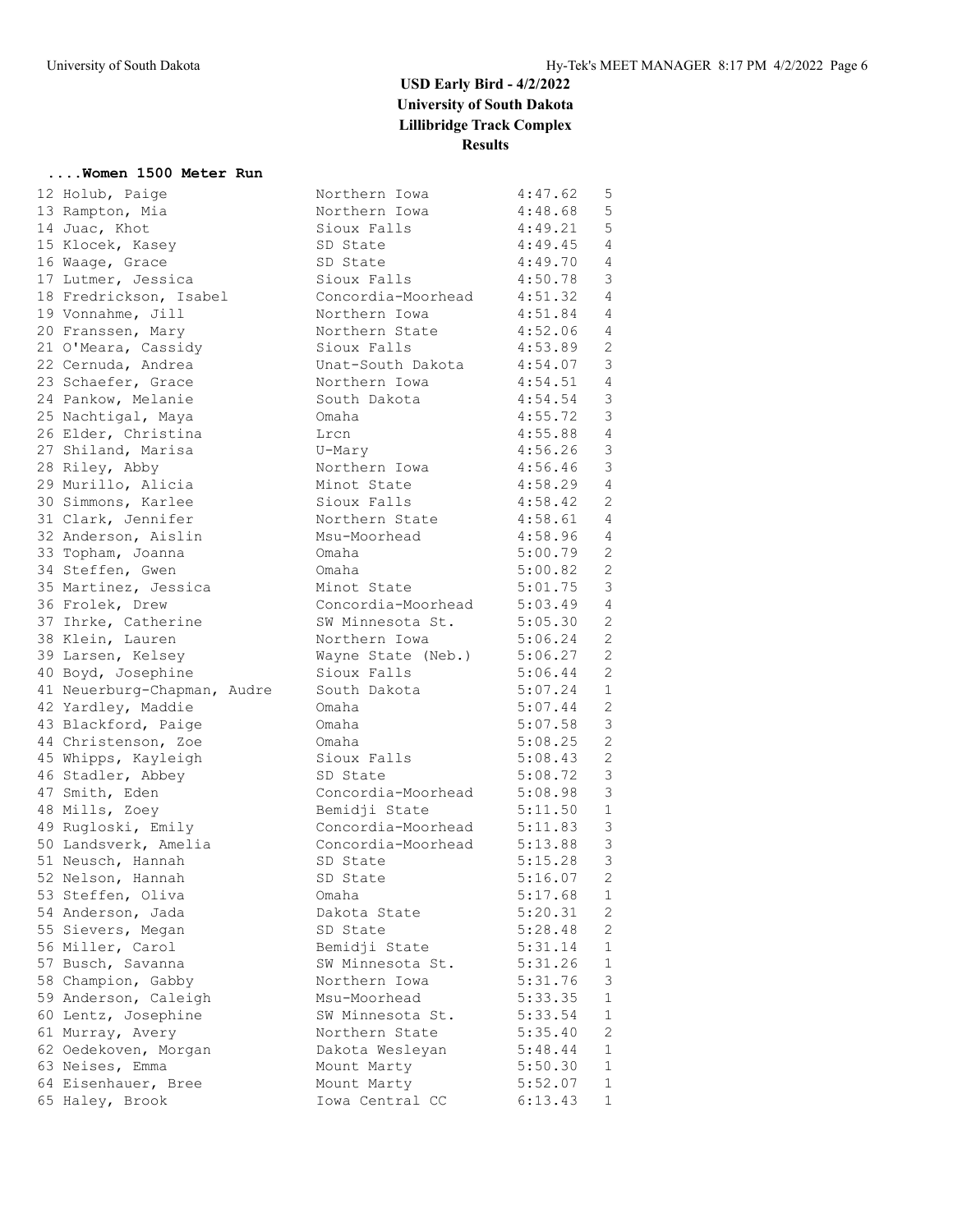| Women 1500 Meter Run<br>-- Schmoll, Malorie                 | SD State           | DNF                     | 3       |                |
|-------------------------------------------------------------|--------------------|-------------------------|---------|----------------|
| Women 5000 Meter Run<br>===========================<br>Name | Year School        | Finals                  |         |                |
| --------------------------------------                      |                    | , _____________________ |         |                |
| 1 Burian, McKenzie                                          | U N D              | 17:29.93                |         |                |
| 2 Mooberry, Megan                                           | Northern State     | 17:34.03                |         |                |
| 3 Ripperda, Abby                                            | South Dakota       | 17:34.49                |         |                |
| 4 Greyer, Nicole                                            | SD State           | 17:54.18                |         |                |
| 5 Pickering, Megan                                          | Northern State     | 17:57.28                |         |                |
| 6 Christopherson, Kayla                                     | SD State           | 18:00.13                |         |                |
| 7 Feist, Lacey                                              | U-Mary             | 18:00.81                |         |                |
| 8 Miller, Haley                                             | South Dakota       | 18:14.13                |         |                |
| 9 Fundak, Andrijana                                         | U-Mary             | 18:16.03                |         |                |
| 10 Provenzano, Lily                                         | South Dakota       | 18:36.03                |         |                |
| 11 Dominguez, Paulette                                      | Minot State        | 18:38.22                |         |                |
| 12 Christiansen, Jacia                                      | Dakota State       | 18:45.95                |         |                |
| 13 Hoffarth, Abigail                                        | N D S U            | 18:47.35                |         |                |
| 14 Kolbinger, Victoria                                      | Northern State     | 18:56.17                |         |                |
| 15 Weiss, Mikayla                                           | U N D              | 19:06.17                |         |                |
| 16 Dorsher, Grace                                           | Msu-Moorhead       | 19:37.79                |         |                |
| 17 Blote, Teresa                                            | U-Mary             | 19:48.04                |         |                |
| 18 Solomon, Brooke                                          | Wayne State (Neb.) | 20:14.53                |         |                |
| 19 Brink, Mathea                                            | Bemidji State      | 20:17.70                |         |                |
| 20 Sajdak, Anna                                             | Concordia-St. Paul | 23:11.74                |         |                |
| 21 Butler, Delaney                                          | Concordia-St. Paul | 23:35.41                |         |                |
| Women 100 Meter Hurdles                                     |                    |                         |         |                |
| Name<br>=============                                       | Year School        | Prelims                 | Wind H# |                |
| Preliminaries                                               |                    |                         |         |                |
| 1 Cartwright, Denisha                                       | Minnesota State    | 13.84q 0.8              |         | 1              |
| 2 Gray, Dyandra                                             | Iowa Western CC    | $14.07q - 0.6$          |         | 7              |
| 3 Bolibruch, Terezia                                        | U-Mary             | 14.19q 2.4              |         | $\overline{2}$ |
| 4 Schmeichel, Averi                                         | South Dakota       | $14.23q +0.0$           |         | 6              |
| 5 Burrell, Shanice                                          | Northern State     | $14.39q$ 0.8            |         | 5              |
| 6 Risseeuw, Savannah                                        | SD State           | $14.44q + 0.0$          |         | 6              |
| 7 Brewster, Adeyah                                          | Iowa Central CC    | $14.53q$ 1.5            |         | 4              |
| 8 Mulcahy, Christabelle                                     | Concordia-St. Paul | $14.65q$ $0.8$          |         | $\mathbf{1}$   |
| 9 Sealy, Antonia                                            | Iowa Western CC    | $14.67q$ 0.2            |         | 3              |

| 7 Brewster, Adeyah      | Iowa Central CC    | $14.53q$ 1.5 4    |          |  |
|-------------------------|--------------------|-------------------|----------|--|
| 8 Mulcahy, Christabelle | Concordia-St. Paul | $14.65q$ 0.8 1    |          |  |
| 9 Sealy, Antonia        | Iowa Western CC    | $14.67q$ 0.2 3    |          |  |
| 10 Kisley, Paige        | Northern Iowa      | 14.72 0.8 1       |          |  |
| 11 Knowles, Hinewai     | Unat-North Dakota  | $14.79$ 0.2 3     |          |  |
| 12 Dixon, Brielle       | SD State           | $14.86 - 0.6$ 7   |          |  |
| 13 Larson, Kylie        | South Dakota       | 14.88 0.8 5       |          |  |
| 14 Wolfe, Collette      | SD State           | $14.92 \t2.4 \t2$ |          |  |
| 15 Malone, Kynnedi      | Minnesota State    | $14.95$ 0.8 5     |          |  |
| 16 Hansen, Megan        | Wayne State (Neb.) | 15.03             | $-0.6$ 7 |  |
| 17 Pulse, Jacy          | South Dakota       | $15.11$ $1.5$ 4   |          |  |
| 18 Bridgen, Moseiha     | South Dakota       | $15.15$ $2.4$ 2   |          |  |
| 19 Kollberg, Malene     | Unat-North Dakota  | $15.19$ $1.5$ 4   |          |  |
| 20 Swanson, Emily       | Sioux Falls        | $15.28$ $1.5$ 4   |          |  |

21 Justus, Liberty South Dakota 15.38 -0.6 7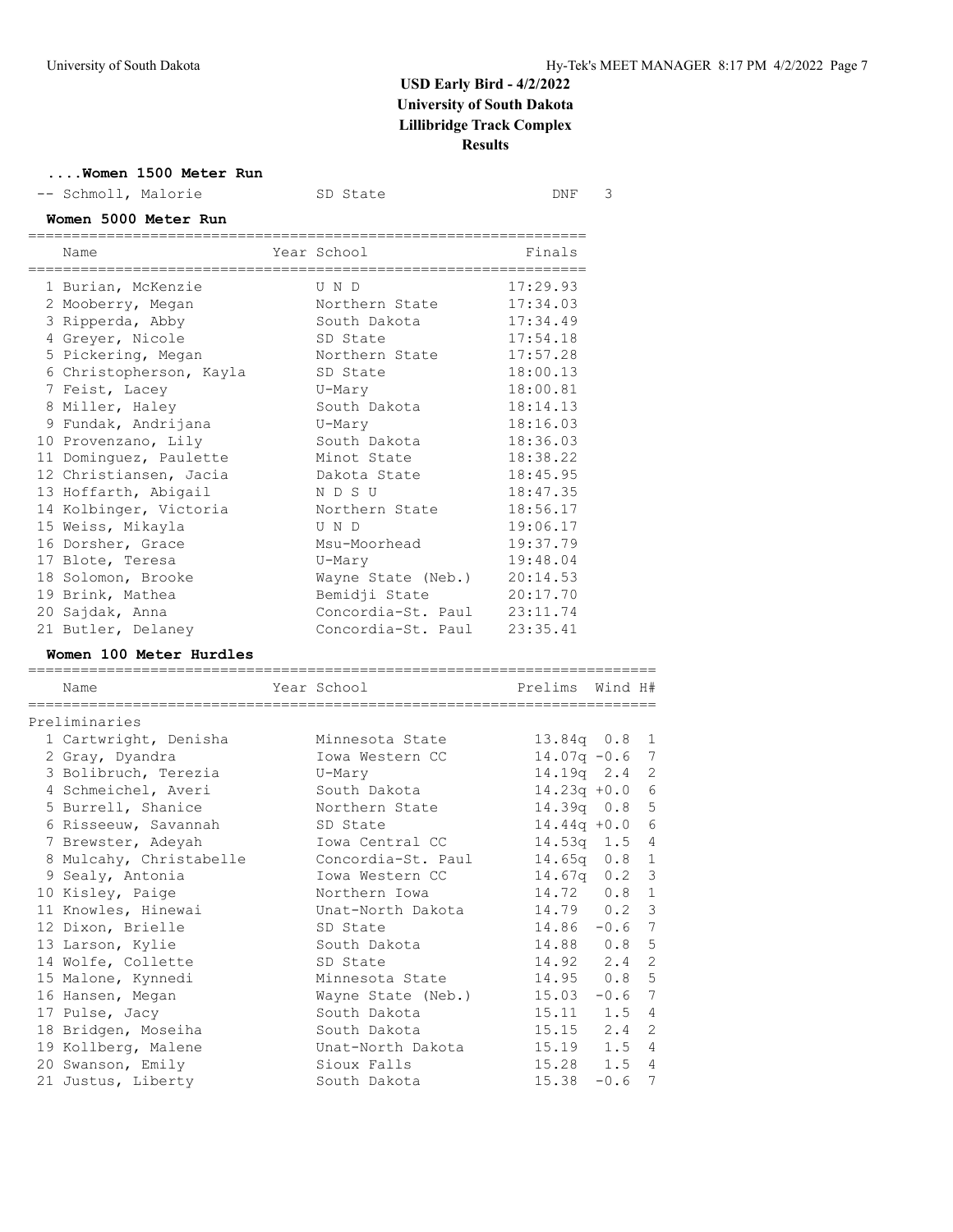#### **....Women 100 Meter Hurdles**

| 22 Horning, Tia         | U-Mary             | 15.41           | $0.2 \quad 3$ |                 |
|-------------------------|--------------------|-----------------|---------------|-----------------|
| 23 Chaney, A'Lena       | U-Mary             | 15.46           | $0.2 \quad 3$ |                 |
| 24 George, Ashinee      | Mount Marty        | 15.68           | 0.8           | $\overline{5}$  |
| 25 Proesch, Kelly       | Northern Iowa      | 15.70           | 0.8           | 5               |
| 26 Thichiot, Nyadhol    | Iowa Central CC    | $15.92$ $2.4$   |               | 2               |
| 27 Ramaekers, Taylor    | Omaha              | 15.95           | $0.8 \quad 1$ |                 |
| 28 Babock, Mickalyn     | Msu-Moorhead       | 16.21           | $-0.6$        | $7\phantom{.0}$ |
| 29 Serrao, Adla         | Msu-Moorhead       | 16.31           | $1.5 \quad 4$ |                 |
| 30 Sauvakacolo, Fane    | Dakota State       | $16.34$ 0.2 3   |               |                 |
| 31 Gunderson, Vanessa   | Omaha              |                 | $16.47$ 1.5   | 4               |
| 32 Ziegler, Paige       | Msu-Moorhead       | $16.50 + 0.0$   |               | 6               |
| 33 Curtice, Emily       | Bemidji State      | $16.75$ 0.8 1   |               |                 |
| 34 Tucker, Aneesa       | Bemidji State      | 16.75           | $2.4$ 2       |                 |
| 35 Stanton, Sierra      | Sioux Falls        | 16.82           | 2.4           | 2               |
| 36 Schroeder, Tessa     | Msu-Moorhead       | 16.84           | $0.8 \quad 1$ |                 |
| 37 McKie, Kaiya         | South Dakota       | 16.87           | 0.85          |                 |
| 38 Sweeney, Sierra      | Northern State     | 16.97           | 1.5           | 4               |
| 39 Sunnarborg, Samantha | Minnesota State    | $17.19$ 0.2 3   |               |                 |
| 40 Fultz, Natalie       | Bemidji State      | $17.23$ $2.4$ 2 |               |                 |
| 41 Watson, Patrice      | Northern Iowa      | 17.29           | $+0.0$        | 6               |
| 42 Mlejnek, Jasmine     | Minnesota State    | $17.31$ 0.8 1   |               |                 |
| 43 Lubischer, Faith     | Wayne State (Neb.) | $17.41$ 0.8 5   |               |                 |
| 44 Hoepner, Holly       | Iowa Western CC    | 17.69           | $-0.6$ 7      |                 |
| 45 Inama, Laura         | U-Mary             | 17.69           | $-0.6$        | 7               |
| 46 Long, Avany          | Dakota Wesleyan    | 17.79           | $+0.0$        | 6               |
| 47 Plastow, Adaya       | Dakota Wesleyan    | 18.01  0.8  5   |               |                 |
| 48 Osterson, Brianna    | Southwestern CC    | $18.35$ $1.5$   |               | $\overline{4}$  |
| 49 Benson, Ciara        | SD State           | $18.55 + 0.0$   |               | 6               |
| 50 Tietjens, Leah       | SW Minnesota St.   | 25.82           | 0.2           | 3               |

#### **Women 100 Meter Hurdles**

| Name                    | Year School        | Finals | Wind |
|-------------------------|--------------------|--------|------|
|                         |                    |        |      |
| Finals                  |                    |        |      |
| 1 Gray, Dyandra         | Iowa Western CC    | 13.76  | 0.5  |
| 2 Burrell, Shanice      | Northern State     | 14.03  | 0.5  |
| 3 Risseeuw, Savannah    | SD State           | 14.04  | 0.5  |
| 4 Schmeichel, Averi     | South Dakota       | 14.22  | 0.5  |
| 5 Bolibruch, Terezia    | U-Mary             | 14.31  | 0.5  |
| 6 Sealy, Antonia        | Iowa Western CC    | 14.63  | 0.5  |
| 7 Brewster, Adeyah      | Iowa Central CC    | 14.76  | 0.5  |
| 8 Mulcahy, Christabelle | Concordia-St. Paul | 14.78  | 0.5  |

#### **Women 400 Meter Hurdles**

| Name                 | Year School   | Finals  | H#            |
|----------------------|---------------|---------|---------------|
| 1 Bridgen, Moseiha   | South Dakota  | 1:00.48 | - 3           |
| 2 Pulse, Jacy        | South Dakota  | 1:00.56 | $\mathcal{B}$ |
| 3 Gerberding, Holly  | South Dakota  | 1:00.87 | -3            |
| 4 Hertz, Morgan      | U-Mary        | 1:03.20 | $\mathcal{R}$ |
| 5 Nimrod, Katie      | Northern Iowa | 1:03.43 | $\mathcal{L}$ |
| 6 Risseeuw, Savannah | SD State      | 1:03.76 | -3            |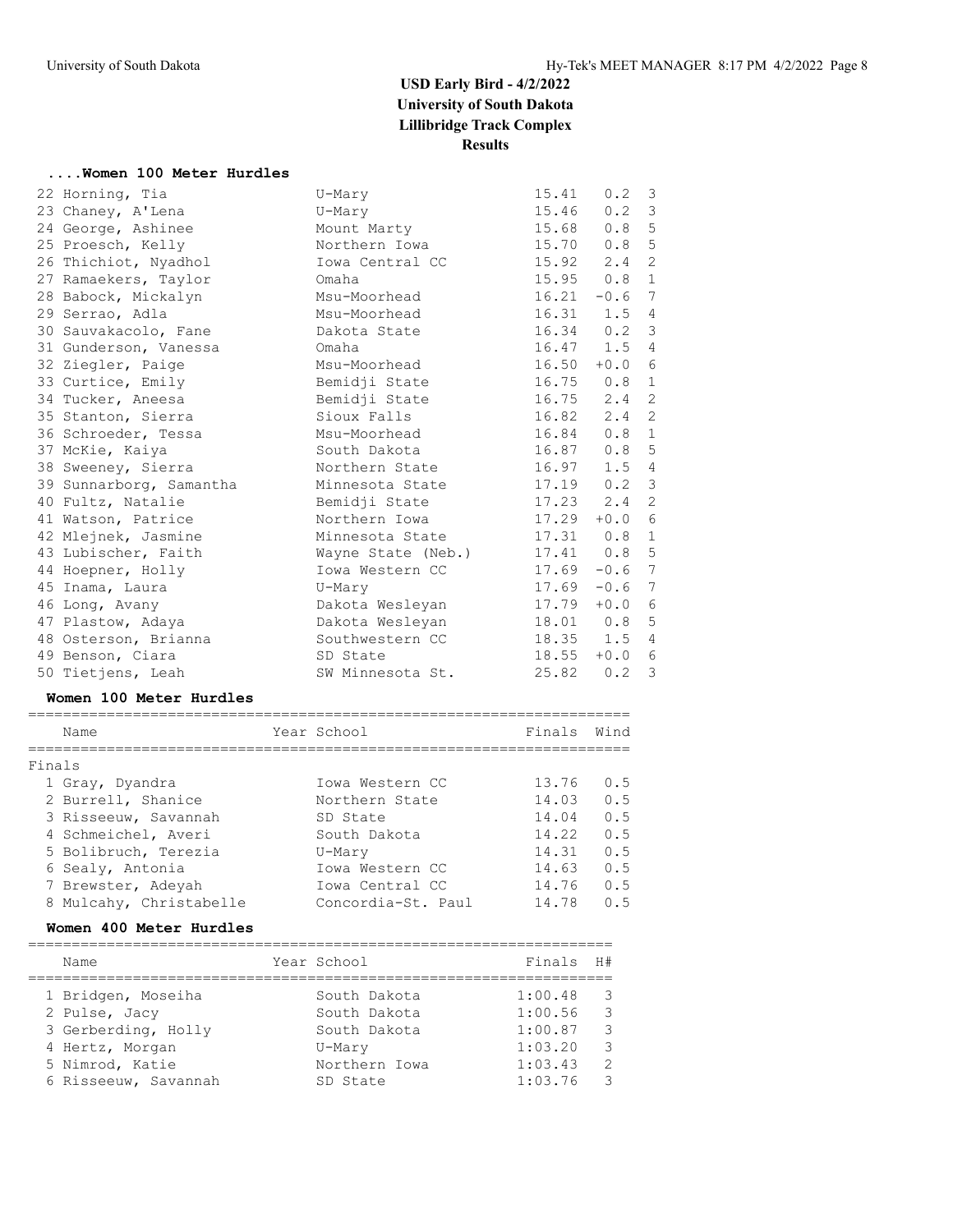#### **....Women 400 Meter Hurdles**

| 7 Taylor, Renea          | Northern State   | 1:05.13 | 3            |
|--------------------------|------------------|---------|--------------|
| 8 Borowicz, Emma         | Minnesota State  | 1:05.14 | 2            |
| 9 Winterrowd, Anna       | Northern Iowa    | 1:05.68 | 2            |
| 10 Kinzer, Isabel        | Northern State   | 1:06.61 | 3            |
| 11 Boque, Laura          | SD State         | 1:07.77 | 2            |
| 12 Hill, Millie          | Northern Iowa    | 1:07.86 | 2            |
| 13 Bumbace-Kuehl, Tianna | Mount Marty      | 1:10.28 | 2            |
| 14 Hoepner, Holly        | Iowa Western CC  | 1:10.77 | $\mathbf{1}$ |
| 15 Stanton, Sierra       | Sioux Falls      | 1:11.25 | $\mathbf{1}$ |
| 16 Basala, Clare         | Northern Iowa    | 1:11.50 | 2            |
| 17 Chipps, Margo         | Northern Iowa    | 1:11.65 | 2            |
| 18 Smidel, Kaaryna       | SW Minnesota St. | 1:13.67 | $\mathbf{1}$ |
| 19 Severa, Alannah       | SW Minnesota St. | 1:14.21 | $\mathbf{1}$ |

#### **Women 3000 Meter Steeplechase**

| ===========<br>Name                            | Year School        |                     | Finals             |              |
|------------------------------------------------|--------------------|---------------------|--------------------|--------------|
| 1 Gould, Helen                                 | South Dakota       |                     | 10:55.71           |              |
| 2 Beckman, Claire                              | SD State           |                     | 11:12.90           |              |
| 3 Jones, Abigail                               | U-Mary             |                     | 11:13.21           |              |
| 4 Roehl, Alexis                                | N D S U            |                     | 11:16.61           |              |
| 5 Stansbury, Onnica                            | N D S U            |                     | 11:18.78           |              |
| 6 Thompson, Renee                              | South Dakota       |                     | 11:35.01           |              |
| 7 Goodwin, Mary                                | Bemidji State      |                     | 11:35.09           |              |
| 8 Dergan, Bailey                               | SD State           |                     | 11:38.78           |              |
| 9 McLagan, Greta                               | U N D              |                     | 11:39.39           |              |
| 10 Rosener, Allie                              | Wayne State (Neb.) |                     | 11:42.72           |              |
| 11 Corroy, Jeanne                              | N D S U            |                     | 11:53.58           |              |
| 12 Rinas, Kelby                                | N D S U            |                     | 12:03.55           |              |
| 13 Schmidt, Abbie                              | South Dakota       |                     | 12:07.36           |              |
| 14 Voigt, Tianna                               | Sioux Falls        |                     | 12:12.12           |              |
| 15 Gerth, Alyssa                               | South Dakota       |                     | 12:21.74           |              |
| 16 Rios, Juliette                              | Unat-Dakota State  |                     | 12:51.32           |              |
| -- Kramer, Lizzy                               | South Dakota       |                     | DNF                |              |
| Women 4x100 Meter Relay                        |                    |                     |                    |              |
| School                                         |                    |                     | Finals             | H#           |
| 1 Minnesota State<br>$^{\prime}$ A $^{\prime}$ |                    |                     | 45.78              | $\mathbf{1}$ |
| 1) Cartwright, Denisha                         |                    | 2) Simmons, Ja'Cey  |                    |              |
| 3) Cramer, Rose                                |                    | 4) Jackson, Makayla |                    |              |
| 2 Northern Iowa 'A'                            |                    |                     | 45.93              | 1            |
| 1) Santi, Rylan                                |                    | 2) Bennett, Jill    |                    |              |
| 3) Wedewer, Libby                              | 4)                 |                     | Johnson, Paishence |              |
| 3 Iowa Western CC 'A'                          |                    |                     | 46.05              | $\mathbf{1}$ |
| 1) Omorodion, Osayi                            |                    | 2) George, Victory  |                    |              |
| 3) Gray, Dyandra                               | 4)                 | Pryce, Nickisha     |                    |              |
| 4 SD State<br>' A'                             |                    |                     | 46.97              | 1            |

1) Dixon, Brielle 2) Wolfe, Collette 3) Bertram, Ashtyn 1988 (4) Boomsma, Jaiden

5 Northern Iowa 'B' 47.41 1

1) Sanda, Madelyn 2) Barrett, Eden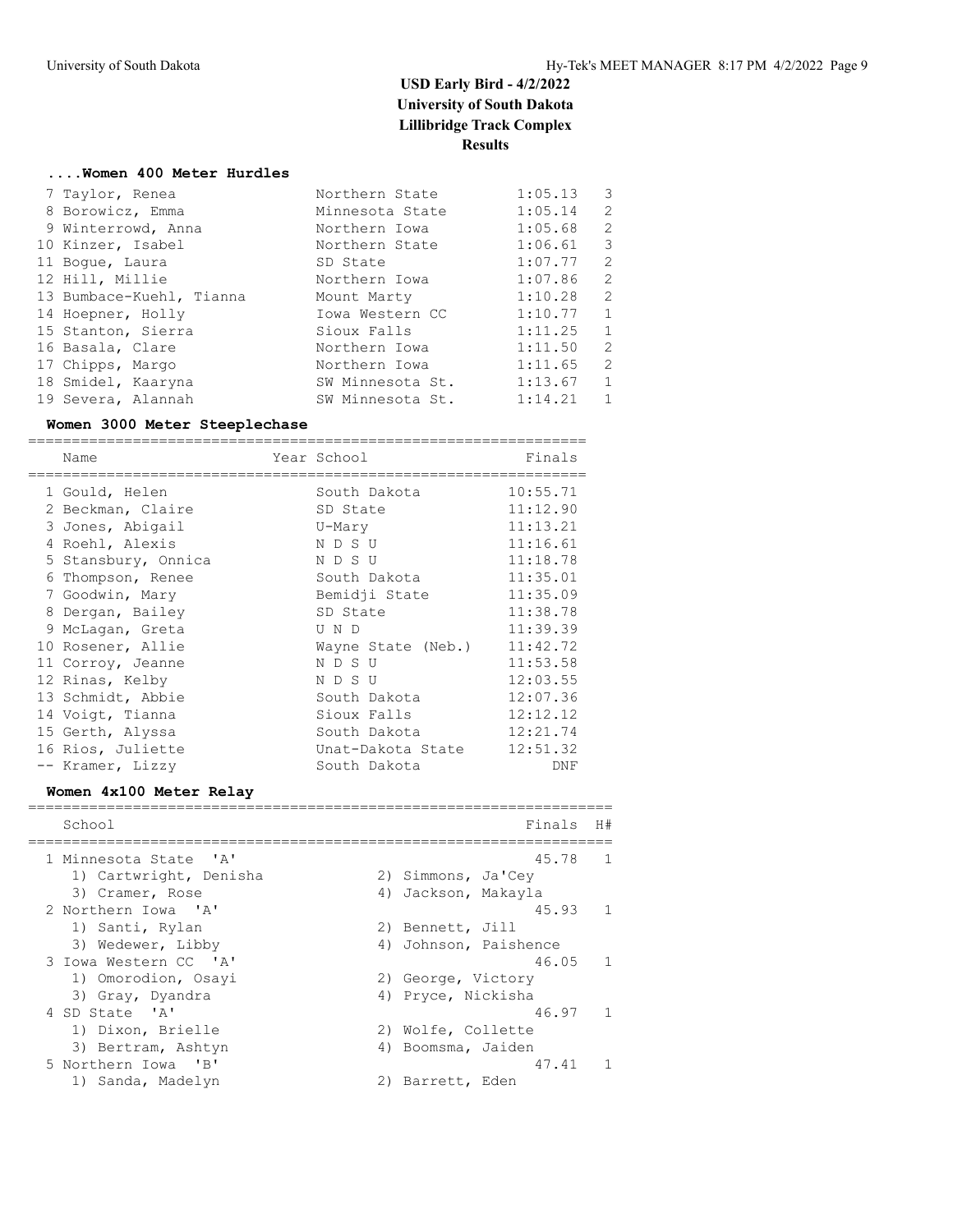#### **....Women 4x100 Meter Relay**

3) Hubler, Olivia (4) Vos, Emily 6 Northern State 'A' 48.13 2 1) Kinzer, Isabel 2) Taylor, Renea 3) Burrell, Shanice (4) Juliana, Krishona 7 Bemidji State 'A' 48.23 2 1) Lewis, Makayla 2) Hall, Alaina 3) Ekereke, Kendra (4) Douglas, Shackera 8 Sioux Falls 'A' 49.39 2 1) Henderson, Kanya 2) Baumberger, Olivia 3) Roggenbuck, Myah (4) Kenkel, Emma 9 U-Mary 'A' 49.56 1 1) Modglin, Cali 2) Weidner, Taylor 3) Horning, Tia and Ann and Ann ann Aonaicheanna an Aonaicheanna 10 Mount Marty 'A' 49.97 2 1) Waller, Ariel 2) Davis, Calli 3) Teppo, Aniya (4) Clark, Elianna 11 Dakota Wesleyan 'A' 53.65 2 1) Pourier, Taylor 2) Guigui, Lia 3) Plastow, Adaya (4) Long, Avany 12 Minot State 'A' 53.87 2 1) Miller, Ashley 2) Kellum, Kenzy 3) Loftus, Grace and Alexander 4) Blanchard, Aryn

#### **Women 4x400 Meter Relay**

=================================================================== School **Finals** H# =================================================================== 1 Northern Iowa 'A' 3:52.76 3 1) Bennett, Jill 2) Vos, Emily 3) Kimbrough, Auriona 4) Johnson, Paishence 2 U-Mary 'A' 3:55.67 3 1) Hertz, Morgan 2) Brock, Danalee 3) Grimm, Ava 4) Acheson, Elizabeth 3 Northern State 'A' 4:01.30 2 1) Kinzer, Isabel 2) Carlson, Summer 3) Jackson, Alli (4) Taylor, Renea 4 Bemidji State 'A' 4:01.99 3 1) Myers, Rachel 2) Cole, Janice 3) Mbenoun, Maryse 4) Syverson, Abby 5 Mount Marty 'A' 4:04.69 2 1) Bumbace-Kuehl, Tianna (2) Clark, Elianna 3) George, Ashinee 4) Davis, Calli 6 SD State 'A' 4:05.44 2 1) Geurts, Jaide 2) Fischer, Harley 3) Waage, Grace and Allocek, Kasey 7 U-Mary 'B' 4:07.75 2 1) Neu, Rachael 2) Dembrowski, Courtney 3) Inama, Laura (4) Acheson, Grace 8 Northern Iowa 'D' 4:08.42 2 1) Basala, Clare 2) Schaffer, Sydney 3) Chipps, Margo (4) Lietz, Amanda 9 Dakota State 'A' 4:08.76 2 1) Wolf, Josie 2) DeBeer, Shaylee 3) Giles, Jennifer (4) Giles, Jessica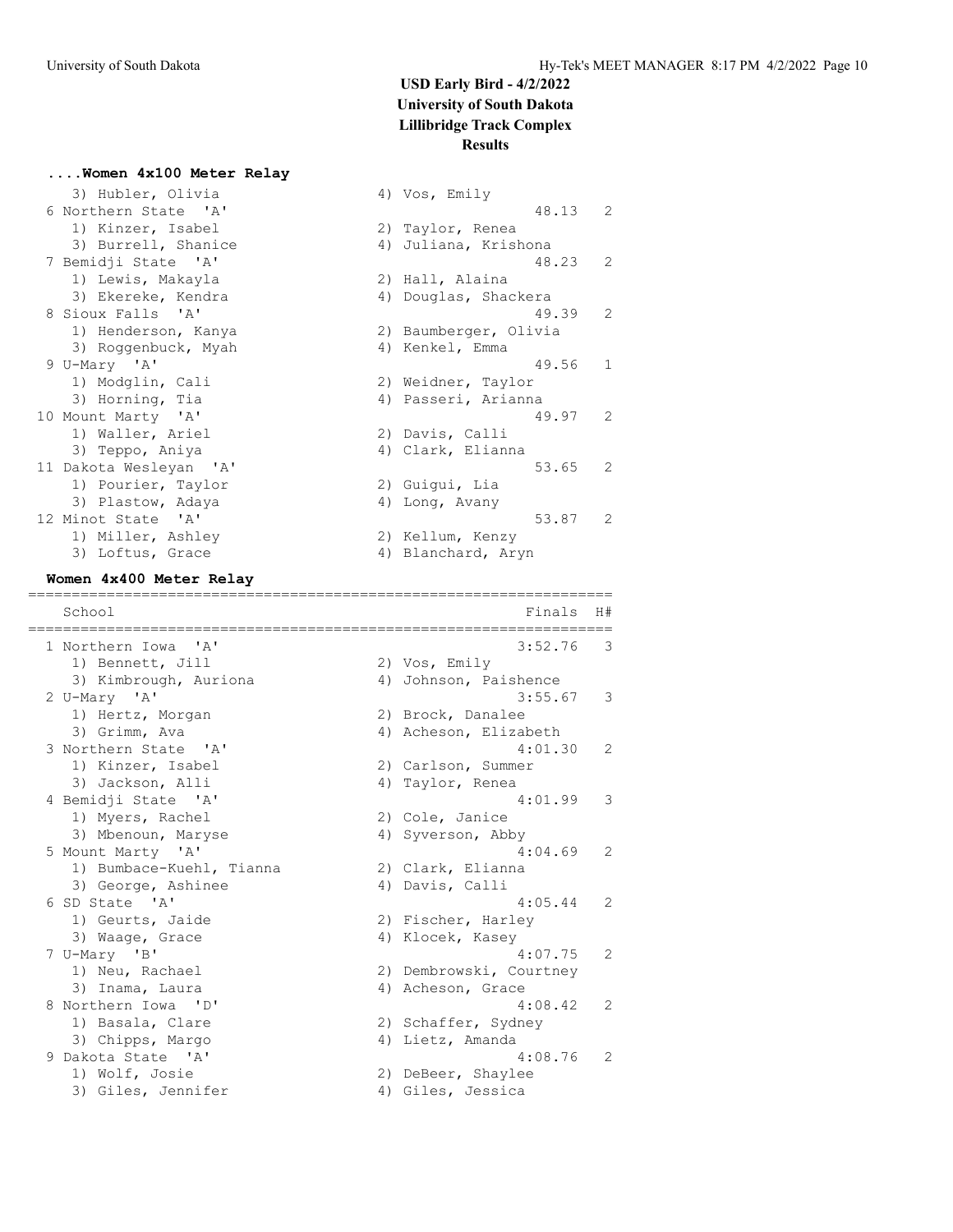### **....Women 4x400 Meter Relay**

| 10 Msu-Moorhead 'A'    | $\mathbf{1}$<br>4:13.01  |  |
|------------------------|--------------------------|--|
| 1) Rolle-Curry, Robynn | 2) Serrao, Adla          |  |
| 3) Sowada, Sophia      | 4) Schroeder, Tessa      |  |
| 11 Bemidji State 'B'   | 2<br>4:18.36             |  |
| 1) Tillery, Skyler     | 2) Lewis, Makayla        |  |
| 3) Lewis, Dynia        | 4) Johnson, Lily         |  |
| 12 Minot State 'A'     | $\mathbf{1}$<br>4:23.69  |  |
| 1) Hansen, Emily       | 2) Murillo, Alicia       |  |
| 3) Sadowsky, Sidra     | 4) Miller, Ashley        |  |
| 13 Mount Marty 'B'     | $\mathbf{1}$<br>4:24.78  |  |
| 1) Cihak, Jacey        | 2) Burtzlaff, Lexa       |  |
| 3) Mohr, McKenna       | 4) Johnson, Emily        |  |
| -- South Dakota 'A'    | 3<br>DNF                 |  |
| 1) Jochum, Madison     | 2) Pulse, Jacy           |  |
| 3) Bridgen, Moseiha    | 4) Valandra-Prue, Caelyn |  |
| -- South Dakota 'B'    | 3<br>DNF                 |  |
| 1) Gerberding, Holly   | 2) Young, Hannah         |  |
| 3) Justus, Liberty     | 4) Robinson, Annalee     |  |

#### **Women High Jump**

==========================================================================

| Name                                    |                                                    | Year School                                                            | Finals                                                                            |
|-----------------------------------------|----------------------------------------------------|------------------------------------------------------------------------|-----------------------------------------------------------------------------------|
|                                         |                                                    | 1 Ailes, Miracle                       Iowa Western CC           1.81m | $5 - 11.25$                                                                       |
|                                         |                                                    | 1.35 1.40 1.45 1.50 1.55 1.60 1.65 1.70 1.75 1.78 1.81 1.90            |                                                                                   |
|                                         |                                                    | PPP PPP PPP PPP PPP PPP PPP XXO O PPP O XXX                            |                                                                                   |
|                                         |                                                    |                                                                        | 2 Anglin, Daniella                  South Dakota                 1.78m    5-10.00 |
|                                         |                                                    | 1.35 1.40 1.45 1.50 1.55 1.60 1.65 1.70 1.75 1.78 1.81                 |                                                                                   |
|                                         |                                                    | PPP PPP PPP PPP PPP PPP O XO XXO XXO XXX                               |                                                                                   |
|                                         |                                                    | 3 Haring, Carly South Dakota                                           | $1.75m$ $5-08.75$                                                                 |
|                                         |                                                    | 1.35 1.40 1.45 1.50 1.55 1.60 1.65 1.70 1.75 1.78                      |                                                                                   |
| PPP PPP PPP PPP<br>PPP                  |                                                    | $\circ$ $\circ$<br>XO XO XXX                                           |                                                                                   |
| 4 Moss, Daejha                          | NDSU                                               |                                                                        | $1.70m$ $5-07.00$                                                                 |
|                                         |                                                    | 1.35 1.40 1.45 1.50 1.55 1.60 1.65 1.70 1.75                           |                                                                                   |
|                                         |                                                    | PPP PPP PPP PPP PPP 0 0 0 XXX                                          |                                                                                   |
| 5 Eisenbeisz, Addison SD State          |                                                    |                                                                        | $1.65m$ $5-05.00$                                                                 |
| 1.35 1.40 1.45 1.50 1.55 1.60 1.65 1.70 |                                                    |                                                                        |                                                                                   |
| PPP PPP PPP PPP PPP O XO XXX            |                                                    |                                                                        |                                                                                   |
| 6 Stone, Zoe                            |                                                    |                                                                        | Minnesota State J1.65m 5-05.00                                                    |
| 1.35 1.40 1.45 1.50 1.55 1.60 1.65 1.70 |                                                    |                                                                        |                                                                                   |
| PPP PPP PPP 0 0 0 XXO XXX               |                                                    |                                                                        |                                                                                   |
| 7 Kizer, Madison SD State               |                                                    |                                                                        | $J1.65m$ $5-05.00$                                                                |
| 1.35 1.40 1.45 1.50 1.55 1.60 1.65 1.70 |                                                    |                                                                        |                                                                                   |
| PPP PPP PPP XO<br>PPP                   |                                                    | O XXO XXX                                                              |                                                                                   |
| 8 Schumacher, Rachel Msu-Moorhead       |                                                    |                                                                        | $1.60m$ $5-03.00$                                                                 |
| 1.35 1.40 1.45 1.50 1.55 1.60 1.65      |                                                    |                                                                        |                                                                                   |
| PPP PPP PPP 0 0 0 XXX                   |                                                    |                                                                        |                                                                                   |
| 8 Genet, Antonia b U-Mary               |                                                    |                                                                        | $1.60m$ $5-03.00$                                                                 |
| 1.35 1.40 1.45 1.50 1.55 1.60 1.65      |                                                    |                                                                        |                                                                                   |
| PPP PPP PPP 0 0 0 XXX                   |                                                    |                                                                        |                                                                                   |
| 10 Todd, Rylie                          |                                                    | Northern Iowa                                                          | $J1.60m$ $5-03.00$                                                                |
| 1.35 1.40 1.45 1.50 1.55 1.60 1.65      |                                                    |                                                                        |                                                                                   |
| PPP PPP PPP                             | $\begin{array}{ccc} & & \circ & \circ \end{array}$ | XO XXX                                                                 |                                                                                   |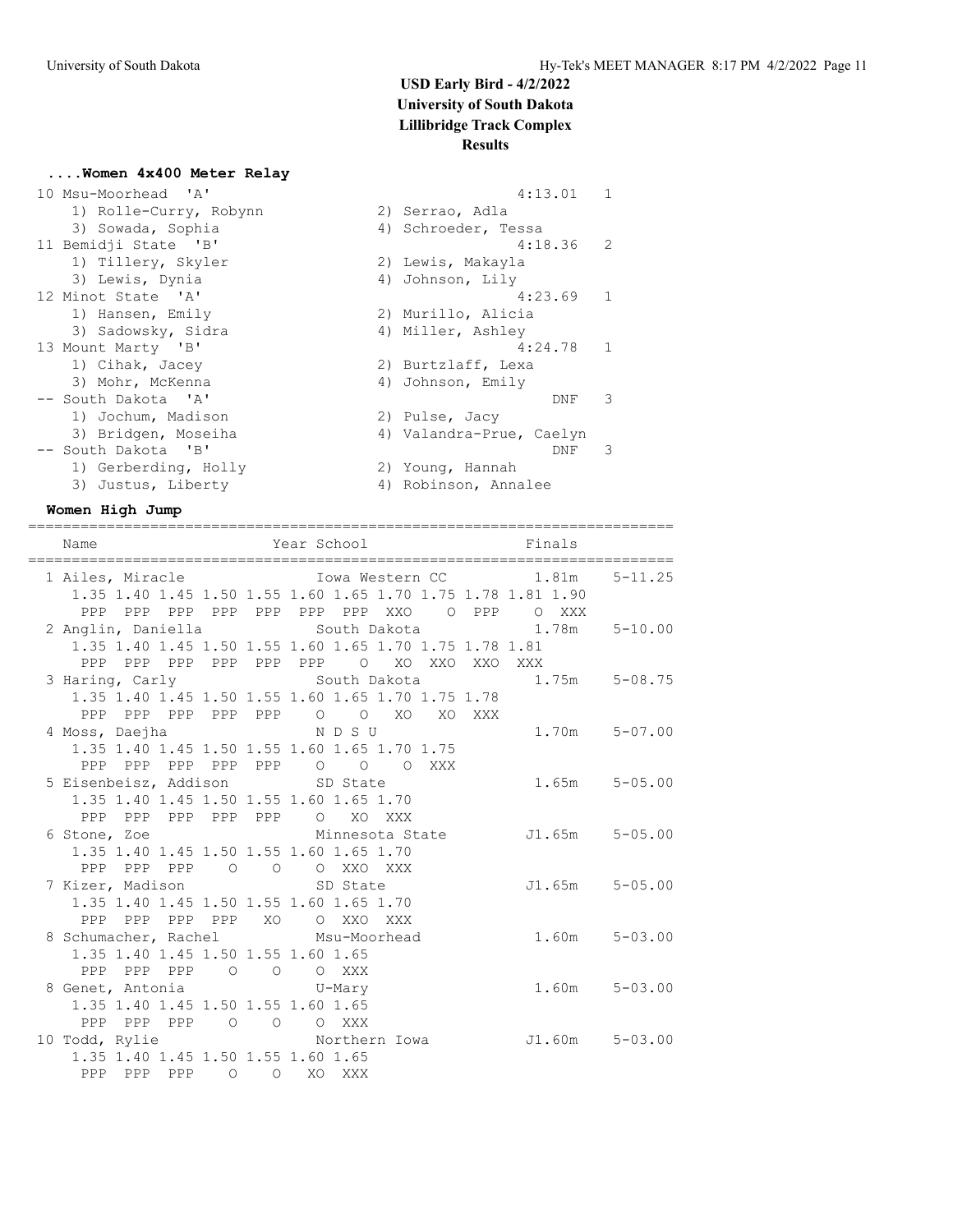| Women High Jump                            |         |                                                                                |                   |             |
|--------------------------------------------|---------|--------------------------------------------------------------------------------|-------------------|-------------|
|                                            |         | 11 Kollberg, Malene 6 Unat-North Dakota 51.60m 5-03.00                         |                   |             |
| 1.35 1.40 1.45 1.50 1.55 1.60 1.65         |         |                                                                                |                   |             |
| PPP PPP PPP 0 XO XO XXX                    |         |                                                                                |                   |             |
| 12 Bergantine, Jenna NDSU                  |         |                                                                                | J1.60m 5-03.00    |             |
| 1.35 1.40 1.45 1.50 1.55 1.60 1.65         |         |                                                                                |                   |             |
| PPP PPP PPP 0 XO XXO XXX                   |         |                                                                                |                   |             |
|                                            |         | 13 Guigui, Lia di Charles Dakota Wesleyan di 1.55m 5-01.00                     |                   |             |
| 1.35 1.40 1.45 1.50 1.55 1.60              |         |                                                                                |                   |             |
| PPP PPP PPP PPP O XXX                      |         |                                                                                |                   |             |
|                                            |         | 13 Pritchett, Caitlin Msu-Moorhead                                             | $1.55m$ $5-01.00$ |             |
| 1.35 1.40 1.45 1.50 1.55 1.60              |         |                                                                                |                   |             |
| PPP PPP 0 0 0 XXX                          |         |                                                                                |                   |             |
|                                            |         | 13 Swanson, Emily Sioux Falls 1.55m 5-01.00                                    |                   |             |
| 1.35 1.40 1.45 1.50 1.55 1.60              |         |                                                                                |                   |             |
| PPP PPP PPP 0 0 XXX                        |         |                                                                                |                   |             |
| 13 Hellbusch, Kaitlin Omaha                |         |                                                                                | $1.55m$ $5-01.00$ |             |
| 1.35 1.40 1.45 1.50 1.55 1.60              |         |                                                                                |                   |             |
| PPP PPP PPP 0 0 XXX                        |         |                                                                                |                   |             |
| 17 Rodriguez, Sheridan Omaha               |         |                                                                                | J1.55m 5-01.00    |             |
| 1.35 1.40 1.45 1.50 1.55 1.60              |         |                                                                                |                   |             |
| PPP PPP PPP PPP XO XXX                     |         |                                                                                |                   |             |
|                                            |         | 18 Moore, Madissyn Makota State 5-01.00                                        |                   |             |
| 1.35 1.40 1.45 1.50 1.55 1.60              |         |                                                                                |                   |             |
| PPP O XO O XO XXX                          |         |                                                                                |                   |             |
|                                            |         | 19 Green, Layanna Morthern Iowa J1.55m 5-01.00                                 |                   |             |
| 1.35 1.40 1.45 1.50 1.55 1.60              |         |                                                                                |                   |             |
| PPP PPP PPP O XXO XXX                      |         |                                                                                |                   |             |
|                                            |         | 19 Stanley, Cadence Towa Western CC J1.55m 5-01.00                             |                   |             |
| 1.35 1.40 1.45 1.50 1.55 1.60              |         |                                                                                |                   |             |
| PPP 0 0 0 XXO XXX                          |         |                                                                                |                   |             |
|                                            |         | 19 Webb, Abbi                       Sioux Falls             J1.55m     5-01.00 |                   |             |
| 1.35 1.40 1.45 1.50 1.55 1.60              |         |                                                                                |                   |             |
| PPP PPP PPP 0 XXO XXX                      |         |                                                                                |                   |             |
|                                            |         | 22 Rude, Taia and Unat-North D                                                 | J1.55m 5-01.00    |             |
| 1.35 1.40 1.45 1.50 1.55 1.60              |         |                                                                                |                   |             |
| PPP 0 0 XO XXO XXX                         |         |                                                                                |                   |             |
|                                            |         | 23 Matucha, Lahna (a) Dakota State (b) 1.50m 4-11.00                           |                   |             |
| 1.35 1.40 1.45 1.50 1.55                   |         |                                                                                |                   |             |
| PPP PPP 0 0 XXX                            |         |                                                                                |                   |             |
|                                            |         | 24 Mlejnek, Jasmine Minnesota State J1.50m 4-11.00                             |                   |             |
| 1.35 1.40 1.45 1.50 1.55                   |         |                                                                                |                   |             |
| $\circ$ $\circ$<br>PPP                     | XO XXX  |                                                                                |                   |             |
| 24 Fultz, Natalie                          |         | Bemidji State                                                                  | J1.50m            | $4 - 11.00$ |
| 1.35 1.40 1.45 1.50 1.55                   |         |                                                                                |                   |             |
| PPP<br>$\circ$ $\circ$                     | XO XXX  |                                                                                |                   |             |
| 24 Niles, Jessica                          |         | Mount Marty                                                                    | J1.50m            | $4 - 11.00$ |
| 1.35 1.40 1.45 1.50 1.55                   |         |                                                                                |                   |             |
| $\begin{matrix} 0 & 0 \end{matrix}$<br>PPP | XO XXX  |                                                                                |                   |             |
| 27 Berg, Tava                              |         | Northern State                                                                 | J1.50m            | $4 - 11.00$ |
| 1.35 1.40 1.45 1.50 1.55                   |         |                                                                                |                   |             |
| PPP PPP PPP                                | XXO XXX |                                                                                |                   |             |
| 27 Coggins, Milan                          |         | Omaha                                                                          | J1.50m            | $4 - 11.00$ |
| 1.35 1.40 1.45 1.50 1.55                   |         |                                                                                |                   |             |
| PPP PPP PPP XXO XXX                        |         |                                                                                |                   |             |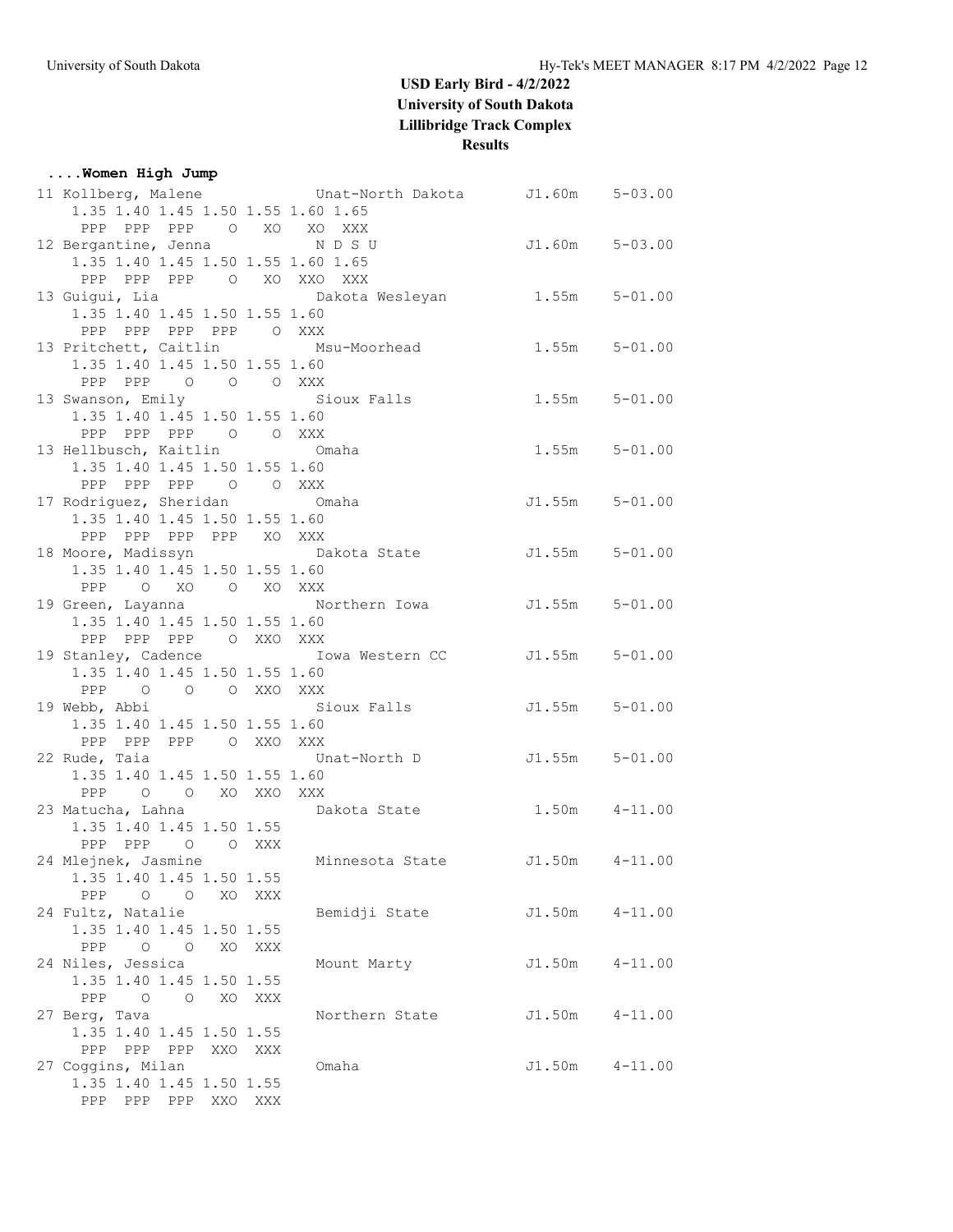|  |  |  | Women High Jump |  |  |
|--|--|--|-----------------|--|--|
|--|--|--|-----------------|--|--|

| Name                                                         | Year School      | Finals             |             |
|--------------------------------------------------------------|------------------|--------------------|-------------|
| Women Pole Vault                                             |                  |                    |             |
| $\circ$<br>XXX                                               |                  |                    |             |
| 43 Mickelson, Isadora<br>1.35 1.40                           | SW Minnesota St. | 1.35m              | $4 - 05.00$ |
| 1.35 1.40<br>XXX<br>$\circ$                                  |                  |                    |             |
| O XXO XXX<br>43 Ferris, Abby                                 | Dakota Wesleyan  | $1.35m$ $4-05.00$  |             |
| 42 Tucker, Aneesa<br>1.35 1.40 1.45                          | Bemidji State    | $J1.40m$ $4-07.00$ |             |
| 1.35 1.40 1.45<br>O XO XXX                                   |                  |                    |             |
| PPP XO XXX<br>40 Sowada, Sophia                              | Msu-Moorhead     | J1.40m             | $4 - 07.00$ |
| 40 Omodayo, Florence<br>1.35 1.40 1.45                       | Southwestern CC  | J1.40m             | $4 - 07.00$ |
| 1.35 1.40 1.45<br>XO O XXX                                   |                  |                    |             |
| PPP PPP XXO XXX<br>39 Inama, Laura                           | U-Mary           | 1.40m              | $4 - 07.00$ |
| 38 Lietz, Amanda<br>1.35 1.40 1.45 1.50                      | Northern Iowa    | $J1.45m$ $4-09.00$ |             |
| 1.35 1.40 1.45 1.50<br>O XXO XO XXX                          |                  |                    |             |
| PPP XO XO XXX<br>37 Maier, Heather                           | Mount Marty      | J1.45m             | $4 - 09.00$ |
| PPP PPP XO XXX<br>36 Martinez, Elaine<br>1.35 1.40 1.45 1.50 | Minot State      | $J1.45m$ $4-09.00$ |             |
| 33 Johnk, Morgan<br>1.35 1.40 1.45 1.50                      | Northern Iowa    | $J1.45m$ $4-09.00$ |             |
| 1.35 1.40 1.45 1.50<br>O XO XXX<br>PPP                       |                  |                    |             |
| PPP 0 XO XXX<br>33 Curtice, Emily                            | Bemidji State    | $J1.45m$ $4-09.00$ |             |
| 33 Sealy, Antonia<br>1.35 1.40 1.45 1.50                     | Iowa Western CC  | J1.45m             | $4 - 09.00$ |
| 1.35 1.40 1.45 1.50<br>PPP PPP O XXX                         |                  |                    |             |
| PPP PPP O XXX<br>30 Ehlers, Anna                             | Omaha            | $1.45m$ $4-09.00$  |             |
| 30 Durbin, Sydney<br>1.35 1.40 1.45 1.50                     | Northern Iowa    | $1.45m$ $4-09.00$  |             |
| 1.35 1.40 1.45 1.50<br>O O XXX<br>PPP                        |                  |                    |             |
| PPP O XO XXO XXX<br>30 Stands, Rainbow                       | SW Minnesota St. | $1.45m$ $4-09.00$  |             |
| 29 Sunnarborg, Samantha<br>1.35 1.40 1.45 1.50 1.55          | Minnesota State  | $J1.50m$ $4-11.00$ |             |

==========================================================================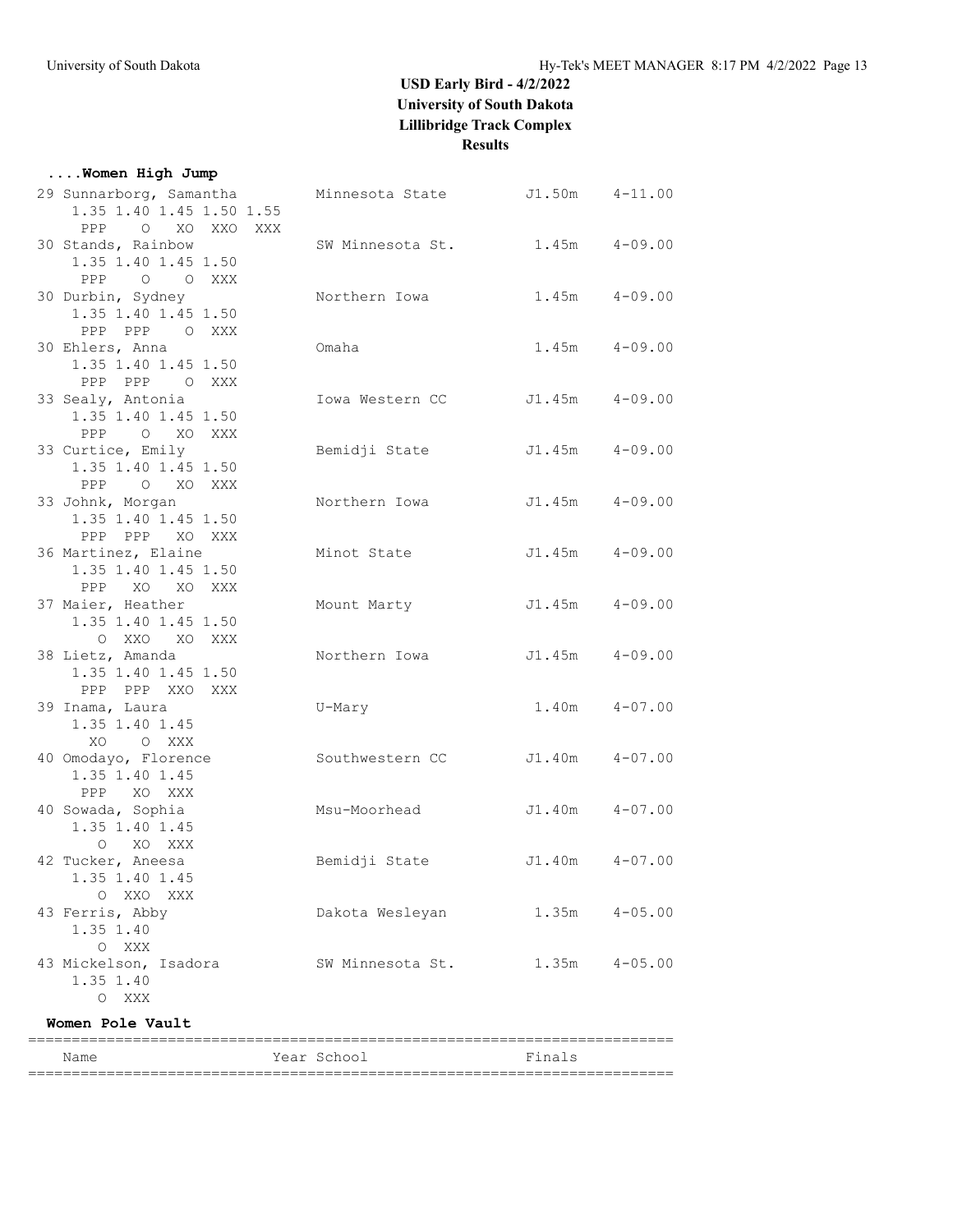#### **....Women Pole Vault**

| 1 Mulla, Marleen 50uth Dakota 4.41m 14-05.50                                   |                                                                                      |                     |                 |  |
|--------------------------------------------------------------------------------|--------------------------------------------------------------------------------------|---------------------|-----------------|--|
|                                                                                | 2.11 2.31 2.51 2.71 2.91 3.11 3.31 3.46 3.61 3.76 3.91 4.06 4.16 4.26 4.30 4.41 4.46 |                     |                 |  |
|                                                                                |                                                                                      |                     |                 |  |
| 2 Garrett, Jaidyn March South Dakota March 4.06m 13-03.75                      |                                                                                      |                     |                 |  |
|                                                                                | 2.11 2.31 2.51 2.71 2.91 3.11 3.31 3.46 3.61 3.76 3.91 4.06 4.16                     |                     |                 |  |
|                                                                                | PPP PPP PPP PPP PPP PPP PPP 0 0 0 0 0 XXX                                            |                     |                 |  |
| 3 Mooneyhan, Cassidy South Dakota 54.06m 13-03.75                              |                                                                                      |                     |                 |  |
|                                                                                | 2.11 2.31 2.51 2.71 2.91 3.11 3.31 3.46 3.61 3.76 3.91 4.06 4.16                     |                     |                 |  |
|                                                                                | PPP PPP PPP PPP PPP PPP PPP O PPP O XO XO XXX                                        |                     |                 |  |
| 4 Hokanson, Ashley Msu-Moorhead 3.91m 12-10.00                                 |                                                                                      |                     |                 |  |
|                                                                                | 2.11 2.31 2.51 2.71 2.91 3.11 3.31 3.46 3.61 3.76 3.91 4.06                          |                     |                 |  |
|                                                                                |                                                                                      |                     |                 |  |
| 5 Marrison, Deidra                 South Dakota               3.76m   12-04.00 | PPP PPP PPP PPP PPP PPP PPP 0 0 0 0 XXX                                              |                     |                 |  |
|                                                                                |                                                                                      |                     |                 |  |
|                                                                                | 2.11 2.31 2.51 2.71 2.91 3.11 3.31 3.46 3.61 3.76 3.91                               |                     |                 |  |
|                                                                                | PPP PPP PPP PPP PPP PPP XO O O O XXX                                                 |                     |                 |  |
| 6 van Nes, Wendy SD State 50 3.76m 12-04.00                                    |                                                                                      |                     |                 |  |
|                                                                                | 2.11 2.31 2.51 2.71 2.91 3.11 3.31 3.46 3.61 3.76 3.91                               |                     |                 |  |
|                                                                                | PPP PPP PPP PPP PPP PPP 0 0 XXO 0 XXX                                                |                     |                 |  |
| 7 Hickson, Paige Minnesota State J3.76m 12-04.00                               |                                                                                      |                     |                 |  |
|                                                                                | 2.11 2.31 2.51 2.71 2.91 3.11 3.31 3.46 3.61 3.76 3.91                               |                     |                 |  |
|                                                                                | PPP PPP PPP PPP PPP PPP 0 0 0 XO XXX                                                 |                     |                 |  |
| 8 Hill, Kealy Morthern State 3.61m 11-10.00                                    |                                                                                      |                     |                 |  |
|                                                                                | 2.11 2.31 2.51 2.71 2.91 3.11 3.31 3.46 3.61 3.76                                    |                     |                 |  |
|                                                                                | PPP PPP PPP PPP PPP 0 0 XXO XO XXX                                                   |                     |                 |  |
| 9 Danielson, Kenzee Morthern State 3.46m 11-04.25                              |                                                                                      |                     |                 |  |
|                                                                                | 2.11 2.31 2.51 2.71 2.91 3.11 3.31 3.46 3.61                                         |                     |                 |  |
|                                                                                | PPP PPP PPP PPP PPP 0 0 XO XXX                                                       |                     |                 |  |
|                                                                                |                                                                                      |                     |                 |  |
|                                                                                | 2.11 2.31 2.51 2.71 2.91 3.11 3.31 3.46 3.61                                         |                     |                 |  |
|                                                                                | PPP PPP PPP PPP PPP O XXO XO XXX                                                     |                     |                 |  |
| 11 Edmonds, Kylee SD State                                                     |                                                                                      | $J3.46m$ $11-04.25$ |                 |  |
|                                                                                | 2.11 2.31 2.51 2.71 2.91 3.11 3.31 3.46 3.61                                         |                     |                 |  |
|                                                                                | PPP PPP PPP PPP PPP PPP O XXO XXX                                                    |                     |                 |  |
| 12 Silvestri, Alivia (Northern Iowa / 3.31m 10-10.25)                          |                                                                                      |                     |                 |  |
| 2.11 2.31 2.51 2.71 2.91 3.11 3.31 3.46                                        |                                                                                      |                     |                 |  |
| PPP PPP PPP PPP PPP 0 0 XXX                                                    |                                                                                      |                     |                 |  |
| 12 Rippen, Gracie Mount Marty 3.31m 10-10.25                                   |                                                                                      |                     |                 |  |
| 2.11 2.31 2.51 2.71 2.91 3.11 3.31 3.46                                        |                                                                                      |                     |                 |  |
| PPP PPP PPP PPP 0 0 0 XXX                                                      |                                                                                      |                     |                 |  |
| 12 Schwieder, Abbie 10 Northern Iowa 3.31m 10-10.25                            |                                                                                      |                     |                 |  |
| 2.11 2.31 2.51 2.71 2.91 3.11 3.31 3.46                                        |                                                                                      |                     |                 |  |
| PPP PPP PPP PPP 0 0 0 XXX                                                      |                                                                                      |                     |                 |  |
| 15 Holtzen, Isabelle Northern Iowa                                             |                                                                                      | $J3.31m$ $10-10.25$ |                 |  |
| 2.11 2.31 2.51 2.71 2.91 3.11 3.31 3.46                                        |                                                                                      |                     |                 |  |
| PPP PPP PPP PPP PPP O XO XXX                                                   |                                                                                      |                     |                 |  |
| 15 Berglund, Katie NDSU                                                        |                                                                                      |                     | J3.31m 10-10.25 |  |
| 2.11 2.31 2.51 2.71 2.91 3.11 3.31 3.46                                        |                                                                                      |                     |                 |  |
| PPP PPP PPP PPP PPP PPP XO XXX                                                 |                                                                                      |                     |                 |  |
| 17 Tom, Shealyn                                                                | SW Minnesota St. J3.31m 10-10.25                                                     |                     |                 |  |
| 2.11 2.31 2.51 2.71 2.91 3.11 3.31 3.46                                        |                                                                                      |                     |                 |  |
| PPP PPP PPP PPP 0 XO XO XXX                                                    |                                                                                      |                     |                 |  |
| 18 Comstock, McKenna Sioux Falls                                               |                                                                                      | J3.31m 10-10.25     |                 |  |
| 2.11 2.31 2.51 2.71 2.91 3.11 3.31 3.46                                        |                                                                                      |                     |                 |  |
| PPP PPP PPP O XO                                                               | XO XXO XXX                                                                           |                     |                 |  |
|                                                                                |                                                                                      |                     |                 |  |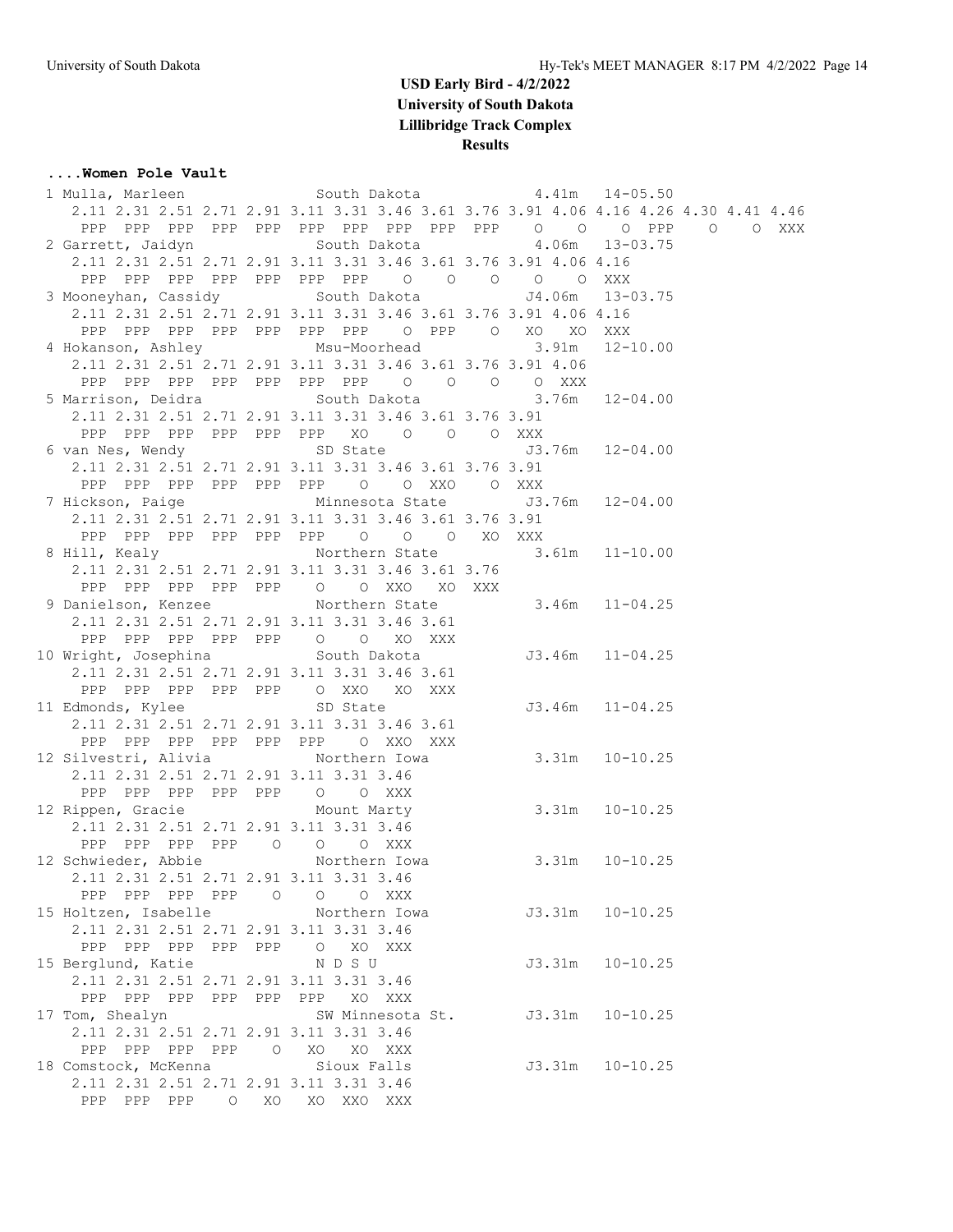| Women Pole Vault                                        |                                 |                    |                |
|---------------------------------------------------------|---------------------------------|--------------------|----------------|
| 19 Johannsen, Jacee NDSU                                |                                 | $3.11m$ $10-02.50$ |                |
| 2.11 2.31 2.51 2.71 2.91 3.11 3.31                      |                                 |                    |                |
| PPP PPP PPP PPP 0 0 XXX                                 |                                 |                    |                |
| 20 Bahls, Sydney Msu-Moorhead J3.11m 10-02.50           |                                 |                    |                |
| 2.11 2.31 2.51 2.71 2.91 3.11 3.31                      |                                 |                    |                |
| PPP PPP PPP XO O XO XXX                                 |                                 |                    |                |
| 21 Glanzer, Makenna Mark SW Minnesota St. 2.91m 9-06.50 |                                 |                    |                |
| 2.11 2.31 2.51 2.71 2.91 3.11                           |                                 |                    |                |
| PPP PPP 0 0 0 XXX                                       |                                 |                    |                |
| 22 Snaza, Greta (Sioux Falls 52.91m 9-06.50             |                                 |                    |                |
| 2.11 2.31 2.51 2.71 2.91 3.11                           |                                 |                    |                |
| PPP PPP XO XXO O XXX                                    |                                 |                    |                |
| 23 Gullickson, Kenzie UND                               |                                 |                    | J2.91m 9-06.50 |
| 2.11 2.31 2.51 2.71 2.91 3.11                           |                                 |                    |                |
| PPP PPP PPP PPP XO XXX                                  |                                 |                    |                |
| 24 Dolejs, Kelsey UND                                   |                                 | 2.71m 8-10.75      |                |
| 2.11 2.31 2.51 2.71 2.91                                |                                 |                    |                |
| PPP PPP 0 0 XXX                                         |                                 |                    |                |
| 25 Adams, MaKenzie Contract Sioux Falls                 |                                 | $2.31m$ $7-07.00$  |                |
| 2.11 2.31 2.51                                          |                                 |                    |                |
| XO OXXX                                                 |                                 |                    |                |
| 26 Haman, Jessie                                        | SW Minnesota St. J2.31m 7-07.00 |                    |                |
| 2.11 2.31 2.51                                          |                                 |                    |                |
| XO XO XXX                                               |                                 |                    |                |
| 27 Gyi, Nedoh                                           | SW Minnesota St. 2.11m 6-11.00  |                    |                |
| 2.11 2.31                                               |                                 |                    |                |
| XO XXX                                                  |                                 |                    |                |
| -- Williams, Jacqueline Unattached                      |                                 | NH                 |                |
| 2.11 2.31 2.51 2.71 2.91 3.11 3.31 3.46                 |                                 |                    |                |
| PPP PPP PPP PPP PPP PPP PPP XXX                         |                                 |                    |                |
| -- Hinkle, MaryGrace SW Minnesota St.                   |                                 | NH                 |                |
| 2.11                                                    |                                 |                    |                |
| XXX                                                     |                                 |                    |                |

#### **Women Long Jump**

| Name                                                                                                                                                                           | Year School is a more finals wind if the H |  |  |
|--------------------------------------------------------------------------------------------------------------------------------------------------------------------------------|--------------------------------------------|--|--|
| 1 Jackson, Makayla Minnesota State 5.95m 0.4 19-06.25 4<br>$5.95m(0.4)$ $5.82m(-0.1)$ $5.74m(0.4)$ PASS $5.50m(2.1)$                                                           |                                            |  |  |
| 2 Ailes, Miracle                         Iowa Western CC           5.91m   1.2   19-04.75   4<br>$5.71m(0.3)$ $5.46m(0.4)$ $5.87m(1.2)$ $5.64m(1.5)$ $5.78m(1.1)$ $5.91m(1.2)$ |                                            |  |  |
| 3 Omorodion, Osayi Mowa Western CC 5.88m 1.4 19-03.50 4<br>FOUL $5.75m(1.3) 5.88m(1.4) 5.85m(2.3) 5.53m(2.6)$                                                                  |                                            |  |  |
| 4 Moss, Daejha<br>FOUL $5.73m(1.1) 5.56m(0.1) 5.50m(2.6) 5.62m(2.4) 5.77m(0.5)$                                                                                                | N D S U 3.77m 0.5 18-11.25 4               |  |  |
| 5 Juliana, Krishona 6 Northern State 5.71m 1.5 18-09.00 4<br>$5.29$ m $(0.1)$ $5.48$ m $(0.3)$ FOUL $5.46$ m $(2.4)$ $5.66$ m $(1.9)$ $5.71$ m $(1.5)$                         |                                            |  |  |
| 5.63m (0.5) FOUL PASS FOUL 5.66m (1.9) 5.58m (1.1)                                                                                                                             |                                            |  |  |
| 7 Gerberding, Holly South Dakota 5.60m NWI 18-04.50 2<br>5.60m(NWI) 5.45m(NWI) 5.44m(NWI) PASS PASS PASS                                                                       |                                            |  |  |
| 8 Schmeichel, Averi South Dakota 5.51m 1.9 18-01.00 3<br>FOUL $5.23m(1.6) 5.43m(2.0)$ FOUL $4.99m(1.5) 5.51m(1.9)$                                                             |                                            |  |  |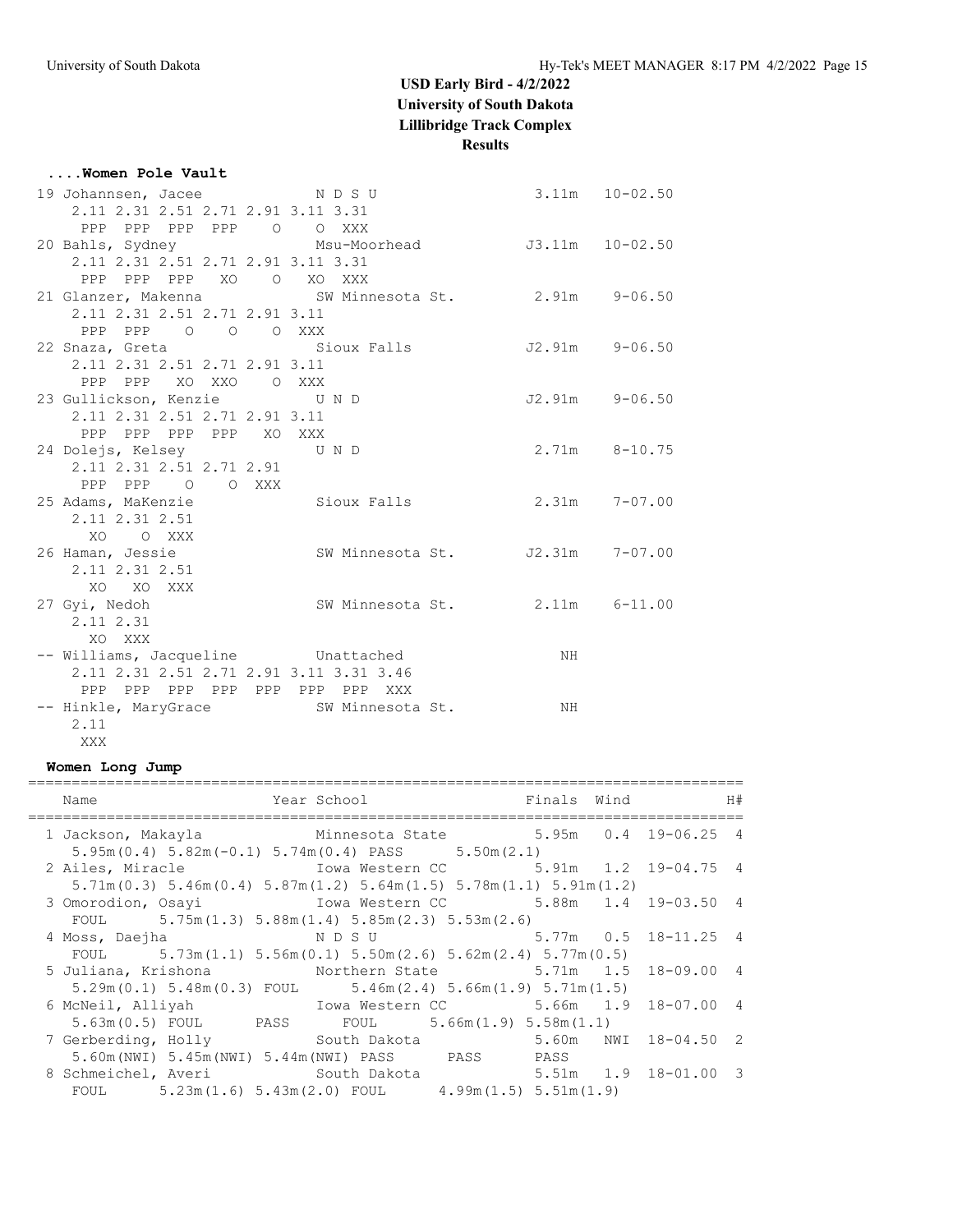#### **....Women Long Jump**

| 9 Meyer, Lauren South Dakota                                                              |                                      | $5.45m$ $2.1$ |     | $17 - 10.75$ 3          |   |
|-------------------------------------------------------------------------------------------|--------------------------------------|---------------|-----|-------------------------|---|
| $5.45m(2.1)$ $5.43m(2.4)$ $5.31m(1.2)$ $5.26m(2.1)$ FOUL $5.34m(2.3)$                     |                                      |               |     |                         |   |
| 10 Brummels, Renee South Dakota<br>5.27m(1.0) FOUL 5.37m(0.9)                             | 5.37m                                |               |     | $0.9$ 17-07.50 4        |   |
|                                                                                           |                                      |               |     |                         |   |
| 11 Vollmer, Makenna NDSU                                                                  |                                      | 5.36m         |     | $0.6$ 17-07.00 4        |   |
| $5.36m(0.6) 5.28m(-0.1) F0UL$                                                             |                                      |               |     |                         |   |
| 12 Neophytou, Stella Minnesota State 5.34m<br>FOUL 5.34m (0.8) FOUL Minnesota State 5.34m |                                      |               | 0.8 | $17 - 06.25$ 4          |   |
|                                                                                           |                                      |               |     |                         |   |
| 13 Simonson, Carrie<br>Omaha                                                              |                                      | 5.25m         |     | $1.2$ $17-02.75$ 4      |   |
| $5.20m(0.6)$ FOUL $5.25m(1.2)$                                                            |                                      |               |     |                         |   |
| 14 Kollberg, Malene<br>5.20m(2.2) 5.07m(1.6) 5.06m(2.5)                                   | Unat-North Dakota 5.20m              |               |     | $2.2$ 17-00.75 4        |   |
| 15 Wendt, Annie SD State                                                                  |                                      | 5.19m         | 0.4 | $17 - 00.50$ 4          |   |
| FOUL FOUL $5.19m(0.4)$                                                                    |                                      |               |     |                         |   |
| 16 Boomsma, Jaiden SD State                                                               |                                      | 5.17m         | 1.1 | $16 - 11.50$ 3          |   |
| 5.17m(1.1) 5.16m(2.0) 5.13m(2.2)                                                          |                                      |               |     |                         |   |
| 17 Hall, Alaina (17) Bemidji State                                                        |                                      | 5.11m         | NWI | $16 - 09.25$ 3          |   |
| $5.10m(1.6) 5.08m(2.6) 5.11m(-0.0)$                                                       |                                      |               |     |                         |   |
| 18 Smollen, Emily Mayne State (Neb.) 5.10m                                                |                                      |               |     | $1.7$ 16-08.75 3        |   |
| $5.10m(1.7) 5.05m(-0.6) F0UL$                                                             |                                      |               |     |                         |   |
| 19 Swanson, Emily                                                                         | Sioux Falls                          | 5.08m         |     | $2.4$ 16-08.00 2        |   |
| FOUL $5.08m(2.4) 4.89m(4.3)$                                                              |                                      |               |     |                         |   |
| 20 Campbell, Shae                                                                         | SD State                             | 5.04m         |     | $1.3$ 16-06.50 3        |   |
| 4.84m(1.9) 5.04m(1.3) 4.90m(2.0)                                                          |                                      |               |     |                         |   |
| 21 Tucker, Aneesa Bemidji State                                                           |                                      | 5.03m         | 4.6 | $16 - 06.00$ 2          |   |
| $5.03m(4.6)$ $4.87m(2.6)$ $4.98m(2.8)$                                                    |                                      |               |     |                         |   |
| 22 Ramaekers, Taylor<br><b>Example 20</b> Omaha                                           |                                      | 5.02m         | 1.7 | $16 - 05.75$ 3          |   |
| FOUL $5.02m(1.7) 4.98m(2.9)$                                                              |                                      |               |     |                         |   |
| 23 Stanley, Cadence Towa Western CC                                                       |                                      | 5.01m         |     | $1.2$ 16-05.25 2        |   |
| $4.78m(-0.6) 5.01m(1.2) F0UL$                                                             |                                      |               |     |                         |   |
| 24 Baumberger, Olivia Sioux Falls<br>FOUL $5.00m(1.7) 4.85m(-1.0)$                        |                                      |               |     | 5.00m  1.7  16-05.00  3 |   |
| 25 Williams, Mariah                                                                       | Minnesota State 4.95m -0.4           |               |     | $16 - 03.00$ 4          |   |
| FOUL FOUL $4.95m(-0.4)$                                                                   |                                      |               |     |                         |   |
| 26 Curtice, Emily                                                                         | Bemidji State 5 4.92m 0.9 16-01.75 2 |               |     |                         |   |
| $4.92m(0.9)$ $4.72m(0.5)$ $4.89m(2.1)$                                                    |                                      |               |     |                         |   |
| 27 Bartunek, Avery                                                                        | Sioux Falls                          | 4.89m         | 2.0 | $16 - 00.50$ 1          |   |
| $4.88m(2.3)$ $4.89m(2.0)$ FOUL                                                            |                                      |               |     |                         |   |
| 28 Sambo, Keyla                                                                           | Wayne State (Neb.) 4.87m             |               | 3.8 | $15 - 11.75$ 2          |   |
| $4.72m(-0.5)$ FOUL $4.87m(3.8)$                                                           |                                      |               |     |                         |   |
| 29 Burtzlaff, Lexa                                                                        | Mount Marty                          | 4.81m         |     | $1.7$ 15-09.50 1        |   |
| $4.81m(1.7)$ $4.60m(2.6)$ $4.70m(1.9)$                                                    |                                      |               |     |                         |   |
| 30 Berns-Schweingruber, Lyd Northern Iowa                                                 |                                      | 4.79m         |     | $1.2$ 15-08.75          | 2 |
| $4.79m(1.2)$ $4.56m(3.4)$ $4.69m(2.8)$                                                    |                                      |               |     |                         |   |
| 31 George, Ashinee                                                                        | Mount Marty                          | 4.78m         | 1.6 | $15 - 08.25$            | 3 |
| $4.66m(1.2)$ $4.56m(1.9)$ $4.78m(1.6)$                                                    |                                      |               |     |                         |   |
| 31 Morgan, Hannah                                                                         | SW Minnesota St.                     | 4.78m         | 2.0 | $15 - 08.25$            | 2 |
| $4.68m(1.4)$ $4.78m(2.0)$ $4.54m(4.0)$                                                    |                                      |               |     |                         |   |
| 33 Huber, Morgan                                                                          | Dakota State                         | 4.74m         | 1.8 | $15 - 06.75$            | 1 |
| FOUL<br>FOUL<br>4.74m(1.8)                                                                |                                      | 4.71m         | 2.0 | $15 - 05.50$            | 3 |
| 34 Punni, Moselle<br>FOUL<br>$2.76m(1.9)$ 4.71m(2.0)                                      | Iowa Western CC                      |               |     |                         |   |
| 35 Sauvakacolo, Fane                                                                      | Dakota State                         | 4.69m         |     | $1.3$ $15-04.75$ 2      |   |
| 4.69m (1.3) PASS<br>PASS                                                                  |                                      |               |     |                         |   |
|                                                                                           |                                      |               |     |                         |   |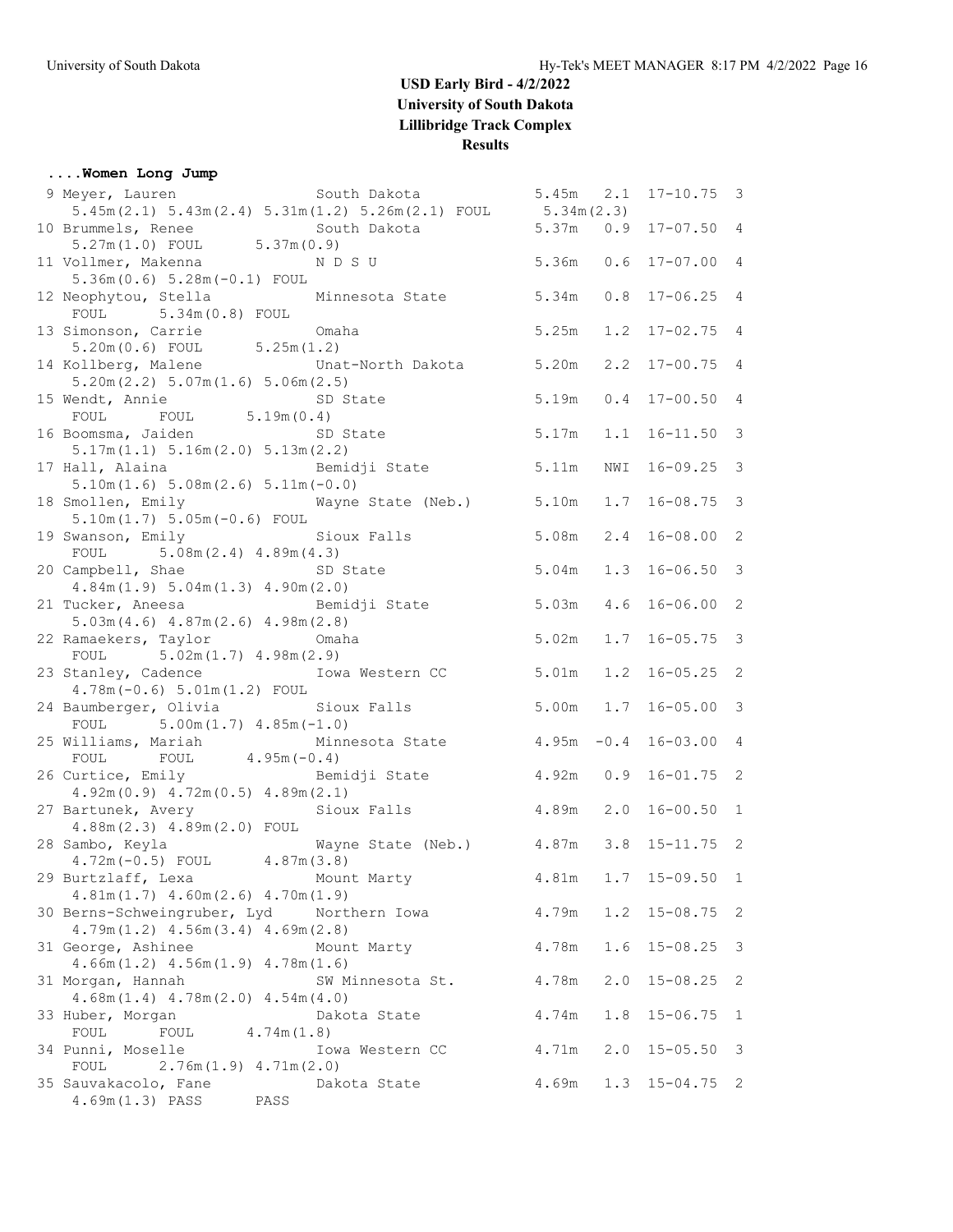| Women Long Jump                                            |                                          |       |     |                      |                |
|------------------------------------------------------------|------------------------------------------|-------|-----|----------------------|----------------|
| 36 Payer, Kiana                                            | Mount Marty 4.67m 2.3 15-04.00 1         |       |     |                      |                |
| $4.61m(1.7)$ FOUL $4.67m(2.3)$                             |                                          |       |     |                      |                |
| 37 Benson, Ciara                                           | SD State                                 | 4.64m |     | $1.3$ $15-02.75$ 3   |                |
| $4.33m(0.8)$ $4.40m(+0.0)$ $4.64m(1.3)$                    |                                          |       |     |                      |                |
| 38 Pourier, Taylor bakota Wesleyan                         |                                          | 4.60m |     | $2.3$ 15-01.25 2     |                |
| $4.42m(1.3)$ $4.55m(1.1)$ $4.60m(2.3)$                     |                                          |       |     |                      |                |
| 39 Moore, Madissyn                                         | Dakota State                             | 4.57m |     | $0.3$ 15-00.00 3     |                |
| FOUL 4.57m (0.3) FOUL                                      |                                          |       |     |                      |                |
| 40 Schroeder, Tessa Msu-Moorhead                           |                                          | 4.56m |     | $2.5$ 14-11.50 1     |                |
| FOUL $4.45m(1.3) 4.56m(2.5)$                               |                                          |       |     |                      |                |
| 41 Fultz, Natalie<br>4.43m(1.2) FOUL $4.54m(2.9)$          | Bemidji State   4.54m   2.9 14-10.75   2 |       |     |                      |                |
|                                                            |                                          |       |     |                      |                |
| 42 Osterson, Brianna                                       | Southwestern CC 4.49m                    |       |     | $1.6$ $14-08.75$ 1   |                |
| $4.17m(1.8)$ FOUL $4.49m(1.6)$                             |                                          |       |     |                      |                |
| 43 Fox, Olivia                                             | Sioux Falls                              |       |     | 4.47m 2.0 14-08.00 2 |                |
| FOUL $4.27m(2.1) 4.47m(2.0)$                               |                                          |       |     |                      |                |
| 44 Theis, Alison                                           | Northern State 4.43m                     |       |     | $1.3$ $14-06.50$ 1   |                |
| $4.29m(1.1)$ $4.43m(1.3)$ FOUL<br>4.42m 2.0                |                                          |       |     | $14 - 06.00$ 1       |                |
| $4.16m(4.6)$ $4.32m(1.8)$ $4.42m(2.0)$                     |                                          |       |     |                      |                |
| 46 Hoffman, Lauryn Mayne State (Neb.) 4.37m 2.9 14-04.00 2 |                                          |       |     |                      |                |
| FOUL $4.37m(2.9) 4.13m(2.2)$                               |                                          |       |     |                      |                |
| 47 Serrao, Adla             Msu-Moorhead           4.33m   |                                          |       |     | $0.5$ 14-02.50 1     |                |
| FOUL $3.63m(1.9) 4.33m(0.5)$                               |                                          |       |     |                      |                |
| 48 Nielsen, Brooklyn                                       | Mount Marty 4.29m                        |       |     | $1.6$ $14-01.00$     | $\mathbf{1}$   |
| $4.29m(1.6)$ $4.28m(3.2)$ $4.14m(1.2)$                     |                                          |       |     |                      |                |
| 49 Quigley, Carson                                         | Dakota State                             | 4.28m |     | $1.1$ $14-00.50$ 1   |                |
| $4.28m(1.1)$ $4.25m(1.5)$ FOUL                             |                                          |       |     |                      |                |
| 50 Keffeler, Makayla (Sioux Falls / 9.25m 2.8 13-11.50 2   |                                          |       |     |                      |                |
| FOUL FOUL $4.25m(2.8)$                                     |                                          |       |     |                      |                |
| 51 Petricka, Kary 61 Minnesota State 4.21m -0.2 13-09.75 4 |                                          |       |     |                      |                |
| FOUL $4.21m(-0.2)$ FOUL                                    |                                          |       |     |                      |                |
| 52 Loftus, Grace Minot State                               |                                          |       |     | 3.86m 2.5 12-08.00 1 |                |
| FOUL $3.66m(1.1) 3.86m(2.5)$                               |                                          |       |     |                      |                |
| -- Brueggeman, Jessica NDSU                                |                                          | ND    | NWI |                      | 3              |
| ND (NWI) ND (NWI) ND (NWI)                                 |                                          |       |     |                      |                |
| -- Mulla, Marleen<br>ND (NWI) ND (NWI) ND (NWI)            | South Dakota                             | ND.   | NWI |                      | $\overline{4}$ |
| -- Gracia, Flore                                           | Minnesota State                          | ND.   | NWI |                      | $1\,$          |
| ND (NWI) ND (NWI) ND (NWI)                                 |                                          |       |     |                      |                |
| -- Johannsen, Jacee                                        | N D S U                                  | ΝD    | NWI |                      | 3              |
| ND (NWI) ND (NWI) ND (NWI)                                 |                                          |       |     |                      |                |
| -- Webb, Abbi                                              | Sioux Falls                              | FOUL  |     |                      | 3              |
| FOUL<br>FOUL<br>PASS                                       |                                          |       |     |                      |                |
| Taake, Makenna                                             | Wayne State (Neb.)                       | FOUL  |     |                      | $\mathbf{2}$   |
| FOUL<br>FOUL<br>FOUL                                       |                                          |       |     |                      |                |
|                                                            |                                          |       |     |                      |                |

**Women Triple Jump**

| Name             | Year School     | H#<br>Finals Wind                                       |
|------------------|-----------------|---------------------------------------------------------|
| 1 Gracia, Flore  | Minnesota State | $12.33m$ 0.8 40-05.50 2                                 |
| 12.09m(0.3) FOUL |                 | $12.05m(1.3)$ $12.20m(1.0)$ $12.09m(1.5)$ $12.33m(0.8)$ |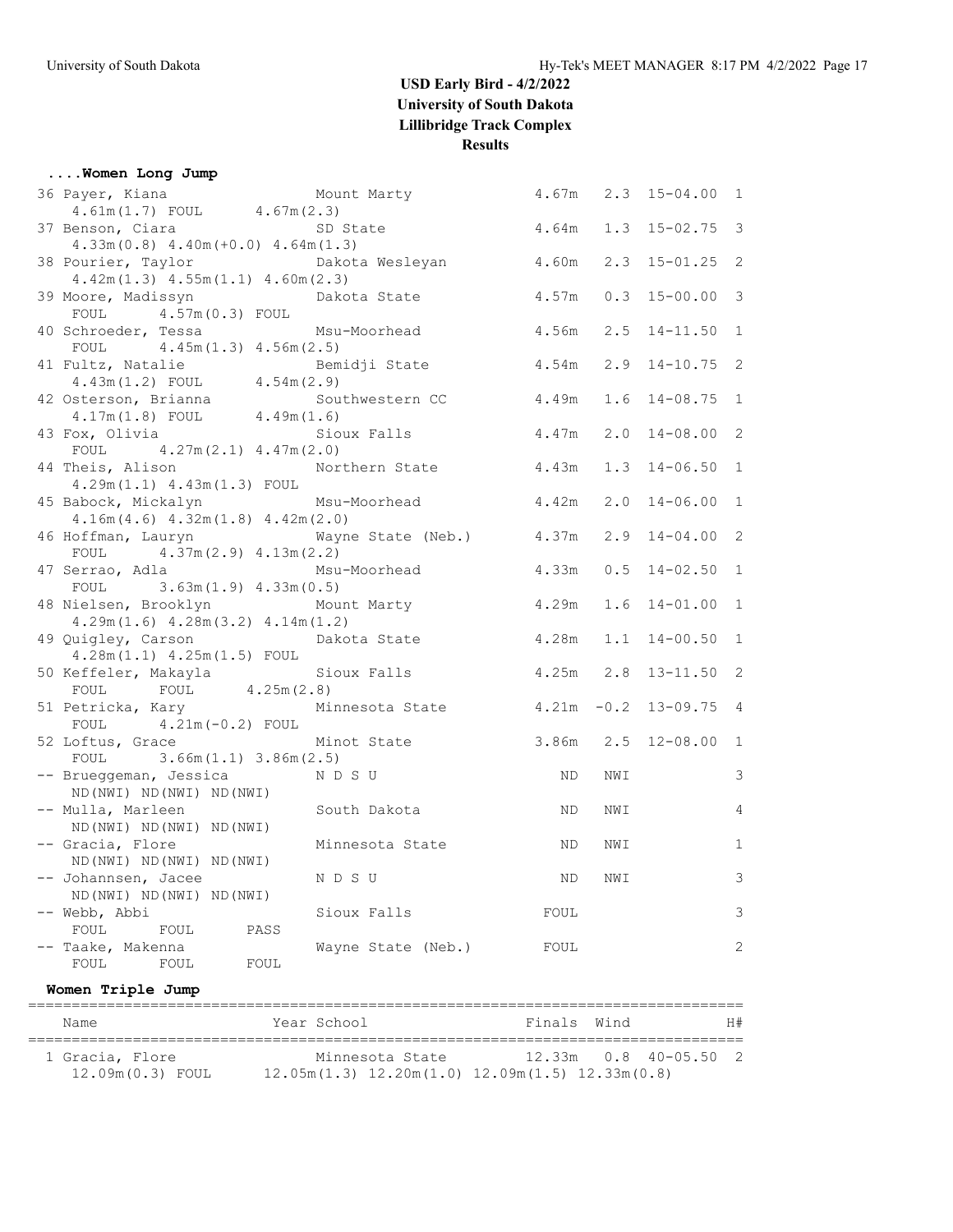### **....Women Triple Jump**

| 2 Neophytou, Stella Minnesota State 11.71m                                                                                                                                                                                               |                                        |        | 0.8    | $38 - 05.00$ 2           |              |
|------------------------------------------------------------------------------------------------------------------------------------------------------------------------------------------------------------------------------------------|----------------------------------------|--------|--------|--------------------------|--------------|
| FOUL FOUL $11.46m(1.1) 11.71m(0.8) 11.61m(0.7)$                                                                                                                                                                                          |                                        |        |        |                          |              |
| 3 Thichiot, Nyadhol Mova Central CC 11.60m                                                                                                                                                                                               |                                        |        |        | $2.2$ 38-00.75 2         |              |
| $11.32m(0.5)$ $11.60m(2.2)$ $11.52m(0.9)$ $11.17m(0.5)$ $11.18m(1.3)$                                                                                                                                                                    |                                        |        |        |                          |              |
| 4 Brummels, Renee                                                                                                                                                                                                                        | South Dakota 11.47m 0.9 37-07.75 2     |        |        |                          |              |
| FOUL FOUL 11.47m (0.9) 11.21m (1.0) 10.67m (1.2)                                                                                                                                                                                         |                                        |        |        |                          |              |
| 5 Gibson, Elizabeth                                                                                                                                                                                                                      | Iowa Central CC 11.42m -0.2 37-05.75 2 |        |        |                          |              |
| $11.28m(0.3)$ $11.36m(0.6)$ $11.42m(-0.2)$ FOUL FOUL                                                                                                                                                                                     |                                        |        |        |                          |              |
|                                                                                                                                                                                                                                          |                                        |        |        |                          |              |
|                                                                                                                                                                                                                                          |                                        |        |        |                          |              |
|                                                                                                                                                                                                                                          |                                        |        |        |                          |              |
|                                                                                                                                                                                                                                          |                                        |        |        |                          |              |
| 6 Meyer, Lauren<br>1.19m(0.8) FOUL FOUL 11.22m(1.7) 11.33m(1.4) 11.32m(1.4)<br>7 Fabre, Analise Bemidji State<br>11.29m 1.29m 1.2 37-00.50 2<br>11.20m(0.5) FOUL 11.29m(1.2) 11.15m(1.7) 11.21m(1.4) 11.10m(1.6)<br>8 Vollmer, Makenna N |                                        |        |        |                          |              |
| FOUL $11.28m(1.0) 10.87m(-0.2)$ FOUL FOUL $10.73m(0.8)$                                                                                                                                                                                  |                                        |        |        |                          |              |
| 9 Sambo, Keyla                                                                                                                                                                                                                           |                                        |        |        |                          |              |
|                                                                                                                                                                                                                                          |                                        |        |        |                          |              |
| 10 Punni, Moselle                                                                                                                                                                                                                        | Iowa Western CC 10.97m 1.0 36-00.00 1  |        |        |                          |              |
| FOUL $10.51m(0.6) 10.97m(1.0)$                                                                                                                                                                                                           |                                        |        |        |                          |              |
| 11 Smollen, Emily 6. Wayne State (Neb.) 10.88m 1.4 35-08.50 2                                                                                                                                                                            |                                        |        |        |                          |              |
| $10.88m(1.4)$ $10.55m(1.3)$ $10.73m(-0.4)$                                                                                                                                                                                               |                                        |        |        |                          |              |
| 12 Erickson, Emily 61 Mayne State (Neb.) 10.27m 3.4 33-08.50 1                                                                                                                                                                           |                                        |        |        |                          |              |
| $9.65m(-0.2)$ 10.27m(3.4) 10.04m(1.1)                                                                                                                                                                                                    |                                        |        |        |                          |              |
| 13 Bartunek, Avery Sioux Falls                                                                                                                                                                                                           |                                        | 10.25m |        | $2.3$ $33-07.50$ 1       |              |
| $10.14m(1.2)$ $10.25m(2.3)$ FOUL                                                                                                                                                                                                         |                                        |        |        |                          |              |
| <b>Example 20</b> Omaha<br>14 Lawson, Bernice                                                                                                                                                                                            |                                        |        |        | 10.13m  1.1  33-03.00  1 |              |
| $9.93m(1.1)$ $9.93m(2.1)$ $10.13m(1.1)$                                                                                                                                                                                                  |                                        |        |        |                          |              |
|                                                                                                                                                                                                                                          |                                        |        |        |                          |              |
| 15 Smith, Emma<br>9.94m(0.7) FOUL 10.12m(-0.1)                                                                                                                                                                                           |                                        |        |        | $10.12m -0.1$ 33-02.50 2 |              |
|                                                                                                                                                                                                                                          |                                        |        |        |                          |              |
| 16 Mouw, Sydney Contract SD State                                                                                                                                                                                                        |                                        |        |        | 10.05m  1.8  32-11.75  1 |              |
| $10.05m(1.8)$ $9.82m(-0.0)$ $9.90m(1.1)$<br>17 Keffeler, Makayla               Sioux Falls           9.95m                                                                                                                               |                                        |        |        |                          |              |
| $9.78m(1.1)$ FOUL $9.95m(2.3)$                                                                                                                                                                                                           |                                        |        |        | $2.3$ $32-07.75$ 1       |              |
|                                                                                                                                                                                                                                          |                                        |        |        |                          |              |
| 18 Evans, Ashtyn                                                                                                                                                                                                                         | Dakota Wesleyan 9.86m                  |        |        | $1.2$ $32-04.25$ 1       |              |
| $9.52m(-0.0)$ $9.86m(1.2)$ $9.38m(2.1)$                                                                                                                                                                                                  |                                        |        |        |                          |              |
| 19 Omodayo, Florence                                                                                                                                                                                                                     | Southwestern CC 9.82m                  |        |        | $1.2$ $32-02.75$ 1       |              |
| FOUL 9.65m $(1.4)$ 9.82m $(1.2)$                                                                                                                                                                                                         |                                        |        |        |                          |              |
| 19 Theis, Alison                                                                                                                                                                                                                         | Northern State 9.82m                   |        | NWI    | $32 - 02.75$ 1           |              |
| $9.82m(-0.0)$ FOUL $9.61m(2.6)$                                                                                                                                                                                                          |                                        |        |        |                          |              |
| 21 Payer, Kiana Mount Marty 9.81m                                                                                                                                                                                                        |                                        |        |        | $0.7$ 32-02.25 1         |              |
| $9.81m(0.7)$ $9.32m(0.7)$ $9.36m(0.9)$                                                                                                                                                                                                   | 9.72m                                  |        |        |                          |              |
| 22 Bergantine, Jenna NDSU                                                                                                                                                                                                                |                                        |        |        | $2.4$ $31-10.75$ 1       |              |
| 9.72m(2.4)<br>FOUL<br>FOUL                                                                                                                                                                                                               |                                        |        |        |                          |              |
| 22 Ehlers, Anna                                                                                                                                                                                                                          | Omaha                                  | 9.72m  |        | $3.0$ $31-10.75$         | $\mathbf{1}$ |
| $9.66m(-0.0)$ $9.72m(3.0)$ $9.33m(1.9)$                                                                                                                                                                                                  |                                        |        |        |                          |              |
| 24 Taake, Makenna                                                                                                                                                                                                                        | Wayne State (Neb.)                     | 9.62m  | $-0.1$ | $31 - 06.75$             | $\mathbf{1}$ |
| $9.62m(-0.1)$ FOUL<br>FOUL                                                                                                                                                                                                               |                                        |        |        |                          |              |
| 25 Kellum, Kenzy                                                                                                                                                                                                                         | Minot State                            | 9.38m  | 3.1    | $30 - 09.25$             | 1            |
| $9.08m(1.2)$ $9.38m(3.1)$ $8.98m(1.1)$                                                                                                                                                                                                   |                                        |        |        |                          |              |
| 26 Stanton, Sierra                                                                                                                                                                                                                       | Sioux Falls                            | 9.16m  | 2.1    | $30 - 00.75$             | 1            |
| $9.16m(2.1)$ FOUL<br>FOUL                                                                                                                                                                                                                |                                        |        |        |                          |              |
| -- Brinkman, Cameron                                                                                                                                                                                                                     | SD State                               | ΝD     | NWI    |                          | 2            |
| ND (NWI) ND (NWI) ND (NWI)                                                                                                                                                                                                               |                                        |        |        |                          |              |
| -- Lewis, Dynia                                                                                                                                                                                                                          | Bemidji State                          | ND     | NWI    |                          | $\mathbf{2}$ |
| ND (NWI) ND (NWI) ND (NWI)                                                                                                                                                                                                               |                                        |        |        |                          |              |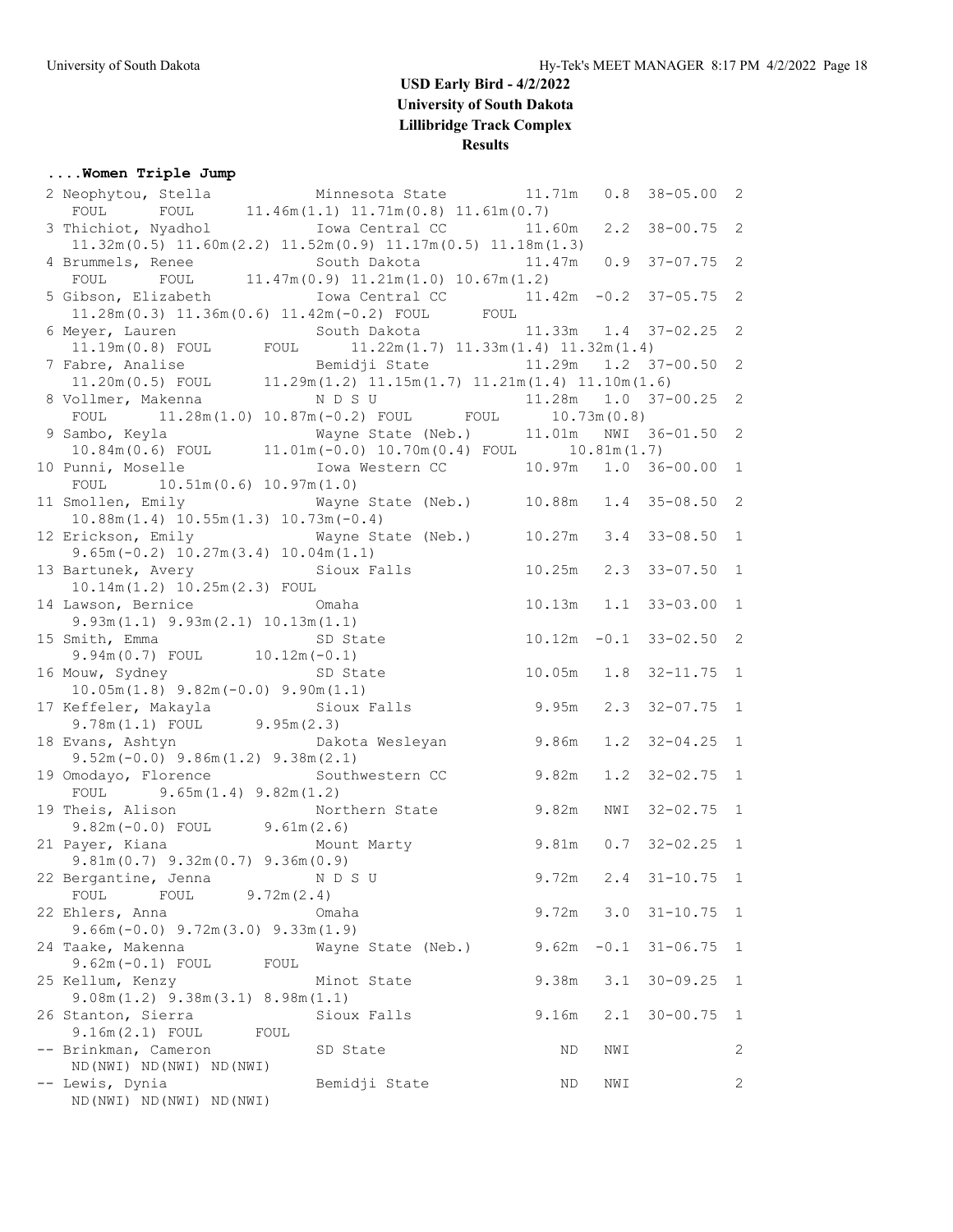#### **....Women Triple Jump**

| -- Quigley, Carson<br>ND (NWI) ND (NWI)          | Dakota State    | ND.  | NWI |                |
|--------------------------------------------------|-----------------|------|-----|----------------|
| -- Hughes, Jordan                                | Sioux Falls     | ND.  | NWI | $\mathbf{1}$   |
| ND (NWI) ND (NWI)<br>-- Brueggeman, Jessica      | N D S U         | ND.  | NWI | $\overline{2}$ |
| ND (NWI) ND (NWI) ND (NWI)<br>-- Peterson, Nora  | SD State        | ND.  | NWI | $\overline{2}$ |
| ND (NWI) ND (NWI) ND (NWI)<br>-- Stokes, Autumn  | U N D           | ND.  | NWI | $\overline{2}$ |
| ND (NWI) ND (NWI) ND (NWI)<br>-- Sweeney, Sierra | Northern State  | FOUL |     | $\overline{2}$ |
| FOUL<br>FOUL<br>FOUL<br>-- Omorodion, Osavi      | Iowa Western CC | FOUL |     | $\overline{2}$ |
| FOUL<br>FOUL<br>FOUL                             |                 |      |     |                |

#### **Women Shot Put**

| Name                                                                         | Year School Finals                 |        |                     | H#             |
|------------------------------------------------------------------------------|------------------------------------|--------|---------------------|----------------|
| 1 Leiseth, Faith<br>14.53m  14.67m  FOUL  FOUL  FOUL  14.41m                 | SD State                           |        | 14.67m 48-01.75 4   |                |
| 2 Clark, Meredith<br>14.39m  13.81m  13.54m  14.35m  14.28m  FOUL            | South Dakota                       |        | 14.39m  47-02.50  4 |                |
| 3 Ehler, Marin<br>13.83m 13.60m FOUL FOUL FOUL 13.70m                        | Northern Iowa                      | 13.83m | $45 - 04.50$ 4      |                |
| 4 Fennessy, Mary<br>13.38m  13.82m  13.81m  13.77m  FOUL  13.55m             | Omaha                              | 13.82m | $45 - 04.25$ 3      |                |
| 5 Starner, Josey<br>13.18m  13.04m  13.39m  13.60m  13.40m  13.65m           | South Dakota                       |        | $13.65m$ $44-09.50$ | $\overline{4}$ |
| 6 Lardy, Allison<br>13.10m FOUL 13.49m FOUL FOUL FOUL                        | U N D                              | 13.49m | $44 - 03.25$ 4      |                |
| 7 Scheil, Mckenzie Mayne State (Neb.)<br>13.36m 13.46m FOUL FOUL FOUL 13.10m |                                    | 13.46m | $44 - 02.00$ 4      |                |
| 8 Goldstein, Eve<br>13.00m FOUL 13.45m 13.23m FOUL FOUL                      | Unat-North Dakota 13.45m           |        | $44 - 01.50$        | $\overline{4}$ |
| 9 Chipps, Brooklynn<br>FOUL 13.35m FOUL FOUL FOUL FOUL                       | Wayne State (Neb.) 13.35m          |        | $43 - 09.75$        | $\overline{4}$ |
| 10 Doss, Tierra<br>13.28m FOUL FOUL                                          | Bemidji State                      | 13.28m | $43 - 07.00$        | $\mathcal{S}$  |
| 11 Curry, Kenna<br>13.18m  13.23m  FOUL                                      | Unat-North Dakota                  | 13.23m | $43 - 05.00$        | $\overline{4}$ |
| 12 Young, Mildred<br>13.20m FOUL 12.93m                                      | SD State                           | 13.20m | $43 - 03.75$        | $\mathcal{S}$  |
| 13 Gronseth, Lila<br>13.12m FOUL 12.63m                                      | Dakota Wesleyan                    | 13.12m | $43 - 00.50$        | $\mathbf{3}$   |
| 14 Hettinga, Meghan<br>12.61m  12.47m  13.06m                                | SD State                           | 13.06m | $42 - 10.25$        | $\overline{4}$ |
| 15 Nealey, Morgan<br>FOUL FOUL 12.85m                                        | Northern Iowa                      |        | $12.85m$ $42-02.00$ | $\overline{4}$ |
| 16 Jensen, Kasey<br>11.33m  12.55m  12.16m                                   | South Dakota                       | 12.55m | $41 - 02.25$ 4      |                |
| 17 Battaforyen, Kate<br>11.35m 12.04m 12.50m                                 | SW Minnesota St. 12.50m 41-00.25 2 |        |                     |                |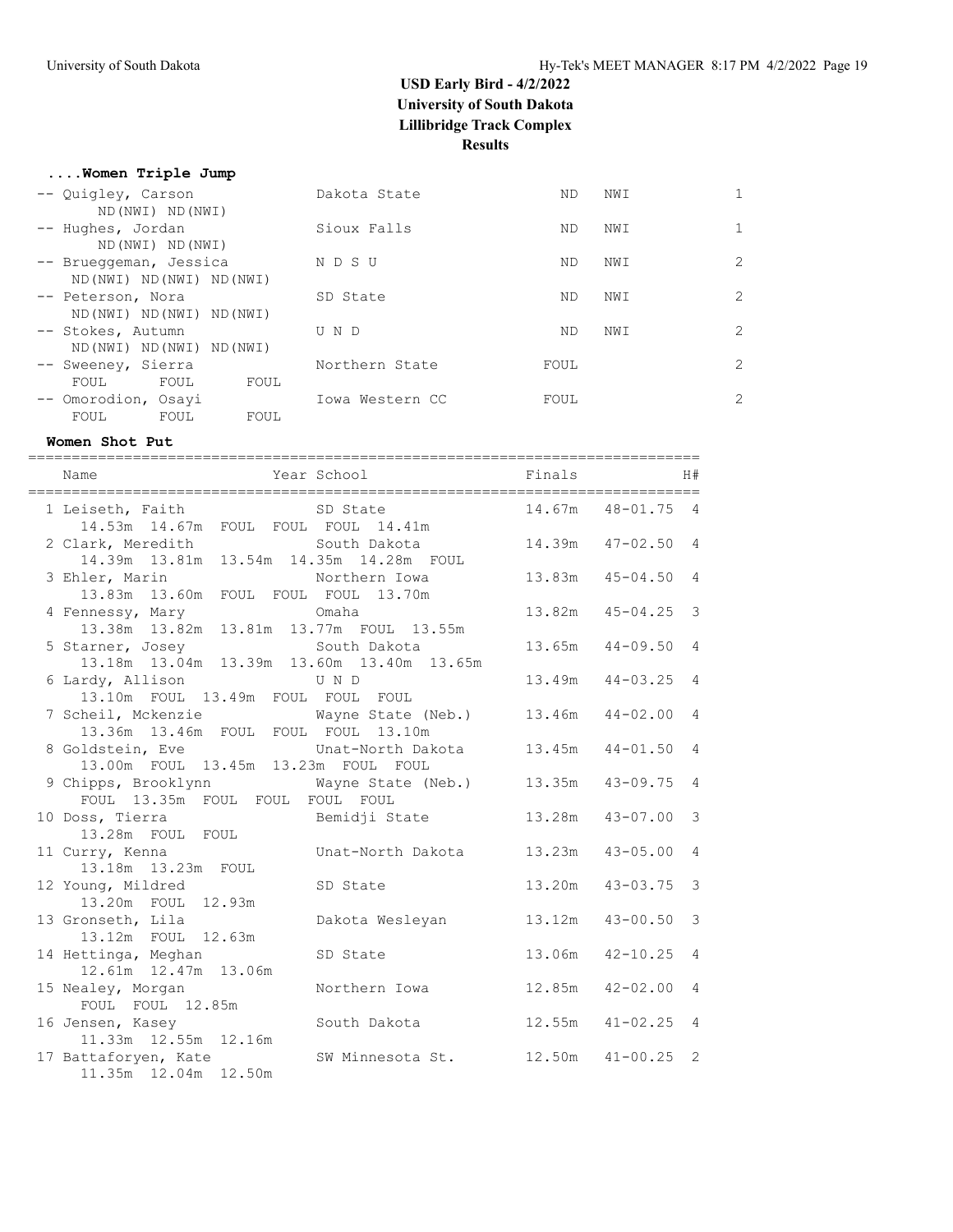### **....Women Shot Put**

| 18 Griffith, Riley                           | South Dakota       |        | $12.37m$ $40-07.00$ | 3              |
|----------------------------------------------|--------------------|--------|---------------------|----------------|
| FOUL FOUL 12.37m<br>19 Scheffler, Kinsey     | Omaha              | 12.35m | $40 - 06.25$        | 2              |
| 12.35m 11.22m 11.53m                         |                    |        |                     |                |
| 20 Smith, Delaney                            | South Dakota       | 12.33m | $40 - 05.50$        | 3              |
| 12.33m  12.00m  11.82m                       |                    |        |                     |                |
| 21 Gunderson, Chloe                          | Minot State        | 12.20m | $40 - 00.50$        | 3              |
| FOUL 12.20m FOUL                             |                    |        | $40 - 00.00$        | 3              |
| 22 Languis, Brooke<br>10.79m  12.14m  12.19m | Wayne State (Neb.) | 12.19m |                     |                |
| 23 Lindsey, Kamry                            | Sioux Falls        | 12.18m | $39 - 11.50$        | 3              |
| 10.94m FOUL 12.18m                           |                    |        |                     |                |
| 24 Thorstenson, Annabel                      | N D S U            | 11.94m | $39 - 02.25$        | 2              |
| FOUL 11.84m 11.94m<br>25 Sanford, Nadia      | SW Minnesota St.   | 11.91m | $39 - 01.00$        | 3              |
| 10.79m  11.91m  FOUL                         |                    |        |                     |                |
| 26 Thorne, True                              | SD State           | 11.88m | $38 - 11.75$        | 2              |
| FOUL 11.67m 11.88m                           |                    |        |                     |                |
| 27 Seidl, Emma                               | Iowa Central CC    | 11.81m | $38 - 09.00$        | 3              |
| 11.65m FOUL 11.81m<br>28 Spiers, Merrideth   | N D S U            | 11.76m | $38 - 07.00$        | 3              |
| FOUL FOUL 11.76m                             |                    |        |                     |                |
| 29 Menken, Jordan                            | Northern State     | 11.66m | $38 - 03.25$        | 3              |
| 11.59m FOUL 11.66m                           |                    |        |                     |                |
| 30 Wood, Lexi<br>11.54m  11.56m  11.57m      | Iowa Central CC    | 11.57m | $37 - 11.50$        | 2              |
| 31 VanOsdel, Kayla                           | Sioux Falls        | 11.53m | $37 - 10.00$        | 2              |
| FOUL 11.45m 11.53m                           |                    |        |                     |                |
| 32 Venteicher, Molly                         | Southwestern CC    | 11.46m | $37 - 07.25$        | 2              |
| FOUL 10.66m 11.46m                           |                    |        |                     |                |
| 33 Kramchynsky, Nicole<br>FOUL 10.64m 11.38m | U-Mary             | 11.38m | $37 - 04.00$        | 3              |
| 34 Stoltenburg, Chrissy                      | Northern State     | 11.31m | $37 - 01.25$        | $\mathbf{1}$   |
| 11.11m  11.31m  10.62m                       |                    |        |                     |                |
| 35 Guenther, Veronica                        | Wayne State (Neb.) | 11.29m | $37 - 00.50$        | 2              |
| 11.07m  11.23m  11.29m                       |                    |        |                     |                |
| 36 Gammon, Kaitlyn<br>10.22m  10.77m  11.24m | South Dakota       | 11.24m | $36 - 10.50$        | 2              |
| 37 Magnuson, Abby                            | Dakota Wesleyan    | 11.23m | $36 - 10.25$        | 1              |
| 10.81m  11.23m  11.18m                       |                    |        |                     |                |
| 38 Haakenson, Paige                          | SD State           | 11.15m | $36 - 07.00$        | $\overline{2}$ |
| 11.15m FOUL 10.60m<br>39 Garcia, Alician     | Minot State        | 11.13m | $36 - 06.25$        | 3              |
| 11.13m<br>11.01m FOUL                        |                    |        |                     |                |
| 40 Boehm, Abby                               | SD State           | 11.06m | $36 - 03.50$        | 2              |
| 11.06m FOUL 10.66m                           |                    |        |                     |                |
| 41 Rasmussen, Kristen                        | Bemidji State      | 10.84m | $35 - 06.75$        | 1              |
| 10.02m 10.66m 10.84m<br>42 Mensah, Esther    | Iowa Central CC    | 10.70m | $35 - 01.25$        | 1              |
| 10.63m 9.14m 10.70m                          |                    |        |                     |                |
| 43 Justus, Liberty                           | South Dakota       | 10.65m | $34 - 11.25$        | $\mathbf{1}$   |
| FOUL 10.65m 9.87m                            |                    |        |                     |                |
| 44 Overbo, Bailey                            | Unat-North Dakota  | 10.60m | $34 - 09.50$        | 2              |
| 10.60m  10.05m  FOUL                         |                    |        |                     |                |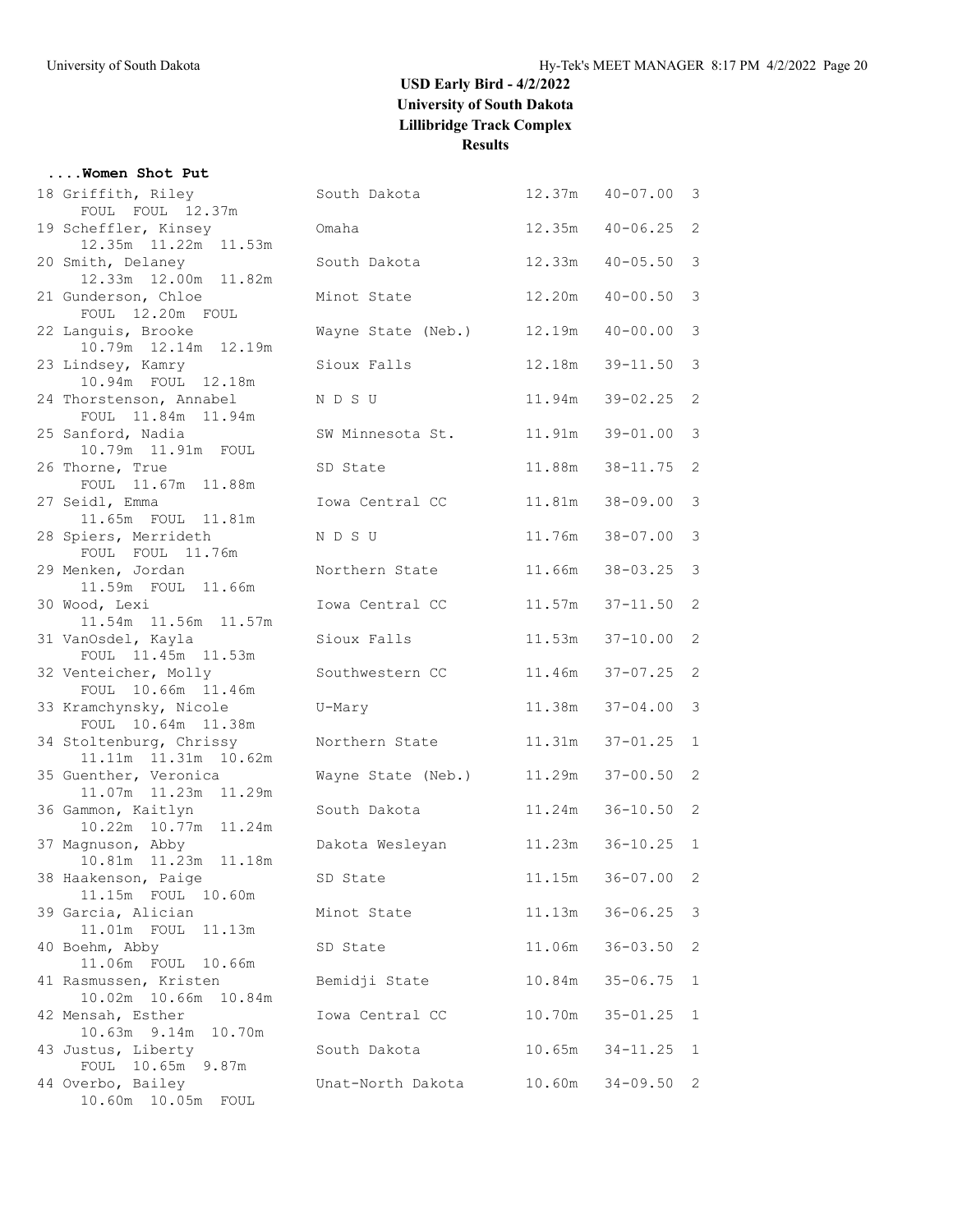#### **....Women Shot Put**

| 45 Pattrin, Mikenna      | Bemidji State    |      | $10.45m$ $34-03.50$ 1 |                |
|--------------------------|------------------|------|-----------------------|----------------|
| 9.92m 10.38m 10.45m      |                  |      |                       |                |
| 46 Arlen, Heather        | SW Minnesota St. |      | 10.38m 34-00.75 1     |                |
| 9.85m 10.13m 10.38m      |                  |      |                       |                |
| 47 Peitzmeier, Gabriella | Dakota State     |      | $9.69m$ $31-09.50$ 1  |                |
| 8.96m 9.69m FOUL         |                  |      |                       |                |
| 48 Decker, Emma          | Southwestern CC  |      | $9.49m$ $31-01.75$ 1  |                |
| $9.01m$ $9.46m$ $9.49m$  |                  |      |                       |                |
| 49 Plucker, Britni       | Dakota State     |      | $9.41m$ $30-10.50$ 1  |                |
| 9.41m FOUL 8.93m         |                  |      |                       |                |
| -- Nagel, Kori           | Minot State      | FOUL |                       | 4              |
| FOUL FOUL FOUL           |                  |      |                       |                |
| -- Fare, Katie           | Northern Iowa    | FOUL |                       | 4              |
| FOUL PASS PASS           |                  |      |                       |                |
| -- Hardy, Jenna          | Minot State      | FOUL |                       | $\overline{4}$ |
| FOUL FOUL FOUL           |                  |      |                       |                |
| -- Bean, Kiana           | Iowa Western CC  | FOUL |                       | $\mathbf{1}$   |
| FOUL FOUL FOUL           |                  |      |                       |                |

#### **Women Discus Throw**

| Year School Finals<br>Name                                                             |                  | H#                          |
|----------------------------------------------------------------------------------------|------------------|-----------------------------|
| 1 Leiseth, Faith SD State<br>43.21m 50.87m 43.48m 46.98m 45.67m                        | 50.87m           | $166 - 11$ 5                |
| 2 Clark, Meredith South Dakota 48.57m 159-04 5<br>FOUL 48.57m FOUL FOUL FOUL           |                  |                             |
| 3 Wilson, Makenna Chat-Northern Iowa 48.04m 157-07 5<br>FOUL 47.02m 48.04m 41.41m FOUL |                  |                             |
| Sioux Falls 5 47.10m 154-06 5<br>4 Hertz, Emma<br>47.10m FOUL FOUL FOUL 42.11m         |                  |                             |
|                                                                                        |                  | $150 - 00$ 5                |
| 6 Spiers, Merrideth NDSU<br>FOUL 42.51m 45.24m                                         | 45.24m           | $148 - 05$ 4                |
| 7 Young, Mildred SD State<br>41.23m  45.01m  40.47m  FOUL  40.84m                      | 45.01m 147-08 5  |                             |
| 8 Luttig, Beanie 6 Unattached<br>34.93m 42.39m 44.47m FOUL 39.04m                      | 44.47m  145-11 5 |                             |
| 9 Lindsey, Kamry Sioux Falls<br>43.40m  41.68m  40.30m  FOUL  39.92m                   | 43.40m           | $142 - 05$ 5                |
| Concordia-St. Paul 43.35m<br>10 Donlan, Tia<br>FOUL 43.35m FOUL                        |                  | $142 - 03$ 5                |
| 11 Morris, Kennedy SD State<br>42.62m 37.99m FOUL                                      | 42.62m           | $\mathcal{E}$<br>$139 - 10$ |
| 12 Curry, Kenna Munat-North Dakota 42.11m<br>42.11m FOUL FOUL                          |                  | $138 - 02$ 5                |
| 13 Young, Reilly<br>Wayne State (Neb.) 41.50m<br>41.50m 38.76m FOUL                    |                  | $136 - 02$ 5                |
| 14 Gunderson, Chloe<br>Minot State<br>41.20m<br>40.17m  41.20m  FOUL                   |                  | $135 - 02$ 3                |
| 14 Thorne, True<br>SD State<br>41.20m 39.86m 37.81m                                    | 41.20m           | $135 - 02$ 4                |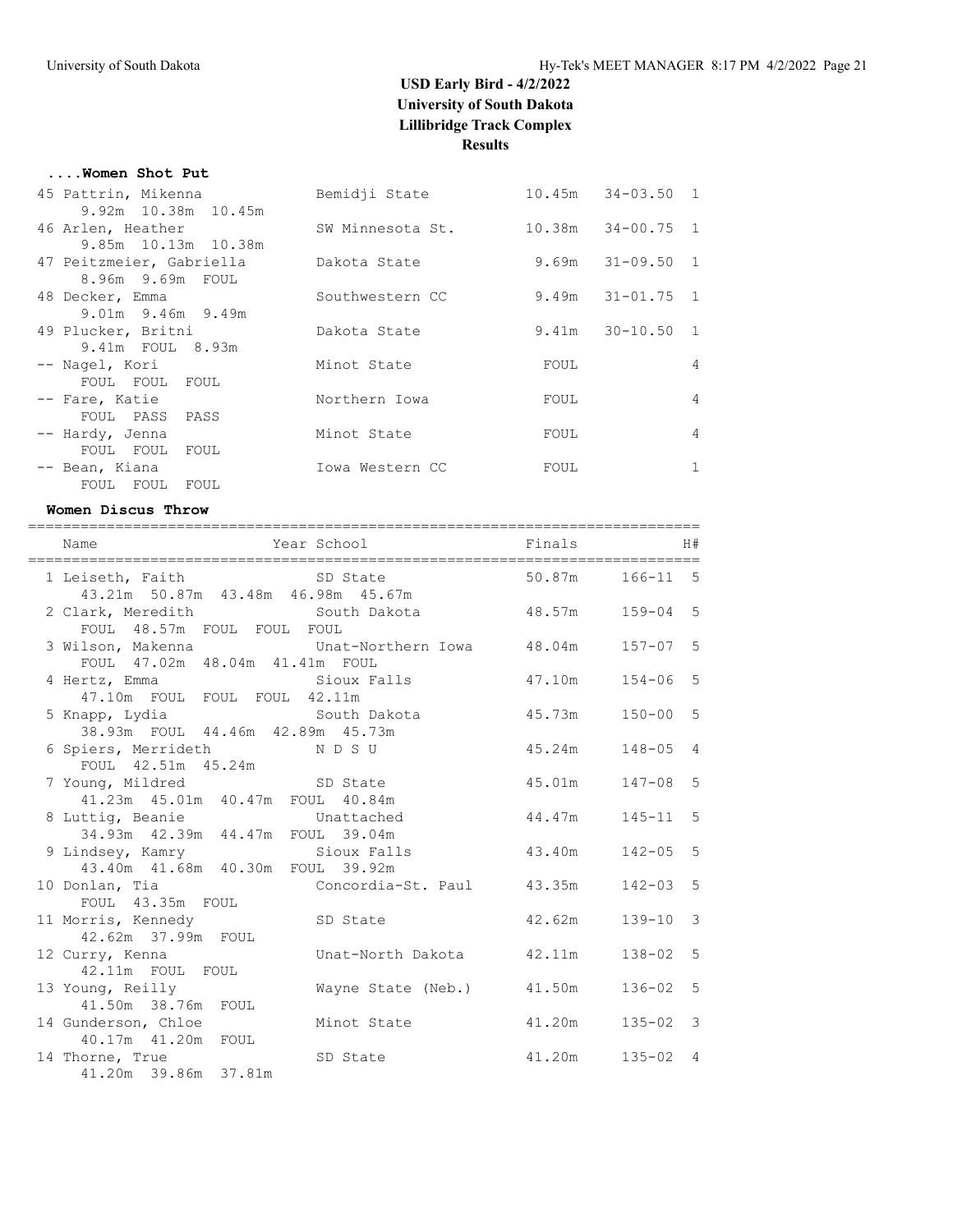#### **....Women Discus Throw**

| 16 Bengtson, MacKenzie<br>38.89m 36.48m 41.08m | Sioux Falls       | 41.08m | $134 - 09$   | 4                       |
|------------------------------------------------|-------------------|--------|--------------|-------------------------|
| 17 Gronseth, Lila                              | Dakota Wesleyan   | 40.56m | $133 - 01$   | $\overline{4}$          |
| 37.31m 39.65m 40.56m                           |                   |        |              |                         |
| 18 Nagel, Kori<br>40.53m FOUL FOUL             | Minot State       | 40.53m | $133 - 00$   | $\overline{4}$          |
| 19 Doss, Tierra<br>39.27m 38.26m 40.09m        | Bemidji State     | 40.09m | $131 - 06$   | $\overline{3}$          |
| 20 Henze, Malory<br>34.71m 32.50m 39.72m       | Northern Iowa     | 39.72m | $130 - 04$   | 4                       |
| 21 Turner, Lucy<br>FOUL FOUL 39.63m            | Omaha             | 39.63m | $130 - 00$   | $\overline{\mathbf{3}}$ |
| 22 Briggs, Katlyn<br>39.18m 36.86m FOUL        | Dakota Wesleyan   | 39.18m | $128 - 06$   | 4                       |
| 23 Fennessy, Mary<br>FOUL 35.13m 39.01m        | Omaha             | 39.01m | $128 - 00$   | 1                       |
| 24 Hettinga, Meghan<br>36.82m 38.85m 35.71m    | SD State          | 38.85m | $127 - 05$   | - 5                     |
| 25 Kramchynsky, Nicole<br>38.67m FOUL FOUL     | U-Mary            | 38.67m | 126-10       | 3                       |
| 26 Smith, Delaney<br>32.44m 36.54m 38.63m      | South Dakota      | 38.63m | 126-09       | -3                      |
| 27 Robin, Marianne<br>38.17m FOUL FOUL         | SD State          | 38.17m | $125 - 03$   | $\overline{\mathbf{3}}$ |
| 28 Sebera, Elizabeth<br>38.05m 35.54m FOUL     | Iowa Western CC   | 38.05m | $124 - 10$   | $\mathbf{1}$            |
| 29 Battaforyen, Kate<br>FOUL 29.61m 37.72m     | SW Minnesota St.  | 37.72m | $123 - 09$   | 3                       |
| 30 Goldstein, Eve<br>FOUL FOUL 37.70m          | Unat-North Dakota | 37.70m | $123 - 08$   | 5                       |
| 31 Shavers, Mari<br>FOUL FOUL 36.86m           | Northern Iowa     | 36.86m | 120-11       | 4                       |
| 32 Eacker, Rebecca<br>36.59m 36.82m 36.52m     | Minot State       | 36.82m | 120-10       | 3                       |
| 33 Payne, Tyra<br>FOUL FOUL 36.02m             | Dakota State      | 36.02m | $118 - 02$   | 3                       |
| 34 Magnuson, Abby<br>33.35m 35.95m 35.72m      | Dakota Wesleyan   | 35.95m | 117-11       | 3                       |
| 35 Sanford, Nadia                              | SW Minnesota St.  | 35.47m | $116 - 04$   | $\overline{\mathbf{3}}$ |
| 32.82m 35.47m FOUL<br>36 Hardy, Jenna          | Minot State       | 35.21m | $115 - 06$ 2 |                         |
| 35.21m FOUL FOUL<br>37 Deffenbaugh, Darby      | Dakota Wesleyan   | 35.07m | 115-01       | 4                       |
| 28.58m 35.07m 34.97m<br>38 Scheffler, Kinsey   | Omaha             | 35.05m | $115 - 00$   | 2                       |
| 35.05m FOUL 34.13m<br>39 Menken, Jordan        | Northern State    | 35.01m | $114 - 10$   | 4                       |
| FOUL 35.01m 34.84m<br>40 Upmeyer, Lauren       | Iowa Western CC   | 34.68m | $113 - 09$   | 4                       |
| 32.15m  34.68m  FOUL<br>41 Starner, Josey      | South Dakota      | 34.67m | $113 - 09$   | 4                       |
| FOUL 34.67m FOUL<br>42 Guthmiller, Rachel      | Northern State    | 34.54m | $113 - 04$   | $\overline{\mathbf{3}}$ |
| FOUL 34.54m FOUL                               |                   |        |              |                         |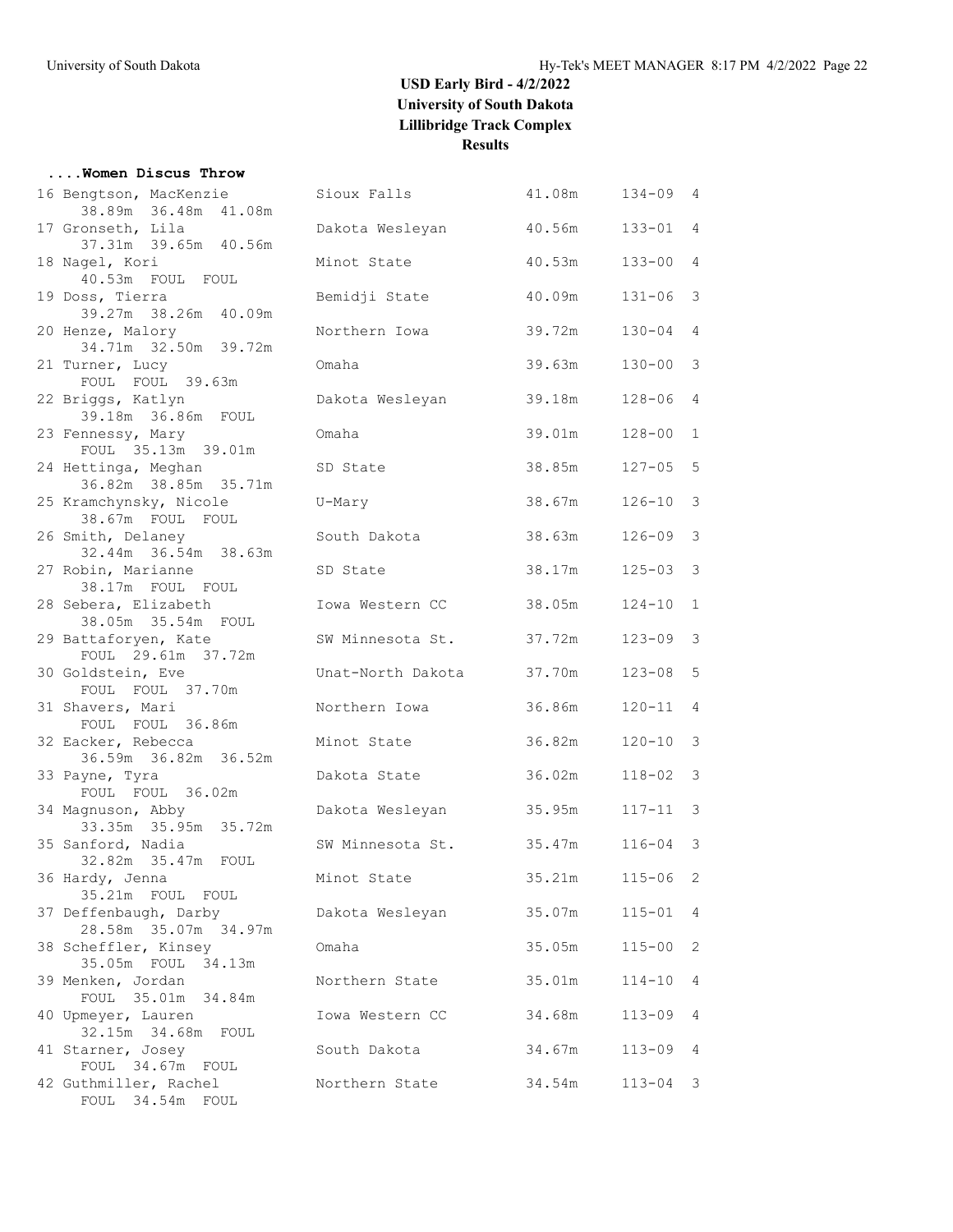|  | Women Discus Throw |  |
|--|--------------------|--|
|  |                    |  |

| 43 Plucker, Britni<br>FOUL 32.55m 34.32m              | Dakota State       | 34.32m         | $112 - 07$ 2 |              |
|-------------------------------------------------------|--------------------|----------------|--------------|--------------|
| 44 Vedder, Lori<br>34.11m 33.32m 32.13m               | Omaha              | 34.11m         | $111 - 11$ 2 |              |
| 45 Leingang, Taylor                                   | N D S U            | 34.02m         | $111 - 07$ 1 |              |
| 29.15m  27.21m  34.02m<br>46 Mlady, Leighton          | Mount Marty        | 33.95m         | $111 - 05$ 1 |              |
| 33.95m 33.31m 32.89m<br>47 Boehm, Abby                | SD State           | 33.73m         | $110 - 08$   | 2            |
| 33.73m FOUL FOUL<br>48 Baker, Hailey                  | Wayne State (Neb.) | 33.47m         | $109 - 10$   | $\mathbf{1}$ |
| FOUL 33.47m FOUL<br>49 Zaiger, Katelyn                | Msu-Moorhead       | 32.89m         | $107 - 11$ 1 |              |
| 29.92m 29.22m 32.89m<br>50 VanOsdel, Kayla            | Sioux Falls        | 32.47m         | $106 - 06$   | 2            |
| 32.47m 31.28m FOUL<br>51 Venteicher, Molly            | Southwestern CC    | 32.07m         | $105 - 02$ 2 |              |
| 32.07m FOUL 30.46m<br>52 Waldemar, Kaley              | SD State           | 31.96m         | $104 - 10$ 3 |              |
| FOUL 31.96m 30.78m<br>53 Taft, Morgan                 | Dakota Wesleyan    | 31.55m         | $103 - 06$ 2 |              |
| 29.99m 30.60m 31.55m<br>54 Fare, Katie                | Northern Iowa      | 31.15m         | $102 - 02$ 4 |              |
| 31.15m FOUL PASS<br>55 Peitzmeier, Gabriella          | Dakota State       | 30.98m         | $101 - 08$   | 2            |
| 30.85m 30.98m FOUL<br>56 Bean, Kiana                  | Iowa Western CC    | 29.63m 97-02 2 |              |              |
| FOUL 28.18m 29.63m<br>57 Seidl, Emma                  | Iowa Central CC    | 28.92m         | $94 - 10$ 2  |              |
| 28.33m  28.92m  FOUL<br>58 Arlen, Heather             | SW Minnesota St.   | 28.58m         | $93 - 09$    | 1            |
| 28.27m 28.58m FOUL<br>59 Wood, Lexi                   | Iowa Central CC    | 26.95m         | $88 - 05$ 2  |              |
| FOUL 26.95m 24.79m<br>60 Pattrin, Mikenna             | Bemidji State      | 25.08m         | $82 - 03$    | $\mathbf{1}$ |
| 25.08m FOUL 24.77m<br>61 Eisenhauer, Brooklyn         | Mount Marty        | 24.72m         | $81 - 01$    | 1            |
| 24.72m FOUL FOUL<br>62 Decker, Emma                   | Southwestern CC    | 23.71m         | $77 - 09$ 1  |              |
| 23.71m FOUL 23.37m<br>-- Mohring, Natalie             | U N D              | FOUL           |              | 5            |
| FOUL FOUL FOUL<br>-- Fearon, Cheyanne                 | Iowa Western CC    | FOUL           |              | $\mathbf{2}$ |
| FOUL FOUL FOUL<br>-- Paasch, Kendra<br>FOUL FOUL FOUL | Wayne State (Neb.) | FOUL           |              | 5            |
|                                                       |                    |                |              |              |

#### **Women Hammer Throw**

| Name                           |  | Year School  | Finals |          | H# |
|--------------------------------|--|--------------|--------|----------|----|
| 1 Knapp, Lydia                 |  | South Dakota | 60.63m | 198-11 5 |    |
| 57.45m 60.63m FOUL FOUL 57.12m |  |              |        |          |    |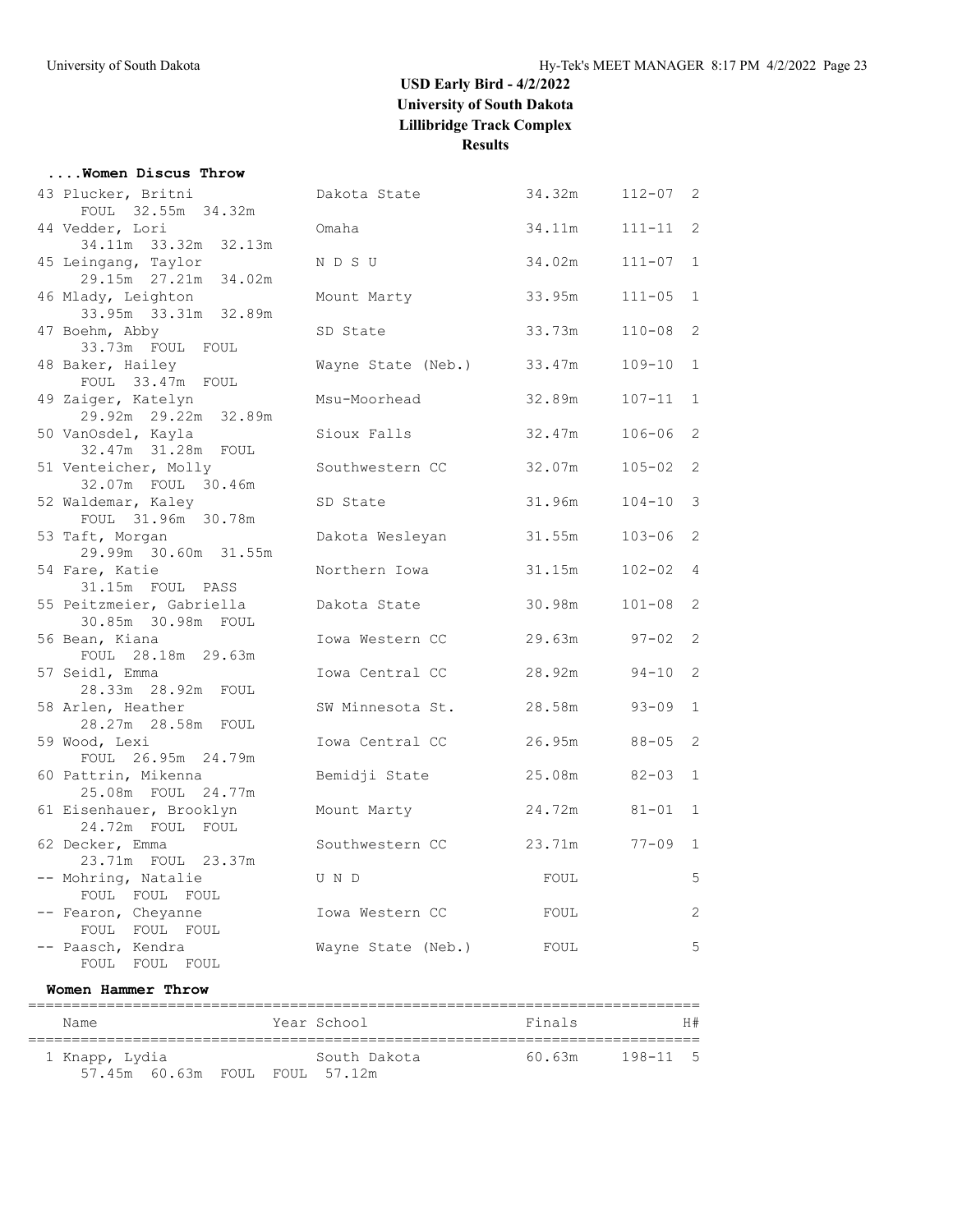#### **....Women Hammer Throw**

| 2 Wilson, Makenna           Unat-Northern Iowa     57.65m                        |                           |        | 189-02       | 5              |
|----------------------------------------------------------------------------------|---------------------------|--------|--------------|----------------|
| FOUL 57.26m 57.65m 57.30m 56.31m                                                 |                           |        |              |                |
| 3 Scheil, Mckenzie Mayne State (Neb.) 56.38m<br>55.14m 54.60m 56.38m FOUL 55.10m |                           |        | $185 - 00$   | 5              |
| 4 Shavers, Mari                                                                  |                           | 56.34m | 184-10       | 5              |
|                                                                                  |                           |        |              |                |
| 5 Chipps, Brooklynn                                                              | Wayne State (Neb.) 56.17m |        | $184 - 03$   | 5              |
| 54.89m 54.49m 53.54m 56.17m FOUL                                                 |                           |        |              |                |
| 6 Hertz, Emma                                                                    | Sioux Falls               | 55.79m | $183 - 00$ 5 |                |
| 51.44m 55.79m 55.02m FOUL 51.66m                                                 |                           |        |              |                |
| 7 Mohring, Natalie                                                               | U N D                     | 53.97m | $177 - 01$ 5 |                |
| 53.53m 53.10m 53.46m 53.97m FOUL                                                 |                           |        |              |                |
| 8 Clark, Meredith South Dakota                                                   |                           | 52.83m | 173-04       | 5              |
| 50.73m 52.83m 50.93m FOUL 50.13m                                                 |                           |        |              |                |
| 9 Campbell, Kenzie South Dakota                                                  |                           | 51.56m | $169 - 02$ 4 |                |
| 48.97m FOUL 49.85m 50.75m 51.56m                                                 |                           |        |              |                |
| 10 Paasch, Kendra<br>43.03m  45.96m  48.87m                                      | Wayne State (Neb.) 48.87m |        | $160 - 04$   | 3              |
|                                                                                  | South Dakota              | 48.35m | $158 - 07$   | $\overline{4}$ |
| 11 Jensen, Kasey<br>46.61m FOUL 48.35m                                           |                           |        |              |                |
| 12 Griffith, Riley                                                               | South Dakota 48.34m       |        | $158 - 07$ 4 |                |
| FOUL 45.91m 48.34m                                                               |                           |        |              |                |
| 13 Heeren, Nicole                                                                | Wayne State (Neb.) 47.23m |        | $154 - 11$ 5 |                |
| FOUL 46.14m 47.23m                                                               |                           |        |              |                |
| 14 Wagner, Jadin                                                                 | Wayne State (Neb.)        | 46.88m | $153 - 10$   | 5              |
| 37.46m FOUL 46.88m                                                               |                           |        |              |                |
| 15 Briggs, Katlyn                                                                | Dakota Wesleyan           | 46.14m | $151 - 04$   | 3              |
| FOUL 42.09m 46.14m                                                               |                           |        |              |                |
| 16 Spiers, Merrideth                                                             | N D S U                   | 45.90m | $150 - 07$   | 5              |
| 45.90m FOUL FOUL                                                                 |                           |        |              |                |
| 17 Gough, Cassidy<br>FOUL 45.85m FOUL                                            | Northern State            | 45.85m | $150 - 05$ 4 |                |
| 18 Smith, Delaney                                                                | South Dakota 45.83m       |        | $150 - 04$ 4 |                |
| 45.83m  45.27m  44.85m                                                           |                           |        |              |                |
| 19 Donlan, Tia                                                                   | Concordia-St. Paul 45.65m |        | $149 - 09$ 4 |                |
| FOUL FOUL 45.65m                                                                 |                           |        |              |                |
| 20 Bengtson, MacKenzie                                                           | Sioux Falls               | 45.56m | $149 - 06$ 4 |                |
| 45.56m FOUL 42.81m                                                               |                           |        |              |                |
| 21 Nygard, Tori                                                                  | Minot State               | 44.45m | $145 - 10$ 1 |                |
| 40.59m FOUL 44.45m                                                               |                           |        |              |                |
| 22 Wynn, Naomi                                                                   | SD State                  | 43.32m | $142 - 01$   | 5              |
| FOUL 43.32m 42.08m                                                               |                           |        |              |                |
| 23 Taft, Morgan                                                                  | Dakota Wesleyan           | 43.24m | $141 - 10$ 4 |                |
| FOUL 41.47m 43.24m<br>24 Gammon, Kaitlyn                                         | South Dakota              | 43.17m | $141 - 08$   | 4              |
| 42.20m  43.17m  43.09m                                                           |                           |        |              |                |
| 25 Curry, Kenna                                                                  | Unat-North Dakota         | 42.80m | $140 - 05$   | 4              |
| FOUL 42.80m 42.19m                                                               |                           |        |              |                |
| 26 Young, Reilly                                                                 | Wayne State (Neb.)        | 42.27m | $138 - 08$   | 4              |
| FOUL 41.02m 42.27m                                                               |                           |        |              |                |
| 27 Young, Mildred                                                                | SD State                  | 41.96m | $137 - 08$   | 4              |
| 39.11m  41.82m  41.96m                                                           |                           |        |              |                |
| 28 Lindsey, Kamry                                                                | Sioux Falls               | 41.88m | $137 - 05$ 2 |                |
| FOUL 41.88m FOUL                                                                 |                           |        |              |                |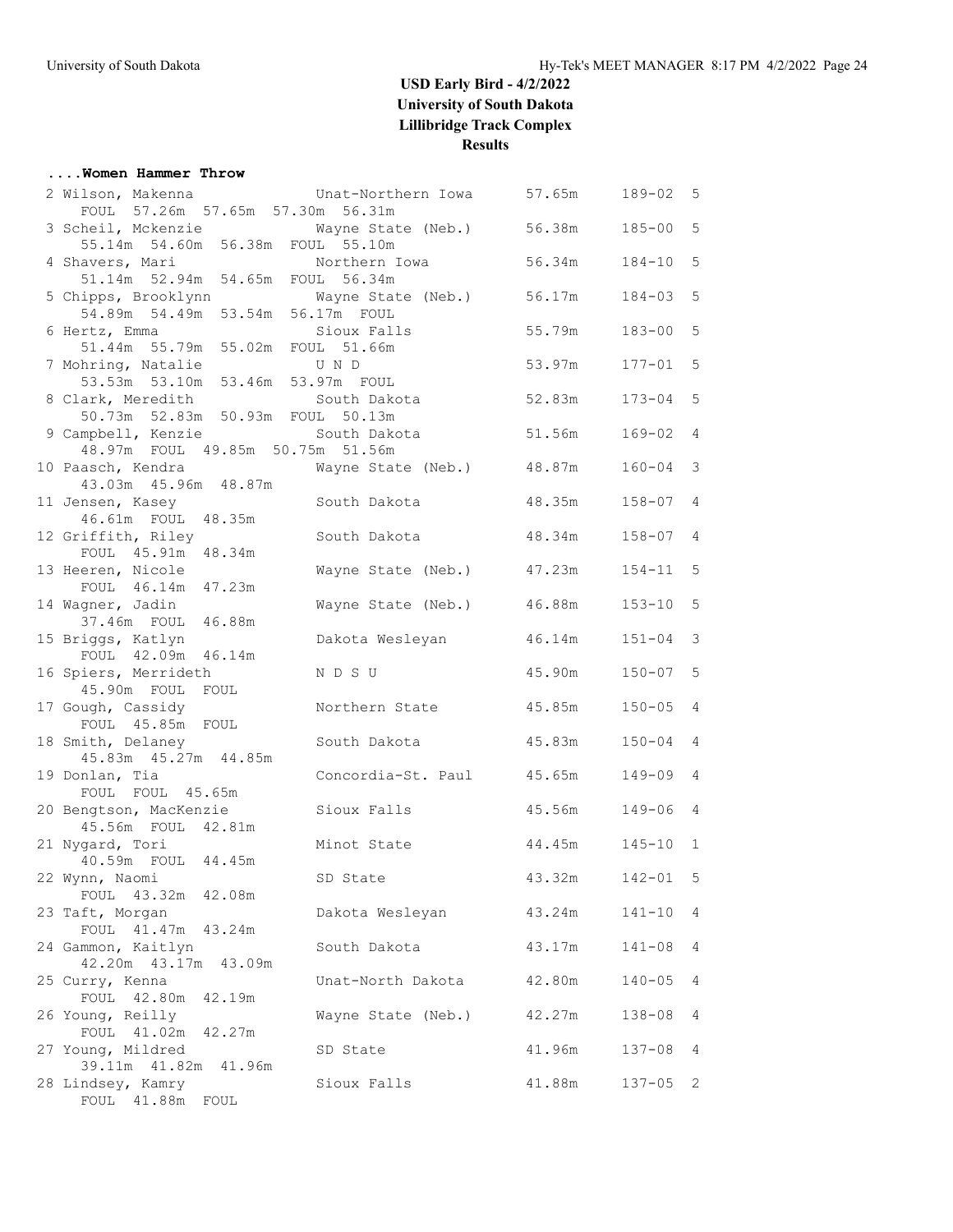#### **....Women Hammer Throw**

| 29 Coenraad, Shawney                           | Northern State     | 41.68m | $136 - 09$ | 2            |
|------------------------------------------------|--------------------|--------|------------|--------------|
| 36.14m  41.68m  39.59m<br>30 Sebera, Elizabeth | Iowa Western CC    | 41.58m | $136 - 05$ | $\mathbf{1}$ |
| 41.58m 39.75m 38.50m                           |                    |        |            |              |
| 31 Payne, Tyra                                 | Dakota State       | 41.35m | $135 - 08$ | 3            |
| 38.65m  41.35m  FOUL                           |                    |        |            |              |
| 32 Baker, Hailey<br>FOUL 40.60m 41.13m         | Wayne State (Neb.) | 41.13m | $134 - 11$ | 3            |
| 33 Welch, Ally                                 | Sioux Falls        | 40.89m | $134 - 02$ | 3            |
| 39.53m 40.89m 39.24m                           |                    |        |            |              |
| 34 Goldstein, Eve                              | Unat-North Dakota  | 40.07m | $131 - 05$ | 5            |
| 40.07m FOUL FOUL                               |                    |        |            |              |
| 35 Pattrin, Mikenna                            | Bemidji State      | 39.91m | $130 - 11$ | $\mathbf{1}$ |
| 38.15m 39.91m 38.03m                           |                    |        |            |              |
| 36 Guthmiller, Rachel                          | Northern State     | 39.86m | $130 - 09$ | 3            |
| 37.84m FOUL 39.86m                             |                    |        |            |              |
| 37 Pattison, Skyler                            | Dakota State       | 39.79m | $130 - 06$ | 3            |
| 39.79m FOUL FOUL                               |                    |        |            |              |
| 38 Wagner, Rylee<br>39.05m 39.66m 39.61m       | Wayne State (Neb.) | 39.66m | $130 - 01$ | 3            |
| 39 Deffenbaugh, Darby                          | Dakota Wesleyan    | 39.64m | $130 - 01$ | 4            |
| 39.64m FOUL 37.10m                             |                    |        |            |              |
| 40 Nagel, Kori                                 | Minot State        | 39.62m | $130 - 00$ | 3            |
| FOUL 39.62m FOUL                               |                    |        |            |              |
| 41 Plucker, Britni                             | Dakota State       | 39.35m | 129-01     | 3            |
| 39.35m 37.17m FOUL                             |                    |        |            |              |
| 42 Mensah, Esther                              | Iowa Central CC    | 39.28m | $128 - 10$ | 2            |
| 36.09m 39.28m FOUL                             |                    |        |            |              |
| 43 Fennessy, Mary                              | Omaha              | 39.05m | $128 - 01$ | 2            |
| FOUL 39.05m FOUL                               |                    |        |            |              |
| 44 Gronseth, Lila<br>38.57m 37.89m FOUL        | Dakota Wesleyan    | 38.57m | $126 - 06$ | 3            |
| 45 Hughes, Morgan                              | SW Minnesota St.   | 38.35m | $125 - 10$ | $\mathbf{1}$ |
| 36.22m 37.49m 38.35m                           |                    |        |            |              |
| 46 Goodrich, Gabrielle                         | Mount Marty        | 37.63m | $123 - 05$ | $\mathbf{1}$ |
| 37.63m 34.40m 37.44m                           |                    |        |            |              |
| 47 Languis, Brooke                             | Wayne State (Neb.) | 37.62m | $123 - 05$ | 2            |
| 37.30m 37.62m FOUL                             |                    |        |            |              |
| 48 Rafajlovska, Rafaela                        | Bemidji State      | 37.41m | $122 - 09$ | 3            |
| 37.41m FOUL 37.15m                             |                    |        |            |              |
| 49 Knuppe, Jayda                               | South Dakota       | 37.20m | $122 - 00$ | 2            |
| 36.06m 37.20m 35.81m<br>50 Hardy, Jenna        | Minot State        | 36.96m | $121 - 03$ |              |
| 35.87m 36.96m FOUL                             |                    |        |            | 3            |
| 51 Stoltenburg, Chrissy                        | Northern State     | 36.20m | $118 - 09$ | $\mathbf{1}$ |
| 34.30m 36.20m 36.16m                           |                    |        |            |              |
| 52 Mlady, Leighton                             | Mount Marty        | 36.03m | $118 - 02$ | $\mathbf{1}$ |
| 32.07m 36.03m 33.77m                           |                    |        |            |              |
| 53 Sanford, Nadia                              | SW Minnesota St.   | 35.87m | $117 - 08$ | $\mathbf{1}$ |
| FOUL 35.87m 34.91m                             |                    |        |            |              |
| 54 Rasmussen, Kristen                          | Bemidji State      | 34.89m | $114 - 06$ | 3            |
| FOUL 34.89m 33.09m                             |                    |        |            |              |
| 55 Ward, Dylana<br>33.94m 33.42m 34.27m        | Mount Marty        | 34.27m | $112 - 05$ | 1            |
|                                                |                    |        |            |              |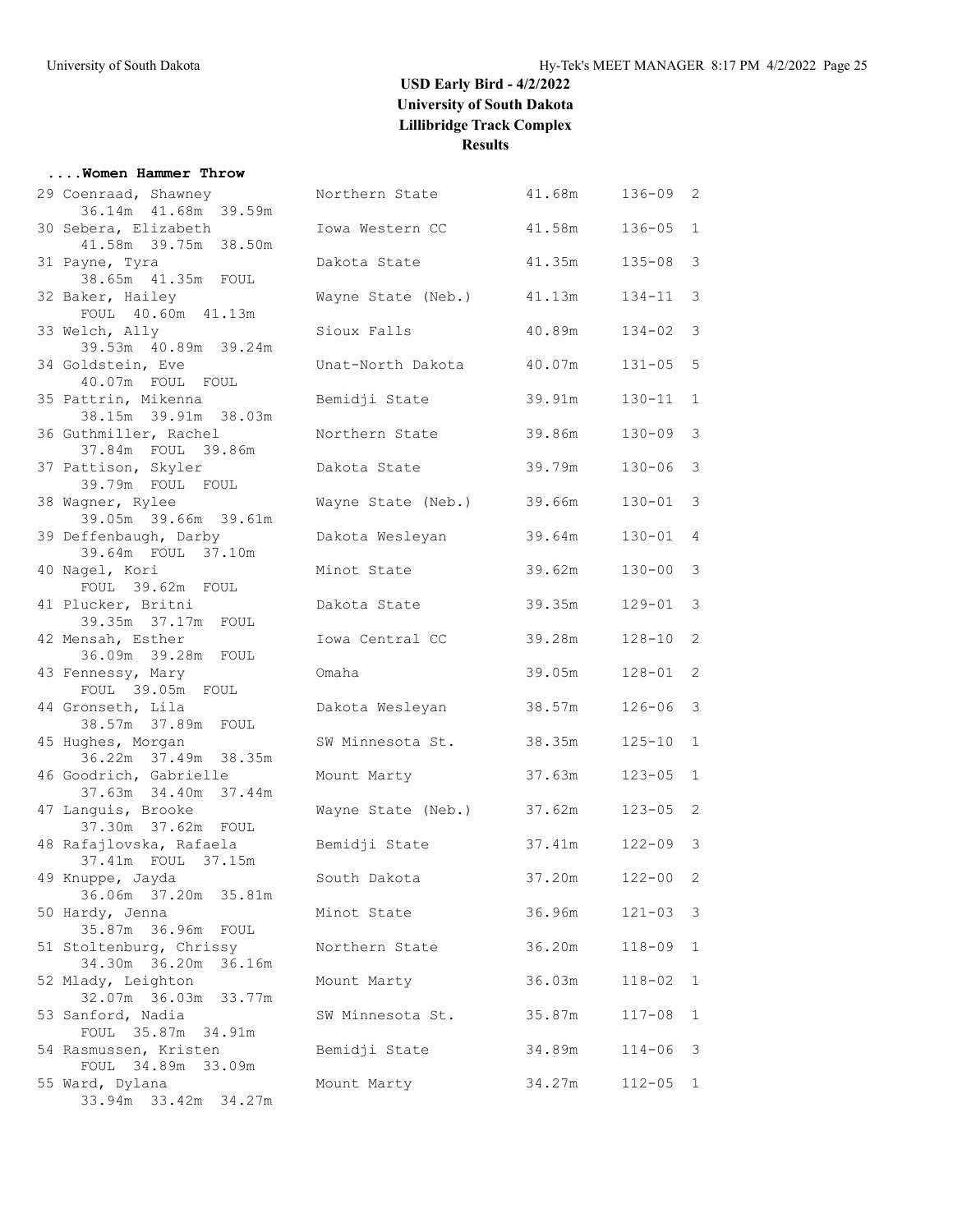| Women Hammer Throw                           |                                  |              |              |                |
|----------------------------------------------|----------------------------------|--------------|--------------|----------------|
| 56 Wood, Lexi                                | Iowa Central CC 33.40m           |              | $109 - 07$ 2 |                |
| 33.40m FOUL 31.26m                           |                                  |              |              |                |
| 57 Eisenhauer, Brooklyn                      | Mount Marty                      | 32.94m       | $108 - 01$ 2 |                |
| 27.23m 30.85m 32.94m                         |                                  |              |              |                |
| 58 Seidl, Emma                               | Iowa Central CC                  | 31.33m       | $102 - 09$ 2 |                |
| 29.46m 31.33m 30.25m<br>59 Venteicher, Molly | Southwestern CC                  | 31.03m       | $101 - 10$ 2 |                |
| 31.03m 29.64m 29.15m                         |                                  |              |              |                |
| 60 Fearon, Cheyanne                          | Iowa Western CC                  | 30.49m       | $100 - 00$ 1 |                |
| 30.49m FOUL FOUL                             |                                  |              |              |                |
| 61 Overbo, Bailey                            | Unat-North Dakota 29.93m 98-02 3 |              |              |                |
| 29.93m FOUL FOUL                             |                                  |              |              |                |
| 62 Decker, Emma                              | Southwestern CC                  | 25.17m 82-07 |              | 2              |
| 22.27m 25.17m 24.64m                         |                                  |              |              |                |
| 63 Nieuwsma, Addison                         | Mount Marty                      |              | 24.68m 81-00 | $\mathbf{1}$   |
| FOUL 24.68m FOUL<br>-- Adu, Victoria         | Iowa Central CC                  | ND.          |              | $\mathbf{1}$   |
| ND ND ND                                     |                                  |              |              |                |
| -- Downs, Olivia                             | Minot State                      | ND.          |              | 2              |
| ND ND ND                                     |                                  |              |              |                |
| -- Flynn, Helen                              | Mount Marty                      | ND.          |              | $\mathbf{1}$   |
| ND ND ND                                     |                                  |              |              |                |
| -- Hallock, Hallie                           | Mount Marty                      | ND.          |              | 2              |
| ND ND ND                                     |                                  |              |              |                |
| -- Peitzmeier, Gabriella<br>FOUL FOUL FOUL   | Dakota State                     | FOUL         |              | 3              |
| -- Paaverud, Ella                            | Concordia-St. Paul               | FOUL         |              | $\overline{4}$ |
| FOUL FOUL FOUL                               |                                  |              |              |                |
| -- Turner, Lucy                              | Omaha                            | FOUL         |              | 2              |
| FOUL FOUL FOUL                               |                                  |              |              |                |
| -- VanOsdel, Kayla                           | Sioux Falls                      | FOUL         |              | 2              |
| FOUL FOUL FOUL                               |                                  |              |              |                |
| -- Guenther, Veronica                        | Wayne State (Neb.)               | FOUL         |              | $\mathbf{1}$   |
| FOUL FOUL FOUL<br>-- Thorstenson, Annabel    | N D S U                          | FOUL         |              | 5              |
| FOUL FOUL FOUL                               |                                  |              |              |                |
| -- Robin, Marianne                           | SD State                         | FOUL         |              | $\overline{4}$ |
| FOUL FOUL FOUL                               |                                  |              |              |                |
| -- Scheffler, Kinsey                         | Omaha                            | FOUL         |              | 2              |
| FOUL FOUL FOUL                               |                                  |              |              |                |
| -- Ehler, Marin                              | Northern Iowa                    | FOUL         |              | 5              |
| FOUL FOUL FOUL                               |                                  |              |              |                |

### **Women Javelin Throw**

| Name                                       |                      | Year School     | Finals | H#           |
|--------------------------------------------|----------------------|-----------------|--------|--------------|
| 1 Sealy, Antonia                           |                      | Iowa Western CC | 42.39m | $139 - 01$ 1 |
| 30.46m 40.83m 42.39m<br>2 Leingang, Taylor |                      | N D S U         | 41.61m | $136 - 06$ 3 |
| 3 Guthmiller, Rachel                       | 39.94m 41.61m 36.79m | Northern State  | 41.53m | $136 - 03$ 3 |
|                                            | 39.35m 40.68m 41.53m |                 |        |              |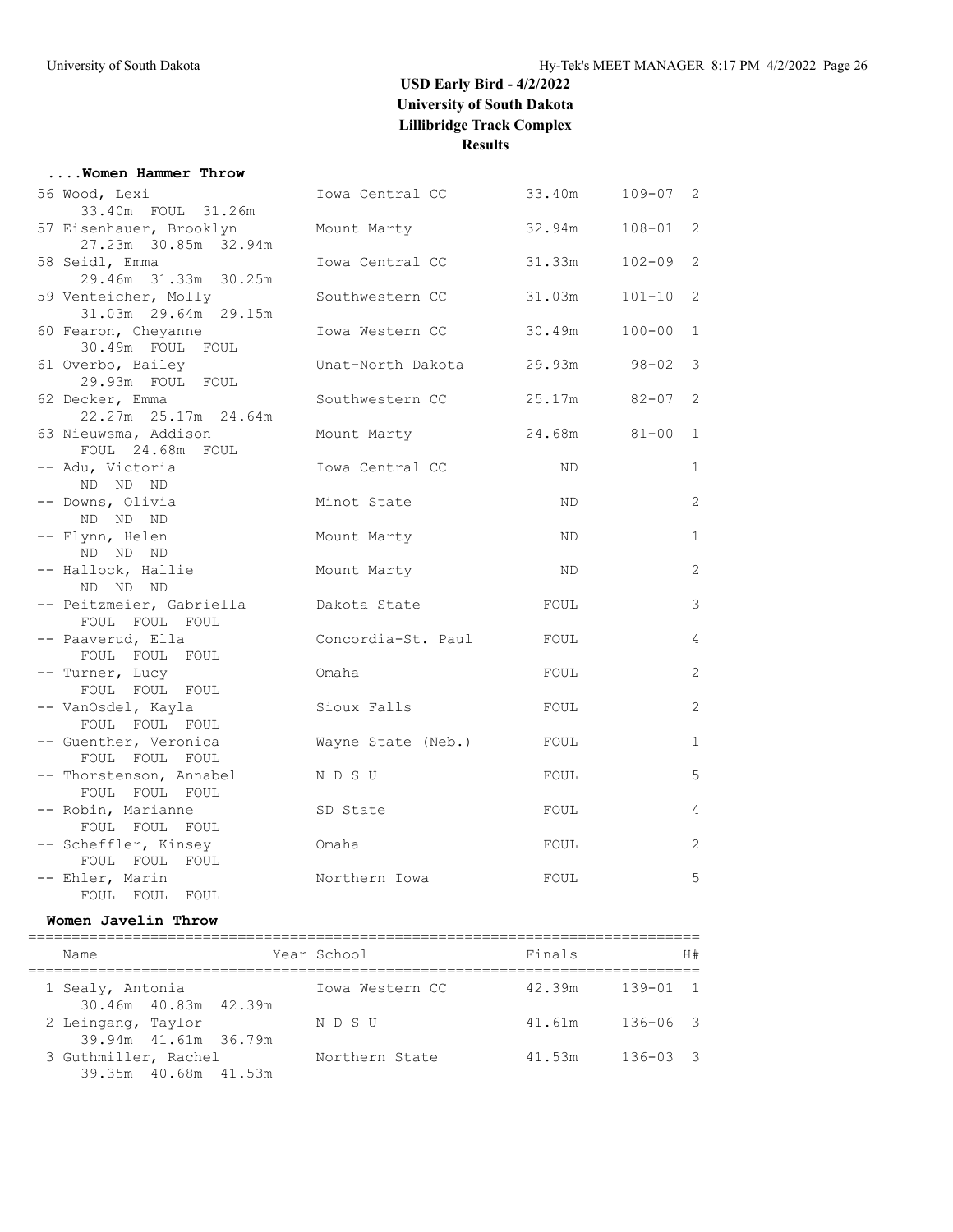#### **....Women Javelin Throw**

| 4 Peterson, Nora                               | SD State                  | 39.62m | $130 - 00$   | 3                          |
|------------------------------------------------|---------------------------|--------|--------------|----------------------------|
| 34.31m 34.62m 39.62m                           |                           |        |              |                            |
| 5 Schmidt, Hayley                              | N D S U                   | 38.76m | $127 - 02$   | 3                          |
| 34.10m 35.94m 38.76m                           |                           |        |              |                            |
| 6 Sunnarborg, Samantha<br>38.50m FOUL 34.45m   | Minnesota State           | 38.50m | $126 - 04$   | 3                          |
| 7 Vedder, Lori                                 | Omaha                     | 37.76m | $123 - 11$   | 3                          |
| 33.47m 37.76m 34.45m                           |                           |        |              |                            |
| 8 Baumberger, Olivia                           | Sioux Falls               | 37.12m | $121 - 09$   | 1                          |
| 33.43m 31.90m 37.12m                           |                           |        |              |                            |
| 9 Upmeyer, Lauren                              | Iowa Western CC           | 36.18m | $118 - 08$ 3 |                            |
| FOUL 36.18m 33.73m                             |                           |        |              |                            |
| 10 Nygard, Tori                                | Minot State               | 35.29m | $115 - 09$   | $\mathbf{3}$               |
| 33.06m FOUL 35.29m                             |                           |        |              |                            |
| 11 Steffen, Maggie                             | N D S U                   | 35.09m | $115 - 01$   | $\mathcal{S}$              |
| 35.09m 34.26m 31.83m                           |                           |        |              |                            |
| 12 Curtice, Emily                              | Bemidji State             | 35.03m | 114-11       | 3                          |
| FOUL 31.80m 35.03m                             |                           |        |              |                            |
| 13 Kramchynsky, Nicole<br>31.07m 34.11m 32.20m | U-Mary                    | 34.11m | 111-11       | 3                          |
| 14 Swanson, Emily                              | Sioux Falls               | 33.89m | $111 - 02$ 1 |                            |
| 28.12m 29.62m 33.89m                           |                           |        |              |                            |
| 15 Mlejnek, Jasmine                            | Minnesota State           | 32.84m | $107 - 09$ 1 |                            |
| 32.84m 32.66m 31.00m                           |                           |        |              |                            |
| 16 Paaverud, Ella                              | Concordia-St. Paul 32.22m |        | $105 - 08$   | $\mathbf{3}$               |
| FOUL 28.99m 32.22m                             |                           |        |              |                            |
| 17 Haakenson, Paige                            | SD State                  | 30.61m | $100 - 05$   | $\overline{2}$             |
| 30.61m FOUL FOUL                               |                           |        |              |                            |
| 17 Stanley, Cadence                            | Iowa Western CC           | 30.61m | $100 - 05$   | 1                          |
| 30.61m 26.00m 30.47m                           |                           |        |              |                            |
| 19 Decker, Emma                                | Southwestern CC           | 30.28m | 99-04        | 2                          |
| 29.14m 30.28m 26.30m                           |                           | 29.70m | $97 - 05$    | $\mathbf{1}$               |
| 20 Fultz, Natalie<br>19.19m 22.01m 29.70m      | Bemidji State             |        |              |                            |
| 21 Kollberg, Malene                            | Unat-North Dakota         | 29.33m | $96 - 03$ 2  |                            |
| 29.33m 29.13m 28.47m                           |                           |        |              |                            |
| 22 Long, Avany                                 | Dakota Wesleyan           | 28.80m | $94 - 06$    | 2                          |
| FOUL 28.80m 23.47m                             |                           |        |              |                            |
| 23 Turner, Lucy                                | Omaha                     | 28.67m | $94 - 01$ 3  |                            |
| 21.88m 28.67m 27.27m                           |                           |        |              |                            |
| 24 Knuppe, Jayda                               | South Dakota              | 28.53m | $93 - 07$    | $\mathcal{E}$              |
| 26.48m 28.53m 26.81m                           |                           |        |              |                            |
| 25 Welch, Ally                                 | Sioux Falls               | 27.86m | $91 - 05$ 2  |                            |
| 27.86m  25.12m  25.91m                         |                           |        |              |                            |
| 26 Blanchard, Aryn<br>27.27m 22.03m 25.42m     | Minot State               | 27.27m | $89 - 06$    | 2                          |
| 27 Gough, Cassidy                              | Northern State            | 27.15m | $89 - 01$    | 2                          |
| 23.67m 22.96m 27.15m                           |                           |        |              |                            |
| 28 Ramaekers, Taylor                           | Omaha                     | 27.14m | $89 - 00$    | 2                          |
| 23.58m 26.48m 27.14m                           |                           |        |              |                            |
| 29 Venteicher, Molly                           | Southwestern CC           | 26.94m | $88 - 05$    | 1                          |
| 26.92m 25.64m 26.94m                           |                           |        |              |                            |
| 30 Pattison, Skyler                            | Dakota State              | 26.42m | $86 - 08$    | $\overline{\phantom{0}}^2$ |
| FOUL 26.42m 24.44m                             |                           |        |              |                            |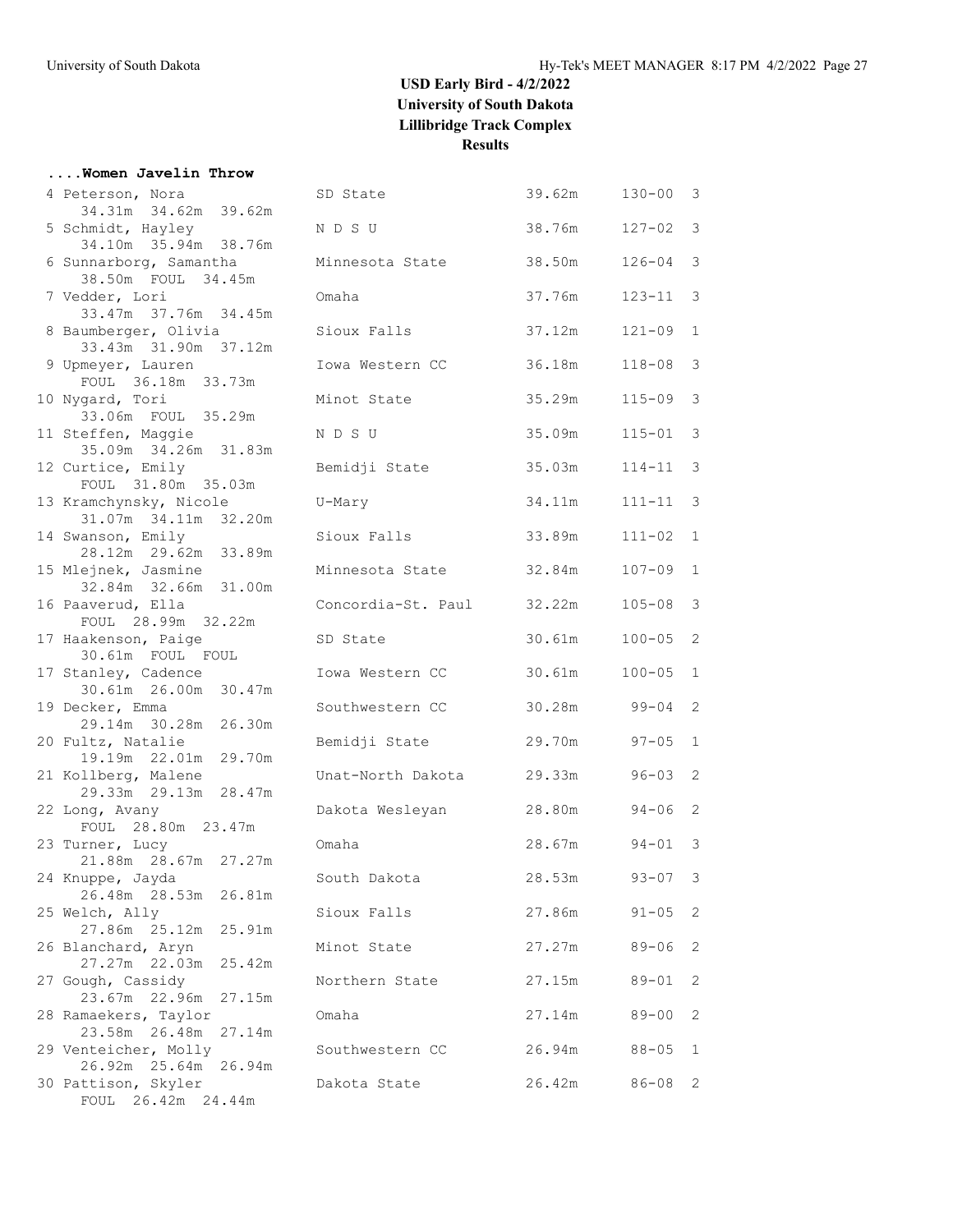# **....Women Javelin Throw**<br>20 Guigui Lia

| 30 Guigui, Lia<br>21.34m  26.42m  24.83m     | Dakota Wesleyan  | 26.42m | 86-08     | 2            |
|----------------------------------------------|------------------|--------|-----------|--------------|
| 32 Inama, Laura<br>26.35m FOUL FOUL          | U-Mary           | 26.35m | $86 - 05$ | 1            |
| 33 Justus, Liberty<br>23.48m 20.64m 25.31m   | South Dakota     | 25.31m | $83 - 00$ | 2            |
| 34 Coenraad, Shawney<br>23.12m 21.01m 24.03m | Northern State   | 24.03m | $78 - 10$ | $\mathbf{1}$ |
| 35 Osterson, Brianna<br>23.57m FOUL FOUL     | Southwestern CC  | 23.57m | $77 - 04$ | 2            |
| 36 Denton, Roxy<br>23.48m 23.00m 23.09m      | Omaha            | 23.48m | $77 - 00$ | 2            |
| 37 Golberg, Alexis<br>22.87m  22.13m  19.99m | U N D            | 22.87m | $75 - 00$ | $\mathbf{1}$ |
| 38 Stone, Zoe<br>22.81m FOUL FOUL            | Minnesota State  | 22.81m | $74 - 10$ | 2            |
| 39 Arlen, Heather<br>19.99m 22.41m 18.33m    | SW Minnesota St. | 22.41m | $73 - 06$ | 2            |
| 40 Tucker, Aneesa<br>FOUL 20.59m 21.93m      | Bemidji State    | 21.93m | $71 - 11$ | 1            |
| 41 Comstock, McKenna<br>FOUL 21.18m FOUL     | Sioux Falls      | 21.18m | 69-06     | 2            |
| 42 Pattrin, Mikenna<br>FOUL 20.05m 19.22m    | Bemidji State    | 20.05m | $65 - 09$ | $\mathbf{1}$ |
| 43 Haman, Jessie<br>FOUL 18.26m 19.06m       | SW Minnesota St. | 19.06m | $62 - 06$ | $\mathbf{1}$ |
| 44 Tietjens, Leah<br>FOUL FOUL 16.29m        | SW Minnesota St. | 16.29m | $53 - 05$ | $\mathbf{1}$ |
| 45 Vermeulen, Annika<br>FOUL 14.98m FOUL     | Dakota Wesleyan  | 14.98m | $49 - 02$ | $\mathbf{1}$ |
| 46 Mickelson, Isadora<br>14.00m FOUL FOUL    | SW Minnesota St. | 14.00m | $45 - 11$ | $\mathbf{1}$ |
| -- Serrao, Adla<br>FOUL FOUL FOUL            | Msu-Moorhead     | FOUL   |           | $\mathbf{1}$ |
| -- Glaser, Josie<br>FOUL FOUL FOUL           | Msu-Moorhead     | FOUL   |           | 2            |
| -- Sebera, Elizabeth<br>FOUL FOUL FOUL       | Iowa Western CC  | FOUL   |           | 3            |

#### **Men 100 Meter Dash**

|  | Name               | Year School        | Finals Wind H#  |          |                |
|--|--------------------|--------------------|-----------------|----------|----------------|
|  | 1 Trousil, Isaiah  | Northern Iowa      | $10.48 - 0.7$ 9 |          |                |
|  | 2 Kautz, Dylan     | South Dakota       | $10.61 - 0.7$ 9 |          |                |
|  | 3 Cooper, Tayshaun | Northern Iowa      | $10.62 \t 0.9$  |          | - 8            |
|  | 4 Hickman, Shaheed | Minnesota State    | 10.75           | $-0.7$ 9 |                |
|  | 5 Jnofinn, Marcus  | Mount Marty        | 10.75           | $-0.7$ 9 |                |
|  | 6 Jessup, Jerome   | Unattached         | $10.77$ $2.2$   |          | $\overline{1}$ |
|  | 7 Clarke, Daniel   | SD State           | 10.81           | $-0.7$ 9 |                |
|  | 8 Dean, Deonte     | Unat-Northern Iowa | 10.83           | 0.98     |                |
|  | 9 Kuleshov, Roman  | Iowa Central CC    | 10.85           | 0.9      | 7              |
|  | 10 Nti, Prince     | Minnesota State    | 10.89           | 0.9      | - 8            |
|  | . Santi, Michael   | Northern Iowa      | 10.92           | 0.9      | -8             |
|  |                    |                    |                 |          |                |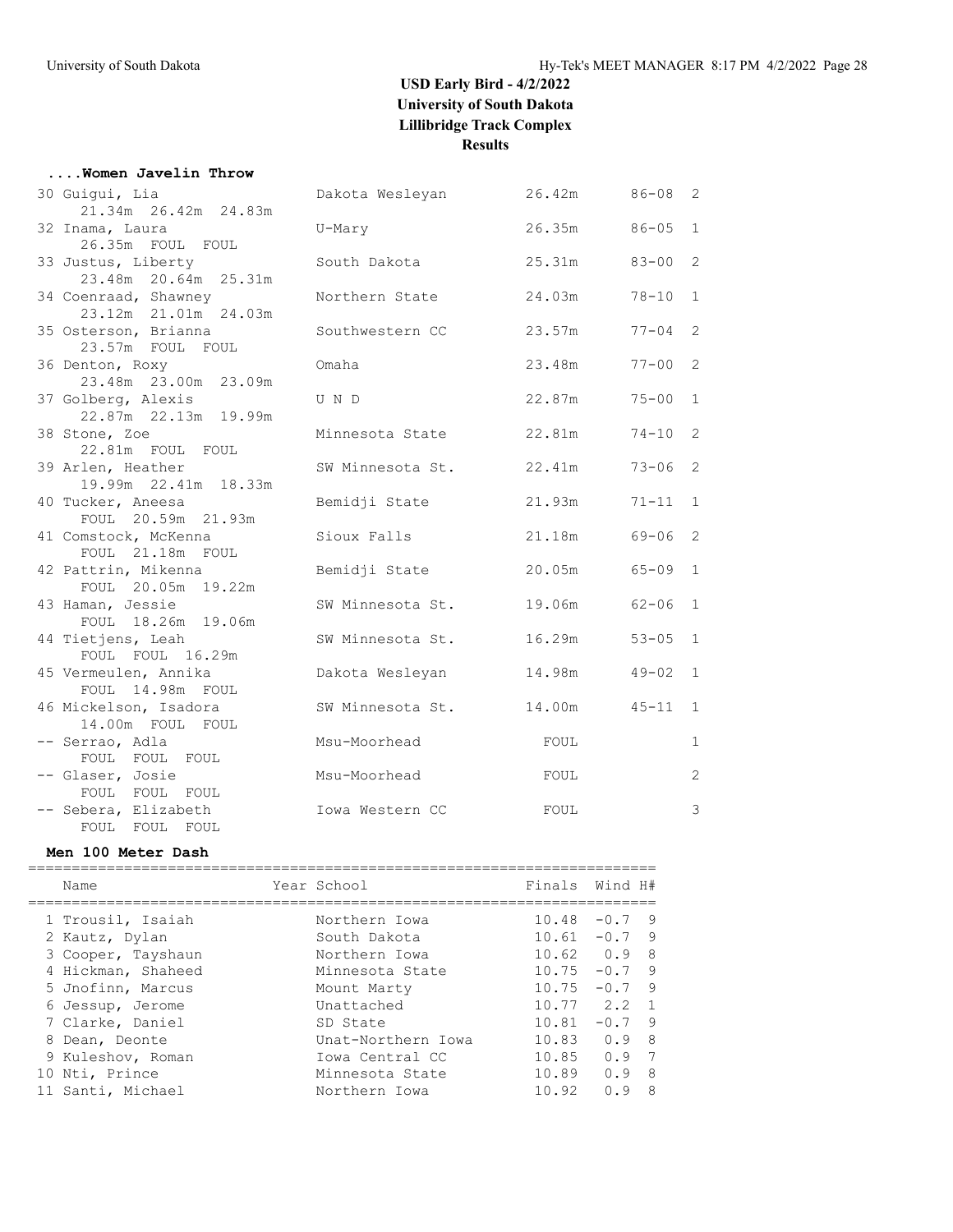#### **....Men 100 Meter Dash**

| 12 Stahl, Matthew      | SD State                                 | 10.94                                                                | 0.9                  | 8                              |
|------------------------|------------------------------------------|----------------------------------------------------------------------|----------------------|--------------------------------|
| 13 Williams, Davion    | Iowa Western CC                          | 10.95                                                                | $2.7 \quad 3$        |                                |
| 14 Sharma, Nicholas    | Minnesota State                          | $10.98 - 0.7$ 9                                                      |                      |                                |
| 15 Dietel, Thomas      | Concordia-St. Paul                       | 10.99  0.9  6                                                        |                      |                                |
| 16 Werner, Jake        | SD State                                 | $10.99 - 0.7$ 9                                                      |                      |                                |
| 17 Ogoun, Ebiye        | Iowa Western CC                          | 10.99 0.9                                                            |                      | $\overline{7}$                 |
| 18 Donahue, Joe        | Sioux Falls                              | 11.01  0.9  7                                                        |                      |                                |
| 18 Azor, Max           | Iowa Western CC                          | 11.01                                                                | $2 \cdot 2$          | 1                              |
| 20 Attoh, Daniel       | Minnesota State                          | 11.05 0.9                                                            |                      | - 8                            |
| 21 Steward, Virgil     | South Dakota                             |                                                                      |                      |                                |
| 22 Henderson, Evan     | SD State                                 | $\begin{array}{cccc} 11.05 & 0.9 & 7 \\ 11.08 & 0.9 & 8 \end{array}$ |                      |                                |
| 23 Marks, Steven       | Minnesota State                          | $11.09$ 0.9                                                          |                      | 7                              |
| 24 Thomas, Kenson      | Iowa Central CC                          | 11.12                                                                | 0.9                  | 7                              |
| 25 Olson, Drew         | U-Mary                                   |                                                                      | $11.14 - 0.7$        | - 9                            |
| 25 Davis, Astley       | U-Mary                                   | 11.14                                                                | $2.0$ 2              |                                |
| 27 Hutchins, Willie    | Dakota State                             | 11.19                                                                | 2.6 <sub>5</sub>     |                                |
| 28 Kindle, Jarek       | South Dakota                             |                                                                      |                      |                                |
| 29 Green, Joseph       | Minot State                              | $\begin{array}{cccc} 11.19 & 2.7 & 3 \\ 11.21 & 0.9 & 6 \end{array}$ |                      |                                |
| 30 Higgs, Shaquiel     | Msu-Moorhead                             | 11.22 0.9                                                            |                      | $\overline{7}$                 |
| 31 Clark, Ezekiel      | Minnesota State                          | 11.23 0.9                                                            |                      | - 7                            |
| 32 George, Alvin       | U N D                                    | 11.26                                                                | 0.9                  | - 6                            |
| 33 Segura, Nate        | Concordia-St. Paul                       | 11.26                                                                | 1.1                  | 4                              |
| 34 Richards, Isaiah    | U-Mary                                   | 11.26                                                                | $2.2 \quad 1$        |                                |
| 35 Johansen, Ryley     | Dakota Wesleyan                          | 11.28                                                                | 2.2                  | 1                              |
| 36 Huber, Theo         | Wayne State (Neb.)                       | 11.28                                                                | 2.6                  | 5                              |
| 37 Blackwell, Eddie    | Minnesota State                          | 11.28                                                                | 0.96                 |                                |
| 38 Morical, Nolan      | Concordia-Moorhead                       | 11.29                                                                | 0.9                  | - 6                            |
| 39 Johnson, Andrew     | Concordia-St. Paul                       | 11.30                                                                | 0.9                  | 6                              |
| 39 Paulson, Jorgen     | U-Mary                                   | 11.30                                                                | 0.9                  | 6                              |
| 41 Crayton, Jerome     | Msu-Moorhead                             | 11.30                                                                | 0.9                  | $\overline{7}$                 |
| 42 Revere, JeremiAH    | Minnesota State                          | 11.31                                                                | 2.2                  | $\mathbf{1}$                   |
| 43 Nissen, Wyatt       | Wayne State (Neb.)                       | 11.37                                                                | 2.6 <sub>5</sub>     |                                |
| 44 Anderson, Grant     | Concordia-Moorhead                       | 11.42                                                                | $1.1 \quad 4$        |                                |
|                        |                                          |                                                                      | 2.6 <sub>5</sub>     |                                |
| 45 Ladage, Jacob       | Wayne State (Neb.)<br>Msu-Moorhead       | 11.42<br>11.43                                                       | 2.6 <sub>5</sub>     |                                |
| 46 Daniels, David      |                                          | 11.44                                                                |                      |                                |
| 47 Carr, Noah          | Wayne State (Neb.)<br>Concordia-Moorhead | 11.47                                                                | 0.9                  | - 6<br>$\overline{\mathbf{3}}$ |
| 48 Valdez, Nolan       |                                          |                                                                      | 2.7                  |                                |
| 49 Klocow, Jackson     | Concordia-St. Paul                       | 11.49                                                                | $2.7-3$<br>$2.0 \t2$ |                                |
| 50 Howard, Deontae     | Mount Marty<br>Msu-Moorhead              | 11.49                                                                | 0.96                 |                                |
| 51 Powell-Oliver, Kory |                                          | 11.53                                                                | 1.1                  | $\overline{4}$                 |
| 52 Hidani, Ben         | U N D                                    | 11.53                                                                |                      |                                |
| 53 Vasek, Jory         | U N D                                    | 11.57                                                                | 1.1                  | 4                              |
| 54 Brown, Alex         | U-Mary                                   | 11.63                                                                | 2.0                  | 2                              |
| 55 Law, Andrew         | SD State                                 | 11.69                                                                | 2.6                  | 5                              |
| 56 Harrison, Lyndon    | Mount Marty                              | 11.74                                                                | 2.0                  | 2                              |
| 57 Bishop, Connor      | Minot State                              | 11.77                                                                | 2.7                  | 3                              |
| 58 Wolf, Austin        | U N D                                    | 11.80                                                                | 2.7                  | 3                              |
| 59 Johnson, Isaiah     | Msu-Moorhead                             | 11.88                                                                | 1.1                  | 4                              |
| 60 Petron, Jordan      | Concordia-Moorhead                       | 12.05                                                                | 2.0                  | 2                              |
| 61 Maclean, Harris     | U N D                                    | 12.05                                                                | 1.1                  | 4                              |
| 62 Wieseler, Jacob     | Mount Marty                              | 12.08                                                                | 2.2                  | 1                              |
| 63 Folarin, Sean       | Iowa Central CC                          | 12.21                                                                | 2.0                  | 2                              |
| 64 Dancy, Isiah        | Sioux Falls                              | 12.32                                                                | 2.0                  | $\overline{2}$                 |
| 65 Jepson, Kadin       | Iowa Central CC                          | 12.38                                                                | 2.7                  | 3                              |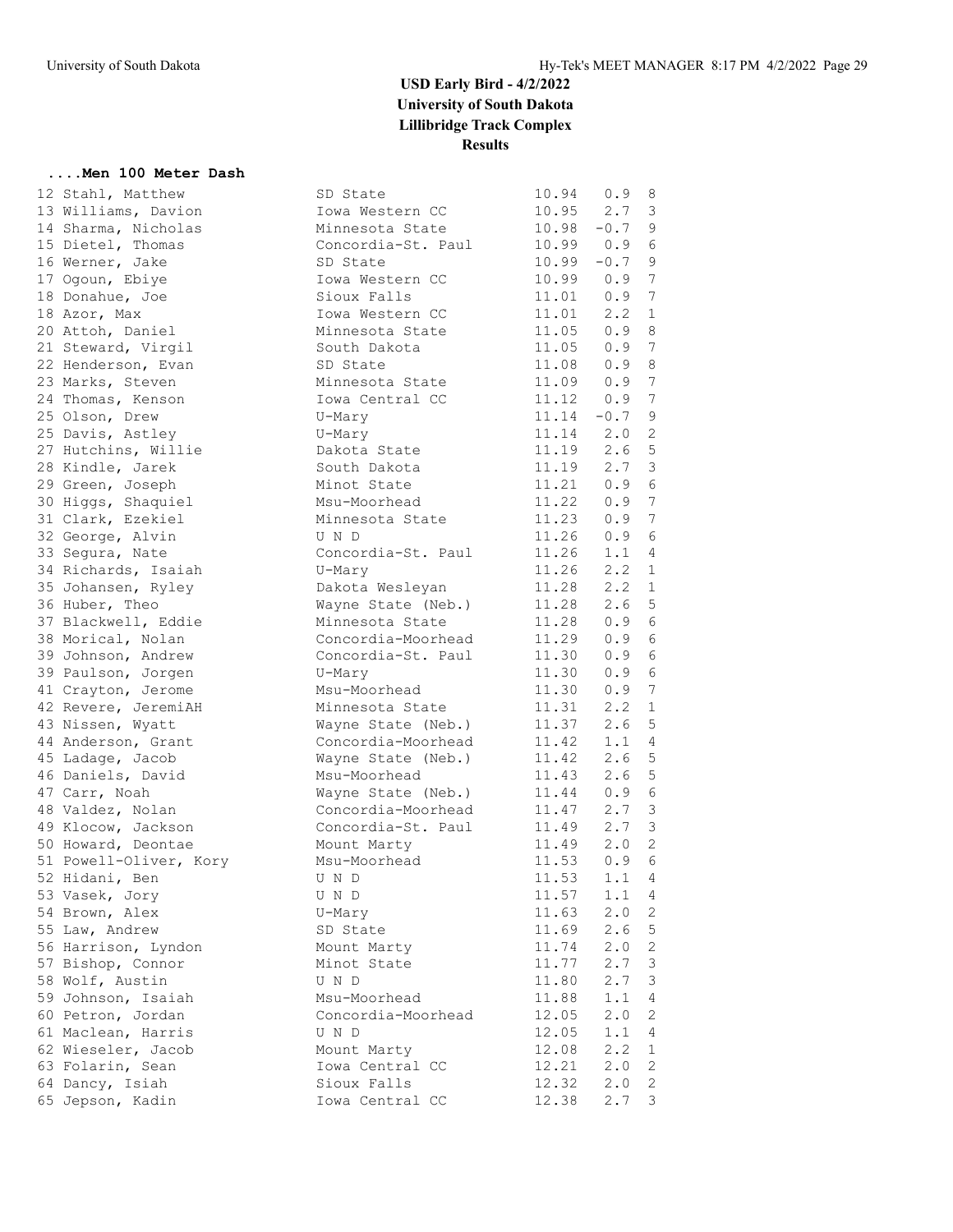#### **....Men 100 Meter Dash**

| 66 Perkins, Leland     | Southwestern CC | 12.77 2.7 3 |          |  |
|------------------------|-----------------|-------------|----------|--|
| -- Johnson, SenQuavius | Dakota State    |             | FS 0.9 8 |  |

#### **Men 200 Meter Dash**

| Name                    | Year School        | Finals        | Wind H# |              |
|-------------------------|--------------------|---------------|---------|--------------|
| 1 Francis, Demar        | South Dakota       | 21.23         | NWI     | 9            |
| 2 Kautz, Dylan          | South Dakota       | 21.45 NWI     |         | $\mathsf 9$  |
| 3 Dean, Deonte          | Unat-Northern Iowa | $21.78 - 1.0$ |         | 8            |
| 4 Butcher, Zack         | Northern Iowa      | $22.03 -1.0$  |         | 8            |
| 5 Dietel, Thomas        | Concordia-St. Paul | 22.14         | $-1.0$  | 8            |
| 6 Werner, Jake          | SD State           | 22.15         | NWI     | 9            |
| 7 Inlay, Ardell         | South Dakota       | 22.17         | NWI     | $\mathsf 9$  |
| 8 Stahl, Matthew        | SD State           | 22.20         | $-1.0$  | 8            |
| 9 McKee, Taven          | Mount Marty        | 22.37         | NWI     | 7            |
| 10 Howell, Akil         | U-Mary             | 22.45 NWI     |         | 7            |
| 11 Collins, Henry       | N D S U            | $22.47 - 1.0$ |         | 8            |
| 12 Steward, Virgil      | South Dakota       | 22.47         | $-1.6$  | 6            |
| 13 Olson, Drew          | U-Mary             | 22.52         | NWI     | 9            |
| 14 Donahue, Joe         | Sioux Falls        | 22.54         | NWI     | 7            |
| 14 Paulson, Jorgen      | U-Mary             | $22.54 -2.2$  |         | 5            |
| 16 Bokoyo, Josue        | Minnesota State    | 22.58 NWI     |         | 9            |
| 17 Sumners, Jack        | Northern Iowa      | 22.58 NWI     |         | 7            |
| 18 Green, Joseph        | Minot State        | $22.68 - 1.0$ |         | 8            |
| 19 McPhaull Jr., Lionel | South Dakota       | $22.72 - 1.6$ |         | $6\,$        |
| 20 Ogoun, Ebiye         | Iowa Western CC    | 22.75         | $-1.0$  | 8            |
| 21 Nikkel, Tommy        | South Dakota       | $22.84 - 2.2$ |         | 5            |
| 22 Wilson, Daqwon       | Unattached         | $22.88 - 1.0$ |         | 8            |
| 23 Blackwell, Eddie     | Minnesota State    | 22.88         | $-1.9$  | $\mathbf{1}$ |
| 24 Henderson, Evan      | SD State           | 22.92 NWI     |         | 7            |
| 25 Morton, Carter       | Northern Iowa      | $23.00 -1.9$  |         | $\mathbf{1}$ |
| 26 Little, Riley        | Northern Iowa      | $23.02 -1.6$  |         | $6\,$        |
| 27 Santi, Michael       | Northern Iowa      | $23.03 - 1.6$ |         | 6            |
| 28 Crayton, Jerome      | Msu-Moorhead       | 23.04         | NWI     | 7            |
| 29 Azor, Max            | Iowa Western CC    | 23.10         | $-1.6$  | 6            |
| 30 Huntington, Isaac    | U-Mary             | 23.14         | NWI     | 7            |
| 31 Smith, Tyler         | SW Minnesota St.   | 23.16         | NWI     | 4            |
| 32 Vasek, Jory          | U N D              | 23.17         | $-1.6$  | $\epsilon$   |
| 33 Morical, Nolan       | Concordia-Moorhead | 23.23         | NWI     | 4            |
| 34 Bade, Kyler          | Minnesota State    | $23.28 - 1.6$ |         | 6            |
| 35 Ladage, Jacob        | Wayne State (Neb.) | 23.28         | $-2.2$  | 5            |
| 36 Manock, Hunter       | Northern Iowa      | 23.28         | $-2.2$  | 5            |
| 37 Adams, Justus        | Minnesota State    | $23.33 -2.2$  |         | 5            |
| 38 Carr, Noah           | Wayne State (Neb.) | 23.35         | $-2.2$  | 5            |
| 39 Janssen, Brady       | Northern State     | 23.37         | $-2.2$  | 5            |
| 40 Hutchins, Willie     | Dakota State       | 23.38         | $-1.0$  | 3            |
| 41 Kindle, Jarek        | South Dakota       | 23.48         | $-1.9$  | $\mathbf{1}$ |
| 42 Norton, Robert       | Southwestern CC    | 23.53         | $-1.9$  | 1            |
| 43 Huber, Theo          | Wayne State (Neb.) | 23.55         | NWI     | 4            |
| 44 Johansen, Ryley      | Dakota Wesleyan    | 23.55         | NWI     | 4            |
| 45 Nino, Damian         | Minot State        | 23.56         | $-1.0$  | 3            |
| 46 Larson, Joseph       | Dakota State       | 23.80         | NWI     | 4            |
| 47 Klocow, Jackson      | Concordia-St. Paul | 23.87         | $-1.0$  | 3            |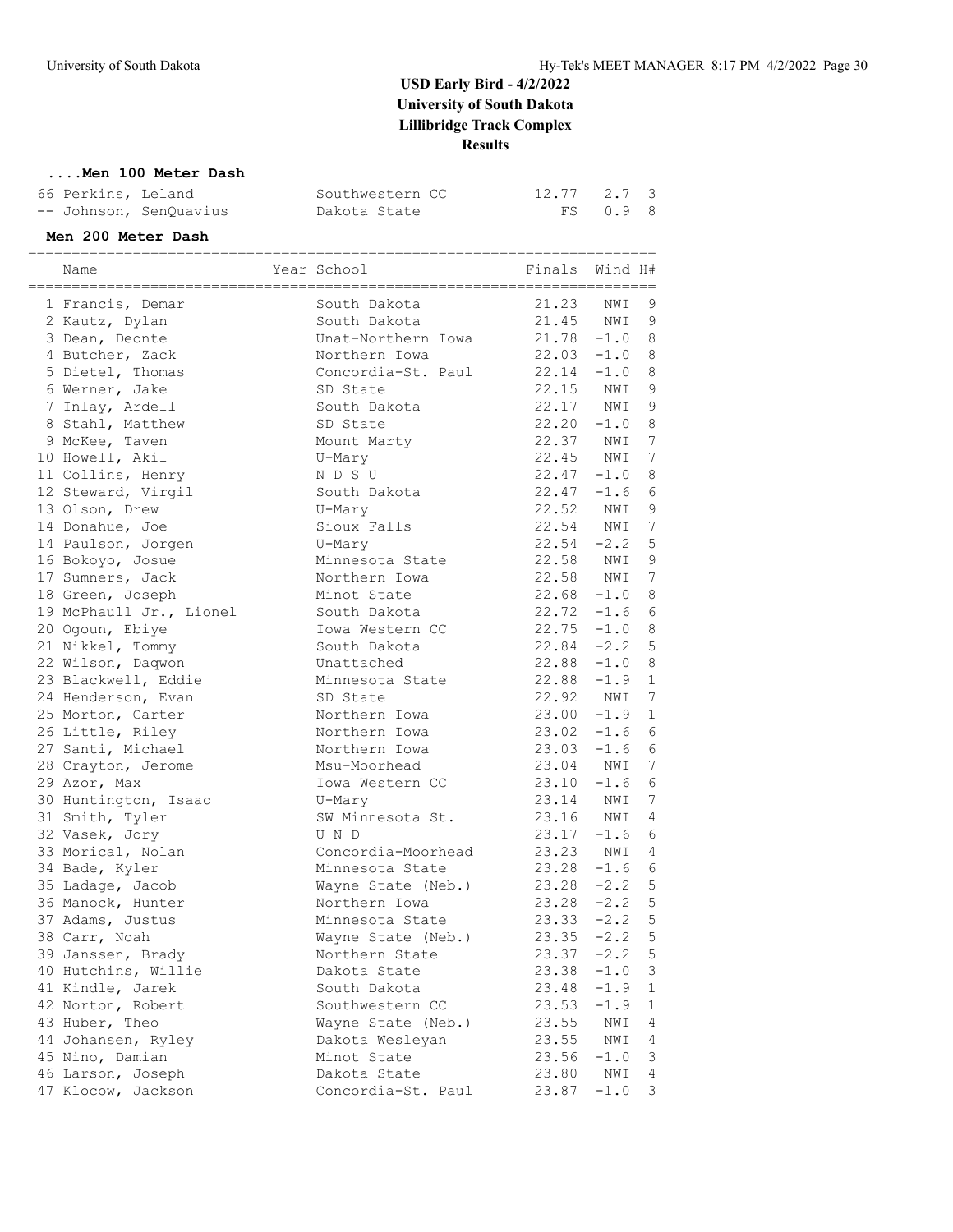#### **....Men 200 Meter Dash**

| 48 Johnson, Isaiah        | Msu-Moorhead       | 23.98           | $-2.3$ 2 |                          |
|---------------------------|--------------------|-----------------|----------|--------------------------|
| 49 Brown, Jaylan          | Minot State        | 24.03 NWI       |          | 4                        |
| 50 Rollinson, Christopher | Unattached         | $24.04 -1.0$    |          | $\overline{\phantom{a}}$ |
| 51 Nissen, Wyatt          | Wayne State (Neb.) | 24.07 NWI 4     |          |                          |
| 52 Hermes, Nick           | Concordia-Moorhead | $24.23 -2.3$ 2  |          |                          |
| 53 Thompson, Gabe         | Concordia-Moorhead | $24.36 -2.3$ 2  |          |                          |
| 54 Bishop, Connor         | Minot State        | $24.49 - 2.3$ 2 |          |                          |
| 55 Edwards, Jerome        | Minot State        | $24.50 -2.3$ 2  |          |                          |
| 56 Bohms-Buechler, Jaden  | Northern State     | $24.88 - 2.3$ 2 |          |                          |
| 57 Wieseler, Jacob        | Mount Marty        | $25.19 - 1.9 1$ |          |                          |
| 58 Madera Carrillo, Tony  | Concordia-Moorhead | $26.23 -1.9$ 1  |          |                          |
| 59 Perkins, Leland        | Southwestern CC    | $26.44 -2.3$ 2  |          |                          |

#### **Men 400 Meter Dash Wheelchair**

| Name              |  | Year School      | Finals |
|-------------------|--|------------------|--------|
|                   |  |                  |        |
| 1 Eckelberg, Noah |  | SW Minnesota St. | 55.65  |

#### **Men 400 Meter Dash**

| =============<br>Name | ===================================<br>Year School | Finals | H#              |
|-----------------------|----------------------------------------------------|--------|-----------------|
| 1 Paul, Paul          | Mount Marty                                        | 48.14  | 7               |
| 2 Hamm, Tahj          | Iowa Western CC                                    | 48.60  | 7               |
| 3 Brown, Andrew       | Iowa Western CC                                    | 48.74  | 7               |
| 4 Kidane, Yared       | Iowa Central CC                                    | 48.81  | 6               |
| 5 Howell, Akil        | U-Mary                                             | 49.07  | $\epsilon$      |
| 6 Simons, Nathan      | Mount Marty                                        | 49.14  | 7               |
| 7 DePrenger, Max      | Minnesota State                                    | 49.47  | 7               |
| 8 Bishop, Tafari      | Iowa Central CC                                    | 49.57  | 7               |
| 9 Atubel, Kenry       | Minnesota State                                    | 49.67  | 6               |
| 10 Oduong, Ibrahim    | Msu-Moorhead                                       | 49.79  | 5               |
| 11 Nesvold, Carter    | Minnesota State                                    | 49.84  | $6\phantom{.}6$ |
| 12 Huntington, Isaac  | U-Mary                                             | 49.94  | 7               |
| 13 MacLennan, Elliott | Msu-Moorhead                                       | 50.07  | 6               |
| 14 Furlong, Brenner   | Dakota State                                       | 50.25  | 6               |
| 15 Hallman, Thailan   | SD State                                           | 50.27  | 6               |
| 16 Gagnon, Hayden     | Concordia-Moorhead                                 | 50.33  | $\overline{4}$  |
| 17 Bauer, Riley       | SD State                                           | 50.39  | $\overline{4}$  |
| 18 Hookham, Tate      | Northern Iowa                                      | 50.75  | 5               |
| 19 Reindl, Trey       | Dakota State                                       | 50.96  | 5               |
| 20 Nzibariza, Kudra   | SD State                                           | 51.04  | 5               |
| 21 Hondonga, Tafara   | Northern State                                     | 51.07  | 5               |
| 22 Martens, Seth      | Northern State                                     | 51.10  | 5               |
| 23 Cobbs, Hayden      | Iowa Central CC                                    | 51.19  | 5               |
| 24 Angok, Malual      | Mount Marty                                        | 51.23  | 5               |
| 25 Smith, Tyler       | SW Minnesota St.                                   | 51.58  | $\overline{4}$  |
| 26 Tiongson, Trevor   | Concordia-Moorhead                                 | 51.85  | $\overline{4}$  |
| 27 Bade, Kyler        | Minnesota State                                    | 51.94  | 5               |
| 28 Slaba, Reggie      | SD State                                           | 52.16  | 4               |
| 29 McNeill Jr, Terry  | Iowa Central CC                                    | 52.21  | $\overline{4}$  |
| 30 Major, Kendrick    | Msu-Moorhead                                       | 52.28  | 6               |
| 31 Decker, Denver     | Sioux Falls                                        | 52.37  | 3               |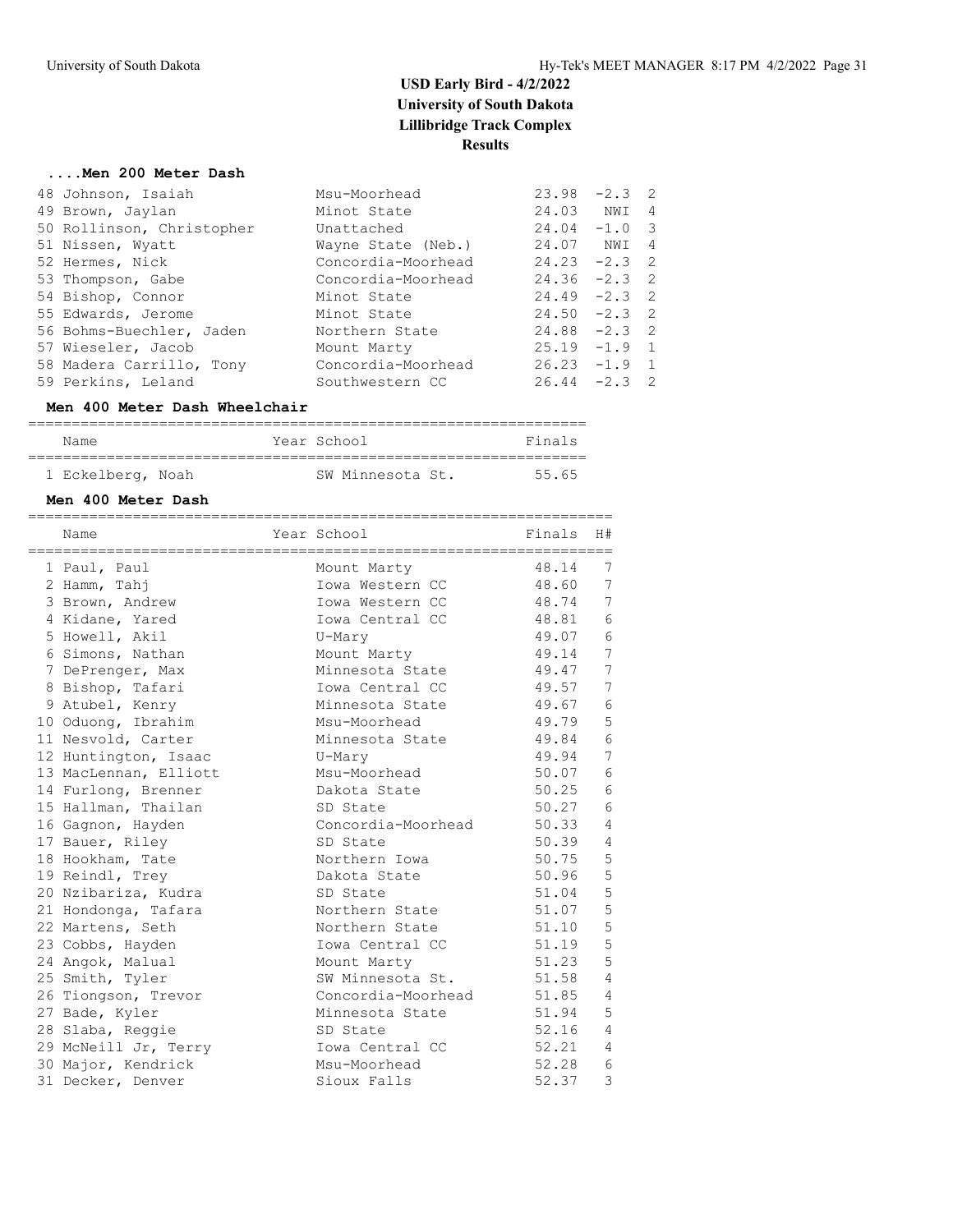#### **....Men 400 Meter Dash**

|  | 32 Norton, Robert     | Southwestern CC    | 52.45 | $\overline{4}$ |
|--|-----------------------|--------------------|-------|----------------|
|  | 33 Feist, Cullen      | Concordia-St. Paul | 53.29 | $\mathbf{1}$   |
|  | 34 Greenhoff, Riley   | Dakota State       | 53.39 | $\overline{4}$ |
|  | 35 Slaba, Jayden      | Sioux Falls        | 53.42 | $\mathcal{E}$  |
|  | 36 Moeller, Andrew    | SD State           | 53.60 | 3              |
|  | 37 Muller, Nicholas   | Sioux Falls        | 53.88 | $\mathbf{2}$   |
|  | 38 Bomgaars, Braden   | Dakota State       | 54.17 | $\overline{c}$ |
|  | 39 Schlekeway, Caleb  | Northern State     | 54.33 | 3              |
|  | 40 Olson, Isaac       | Northern State     | 54.34 | 3              |
|  | 41 Pribbernow, Forest | Iowa Western CC    | 54.72 | $\mathbf{1}$   |
|  | 42 Fieber, Zach       | Dakota Wesleyan    | 55.01 | $\mathbf{1}$   |
|  | 43 Rauh, Robert       | Sioux Falls        | 55.09 | 3              |
|  | 44 Mayberry, Robert   | Dakota State       | 55.46 | 2              |
|  | 45 Istvanovich, Dan   | Northern State     | 55.76 | 2              |
|  | 46 Stevenson, Malakhi | U-Mary             | 55.79 | 2              |
|  | 47 Maalim, Aweys      | Sioux Falls        | 56.03 | 2              |
|  | 48 Schumacher, Justin | Dakota Wesleyan    | 58.74 | 2              |
|  | 49 Marks, Marreion    | Iowa Central CC    | 58.89 | 2              |
|  | 50 Esser, Luke        | Southwestern CC    | 59.05 | $\mathbf{1}$   |
|  |                       |                    |       |                |

#### **Men 800 Meter Run**

| Name                     | Year School           | e de Finals | H#             |
|--------------------------|-----------------------|-------------|----------------|
| 1 Bruer, Braxton         | Msu-Moorhead          | 1:51.93     | 5              |
| 2 Burkhalter, Daniel     | SD State              | 1:52.34     | 5              |
| 3 Shade, Casey           | Unat-South Dakota     | 1:52.70     | 5              |
| 4 Breuckman, Tom         | SD State              | 1:52.86     | 5              |
| 5 Mogos, Yonas           | Iowa Western CC       | 1:53.81     | 5              |
| 6 Hanson, Drake          | Northern Iowa         | 1:53.95     | 5              |
| 7 Brannan, Beau          | N D S U               | 1:55.03     | 5              |
| 8 Knoche, Chase          | Northern Iowa         | 1:55.56     | 5              |
| 9 Holcomb, Bryce         | Wayne State (Neb.)    | 1:56.05     | $\overline{4}$ |
| 10 Urtusuastegui, Jesus  | Unat-South Dakota     | 1:56.21     | $\overline{4}$ |
| 11 Havis, Cassius        | Iowa Central CC       | 1:56.29     | $\overline{4}$ |
| 12 Pearson, Nathan       | Wayne State (Neb.)    | 1:56.38     | $\overline{4}$ |
| 13 Scott, Brendan        | South Dakota          | 1:57.01     | $\overline{4}$ |
| 14 Daumueller, Ben       | Northern Iowa         | 1:57.25     | 5              |
| 15 Peitz, Gabe           | Wayne State (Neb.)    | 1:57.35     | $\mathbf{3}$   |
| 16 Vasquez, Andy         | Lincoln Running Co.   | 1:57.76     | $\overline{4}$ |
| 17 Cotterill, Lewis      | Minot State           | 1:57.84     | 5              |
| 18 Matzner, Zachary      | Sioux Falls           | 1:58.55     | $\overline{4}$ |
| 19 Peters, Braden        | South Dakota          | 1:58.76     | $\overline{4}$ |
| 20 Olson, Luke           | South Dakota          | 1:58.81     | $\overline{4}$ |
| 21 Griebel, Brady        | Northern Iowa         | 1:59.25     | $\overline{4}$ |
| 22 Oliete Tejedor, Roger | Dakota State          | 1:59.37     | $\mathfrak{Z}$ |
| 23 Krull, Joshua         | Dakota State          | 1:59.37     | $\overline{4}$ |
| 24 Isahak, Munir         | Concordia-Moorhead    | 1:59.40     | 5              |
| 25 Schlunsen, Mason      | Mount Marty           | 1:59.52     | $\overline{4}$ |
| 26 Ceplecha, Max         | SD State              | 1:59.95     | 3              |
| 27 Slominski, Evan       | Dakota State          | 2:00.03     | $\mathfrak{Z}$ |
| 28 Gryp, Bowen           | Northern Iowa 2:01.38 |             | 5              |
| 29 Wilson, Rocharn       | Iowa Central CC       | 2:01.74     | 3              |
| 30 Faltesek, Emmett      | Concordia-St. Paul    | 2:02.20     | $\overline{3}$ |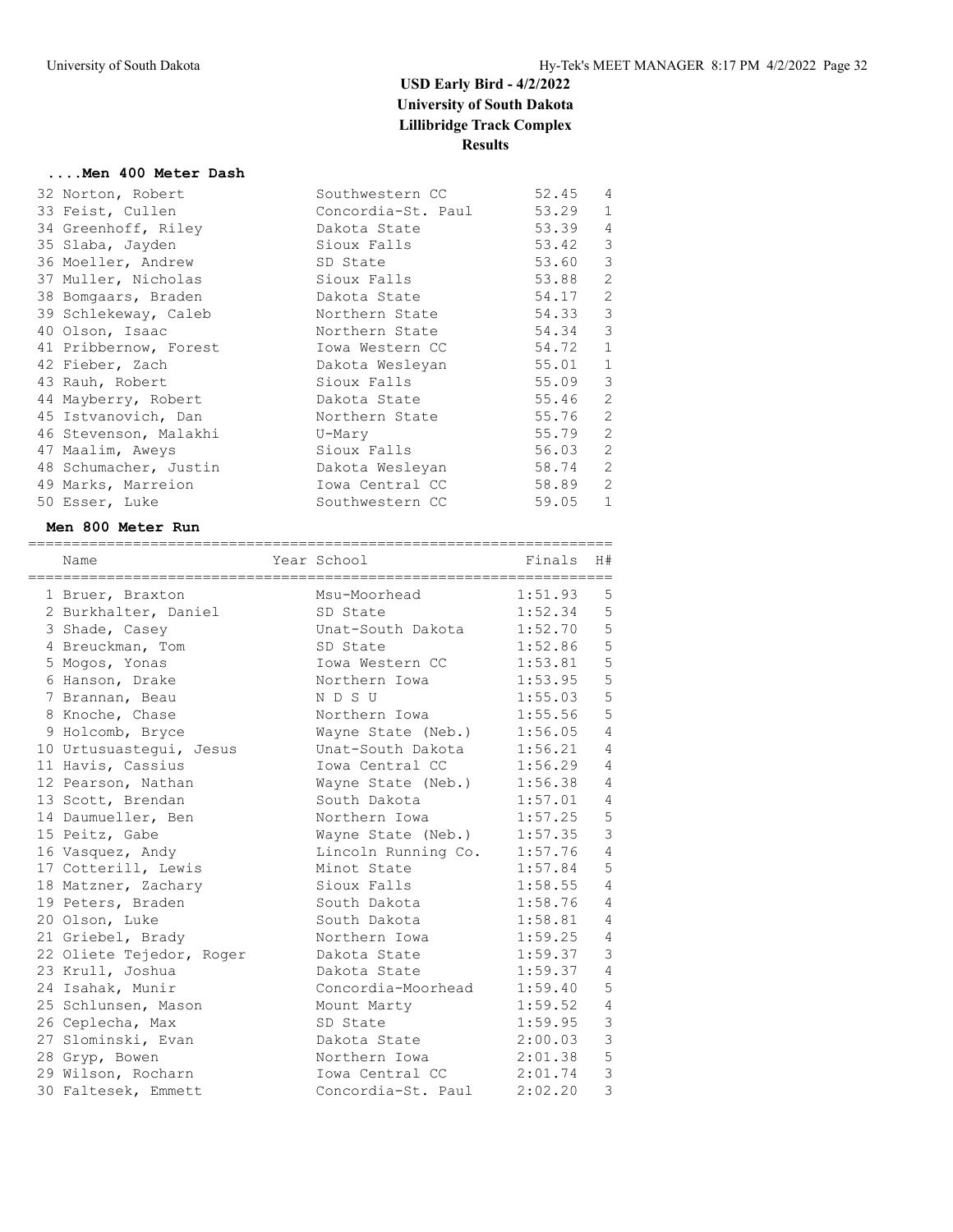#### **....Men 800 Meter Run**

| 31 Loveland, Marshall              | Unat-North D               | 2:02.47                             | 3              |
|------------------------------------|----------------------------|-------------------------------------|----------------|
| 32 Shanks, Hunter                  | Dakota Wesleyan            | 2:02.48                             | 3              |
| 33 Davis, Isaac                    | Iowa Central CC            | 2:03.11                             | $\mathfrak{Z}$ |
| 34 Waymire, Jacob                  | South Dakota               | 2:03.13                             | $\overline{2}$ |
| 35 Modjeski, Wil                   | Sioux Falls                | 2:04.22                             | 2              |
| 36 Atwood, Alec                    | South Dakota               | 2:04.87                             | $\mathcal{S}$  |
| 37 Corby, Trae                     | Iowa Central CC            | 2:04.89                             | $\mathbf{2}$   |
| 38 Gearhart, Seb                   | Northern Iowa              | 2:05.13                             | 5              |
| 39 Vidas, Liam                     | Mount Marty                | 2:05.43                             | $\mathbf{1}$   |
| 40 Brandt, Kolby                   | Msu-Moorhead               | 2:05.71                             | $\overline{c}$ |
| 41 Jaimes, Diego                   | Sioux Falls                | 2:06.02                             | $\overline{c}$ |
| 42 Hinojos, Lucas                  | Concordia-Moorhead         | 2:06.89                             | $\mathbf{2}$   |
| 43 Nowacki, Cole                   | Concordia-Moorhead         | 2:07.03                             | $\overline{c}$ |
| 44 Sorensen, Justin                | Dakota Wesleyan            | 2:07.73                             | $\mathfrak{Z}$ |
| 45 Jenkins, Patrick                | SW Minnesota St.           | 2:08.12                             | $\overline{2}$ |
| 46 Erickson, Alfonso               | Mount Marty                | 2:08.31                             | $\mathbf{1}$   |
| 47 Anderson, Logan                 | Unattached                 | 2:08.76                             | $\overline{2}$ |
| 48 Kropuenske, Nathaniel           | Mount Marty                | 2:09.24                             | 2              |
| 49 Wulf, Camden                    | South Dakota               | 2:10.01                             | $\overline{c}$ |
| 50 Costigan, Ty                    | Iowa Western CC            | 2:10.17                             | $\mathfrak{Z}$ |
| 51 Christenson, Nolan              | Concordia-Moorhead         | 2:10.20                             | 2              |
| 52 Swotek, John                    | Iowa Western CC            | 2:10.82                             | $\mathbf{1}$   |
| 53 McCall, Jon                     | Southwestern CC            | 2:10.94                             | $\mathbf{1}$   |
| 54 Fofana, Ahmed                   | Southwestern CC            | 2:11.04                             | $\mathbf{1}$   |
| 55 Sullivan, Levi                  | Iowa Central CC            | 2:11.23                             | 2              |
| 56 Ideker, Caden                   | Mount Marty                | 2:11.92                             | 2              |
| 57 Wilson, Dan                     | Concordia-Moorhead 2:11.98 |                                     | $\overline{2}$ |
| 58 Harb, Caleb                     | Iowa Central CC            | 2:13.41                             | $\mathbf{1}$   |
| 59 Rohrer, Jacob                   | Northern State             | 2:14.90                             | $\mathbf{1}$   |
| 60 Schipke, Hunter                 | Northern State             | 2:15.08                             | $\mathbf{1}$   |
| 61 Theesfeld, Carter               | Iowa Central CC            | 2:17.72                             | $\mathbf{1}$   |
| 62 Lewis, Jake                     | Iowa Central CC            | 2:17.92                             | $\mathbf{1}$   |
| 63 Koppa, Connor                   | Southwestern CC            | 2:19.05                             | $\mathbf{1}$   |
| 64 Nielsen, Drew                   | Mount Marty                | 2:29.61                             | $\mathbf{1}$   |
| Men 1500 Meter Run                 |                            |                                     |                |
| _____________________________      |                            |                                     |                |
| Name                               | Year School                | Finals                              | H#             |
| 1 Bauer, Riley                     | SD State                   | 3:56.83                             | 5              |
|                                    |                            |                                     |                |
| 2 Gearhart, Seb                    | Northern Iowa              | $3:57.00$ 5                         |                |
|                                    | Northern Iowa              |                                     |                |
| 3 Becker, Craig                    | Iowa Western CC            | $3:59.83$ 5<br>4:00.44 5<br>4:00.44 | 5              |
| 4 Hydro, Samuel<br>5 Hanson, Drake | Northern Iowa              | 4:01.09                             | 5              |

7 Knaus, Carter SD State 4:01.79 4 8 Schwinghamer, Michael SD State 4:01.81 5 9 Isahak, Munir Concordia-Moorhead 4:02.87 5 10 Atwood, Alec South Dakota 4:05.67 5 11 Kleve, Karson Northern Iowa 4:06.80 5 12 Faltesek, Emmett Concordia-St. Paul 4:07.14 4 13 Waymire, Jacob South Dakota 4:08.80 4 14 Mundorf, Brandon Wayne State (Neb.) 4:09.00 4 15 Shumway, Micade Sioux Falls 4:09.17 4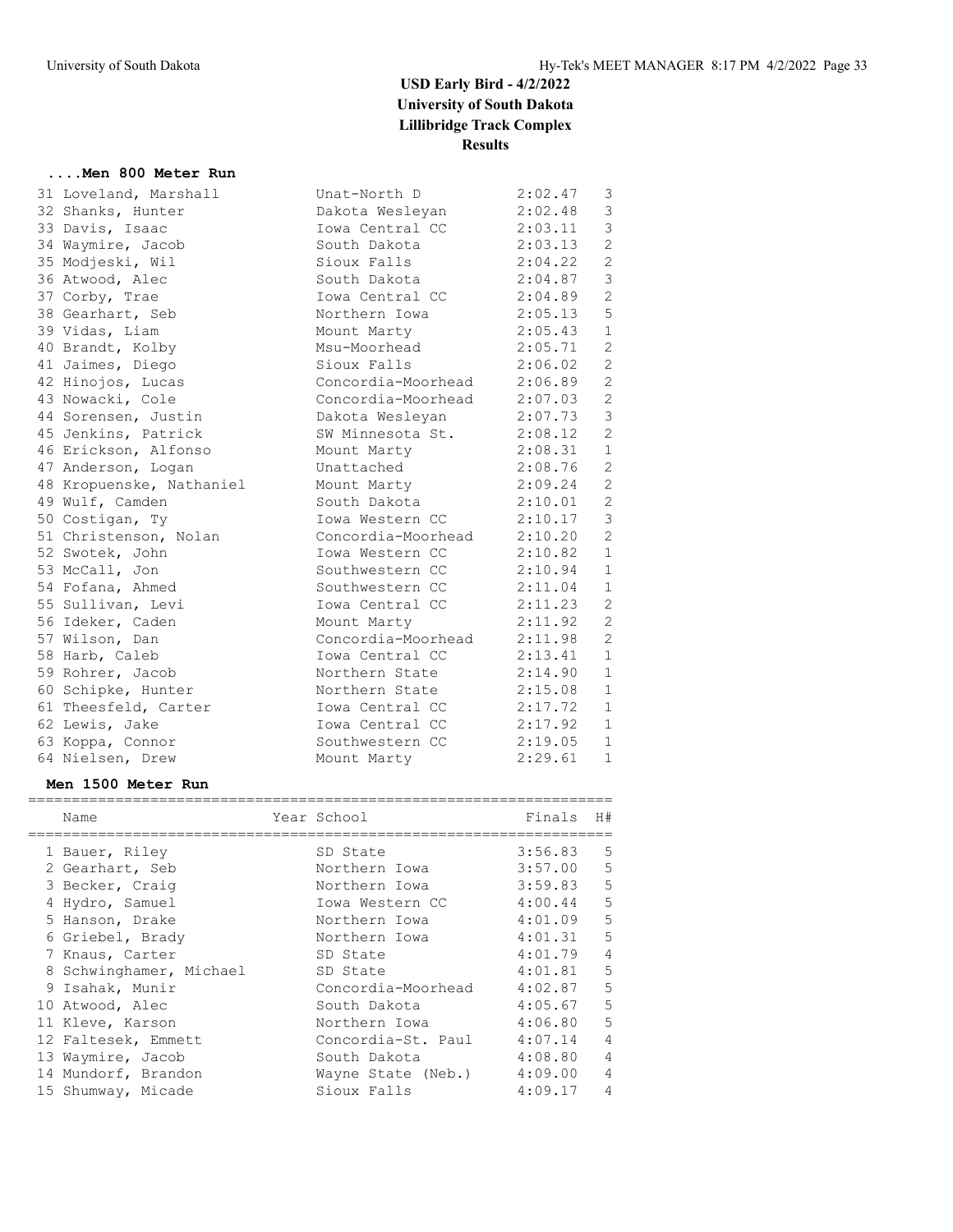#### **....Men 1500 Meter Run**

|          | 16 Hegarty, Brock                          |
|----------|--------------------------------------------|
|          | 17 Notgrass, Nathan                        |
|          | 18 Loveland, Marshall                      |
| 19       | Long, Zach                                 |
| 20       | Peters, Braden                             |
|          | 21 Rivera, Caleb                           |
|          | 22 Hanson, Derek                           |
|          | 23 Gryp, Bowen                             |
| 24       | Lietz, Christian                           |
|          | 25 Anderson, Logan                         |
|          | 26 Burkhalter, Jonathan                    |
|          | 27 Nordling, Kyle                          |
|          | 28 Nowacki, Cole                           |
|          | 29 Willis, Kylan                           |
|          | 30 Ziemkowski, John                        |
|          | 31 Sayler, Caleb                           |
|          | 32 Tofteland, Brayden                      |
|          | 33 Christenson, Nolan                      |
|          | 34 Gutierrez, Juan                         |
|          | 35 Krummel, Matthew                        |
|          | 36 King, Zachary                           |
|          | 37 Baldauf, Wyatt                          |
|          | 38 Mostad, Gage                            |
|          | 39 Wilson, Rocharn                         |
|          | 40 Miller, Zachary                         |
|          | 41 Kraft, Ethan                            |
|          | 42 Johnson, Ethan                          |
|          | 43 Thomforde, Matthew                      |
|          | 44 Pick, Andrew                            |
|          | 45 Palomino-Alonso, Brandon                |
|          | 46 Swotek, John                            |
|          | 47 Wylie, Andrew                           |
|          | 48 McCall, Jon                             |
| 49       | Lopez, Marco                               |
|          | 50 Sorensen, Andrew                        |
|          | 51 Stanford, Avery                         |
|          | 52 Schnaser, Ashton                        |
|          | 53 Jacklin, John                           |
|          | 54 Bullion, Kade<br>55 Lewis, Layne        |
|          |                                            |
|          | 56 Burton, Antonio                         |
|          | 57 Obago, Scott                            |
| 58       | Mather, Nicholas                           |
| 59<br>60 | Koppa, Connor                              |
|          | Schroeder, Conrad                          |
| 61       | Burdine, Jaylen<br>Harr, Lucas             |
| 62       |                                            |
|          | 63 Cessna, Michael                         |
|          | 64 Edwards, Brittain<br>65 Phillips, David |
|          |                                            |

| 16 Hegarty, Brock           | Wayne State (Neb.)        | 4:09.76     | 4              |
|-----------------------------|---------------------------|-------------|----------------|
| 17 Notgrass, Nathan         | SD State                  | 4:10.03     | $\overline{4}$ |
| 18 Loveland, Marshall       | Unat-North D              | 4:11.24     | $\overline{4}$ |
| 19 Long, Zach               | U N D                     | 4:11.38     | $\overline{4}$ |
| 20 Peters, Braden           | South Dakota              | 4:11.51 4   |                |
| 21 Rivera, Caleb            | Sioux Falls               | 4:11.51 4   |                |
| 22 Hanson, Derek            | Msu-Moorhead              | 4:13.50     | 1              |
| 23 Gryp, Bowen              | Northern Iowa             | 4:14.23     | 5              |
| 24 Lietz, Christian         | Sioux Falls               | 4:14.32     | $\mathcal{S}$  |
| 25 Anderson, Logan          | Unattached                | 4:14.48     | $\mathcal{E}$  |
| 26 Burkhalter, Jonathan     | Northern State            | 4:14.78     | $\mathfrak{Z}$ |
| 27 Nordling, Kyle           | Unat-South D              | $4:15.26$ 4 |                |
| 28 Nowacki, Cole            | Concordia-Moorhead        | 4:16.38     | $\mathcal{S}$  |
| 29 Willis, Kylan            | Iowa Western CC           | 4:16.87     | $\mathfrak{Z}$ |
| 30 Ziemkowski, John         | SW Minnesota St.          | 4:17.11     | $\mathfrak{Z}$ |
| 31 Sayler, Caleb            | Dakota Wesleyan           | 4:17.66     | $\mathsf 3$    |
| 32 Tofteland, Brayden       | SW Minnesota St.          | 4:18.01     | $\mathfrak{Z}$ |
| 33 Christenson, Nolan       | Concordia-Moorhead        | 4:19.39     | $\mathfrak{Z}$ |
| 34 Gutierrez, Juan          | Minot State               | 4:20.60     | $\overline{4}$ |
| 35 Krummel, Matthew         | Concordia-St. Paul        | 4:20.71     | $\mathcal{S}$  |
| 36 King, Zachary            | U N D                     | 4:20.72     | 1              |
| 37 Baldauf, Wyatt           | Dakota Wesleyan           | 4:20.99     | $\mathcal{S}$  |
| 38 Mostad, Gage             | U N D                     | 4:22.83     | 1              |
| 39 Wilson, Rocharn          | Iowa Central CC           | 4:24.26     | 3              |
| 40 Miller, Zachary          | U N D                     | 4:24.41     | 1              |
| 41 Kraft, Ethan             | Sioux Falls               | 4:26.61     | 2              |
| 42 Johnson, Ethan           | U N D                     | 4:27.34     | 1              |
| 43 Thomforde, Matthew       | Concordia-St. Paul        | 4:28.93     | 1              |
| 44 Pick, Andrew             | Unattached                | 4:29.78     | 3              |
| 45 Palomino-Alonso, Brandon | Iowa Western CC           | 4:31.02     | 1              |
| 46 Swotek, John             | Iowa Western CC           | 4:31.69     | $\mathbf{2}$   |
| 47 Wylie, Andrew            | Wayne State (Neb.)        | 4:31.75     | 1              |
| 48 McCall, Jon              | Southwestern CC           | 4:32.16     | 2              |
| 49 Lopez, Marco             | Iowa Central CC           | 4:34.70     | 2              |
| 50 Sorensen, Andrew         | Dakota State              | 4:36.72     | 2              |
| 51 Stanford, Avery          | Sioux Falls               | 4:38.00     | 2              |
|                             | Sioux Falls               | 4:39.73     | 2              |
| 52 Schnaser, Ashton         | Northern State            |             | 2              |
| 53 Jacklin, John            | Sioux Falls               | 4:40.45     | 2              |
| 54 Bullion, Kade            | Dakota Wesleyan 4:44.31 1 | 4:41.35     |                |
| 55 Lewis, Layne             |                           |             |                |
| 56 Burton, Antonio          | Iowa Central CC           | 4:46.88     | $\overline{2}$ |
| 57 Obago, Scott             | Sioux Falls               | 4:47.75     | 2              |
| 58 Mather, Nicholas         | Southwestern CC           | 4:48.59     | $\mathbf{2}$   |
| 59 Koppa, Connor            | Southwestern CC           | 4:49.69     | $\mathbf{2}$   |
| 60 Schroeder, Conrad        | Southwestern CC           | 4:51.76     | $\mathbf{1}$   |
| 61 Burdine, Jaylen          | Iowa Central CC           | 4:52.18     | 2              |
| 62 Harr, Lucas              | Dakota State              | 4:53.60     | 1              |
| 63 Cessna, Michael          | Sioux Falls               | 4:58.75     | 1              |
| 64 Edwards, Brittain        | Iowa Western CC           | 5:12.29     | $\mathbf 1$    |
| 65 Phillips, David          | Mount Marty               | 5:24.15     | 1              |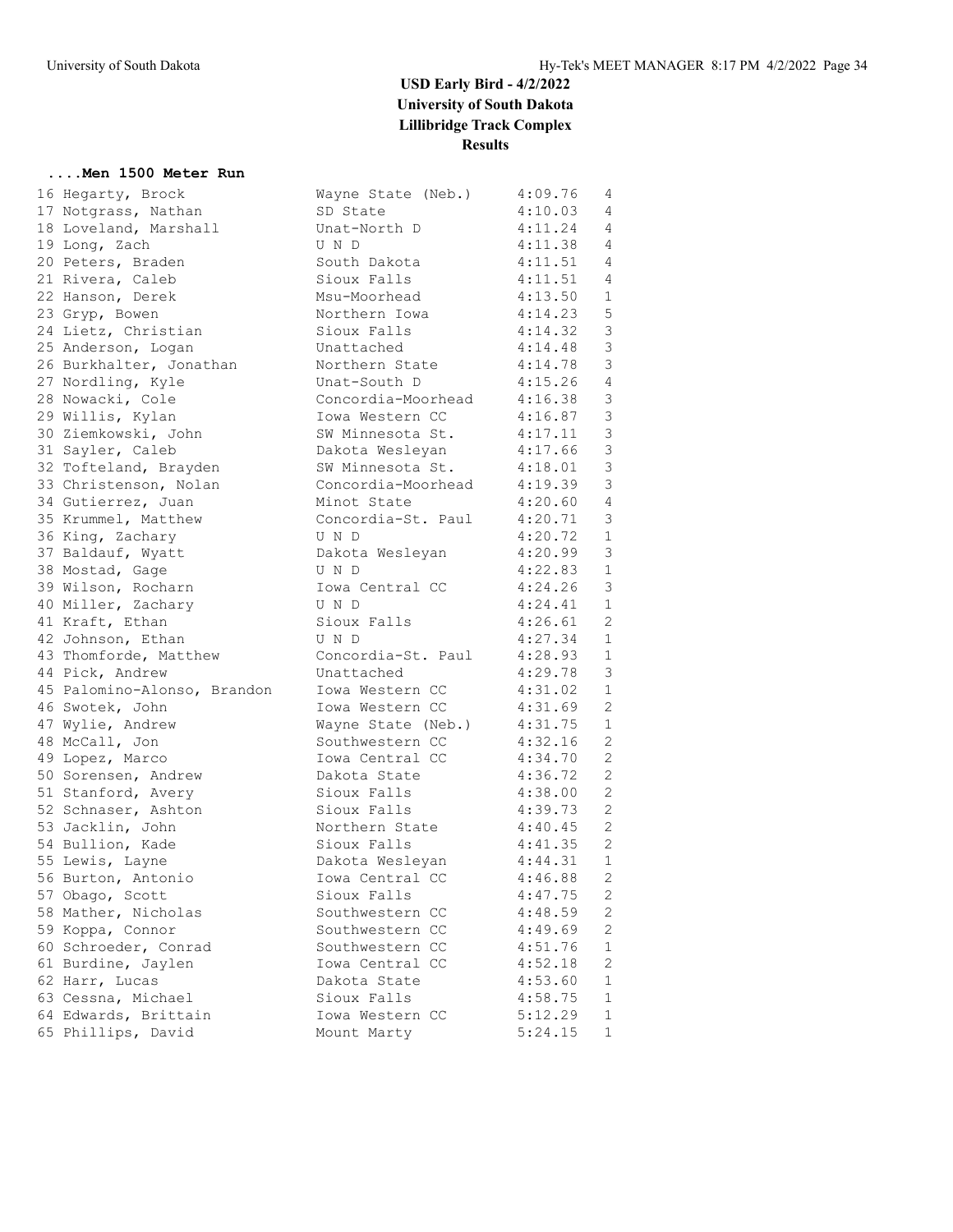#### **Men 5000 Meter Run**

| Name                 | Year School<br>================ | Finals   |
|----------------------|---------------------------------|----------|
| 1 Done', Riccardo    | Atletica Mogliano               | 14:38.48 |
| 2 Harrison, Jackson  | Northern State 14:46.90         |          |
| 3 Babcock, Charlie   | South Dakota                    | 14:49.96 |
| 4 Breuckman, Tom     | SD State                        | 14:55.19 |
| 5 Kaas, Jesse        | U-Mary                          | 14:56.07 |
| 6 McDonald, Mason    | SD State                        | 15:20.64 |
| 7 Yokom, Caleb       | U-Mary                          | 15:21.71 |
| 8 Holiday, Trent     | Minot State                     | 15:31.96 |
| 9 Fregoso, Guillermo | U-Mary                          | 15:34.34 |
| 10 Smith, Leo        | Concordia-Moorhead              | 15:46.15 |
| 11 Notgrass, Nathan  | SD State                        | 15:46.85 |
| 12 Santiago, Brian   | Mount Marty                     | 15:49.58 |
| 13 Alto, Nathan      | Northern State                  | 15:50.75 |
| 14 Mears, Drew       | Msu-Moorhead                    | 16:08.30 |
| 15 Myers, Taylor     | Dakota State                    | 16:16.50 |
| 16 Nordling, Kyle    | Unat-South D                    | 16:24.40 |
| 17 Bonilla, Grayson  | Minot State                     | 16:32.92 |
| 18 Jasmin, Camden    | Minot State                     | 16:42.53 |
| 19 Bailey, Martin    | Dakota State                    | 16:52.18 |
| 20 McMahon, Casey    | Minot State the Minor State     | 17:04.14 |
| 21 Mitzel, Brandon   | Wayne State (Neb.)              | 17:25.06 |
| 22 Means, Carson     | Mount Marty                     | 17:34.69 |

#### **Men 110 Meter Hurdles**

| Name                      | Year School                    | Prelims Wind H#  |                |
|---------------------------|--------------------------------|------------------|----------------|
| Preliminaries             |                                |                  |                |
| 1 Lear, Pierre            | SD State                       | 14.41q $0.5$ 2   |                |
| 2 Watkins, Cortney        | Iowa Western CC                | $14.66q - 0.8$ 3 |                |
| 3 Pierre, Renald          | SW Minnesota St.               | $14.70q$ 0.5 2   |                |
| 4 Durnin, Nick            | Minnesota State                | 14.71q 2.0 1     |                |
| 5 Sumners, Jack           | Northern Iowa                  | 14.73q 0.9 5     |                |
| 6 Bartels, Drew           | Northern Iowa                  | $14.79q$ 2.0 1   |                |
| 7 Mandel, Ben             | Sioux Falls                    | 14.98q 2.0 1     |                |
| 8 Houston, Tajean         | Iowa Western CC                | $15.01q$ $1.8$   | $\sqrt{6}$     |
| 9 Christiansen, Abel      | Minnesota State                | $15.02q$ $1.8$   | 6              |
| 10 Adams, Justus          | Minnesota State                | 15.04 2.0 1      |                |
| 11 Wilson, Daqwon         | Unattached                     | $15.06$ 0.9 5    |                |
| 12 Wiebelhaus, Seth       | Mount Marty                    | $15.11$ $2.0$ 1  |                |
| 13 Donahoe, Josh          | SD State                       | $15.13 + 0.04$   |                |
| 14 McNeill Jr, Terry      | Iowa Central CC                | $15.27 - 0.8$    | $\mathbf{3}$   |
| 15 Trunnell, Kyle         | Northern Iowa                  | $15.38 - 0.8$ 3  |                |
| 16 Rollinson, Christopher | Unattached                     | $15.49$ 0.5 2    |                |
| 17 Young, Tre             | South Dakota                   | $15.51$ $1.8$    | 6              |
| 18 Little, Riley          | Northern Iowa                  | 15.56 0.9 5      |                |
| 19 Scott, Aries           | Iowa Central CC                | $15.58$ 0.5      | 2              |
| 20 Daniels, Drake         | N D S U                        | $15.61 + 0.0 4$  |                |
| 21 Kubitz, Zak            | SW Minnesota St.               | $15.79$ 0.5 2    |                |
| 22 Matehs, Joel           | Northern State                 | 15.88 0.9 5      |                |
| 23 Jean, Hudson           | Concordia-St. Paul 15.92 0.5 2 |                  |                |
| 24 Widener, Zander        | Mount Marty                    | $15.95 + 0.0$    | $\overline{4}$ |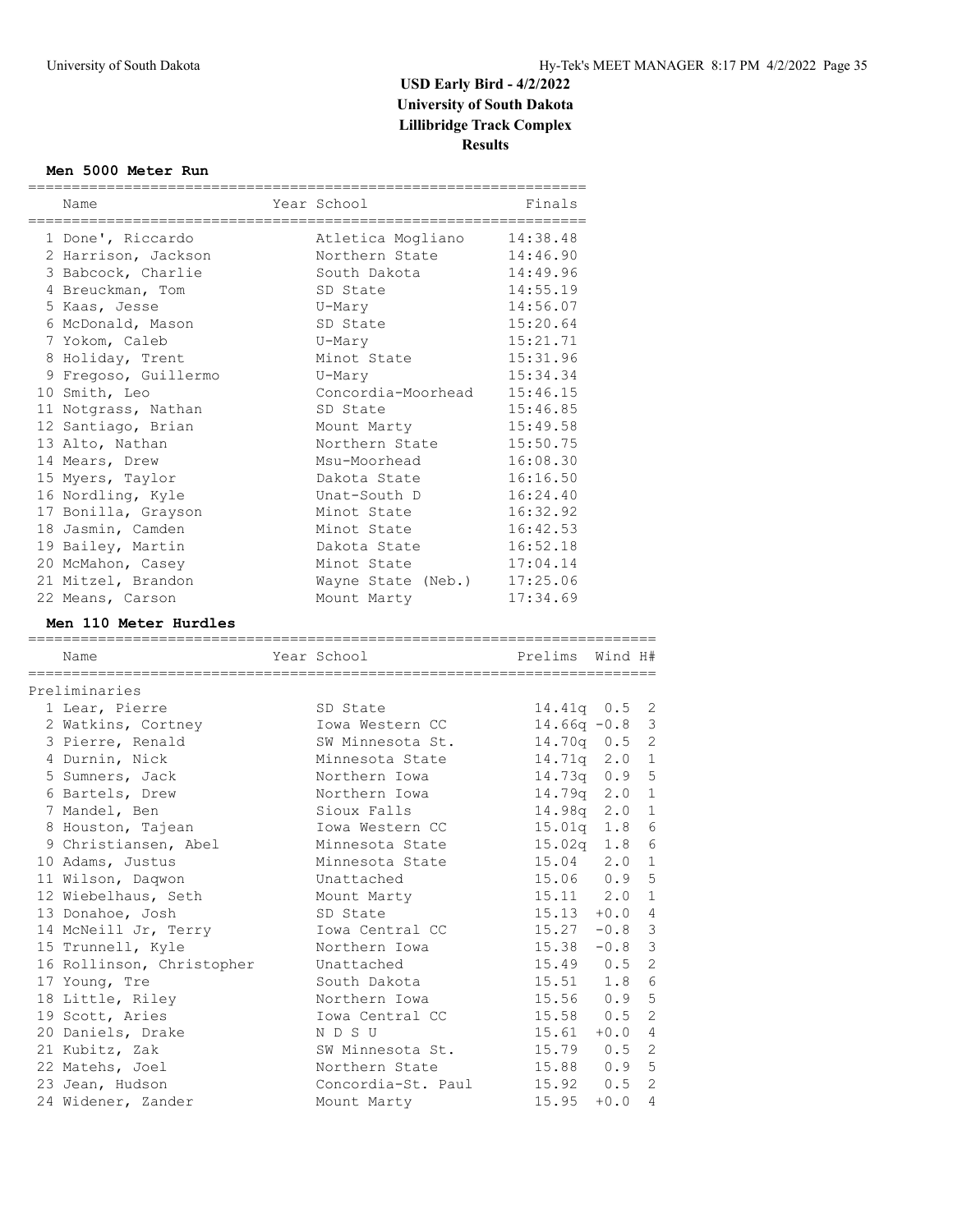#### **....Men 110 Meter Hurdles**

| 25 Paletti, Nicola       | Iowa Central CC    | 15.98 1.8 6     |          |                |
|--------------------------|--------------------|-----------------|----------|----------------|
| 26 Manock, Hunter        | Northern Iowa      | 16.00           | $+0.0$   | $\overline{4}$ |
| 27 Brandt, Alex          | Wayne State (Neb.) | $16.07$ 0.9 5   |          |                |
| 28 Law, Andrew           | SD State           | $16.26$ $1.8$   |          | 6              |
| 29 Levongkhom, Kaiyu     | Iowa Central CC    | $16.43$ $2.0$ 1 |          |                |
| 30 Higgs, Shaquiel       | Msu-Moorhead       | 16.50           | $-0.8$ 3 |                |
| 31 Lubarski, Wyatt       | South Dakota       | 16.59           | $-0.8$ 3 |                |
| 32 Harrison, Lyndon      | Mount Marty        | 16.74 1.8       |          | 6              |
| 33 Clark, Jack           | SW Minnesota St.   | 16.80           | $+0.04$  |                |
| 34 Lear, Nathan          | SW Minnesota St.   | $16.82$ 0.9 5   |          |                |
| 35 Schmitt, Max          | SW Minnesota St.   | $17.04$ 0.9 5   |          |                |
| 36 Bohms-Buechler, Jaden | Northern State     | $17.15$ 0.5 2   |          |                |
| 37 Stevenson, Malakhi    | U-Mary             | $17.37$ 0.9 5   |          |                |
| 38 Roberts, Caleb        | Dakota State       | 17.63           | $-0.8$ 3 |                |
| 39 Roller, Sam           | N D S U            | 17.75           | $+0.0$   | 4              |

#### **Men 110 Meter Hurdles**

|        | Name                 | Year School      | Finals | Wind |
|--------|----------------------|------------------|--------|------|
| Finals |                      |                  |        |      |
|        |                      |                  |        |      |
|        | 1 Watkins, Cortney   | Iowa Western CC  | 13.99  | 2.0  |
|        | 2 Christiansen, Abel | Minnesota State  | 14.29  | 2.0  |
|        | 3 Durnin, Nick       | Minnesota State  | 14.47  | 2.0  |
|        | 4 Lear, Pierre       | SD State         | 14.55  | 2.0  |
|        | 5 Sumners, Jack      | Northern Iowa    | 14.55  | 2.0  |
|        | 6 Pierre, Renald     | SW Minnesota St. | 14.58  | 2.0  |
|        | 7 Bartels, Drew      | Northern Iowa    | 14.72  | 2.0  |
|        | 8 Mandel, Ben        | Sioux Falls      | 14.90  | 2.0  |

#### **Men 400 Meter Hurdles**

| Name                   | Year School      | Finals  | H#             |
|------------------------|------------------|---------|----------------|
| 1 Van Hemert, Jesse    | Mount Marty      | 53.81   | 3              |
| 2 Phoulom-Smith, Manny | SD State         | 54.27   | $\overline{4}$ |
| 3 Schroeder, Luke      | Northern State   | 54.48   | 2              |
| 4 Curl, Cullen         | N D S U          | 55.04   | 3              |
| 5 Christiansen, Abel   | Minnesota State  | 55.12   | 4              |
| 6 Brown, Shamar        | Iowa Western CC  | 55.67   | 4              |
| 7 Donahoe, Josh        | SD State         | 55.68   | $\mathcal{E}$  |
| 8 Mukhtar, Bill        | Northern Iowa    | 55.74   | 4              |
| 9 Lewison, Drew        | Minnesota State  | 55.85   | 4              |
| 10 Widener, Zander     | Mount Marty      | 57.01   | 2              |
| 11 Revere, JeremiAH    | Minnesota State  | 57.02   | $\overline{4}$ |
| 12 Lear, Pierre        | SD State         | 57.07   | 3              |
| 13 Matehs, Joel        | Northern State   | 57.22   | $\overline{2}$ |
| 13 Schmitt, Max        | SW Minnesota St. | 57.22   | 3              |
| 15 Lear, Nathan        | SW Minnesota St. | 57.91   | $\mathbf{1}$   |
| 16 Stephenson, Ronald  | Northern State   | 59.49   | $\mathbf{1}$   |
| 17 Rickertsen, Grant   | Northern Iowa    | 1:00.36 | 3              |
| 18 Wenderski, Landon   | Sioux Falls      | 1:00.79 | $\mathbf{1}$   |
| 19 Hegdahl, Isaac      | Mount Marty      | 1:01.28 | $\overline{2}$ |
| 20 Clark, Jack         | SW Minnesota St. | 1:02.24 | $\mathbf{1}$   |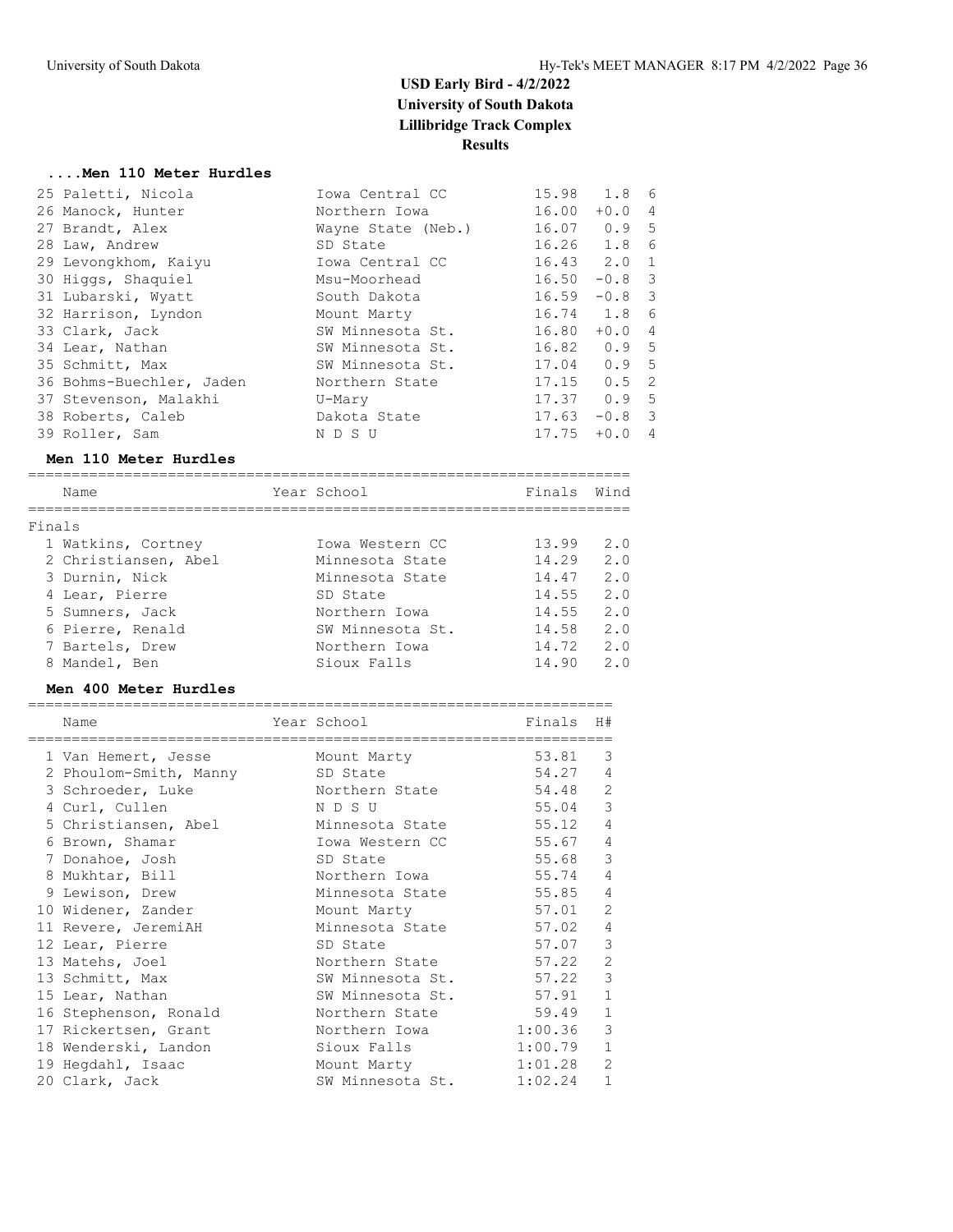#### **....Men 400 Meter Hurdles**

| 21 Bates, Alex       | Southwestern CC | 1:02.32                   |  |
|----------------------|-----------------|---------------------------|--|
| 22 Levongkhom, Kaiyu | Iowa Central CC | $\overline{1}$<br>1:02.66 |  |
| 23 Karnik, Braxton   | SD State        | $\overline{2}$<br>1:07.86 |  |

#### **Men 3000 Meter Steeplechase**

| Name                   | Year School<br>-------------------- | Finals   |
|------------------------|-------------------------------------|----------|
| 1 Becker, Josh         | SD State                            | 9:12.12  |
| 2 Stueven, Adnew       | Msu-Moorhead                        | 9:12.17  |
| 3 Ecker, David         | Sioux Falls                         | 9:20.32  |
| 4 Caminiti, Lucas      | SD State                            | 9:30.49  |
| 5 Voigt, Aaron         | Sioux Falls                         | 9:34.79  |
| 6 Arno, Kallo          | South Dakota                        | 9:36.38  |
| 7 Gilo, Wimachmorr     | Iowa Western CC                     | 9:39.13  |
| 8 Sindelar, Mason      | South Dakota                        | 9:51.36  |
| 9 Larson, Cody         | Unat-South D                        | 9:53.36  |
| 10 Jelaca, Justin      | U N D                               | 9:59.50  |
| 11 Mahar, Tyson        | Unat-North D                        | 10:01.34 |
| 12 Elkin, Colter       | Dakota State                        | 10:26.19 |
| 13 Green, Daniel       | Dakota State                        | 10:35.19 |
| 14 Brouwer, Dalton     | Dakota State                        | 10:39.96 |
| 15 Kennedy, Tyler      | Dakota State                        | 10:41.77 |
| 16 Glenn, Jarek        | South Dakota                        | 10:48.16 |
| 17 McGonigal, Will     | Wayne State (Neb.)                  | 11:05.38 |
| 18 Hiemer, Nathan      | Wayne State (Neb.)                  | 11:11.51 |
| 19 Gonzalez, Cristobal | Mount Marty                         | 11:25.95 |
| 20 Effle, Brayden      | Mount Marty                         | 11:37.82 |

#### **Men 4x100 Meter Relay**

| School                   | Finals                | H#             |
|--------------------------|-----------------------|----------------|
| 1 Northern Iowa 'A'      | 40.41                 | 2              |
| 1) Santi, Michael        | 2) Kiewiet, Parker    |                |
| 3) Trousil, Isaiah       | 4) Cooper, Tayshaun   |                |
| 2 Minnesota State 'A'    | 40.64                 | 2              |
| 1) Kath, Caleb           | 2) Nti, Prince        |                |
| 3) Sharma, Nicholas      | 4) Hickman, Shaheed   |                |
| 3 Iowa Central CC 'A'    | 41.75                 | 2              |
| 1) Thomas, Kenson        | 2) Bishop, Tafari     |                |
| 3) Cobbs, Hayden         | 4) Kuleshov, Roman    |                |
| 4 Msu-Moorhead 'A'       | 42.06                 | $\overline{2}$ |
| 1) Dawkins, Ty           | 2) Higgs, Shaquiel    |                |
| 3) Crayton, Jerome       | 4) Kemp, Shyrone      |                |
| 5 Concordia-St. Paul 'A' | 42.17                 | $\mathbf{1}$   |
| 1) Jean, Hudson          | 2) Johnson, Andrew    |                |
| 3) Sequra, Nate          | 4) Dietel, Thomas     |                |
| 6 Northern State 'A'     | 42.42                 | $\mathbf{1}$   |
| 1) Matehs, Joel          | 2) Schroeder, Luke    |                |
| 3) Hondonga, Tafara      | 4) Martens, Seth      |                |
| 7 Msu-Moorhead 'B'       | 43.08                 | $\mathbf{1}$   |
| 1) Powell-Oliver, Kory   | 2) Major, Kendrick    |                |
| 3) Oduong, Ibrahim       | 4) MacLennan, Elliott |                |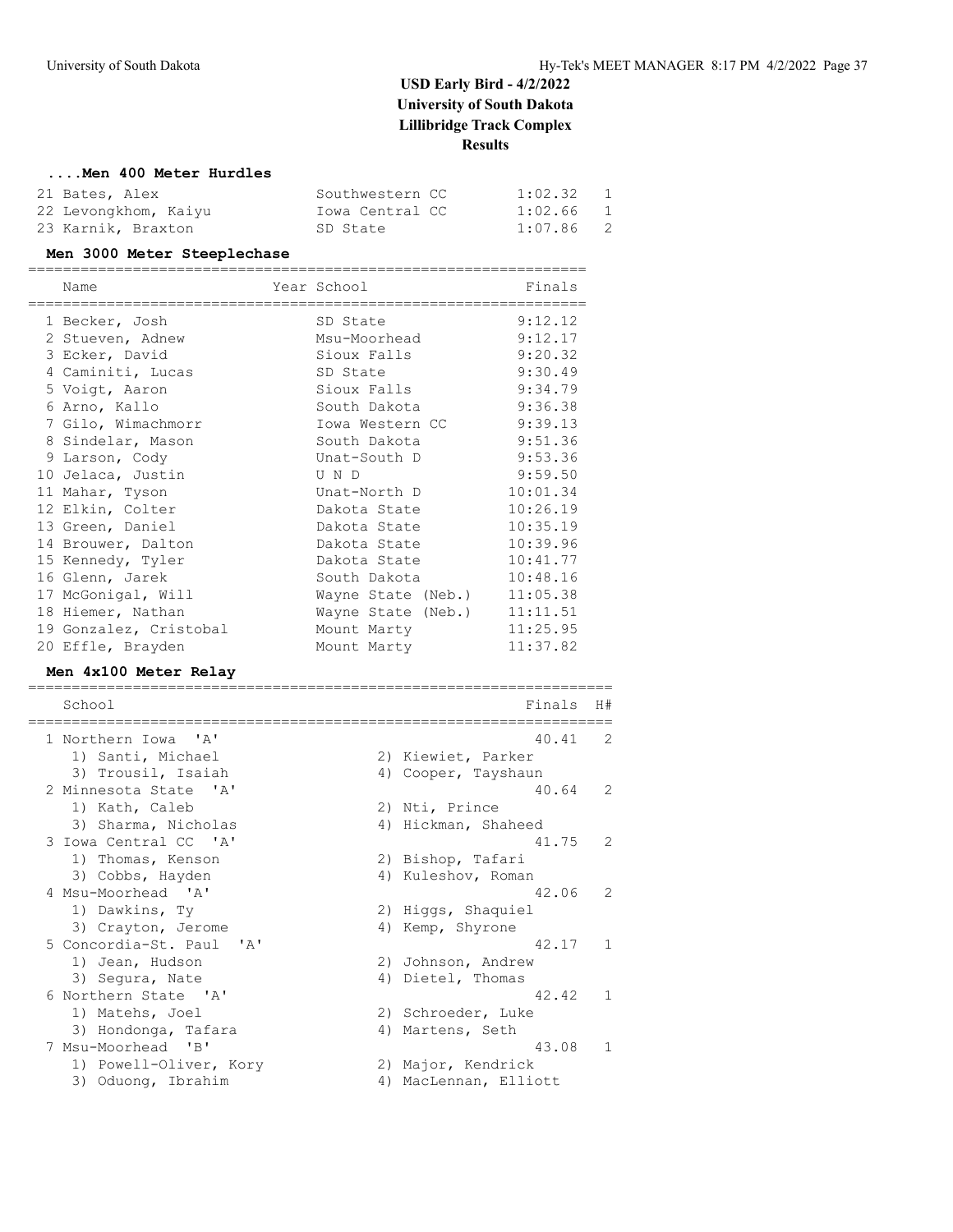2) Werner, Jake 4) Wipf, Jared

2) Valdez, Nolan 4) Anderson, Grant

2) Tremelling, Sam 4) Stephenson, Ronald

2) Green, Joseph 4) Edwards, Jerome

4) Williams, Davion

4) Jnofinn, Marcus

2) Breckenridge, Donovan

2) Hamm, Tahj

 $43.36$  2

44.05 1

44.44 1

 $DNF$  1

DNF 2

DNF 2

#### **....Men 4x100 Meter Relay**

| 8 SD State 'A'           |
|--------------------------|
| 1) Phoulom-Smith, Manny  |
| 3) Clarke, Daniel        |
| 9 Concordia-Moorhead 'A' |
| 1) Conteh, Colin         |
| 3) Morical, Nolan        |
| 10 Northern State 'B'    |
| 1) Olson, Isaac          |
| 3) Bohms-Buechler, Jaden |
| -- Minot State 'A'       |
| 1) Brown, Jaylan         |
| 3) Toms, Kameron         |
| -- Iowa Western CC 'A'   |
| 1) Houston, Tajean       |
| 3) Azor, Max             |
| -- Mount Marty 'A'       |
| 1) Howard, Deontae       |
| 3) McKee, Taven          |
|                          |

#### **Men 4x400 Meter Relay**

| 3) Cooper, Tayshaun      | 4) Gearhart, Seb      |
|--------------------------|-----------------------|
| 2 Msu-Moorhead 'A'       | 3:14.                 |
| 1) Dawkins, Ty           | 2) MacLennan, Elliott |
| 3) Joseph, Travis        | 4) Oduong, Ibrahim    |
| 3 Minnesota State 'A'    | 3:19.                 |
| 1) Atubel, Kenry         | 2) Nesvold, Carter    |
| 3) DePrenger, Max        | 4) Lewison, Drew      |
| 4 Mount Marty 'A'        | 3:19.                 |
| 1) Breckenridge, Donovan | 2) Simons, Nathan     |
| 3) McKee, Taven          | 4) Van Hemert, Jesse  |
| 5 N D S U 'A'            | 3:22.                 |
| 1) Collins, Henry        | 2) Daniels, Drake     |
| 3) Curl, Cullen          | 4) Brannan, Beau      |
| 6 South Dakota 'B'       | 3:23.                 |
| 1) Olson, Luke           | 2) Blake, Dylan       |
| 3) Lubarski, Wyatt       | 4) Eidsness, Derek    |
| 7 SD State 'B'           | 3:23.                 |
| 1) Phoulom-Smith, Manny  | 2) Nzibariza, Kudra   |
| 3) Hallman, Thailan      | 4) Bock, Tegan        |
| 8 Northern Iowa 'B'      | 3:23.                 |
| 1) Kiewiet, Parker       | 2) Brooks, Blair      |
| 3) Butcher, Zack         | 4) Daumueller, Ben    |
| 9 Iowa Western CC 'B'    | 3:24.                 |
| 1) Hydro, Samuel         | 2) Williams, Deiondre |
| 3) Gilo, Wimachmorr      | 4) Mogos, Yonas       |
| 10 Minot State 'A'       | 3:24.                 |
| 1) Cotterill, Lewis      | 2) Gutierrez, Juan    |
| 3) Toms, Kameron         | 4) Brown, Jaylan      |
| 11 Dakota State 'A'      | 3:25.                 |
|                          |                       |

| Men axann merer rergy                                         |    |                       |                |
|---------------------------------------------------------------|----|-----------------------|----------------|
| School                                                        |    | Finals                | H#             |
| 1 Northern Iowa<br>' A'                                       |    | 3:14.34               | 4              |
| 1) Bartels, Drew                                              |    | 2) Becker, Craiq      |                |
| 3) Cooper, Tayshaun                                           |    | 4) Gearhart, Seb      |                |
| 2 Msu-Moorhead 'A'                                            |    | 3:14.92               | 4              |
| 1) Dawkins, Ty                                                |    | 2) MacLennan, Elliott |                |
| 3) Joseph, Travis                                             |    | 4) Oduong, Ibrahim    |                |
| 3 Minnesota State<br>$^{\prime}$ A $^{\prime}$                |    | 3:19.03               | 4              |
| 1) Atubel, Kenry                                              |    | 2) Nesvold, Carter    |                |
| 3) DePrenger, Max                                             |    | 4) Lewison, Drew      |                |
| 4 Mount Marty 'A'                                             |    | 3:19.77               | 4              |
| 1) Breckenridge, Donovan                                      |    | 2) Simons, Nathan     |                |
| 3) McKee, Taven                                               |    | 4) Van Hemert, Jesse  |                |
| 5 N D S U 'A'                                                 |    | 3:22.99               | 2              |
| 1) Collins, Henry                                             |    | 2) Daniels, Drake     |                |
| 3) Curl, Cullen                                               |    | 4) Brannan, Beau      |                |
| 6 South Dakota 'B'                                            |    | 3:23.29               | 2              |
| 1) Olson, Luke                                                |    | 2) Blake, Dylan       |                |
| 3) Lubarski, Wyatt                                            |    | 4) Eidsness, Derek    |                |
| 7 SD State<br>$^{\prime}$ B <sup><math>^{\prime}</math></sup> |    | 3:23.35               | 3              |
| 1) Phoulom-Smith, Manny                                       |    | 2) Nzibariza, Kudra   |                |
| 3) Hallman, Thailan                                           |    | 4) Bock, Tegan        |                |
| 8 Northern Iowa 'B'                                           |    | 3:23.64               | 4              |
| 1) Kiewiet, Parker                                            |    | 2) Brooks, Blair      |                |
| 3) Butcher, Zack                                              |    | 4) Daumueller, Ben    |                |
| 9 Iowa Western CC 'B'                                         |    | 3:24.40               | $\overline{2}$ |
| 1) Hydro, Samuel                                              |    | 2) Williams, Deiondre |                |
| 3) Gilo, Wimachmorr                                           | 4) | Mogos, Yonas          |                |
| 10 Minot State 'A'                                            |    | 3:24.99               | 3              |
| 1) Cotterill, Lewis                                           |    | 2) Gutierrez, Juan    |                |
| 3) Toms, Kameron                                              | 4) | Brown, Jaylan         |                |
| 11 Dakota State 'A'                                           |    | 3:25.31               | 3              |
|                                                               |    |                       |                |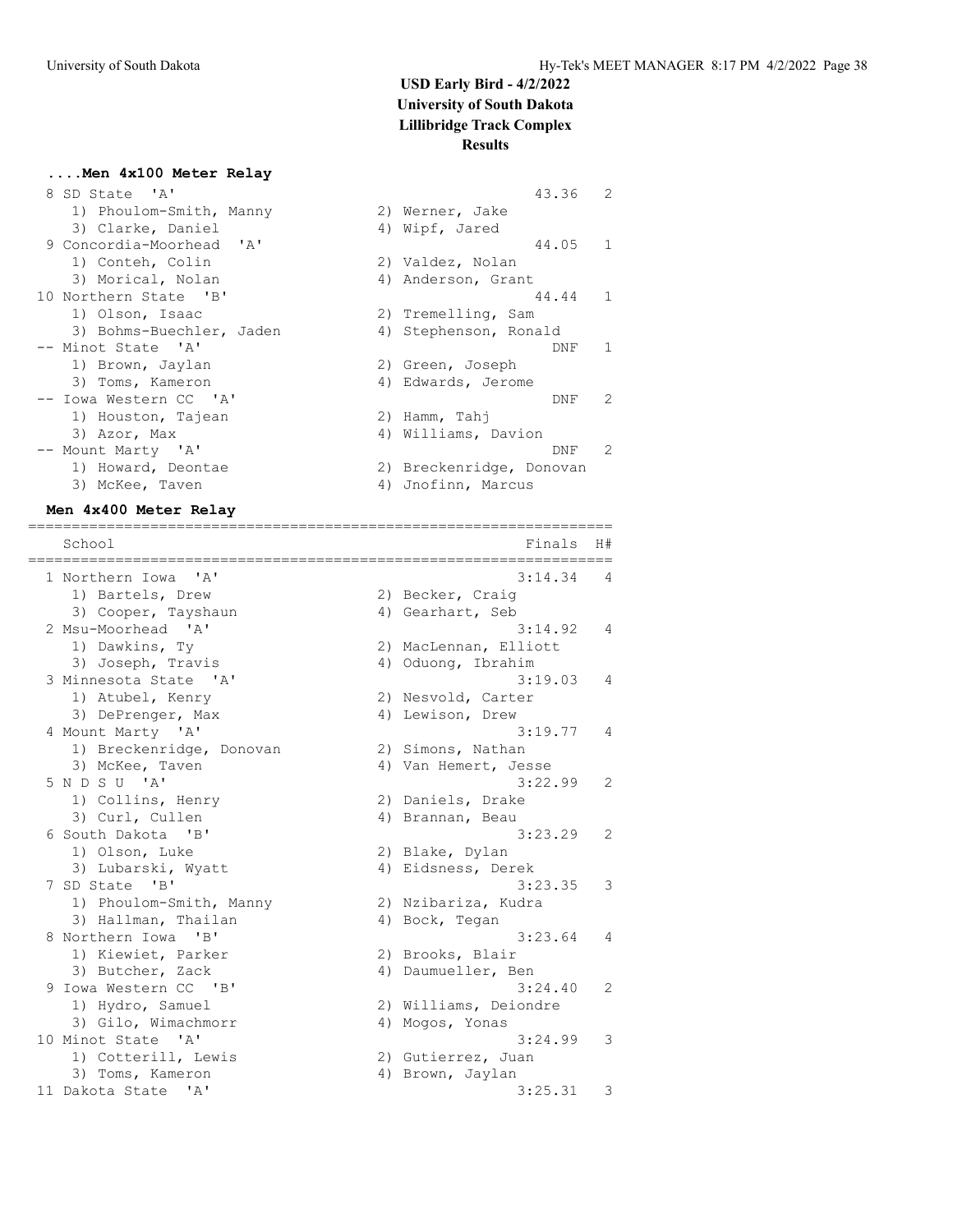**....Men 4x400 Meter Relay**

### **USD Early Bird - 4/2/2022 University of South Dakota Lillibridge Track Complex Results**

1) Reindl, Trey 2) Farland, Cody 3) Krull, Joshua (1992) 4) Furlong, Brenner<br>Jayne State (Neb.) 'B' (1993) 3:25.71 12 Wayne State (Neb.) 'B'<br>1) Hegarty, Brock 1) Hegarty, Brock 2) Peitz, Gabe 3) Pearson, Nathan 4) Holcomb, Bryce 13 Northern State 'A' 3:27.42 3 1) Hondonga, Tafara 2) Stephenson, Ronald 3) Geditz, Max (4) Martens, Seth 14 Mount Marty 'B' 3:27.87 3 1) Hegdahl, Isaac 2) Angok, Malual 3) Widener, Zander (4) Wiebelhaus, Seth 15 South Dakota 'A' 3:29.57 4 1) Inlay, Ardell 2) Francis, Demar 3) McPhaull Jr., Lionel 4) Nikkel, Tommy 16 Concordia-Moorhead 'A' 3:29.89 3 1) Tiongson, Trevor and 2) Gagnon, Hayden 3) Valdez, Nolan (4) Schuller, Colin 3) value2, Norman<br>
17 Dakota State 'B' 3:33.52 1<br>
17 Darson, Joseph 2) Slominski, Evan<br>
3) Roberts, Treshawn 4) Ojulu, Obang<br>
3:38.04 1 1) Larson, Joseph 2) Slominski, Evan 3) Roberts, Treshawn (4) Ojulu, Obang 18 Northern State 'B' 3:38.04 1 1) Willis, Jackson 2) Juengst, Sean 3) Schipke, Hunter (4) Olson, Isaac 19 Concordia-Moorhead 'C' 3:41.87 1 1) Hermes, Nick 2) Paustian, Zach 3) Hinojos, Lucas (4) Thompson, Gabe 20 Northern State 'C' 3:44.23 1 1) Schlekeway, Caleb 2) Istvanovich, Dan 3) Burkhalter, Jonathan (4) Rohrer, Jacob 21 Dakota State 'C' 3:48.98 1 1) Roberts, Caleb 2) Oliete Tejedor, Roger 3) Bomgaars, Braden 1988 (4) Mayberry, Robert -- Concordia-Moorhead 'B' DNF 2 1) Schaffer, Dawson 2) Morical, Nolan 3) Rhonemus, Wade 4) Wilson, Dan -- South Dakota 'C' DNF 2 1) Weeter, Noah 2) Scott, Brendan SOULT DAKOLA (C)<br>
1) Weeter, Noah (2) Scott, Brendan<br>
3) Wulf, Camden (4) Steward, Virgil -- SD State 'A' DNF 2 1) Bauer, Riley (2) Ceplecha, Max 3) Moeller, Andrew (4) Slaba, Reggie

#### **Men High Jump**

========================================================================== Name Year School Finals ========================================================================== 1 Anderson, Zack Unattached 2.17m 7-01.50 1.86 1.91 1.96 2.01 2.06 2.11 2.14 2.17 PPP PPP PPP PPP XXO O PPP XXO 2 Cook, Chris Msu-Moorhead 2.06m 6-09.00 1.86 1.91 1.96 2.01 2.06 2.11 PPP O O XXO O XXX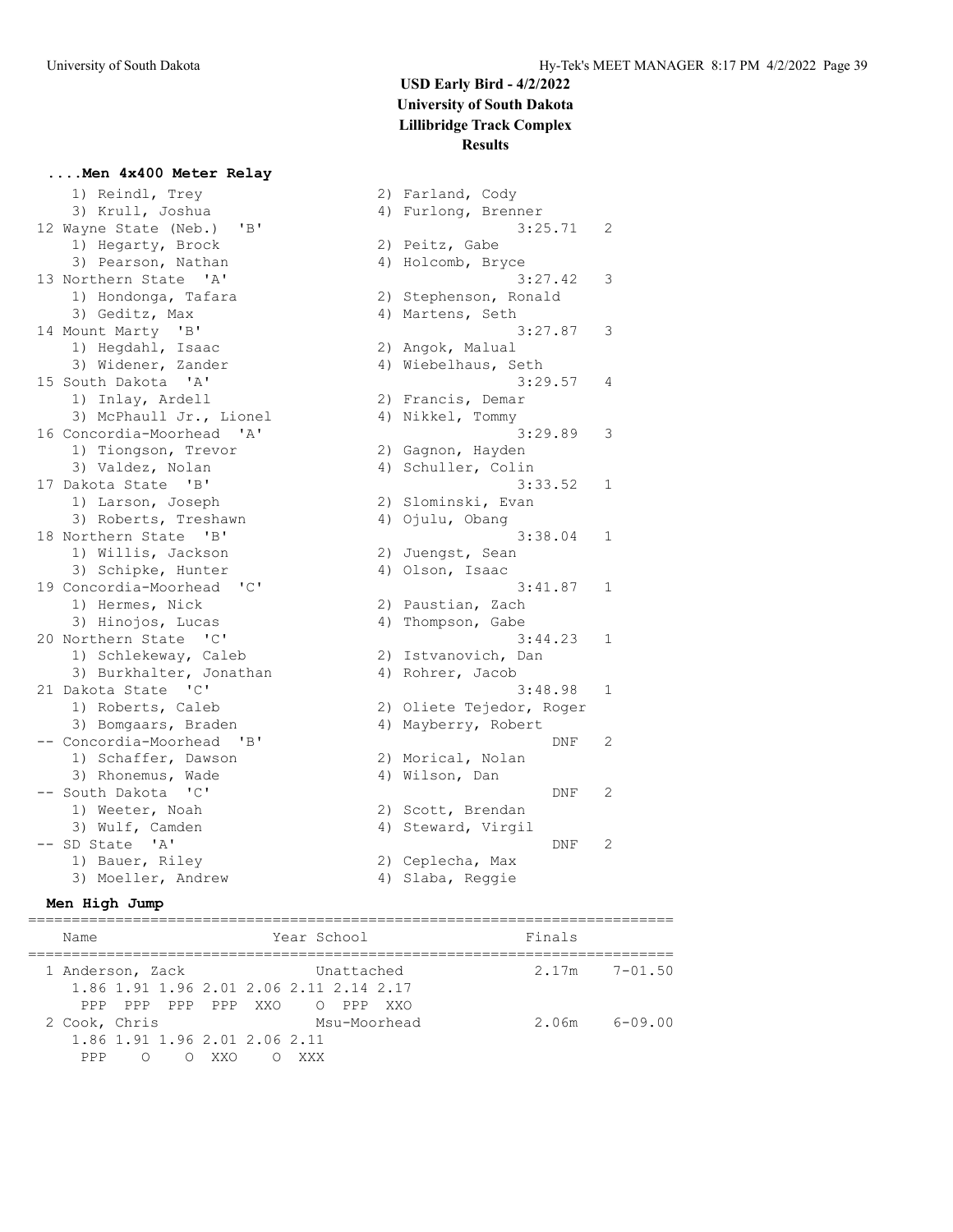### **....Men High Jump**

| 3 Kneifl, Dylan<br>1.86 1.91 1.96 2.01 2.06<br>PPP 0 0 0 XXX                               | Wayne State (Neb.) 2.01m 6-07.00 |                |                   |
|--------------------------------------------------------------------------------------------|----------------------------------|----------------|-------------------|
| 4 Durst, Jack<br>1.86 1.91 1.96 2.01 2.06                                                  | South Dakota                     | J2.01m 6-07.00 |                   |
| PPP PPP XO XXX<br>PPP<br>4 Brown, Deveyonn<br>1.86 1.91 1.96 2.01 2.06<br>PPP PPP 0 XO XXX | Minnesota State                  | J2.01m 6-07.00 |                   |
| 6 Heitman, Ethan<br>1.86 1.91 1.96 2.01 2.06<br>PPP 0 0 XXO XXX                            | South Dakota                     |                | J2.01m 6-07.00    |
| 7 Lynch, Joe<br>1.86 1.91 1.96 2.01<br>O O O XXX                                           | Dakota State                     |                | 1.96m 6-05.00     |
| 8 Powers, Conner<br>1.86 1.91 1.96 2.01<br>O XO O XXX                                      | SD State                         |                | J1.96m 6-05.00    |
| 9 Ziebarth, Jacob<br>1.86 1.91 1.96 2.01<br>O XXO O XXX                                    | Minnesota State                  | J1.96m 6-05.00 |                   |
| 10 Faurot, Marshall<br>1.86 1.91 1.96 2.01<br>O XO XO XXX                                  | South Dakota                     |                | J1.96m 6-05.00    |
| 11 Joseph, Travis<br>1.86 1.91 1.96 2.01<br>PPP O PPP XXX                                  | Msu-Moorhead                     |                | 1.91m 6-03.25     |
| 12 Chotyiel, Chot<br>1.86 1.91 1.96<br>XO OXXX                                             | Iowa Central CC                  |                | J1.91m 6-03.25    |
| 13 Hylen, Elijah<br>1.86 1.91 1.96<br>PPP XO XXX                                           | NDSU                             |                | J1.91m 6-03.25    |
| 14 Holste, Jacob<br>1.86 1.91<br>O XXX                                                     | Iowa Western CC                  |                | $1.86m$ $6-01.25$ |
| 15 Roberts, Treshawn<br>1.86 1.91<br>XXO XXX                                               | Dakota State                     |                | J1.86m 6-01.25    |
| -- Rupprecht, Nate<br>1.86<br>XXX                                                          | Dakota Wesleyan                  | NH             |                   |
| -- English, Aaron<br>1.86<br>XXX                                                           | Wayne State (Neb.)               | ΝH             |                   |
| -- Johansen, Ryley<br>1.86<br>XXX                                                          | Dakota Wesleyan                  | NH             |                   |
| -- Geditz, Max<br>1.86<br>XXX                                                              | Northern State                   | ΝH             |                   |
| -- Juengst, Sean<br>1.86<br>XXX                                                            | Northern State                   | NH             |                   |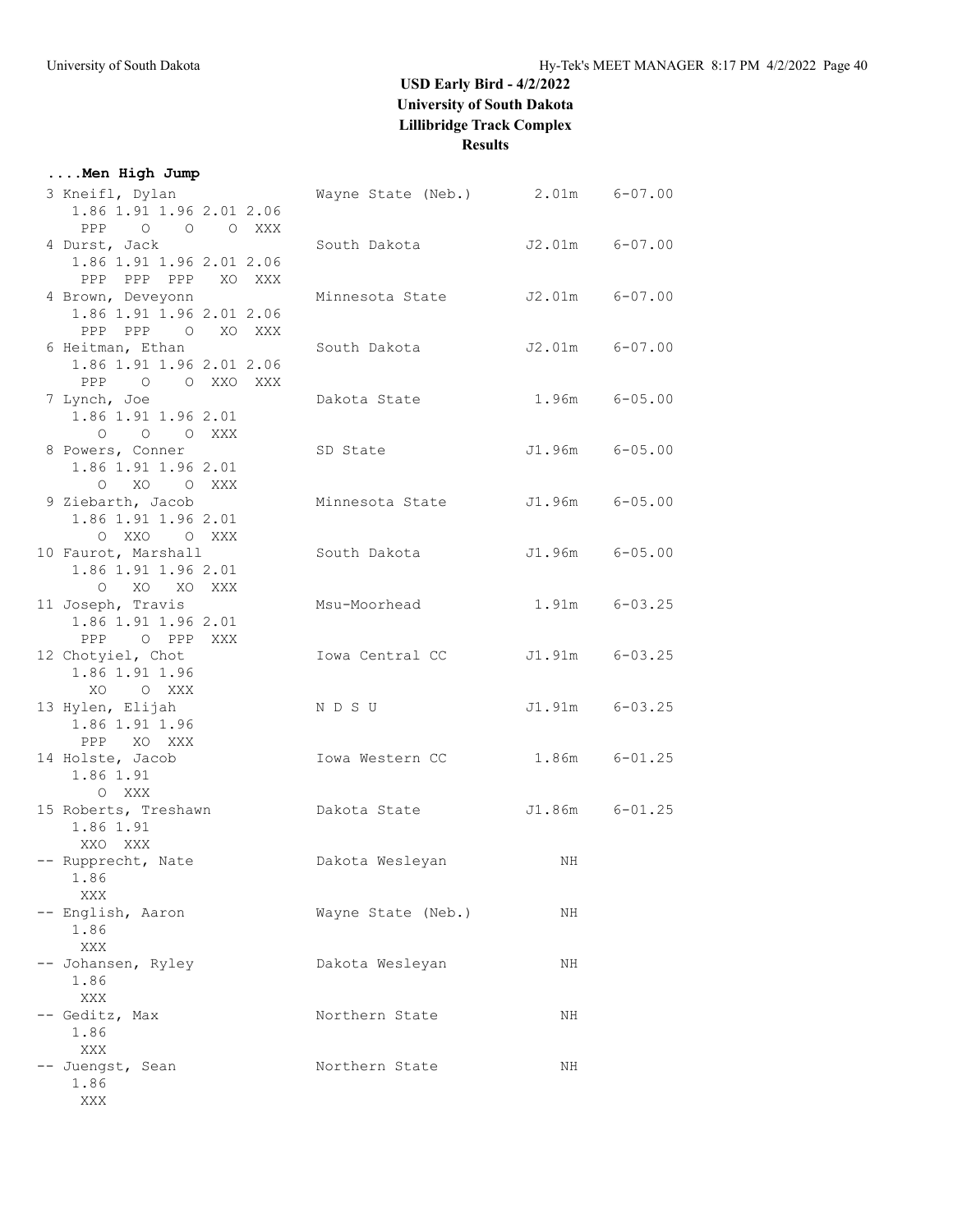#### **....Men High Jump**

| -- Peters, Ethan<br>1.86<br>XXX               | Northern Iowa   | NΗ |
|-----------------------------------------------|-----------------|----|
| -- Smith, Roman<br>1.86 1.91 1.96<br>PPP XX R | Iowa Western CC | NΗ |
| -- McCallum, Davis<br>1.86<br>XXX             | Sioux Falls     | NΗ |

#### **Men Pole Vault**

| Name                                                             |             |                                         | Year School |          |                 |        |                                             | Finals |                                                                       |
|------------------------------------------------------------------|-------------|-----------------------------------------|-------------|----------|-----------------|--------|---------------------------------------------|--------|-----------------------------------------------------------------------|
| 1 Dittel, Carson                                                 |             |                                         |             |          | Minnesota State |        |                                             | 5.07m  | 16-07.50                                                              |
|                                                                  |             |                                         |             |          |                 |        |                                             |        | 2.92 3.12 3.32 3.52 3.72 3.92 4.12 4.32 4.47 4.62 4.77 4.92 5.07 5.17 |
| PPP                                                              |             |                                         |             |          |                 |        | PPP PPP PPP PPP PPP PPP PPP PPP PPP 0 0     |        | XXX<br>$\circ$                                                        |
| 2 Francom, Trent                                                 |             |                                         |             | SD State |                 |        |                                             |        | $4.92m$ $16-01.75$                                                    |
| 2.92 3.12 3.32 3.52 3.72 3.92 4.12 4.32 4.47 4.62 4.77 4.92 5.07 |             |                                         |             |          |                 |        |                                             |        |                                                                       |
|                                                                  |             |                                         |             |          |                 |        |                                             |        |                                                                       |
| 3 Quayle, Glen                                                   |             |                                         |             |          | Northern State  |        |                                             |        | J4.92m 16-01.75                                                       |
| 2.92 3.12 3.32 3.52 3.72 3.92 4.12 4.32 4.47 4.62 4.77 4.92 5.07 |             |                                         |             |          |                 |        |                                             |        |                                                                       |
| PPP                                                              |             |                                         |             |          |                 |        | PPP PPP PPP PPP PPP PPP PPP PPP XXO O O XXX |        |                                                                       |
| 4 Christensen, Jens NDSU                                         |             |                                         |             |          |                 |        | 4.62m                                       |        | $15 - 01.75$                                                          |
| 2.92 3.12 3.32 3.52 3.72 3.92 4.12 4.32 4.47 4.62 4.77           |             |                                         |             |          |                 |        |                                             |        |                                                                       |
| PPP PPP PPP PPP PPP PPP PPP PPP PPP XO XXX                       |             |                                         |             |          |                 |        |                                             |        |                                                                       |
| 5 Peters, Jaden                                                  |             |                                         |             | SD State |                 |        |                                             |        | J4.62m 15-01.75                                                       |
| 2.92 3.12 3.32 3.52 3.72 3.92 4.12 4.32 4.47 4.62 4.77           |             |                                         |             |          |                 |        |                                             |        |                                                                       |
| PPP                                                              |             | PPP PPP PPP PPP PPP PPP XO O XO XXX     |             |          |                 |        |                                             |        |                                                                       |
| 6 Van Dusseldorp, Jacob                                          |             |                                         |             | NDSU     |                 |        |                                             |        | J4.62m 15-01.75                                                       |
| 2.92 3.12 3.32 3.52 3.72 3.92 4.12 4.32 4.47 4.62 4.77           |             |                                         |             |          |                 |        |                                             |        |                                                                       |
| PPP                                                              |             | PPP PPP PPP PPP PPP PPP PPP PPP XXO XXX |             |          |                 |        |                                             |        |                                                                       |
| 7 Watson, Isaac U-Mary                                           |             |                                         |             |          |                 |        |                                             |        | $4.47m$ $14-08.00$                                                    |
| 2.92 3.12 3.32 3.52 3.72 3.92 4.12 4.32 4.47 4.62                |             |                                         |             |          |                 |        |                                             |        |                                                                       |
| PPP PPP PPP PPP PPP PPP XO XO O XXX                              |             |                                         |             |          |                 |        |                                             |        |                                                                       |
| 8 McClellan, Sean                                                |             |                                         |             |          | South Dakota    |        |                                             |        | $J4.47m$ $14-08.00$                                                   |
| 2.92 3.12 3.32 3.52 3.72 3.92 4.12 4.32 4.47 4.62                |             |                                         |             |          |                 |        |                                             |        |                                                                       |
| PPP PPP PPP PPP PPP PPP PPP O XO XXX                             |             |                                         |             |          |                 |        |                                             |        |                                                                       |
| 9 Tremelling, Sam                                                |             |                                         |             |          | Northern State  |        |                                             |        | $4.32m$ $14-02.00$                                                    |
| 2.92 3.12 3.32 3.52 3.72 3.92 4.12 4.32 4.47                     |             |                                         |             |          |                 |        |                                             |        |                                                                       |
| PPP                                                              |             | PPP PPP PPP PPP PPP 0 0 XXX             |             |          |                 |        |                                             |        |                                                                       |
| 10 Allen, Teddy Northern Iowa                                    |             |                                         |             |          |                 |        |                                             |        | $J4.32m$ $14-02.00$                                                   |
| 2.92 3.12 3.32 3.52 3.72 3.92 4.12 4.32 4.47                     |             |                                         |             |          |                 |        |                                             |        |                                                                       |
| PPP                                                              |             | PPP PPP PPP PPP XO O XO XXX             |             |          |                 |        |                                             |        |                                                                       |
| 10 Kovash, Dillan                                                |             | $U-Mary$                                |             |          |                 |        |                                             |        | $J4.32m$ $14-02.00$                                                   |
| 2.92 3.12 3.32 3.52 3.72 3.92 4.12 4.32 4.47                     |             |                                         |             |          |                 |        |                                             |        |                                                                       |
| PPP<br>PPP PPP                                                   |             | PPP PPP PPP XO                          |             |          |                 | XO XXX |                                             |        |                                                                       |
| 10 Morton, Carter                                                |             |                                         |             |          | Northern Iowa   |        |                                             |        | $J4.32m$ $14-02.00$                                                   |
| 2.92 3.12 3.32 3.52 3.72 3.92 4.12 4.32 4.47                     |             |                                         |             |          |                 |        |                                             |        |                                                                       |
| PPP                                                              |             | PPP PPP PPP XO O O XO XXX               |             |          |                 |        |                                             |        |                                                                       |
| 10 Maclean, Harris                                               |             |                                         |             | U N D    |                 |        |                                             |        | $J4.32m$ $14-02.00$                                                   |
| 2.92 3.12 3.32 3.52 3.72 3.92 4.12 4.32 4.47                     |             |                                         |             |          |                 |        |                                             |        |                                                                       |
| PPP                                                              | PPP PPP PPP | PPP                                     |             | PPP XO   |                 | XO XXX |                                             |        |                                                                       |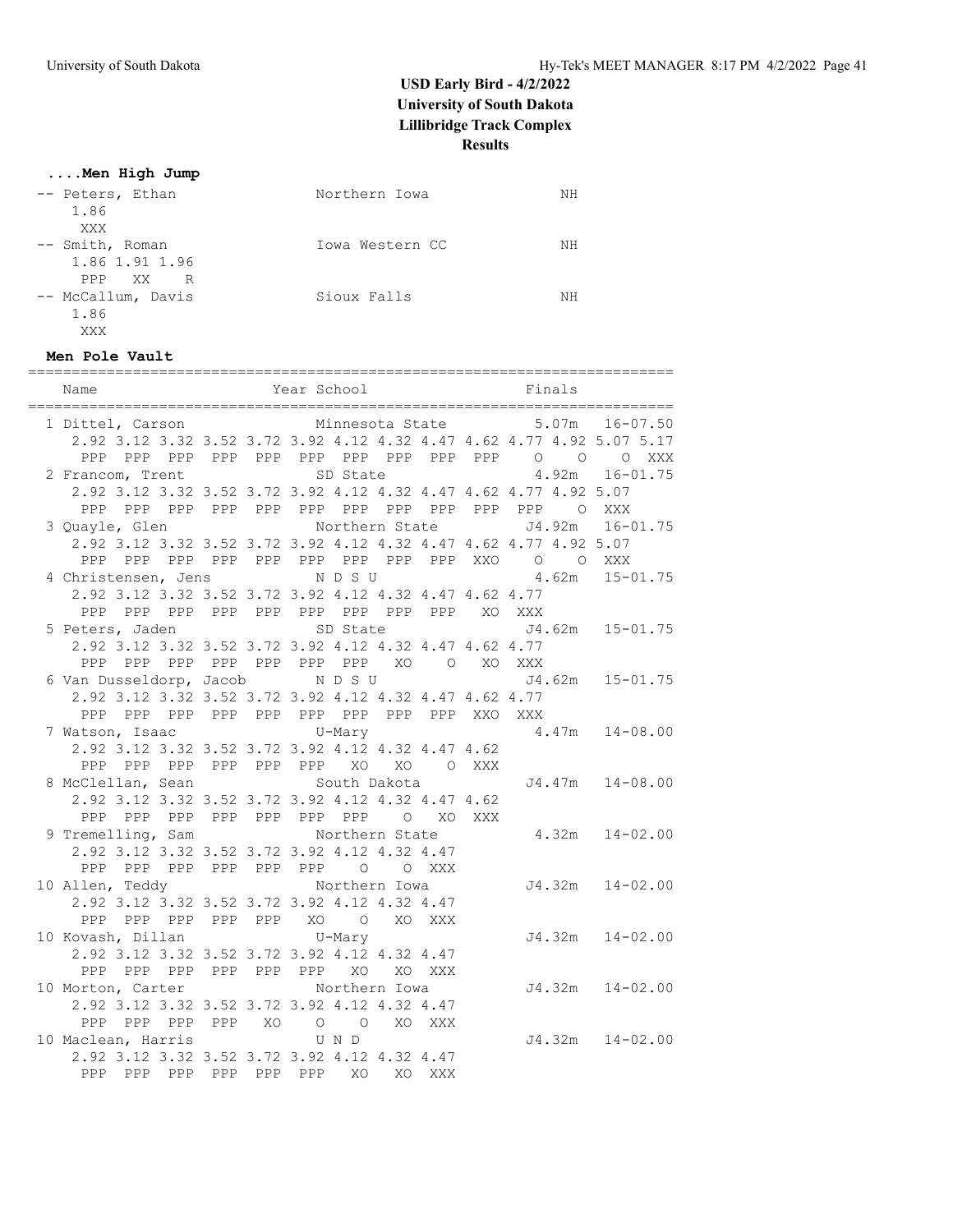#### **....Men Pole Vault** 14 Smith, Hunter SW Minnesota St. 4.12m 13-06.25 2.92 3.12 3.32 3.52 3.72 3.92 4.12 4.32 PPP PPP PPP PPP PPP O O XXX 15 Wiebelhaus, Seth Mount Marty J4.12m 13-06.25 2.92 3.12 3.32 3.52 3.72 3.92 4.12 4.32 PPP PPP PPP PPP PPP XO O XXX 16 Hidani, Ben U N D J4.12m 13-06.25 2.92 3.12 3.32 3.52 3.72 3.92 4.12 4.32 PPP PPP PPP PPP PPP PPP XO XXX 16 Rhonemus, Wade Concordia-Moorhead J4.12m 13-06.25 2.92 3.12 3.32 3.52 3.72 3.92 4.12 4.32 PPP PPP PPP PPP PPP O XO XXX 18 Roberts, Treshawn Dakota State J4.12m 13-06.25 2.92 3.12 3.32 3.52 3.72 3.92 4.12 4.32 PPP O PPP O PPP XO XXO XXX 19 Imus, Rico Northern State J4.12m 13-06.25 2.92 3.12 3.32 3.52 3.72 3.92 4.12 4.32 PPP PPP PPP XXO XO XXO XXO XXX 20 Olson, Samuel Sioux Falls 3.92m 12-10.25 2.92 3.12 3.32 3.52 3.72 3.92 4.12 PPP PPP PPP PPP O XXO XXX 21 Rupprecht, Nate Dakota Wesleyan 3.52m 11-06.50 2.92 3.12 3.32 3.52 3.72 PPP PPP O XO XXX 22 Scott, Aries Iowa Central CC 3.32m 10-10.75 2.92 3.12 3.32 3.52 3.72 3.92 XO O O PPP PPP XXX 23 Cole, Nicholas Sioux Falls 3.12m 10-02.75 2.92 3.12 3.32 O XO XXX 24 Roberts, Caleb Dakota State 2.92m 9-07.00 2.92 3.12 XXO XXX -- Young, Tre South Dakota NH 2.92 3.12 3.32 3.52 3.72 3.92 4.12 4.32 4.47 4.62 PPP PPP PPP PPP PPP PPP PPP PPP PPP XXX -- Lindsey, Thomas Minnesota State NH 2.92 3.12 3.32 3.52 3.72 3.92 4.12 4.32 4.47 4.62 PPP PPP PPP PPP PPP PPP PPP PPP PPP XXX -- Berg, Alex Minnesota State MH 2.92 3.12 3.32 3.52 3.72 3.92 4.12 4.32 4.47 PPP PPP PPP PPP PPP PPP PPP PPP XXX -- Grannes, Luke SW Minnesota St. NH 2.92 3.12 3.32 3.52 PPP PPP PPP XXX -- Buley, Spencer South Dakota NH 2.92 3.12 3.32 3.52 3.72 3.92 4.12 4.32 4.47 PPP PPP PPP PPP PPP PPP PPP PPP XXX -- Person, Jake Sioux Falls NH 2.92 3.12 3.32 3.52 3.72 3.92 4.12 PPP PPP PPP PPP PPP PPP XXX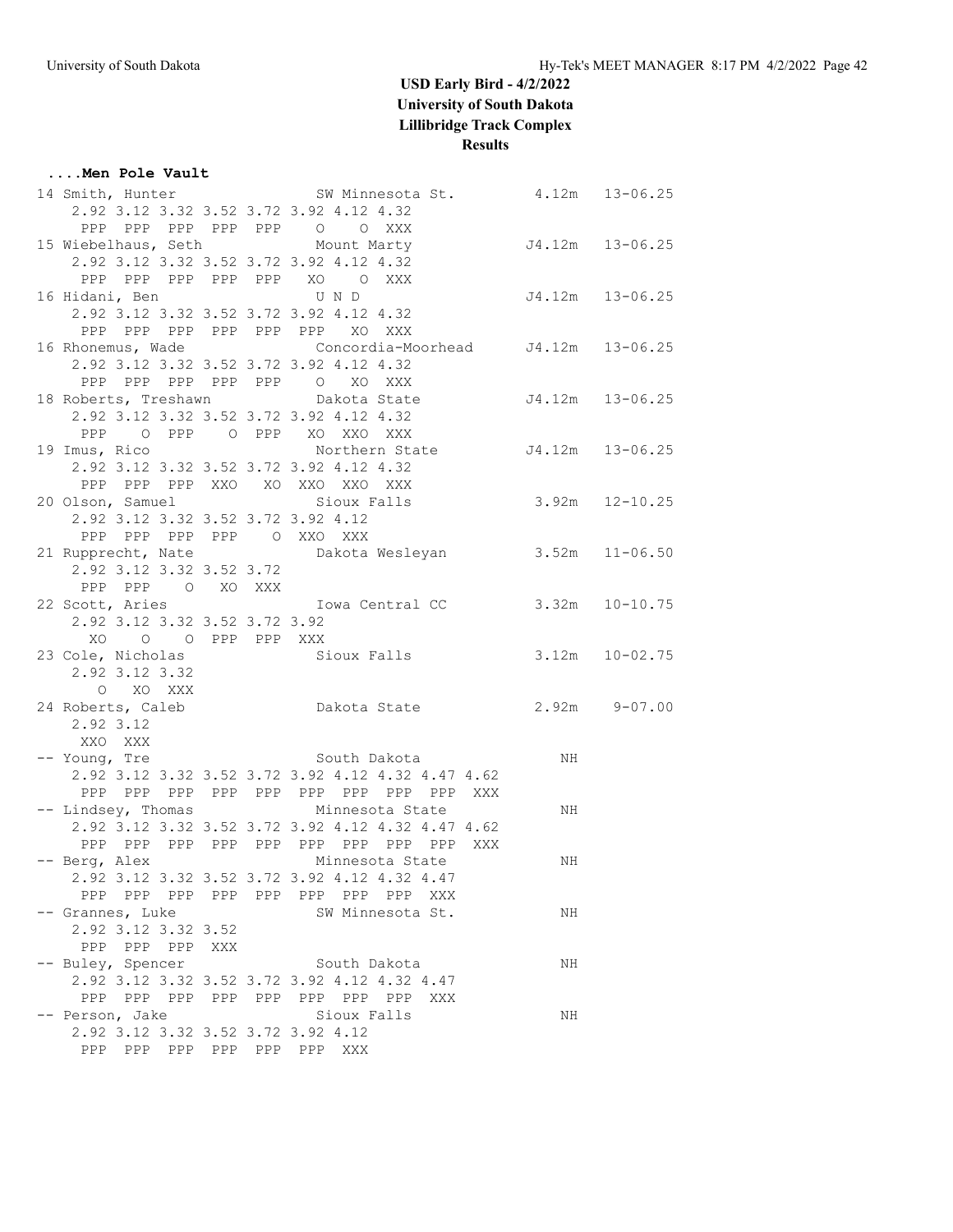### **Men Long Jump**

| Name                                                                                                                                       | Year School                          | Finals Wind |             |                    | H#                      |
|--------------------------------------------------------------------------------------------------------------------------------------------|--------------------------------------|-------------|-------------|--------------------|-------------------------|
| 1 Brooks, Blair Morthern Iowa 7.35m 1.4<br>FOUL 6.76m $(2.0)$ 7.09m $(1.2)$ 7.16m $(1.1)$ 7.15m $(3.4)$ 7.35m $(1.4)$                      |                                      |             |             | $24 - 01.50$ 4     |                         |
| 2 Kemp, Shyrone<br>7.21m(1.9) 7.24m(1.0) 7.03m(1.8) PASS FOUL 7.27m(0.1)                                                                   | Msu-Moorhead                         | $7.27m$ 0.1 |             | $23 - 10.25$ 4     |                         |
| 3 Kath, Caleb                                                                                                                              | Minnesota State                      | 7.16m       | 2.9         | $23 - 06.00$ 4     |                         |
| $6.97m(1.0)$ $6.95m(2.9)$ PASS $6.96m(2.3)$ $7.16m(2.9)$ $6.88m(1.3)$<br>4 Manning, Tre<br>5.26m(1.0) 7.15m(3.4) FOUL FOUL FOUL 7.10m(0.8) | SD State                             | 7.15m 3.4   |             | $23 - 05.50$ 4     |                         |
| 5 Hure, Roland                                                                                                                             | Southwestern CC                      | $7.14m$ 1.5 |             | $23 - 05.25$ 4     |                         |
| FOUL 6.81m (1.6) 6.84m (2.8) 6.95m (2.9) FOUL 7.14m (1.5)<br>6 Clarke, Daniel<br>SD State                                                  |                                      | $7.11m$ 3.0 |             | $23 - 04.004$      |                         |
| 7.00m(1.5) FOUL FOUL 7.11m(3.0) FOUL 6.88m(1.1)<br>7 Moeller, Logan Mayne State (Neb.) 7.10m 2.2 23-03.50 4<br>7.10m(2.2) 6.98m(0.6) F0UL  |                                      |             |             |                    |                         |
| 8 Heald, Slade<br>FOUL $4.78m(1.6) 6.86m(2.3)$ FOUL $6.67m(4.1)$                                                                           | Minnesota State 6.86m 2.3 22-06.25 4 |             |             |                    |                         |
| 9 Wolf, Austin<br>$6.50m(2.8) 6.32m(1.3) 6.73m(1.4) 6.38m(4.1) 6.58m(2.1)$                                                                 | U N D                                | 6.73m       |             | $1.4$ $22-01.00$ 2 |                         |
| 9 Johnson, Andrew                                                                                                                          | Concordia-St. Paul 6.73m 0.8         |             |             | $22 - 01.00$ 4     |                         |
| 6.31m(2.5) 6.73m(0.8) 6.70m(2.1) FOUL FOUL 6.55m(2.3)<br>11 Green, Jayden                                                                  | South Dakota                         | 6.68m       | 1.1         | $21 - 11.00$ 3     |                         |
| 6.52m(1.4) 6.52m(2.3) 6.68m(1.1)<br>12 Bartels, Drew                                                                                       | Northern Iowa 6.65m                  |             |             | $2.9$ $21-10.00$ 4 |                         |
| 6.65m (2.9) PASS PASS<br>12 Nelson, Isaiah                                                                                                 | SW Minnesota St. 6.65m               |             | 3.0         | $21 - 10.00$       | $\mathbf{3}$            |
| 6.59m(1.4) 6.65m(3.0) 6.57m(4.1)<br>14 Daniels, David                                                                                      | Msu-Moorhead                         | 6.64m       | 2.1         | $21 - 09.50$       | $\overline{\mathbf{3}}$ |
| 6.64m(2.1) 6.56m(0.7) 6.33m(3.5)<br>15 Durnin, Nick                                                                                        | Minnesota State 6.59m                |             |             | $2.1$ $21-07.50$ 3 |                         |
| FOUL $6.59m(2.1) 6.28m(0.7)$<br>16 Clark, Keyontre<br>$6.44m(1.7) 5.99m(-0.1) 6.56m(2.8)$                                                  | South Dakota                         | 6.56m       | 2.8         | $21 - 06.25$       | 2                       |
| 16 Johnson, Braden<br>6.55m(1.3) 6.56m(1.4) 5.03m(1.7)                                                                                     | Wayne State (Neb.) 6.56m             |             |             | $1.4$ $21-06.25$   | $\overline{\mathbf{3}}$ |
| 18 Kneifl, Dylan<br>$6.17m (+0.0) 6.20m (-1.2) 6.55m (3.2)$                                                                                | Wayne State (Neb.) 6.55m             |             |             | $3.2$ $21-06.00$ 2 |                         |
| 19 Davis, Astley<br>Navis, Astley U-Mary<br>FOUL FOUL 6.53m(1.0)                                                                           |                                      | 6.53m       |             | $1.0$ $21-05.25$ 4 |                         |
| 20 Willis, Jackson                                                                                                                         | Northern State                       | 6.48m       | 1.0         | $21 - 03.25$ 3     |                         |
| 6.48m (1.0) FOUL FOUL<br>21 Hackett, Casey                                                                                                 | Northern Iowa                        | 6.47m       | 0.8         | $21 - 02.75$ 2     |                         |
| $6.22m(-0.6) 6.47m(0.8)$<br>FOUL<br>22 Smith, Roman                                                                                        | Iowa Western CC                      | 6.41m       | $2 \cdot 2$ | $21 - 00.50$       | 2                       |
| FOUL $6.17m(1.2) 6.41m(2.2)$<br>23 Hylen, Elijah                                                                                           | N D S U                              | 6.37m       | 1.5         | $20 - 10.75$       | $\mathbf{1}$            |
| $6.09m(-0.0)$ FOUL $6.37m(1.5)$<br>24 Hood, Darrian                                                                                        | Northern State                       | 6.31m       | 2.5         | $20 - 08.50$       | $\overline{\mathbf{3}}$ |
| 6.29m(1.0) 6.22m(1.5) 6.31m(2.5)<br>24 Lear, Nathan                                                                                        | SW Minnesota St.                     | 6.31m       | 2.9         | $20 - 08.50$ 3     |                         |
| FOUL<br>FOUL 6.31m(2.9)<br>26 Eidsness, Derek<br>6.29m(1.1) 5.89m(1.9) 6.01m(1.4)                                                          | South Dakota                         | 6.29m       |             | $1.1$ 20-07.75 1   |                         |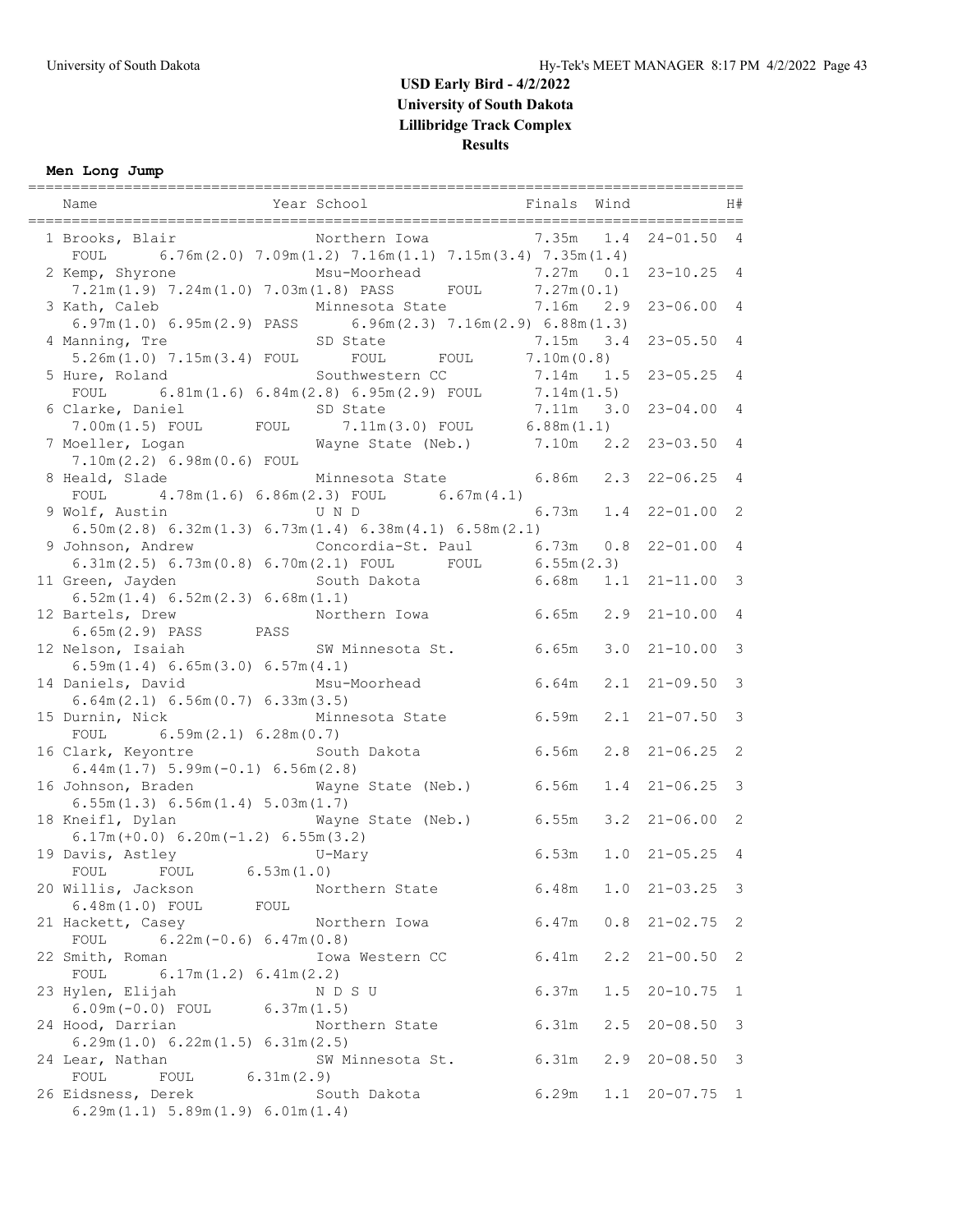#### **....Men Long Jump**

| 27 Butcher, Zack No.<br>FOUL FOUL 6.25m(3.0)                             | Northern Iowa 6.25m      |       | 3.0 | $20 - 06.25$ 4     |              |
|--------------------------------------------------------------------------|--------------------------|-------|-----|--------------------|--------------|
| 28 Richards, Isaiah                                                      | $U-Mary$                 | 6.21m |     | $2.9$ $20-04.50$ 3 |              |
| $6.21m(2.9)$ FOUL FOUL                                                   |                          |       |     |                    |              |
| 29 Brandt, Alex                                                          | Wayne State (Neb.) 6.20m |       |     | $1.8$ 20-04.25 2   |              |
| $FOUL$ 6.20m(1.8) FOUL                                                   |                          |       |     |                    |              |
| 29 Larson, Colby                                                         | Msu-Moorhead             | 6.20m |     | $1.6$ 20-04.25 2   |              |
| $6.20m(1.6) 5.75m(-0.5) F0UL$                                            |                          |       |     |                    |              |
| 31 Howard, Deontae Mount Marty<br>FOUL $6.12m(1.0) 5.75m(2.6)$           | 6.12m                    |       |     | $1.0$ $20-01.00$ 2 |              |
| 32 David, Aric                                                           | U N D                    | 6.11m |     | $1.1$ 20-00.50 1   |              |
| 6.11m(1.1) 5.64m(1.0) 5.82m(2.7)                                         |                          |       |     |                    |              |
| 33 Strong, Cale                                                          | Dakota Wesleyan<br>6.10m |       | 1.2 | $20 - 00.25$ 1     |              |
| $6.07m(2.9) 6.08m(-0.1) 6.10m(1.2)$                                      |                          |       |     |                    |              |
| 34 Brown, Alex<br>U-Mary                                                 |                          | 6.08m |     | $2.3$ 19-11.50 3   |              |
| 6.08m(2.3) 5.92m(2.6) 5.98m(2.9)                                         |                          |       |     |                    |              |
| 35 Hagen, Sage South Dakota<br>5.97m(1.4) FOUL PASS                      |                          | 5.97m |     | $1.4$ 19-07.00 4   |              |
|                                                                          | $U-Mary$                 | 5.81m |     | 1.4 19-00.75 1     |              |
| 36 Stevenson, Malakhi<br>$5.81m(1.4) 5.75m(-0.6) ND(NWT)$                |                          |       |     |                    |              |
| 37 Weeter, Noah                                                          | South Dakota 5.76m       |       |     | $1.6$ 18-10.75 1   |              |
| $5.76m(1.6)$ FOUL FOUL                                                   |                          |       |     |                    |              |
| 38 Larson, Kade                                                          | Msu-Moorhead             | 5.75m |     | $1.2$ 18-10.50 2   |              |
| FOUL 5.75m (1.2) FOUL                                                    |                          |       |     |                    |              |
| 39 Hermes, Nick                                                          | Concordia-Moorhead 5.66m |       | 1.8 | 18-07.00 1         |              |
| FOUL FOUL 5.66m (1.8)                                                    |                          |       |     |                    |              |
| 40 Haffner, Jacob South Dakota 5.49m<br>5.49m(2.2) 5.44m(2.6) 5.35m(2.6) |                          |       |     | $2.2$ 18-00.25 1   |              |
|                                                                          |                          | 5.39m |     | $1.2$ 17-08.25 1   |              |
| 41 Ingalls, Nathan Dakota State<br>FOUL FOUL 5.39m(1.2)                  |                          |       |     |                    |              |
| 42 Carr, Cobey<br>4.73m(2.5) PASS PASS                                   | Dakota Wesleyan 4.73m    |       |     | $2.5$ 15-06.25 1   |              |
|                                                                          |                          |       |     |                    |              |
| -- Hanseder, Trenton<br>U N D                                            |                          | ND.   | NWI |                    | 3            |
| ND (NWI) ND (NWI) ND (NWI)<br>-- Lade, Spencer                           | U-Mary                   | ND.   | NWI |                    | 2            |
| ND (NWI) ND (NWI) ND (NWI)                                               |                          |       |     |                    |              |
| -- Hidani, Ben                                                           | U N D                    | ND.   | NWI |                    | $\mathbf{1}$ |
| ND (NWI) ND (NWI) ND (NWI)                                               |                          |       |     |                    |              |
| -- Ukaobasi, Onyekachi                                                   | Minnesota State          | ND.   | NWI |                    | 3            |
| ND (NWI) ND (NWI) ND (NWI)                                               |                          |       |     |                    |              |
| -- Petron, Jordan                                                        | Concordia-Moorhead       | FOUL  |     |                    | $\mathbf{1}$ |
| FOUL<br>FOUL<br>FOUL<br>Smith, Nicholaus                                 |                          |       |     |                    | 2            |
| FOUL<br>FOUL<br>FOUL                                                     | Iowa Western CC          | FOUL  |     |                    |              |
| -- Brown, Braden                                                         | N D S U                  | FOUL  |     |                    | 2            |
| FOUL<br>PASS<br>PASS                                                     |                          |       |     |                    |              |
| Johnson, Kenyon                                                          | Iowa Western CC          | FOUL  |     |                    | 3            |
| FOUL<br>FOUL<br>FOUL                                                     |                          |       |     |                    |              |
| DuVall, David                                                            | SW Minnesota St.         | FOUL  |     |                    | 2            |
| FOUL<br>FOUL<br>FOUL                                                     |                          |       |     |                    |              |
| Dancy, Isiah<br>FOUL<br>FOUL                                             | Sioux Falls              | FOUL  |     |                    | 1            |
| FOUL                                                                     |                          |       |     |                    |              |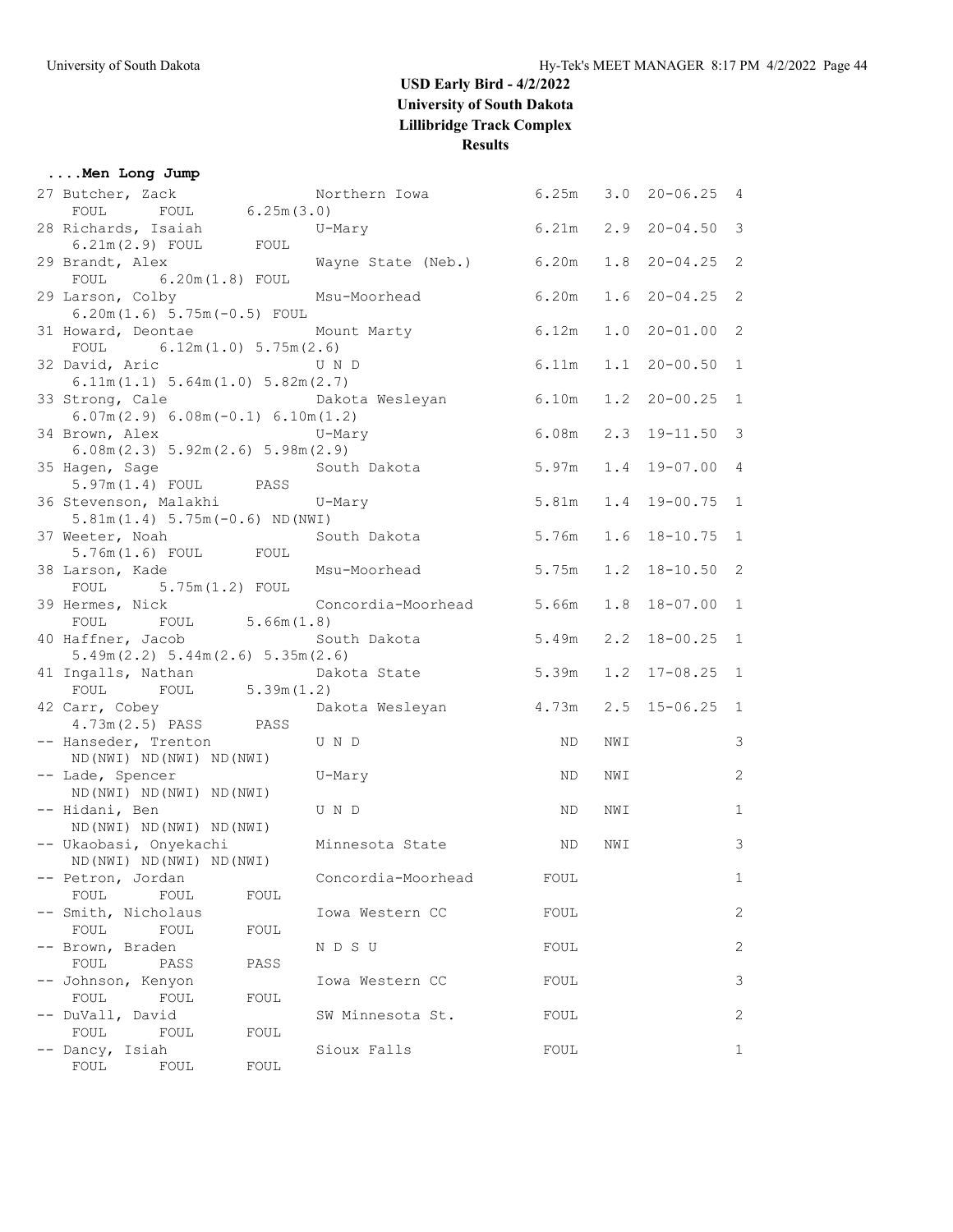### **Men Triple Jump**

| Name                                                                                                                                                                                                | Year School                                                            | Finals Wind |     |                       | H#           |
|-----------------------------------------------------------------------------------------------------------------------------------------------------------------------------------------------------|------------------------------------------------------------------------|-------------|-----|-----------------------|--------------|
| 1 Ukaobasi, Onyekachi Minnesota State<br>$14.62m(-0.0)$ $14.10m(-0.0)$ $13.59m(-0.0)$ $13.84m(-0.0)$                                                                                                |                                                                        | 14.62m      | NWI | $47 - 11.75$ 2        |              |
| 2 Calderon-Pitchford, Elij BodyArt                                                                                                                                                                  |                                                                        |             |     | 14.51m NWI 47-07.25 2 |              |
| FOUL<br>3 Hanna, Tristen                                                                                                                                                                            | FOUL $14.32m(-0.0) 14.32m(-0.0) 14.51m(-0.0) 13.64m(-0.0)$<br>SD State | 14.37m      |     | NWI 47-01.75 2        |              |
| FOUL $13.95m(-0.0) 14.37m(-0.0) 14.21m(-0.0)$<br>4 Chotyiel, Chot                                                                                                                                   |                                                                        |             |     |                       |              |
| Chotyiel, Chot Iowa Central CC 14.35m NWI 47-01.00 2<br>FOUL 13.27m(-0.0) 13.87m(-0.0) FOUL 14.29m(-0.0) 14.35m(-0.0)<br>Johnson, Kenyon Iowa Western CC 14.28m NWI 46-10.25 2<br>5 Johnson, Kenyon |                                                                        |             |     |                       |              |
| FOUL $14.28m(-0.0)$ FOUL $13.45m(-0.0)$<br>6 Moeller, Logan                                                                                                                                         | Wayne State (Neb.) 14.27m                                              |             | NWI | $46 - 10.00$ 2        |              |
| FOUL $13.76m(-0.0) 14.27m(-0.0)$                                                                                                                                                                    |                                                                        |             |     | $46 - 02.75$ 2        |              |
| 7 Brooks, Blair Morthern Iowa 14.09m NWI<br>$14.09m(-0.0)$ $13.53m(-0.0)$ $13.22m(-0.0)$ $13.60m(-0.0)$ $12.75m(-0.0)$                                                                              |                                                                        |             |     |                       |              |
| 8 Mhende, Sean Morthern State<br>FOUL FOUL 14.06m (-0.0) 13.77m (-0.0)                                                                                                                              |                                                                        | 14.06m      | NWI | $46 - 01.50$ 2        |              |
| 9 Wright, Rayvon<br>$12.65m(-0.0)$ $13.26m(-0.0)$ $13.57m(-0.0)$ $13.16m(-0.0)$ $13.13m(-0.0)$ $12.81m(-0.0)$                                                                                       | Iowa Central CC                                                        | 13.57m      |     | NWI 44-06.25 1        |              |
| 10 Richards, Isaiah                                                                                                                                                                                 | $U-Mary$                                                               | 13.47m      |     | NWI 44-02.50 2        |              |
| 10 Kicharus, Isaian and U-Mary<br>13.47m(-0.0) FOUL PASS<br>11 Hood, Darrian Morthern State                                                                                                         |                                                                        | 13.25m      | NWI | $43 - 05.75$ 1        |              |
| $12.78m(-0.0)$ $13.25m(-0.0)$ $13.12m(-0.0)$<br>12 Ayobamidele, Stephen Minnesota State                                                                                                             |                                                                        | 13.22m      | NWI | $43 - 04.50$ 2        |              |
| FOUL FOUL $13.22m(-0.0)$<br>13 Strong, Cale Cale Dakota Wesleyan                                                                                                                                    |                                                                        | 13.04m      | NWI | $42 - 09.50$ 1        |              |
| FOUL $13.04m(-0.0) 12.87m(-0.0)$<br>14 Goehring, Tyler SD State                                                                                                                                     |                                                                        | 12.85m      | NWI | $42 - 02.00$ 1        |              |
| FOUL $12.85m(-0.0)$ FOUL                                                                                                                                                                            |                                                                        |             |     |                       |              |
| 15 Haffner, Jacob<br>$11.45m(-0.0)$ $12.26m(-0.0)$<br>FOUL                                                                                                                                          | South Dakota                                                           | 12.26m      | NWI | $40 - 02.75$ 1        |              |
| 16 Larson, Kade<br>FOUL $12.22m(-0.0)$<br>FOUL                                                                                                                                                      | Msu-Moorhead                                                           | 12.22m      | NWI | $40 - 01.25$ 1        |              |
| 17 Van Dusseldorp, Jacob NDSU<br>FOUL $11.31m(-0.0) 12.16m(-0.0)$                                                                                                                                   |                                                                        | 12.16m      | NWI | $39 - 10.75$ 1        |              |
| 18 Thompson, Gabe Concordia-Moorhead                                                                                                                                                                |                                                                        | 11.68m      |     | $0.6$ 38-04.00 1      |              |
| $11.68m(0.6)$ PASS PASS<br>19 Ingalls, Nathan bakota State                                                                                                                                          |                                                                        | 11.37m      | NWI | $37 - 03.75$ 1        |              |
| 11.37m (-0.0) 11.34m (0.6) FOUL<br>20 Christensen, Jens                                                                                                                                             | N D S U                                                                | 11.28m      | NWI | $37 - 00.25$          | $\mathbf{1}$ |
| FOUL<br>FOUL<br>$11.28m(-0.0)$<br>-- Shukuru, Samson                                                                                                                                                | Iowa Central CC                                                        | ND          | NWI |                       | 1            |
| ND (NWI) ND (NWI) ND (NWI)<br>-- Wolf, Austin                                                                                                                                                       | U N D                                                                  | ΝD          | NWI |                       | $\mathbf{1}$ |
| ND (NWI) ND (NWI) ND (NWI)                                                                                                                                                                          |                                                                        |             |     |                       |              |
| -- Carr, Cobey<br>ND (NWI) ND (NWI) ND (NWI)                                                                                                                                                        | Dakota Wesleyan                                                        | ND          | NWI |                       | 1            |
| -- Hackett, Casey<br>ND (NWI) ND (NWI) ND (NWI)                                                                                                                                                     | Northern Iowa                                                          | ND          | NWI |                       | $\mathbf{2}$ |
| -- Jenkins, Jacob<br>ND (NWI) ND (NWI) ND (NWI)                                                                                                                                                     | South Dakota                                                           | ΝD          | NWI |                       | 2            |
| -- Smith, Nicholaus<br>FOUL<br>FOUL<br>FOUL                                                                                                                                                         | Iowa Western CC                                                        | FOUL        |     |                       | $\mathbf{2}$ |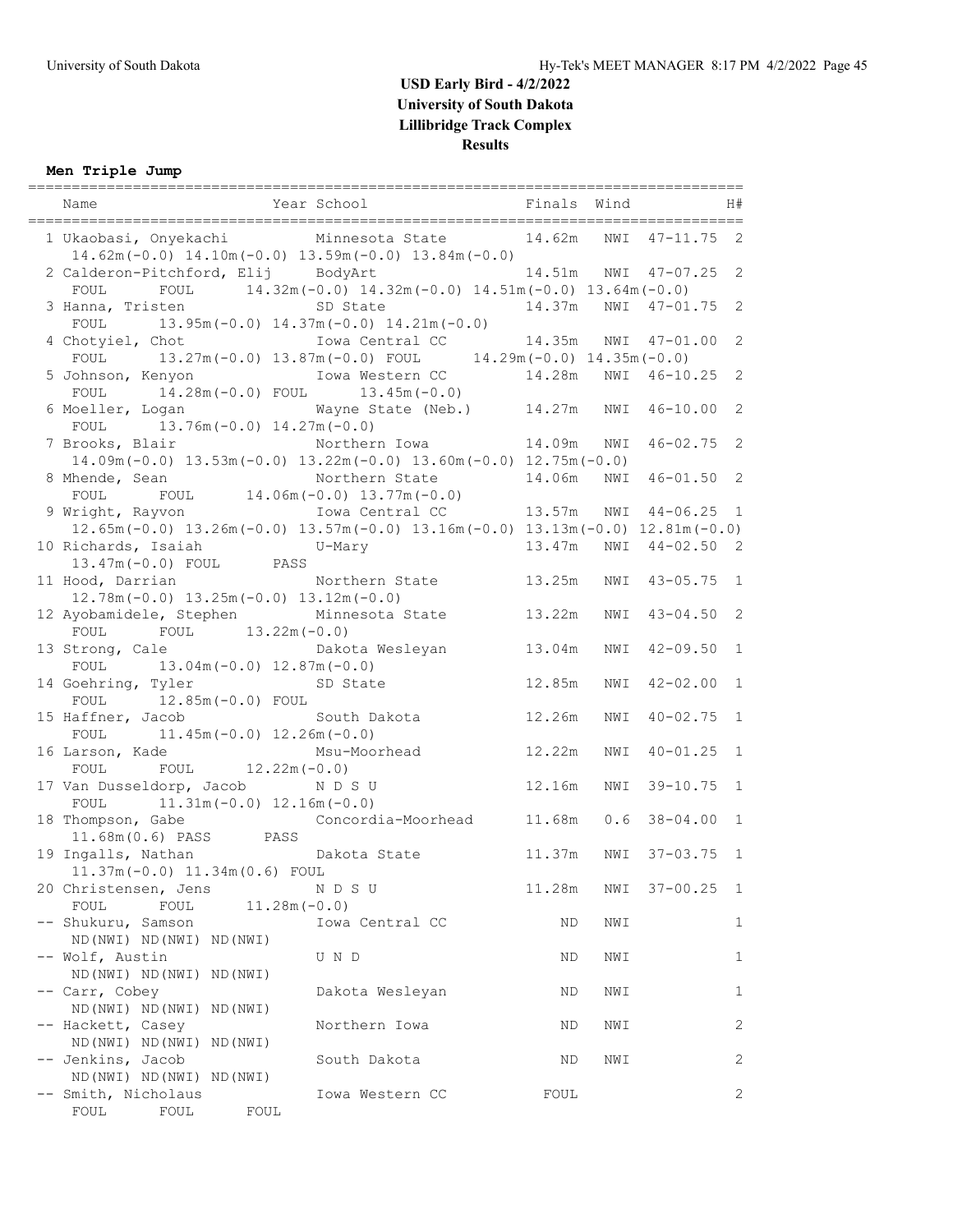#### **Men Shot Put**

|                                                                              |                                    |                  |                              | H#                           |
|------------------------------------------------------------------------------|------------------------------------|------------------|------------------------------|------------------------------|
| 1 Hannula, Clayton NDSU<br>17.53m  17.63m  17.90m  17.23m  17.10m  17.16m    |                                    | 17.90m           | $58 - 08.75$ 3               |                              |
| 2 Rockey, Levi<br>16.26m FOUL FOUL 16.21m 17.05m FOUL                        | N D S U                            |                  | 17.05m  55-11.25  3          |                              |
| 3 Hiatt, Tyler<br>16.55m FOUL 16.14m FOUL 16.95m FOUL                        | Sioux Falls                        |                  | 16.95m 55-07.50 3            |                              |
| 4 Pastian, Kaden<br>16.01m  16.42m  16.19m  15.74m  16.01m  15.78m           | N D S U                            |                  | 16.42m 53-10.50 3            |                              |
| 5 Schroeder, Dawson<br>FOUL FOUL 16.06m 16.10m FOUL 15.98m                   | SD State                           | 16.10m           | $52 - 10.00$ 3               |                              |
| 6 Gray, Tristan<br>15.29m  16.02m  15.72m  15.52m  FOUL  15.94m              | South Dakota                       | 16.02m           | $52 - 06.75$                 | $\overline{3}$               |
| 7 Etherington, Dominick SD State<br>15.99m  15.28m  15.88m  FOUL  FOUL  FOUL |                                    | 15.99m           | $52 - 05.50$                 | $\mathcal{S}$                |
| 8 Berg, Tanner<br>rg, Tanner<br>FOUL 15.69m FOUL FOUL 15.55m FOUL            |                                    | 15.69m           | $51 - 05.75$                 | $\mathcal{S}$                |
| 9 Milmine, Caden bakota Wesleyan<br>15.68m  15.32m  FOUL  15.61m  FOUL  FOUL |                                    | 15.68m           | $51 - 05.50$                 | $\mathbf{3}$                 |
| 10 MacKey Jr., James<br>15.09m FOUL 15.30m                                   | Iowa Central CC                    | 15.30m           | $50 - 02.50$                 | 2                            |
| 11 Coker, Jackson<br>14.73m  14.94m  15.28m                                  | Unat-South Dakota 15.28m           |                  | $50 - 01.75$ 3               |                              |
| 12 Harris, Michael<br>14.49m  14.01m  FOUL                                   | Iowa Western CC                    | 14.49m           | $47 - 06.50$                 | 2<br>$\overline{\mathbf{3}}$ |
| 13 Turner, Elisha<br>FOUL 14.20m FOUL<br>14 Harris, Corbin                   | Iowa Western CC<br>Minot State     | 14.20m<br>14.16m | $46 - 07.25$<br>$46 - 05.50$ | 2                            |
| 13.88m  14.16m  FOUL<br>15 Rettedal, Luke                                    | Mount Marty                        | 14.14m           | $46 - 04.75$                 | 2                            |
| 12.97m  14.14m  13.88m<br>16 Nelson, Leif                                    | Minot State                        | 14.07m           | $46 - 02.00$ 3               |                              |
| 14.07m FOUL 13.36m<br>17 Elge, Daniel                                        | Wayne State (Neb.) 14.00m          |                  | $45 - 11.25$                 | 2                            |
| 13.79m  13.34m  14.00m<br>18 Rasmussen, Brendon                              | SW Minnesota St.                   |                  | $13.82m$ $45-04.25$ 2        |                              |
| 13.82m 13.32m 13.61m<br>19 Nebelung, Tyler                                   | SW Minnesota St. 13.66m 44-09.75 1 |                  |                              |                              |
| 12.69m  12.64m  13.66m<br>20 Kreins, Samuel                                  | Minot State                        | 13.62m           | $44 - 08.25$                 | - 2                          |
| 13.62m FOUL<br>FOUL<br>21 Olson, Nick                                        | Northern State                     | 13.56m           | $44 - 06.00$                 | 1                            |
| FOUL 13.44m 13.56m<br>22 Davito, Dawson                                      | Sioux Falls                        | 13.55m           | $44 - 05.50$                 | 1                            |
| 13.55m<br>13.44m FOUL<br>23 Wolkow, Jaymeson                                 | Sioux Falls                        | 13.53m           | $44 - 04.75$                 | 2                            |
| 13.53m  13.02m  13.37m<br>24 Barnett, Ethan                                  | Northern State                     | 13.34m           | $43 - 09.25$                 | 2                            |
| 13.10m  13.34m  FOUL<br>25 Swedzinski, Carl<br>FOUL 13.26m 12.87m            | SW Minnesota St.                   | 13.26m           | $43 - 06.00$                 | 2                            |
| 26 Quinn, Hunter<br>13.04m 12.70m FOUL                                       | Concordia-St. Paul 13.04m          |                  | $42 - 09.50$                 | 2                            |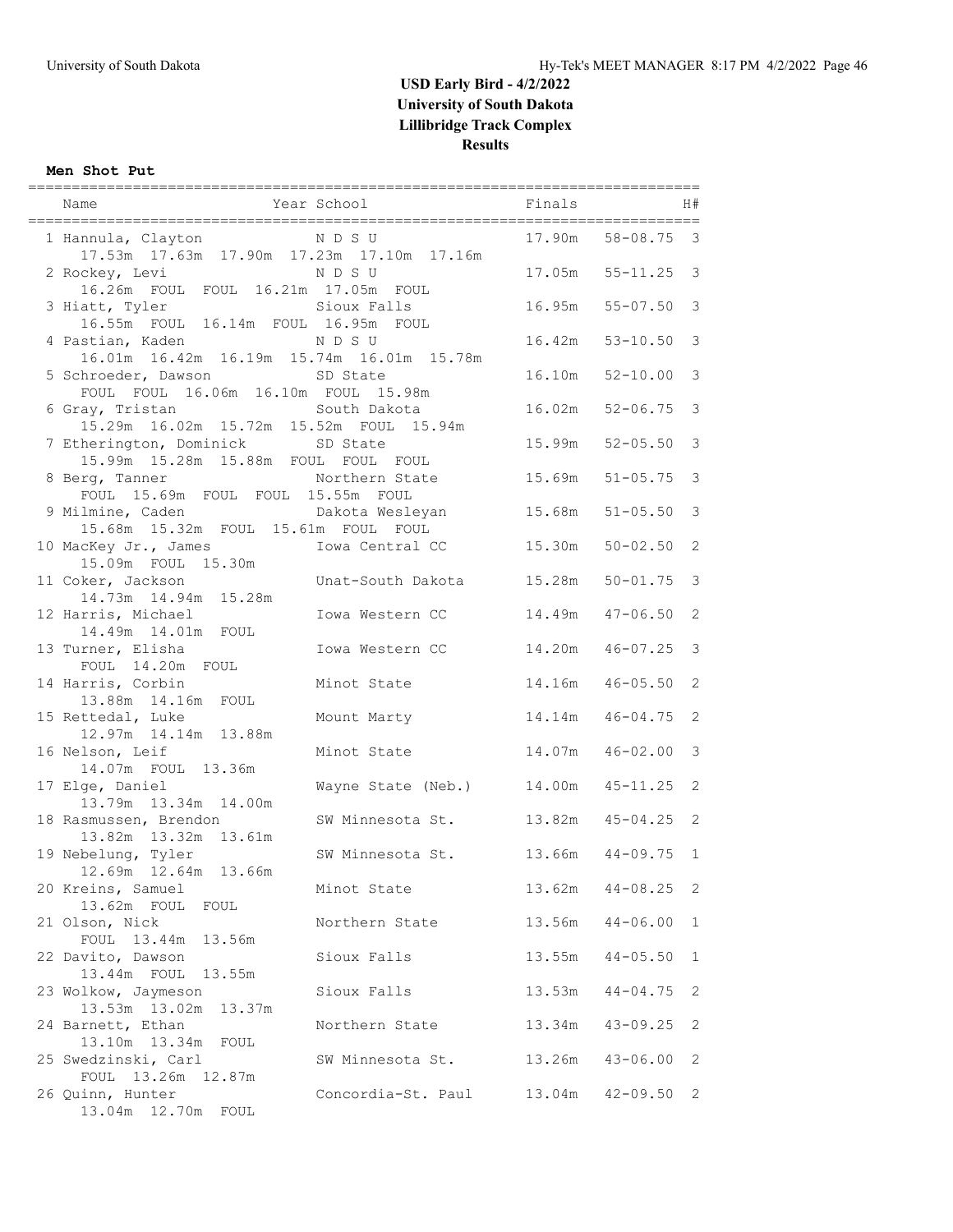#### **....Men Shot Put**

| 27 Pruce, Wyatt                           | South Dakota       | 13.01m | $42 - 08.25$   | - 2          |
|-------------------------------------------|--------------------|--------|----------------|--------------|
| 13.01m  12.81m  FOUL                      |                    |        |                |              |
| 28 McClain, James<br>12.63m  12.31m  FOUL | Dakota State       | 12.63m | $41 - 05.25$ 1 |              |
| 29 Sather, Sam                            | Northern State     | 12.30m | $40 - 04.25$   | $\mathbf{1}$ |
| 12.30m FOUL 11.87m                        |                    |        |                |              |
| 30 Rupprecht, Nate                        | Dakota Wesleyan    | 11.88m | $38 - 11.75$   | $\mathbf{1}$ |
| 11.14m  11.88m  10.98m                    |                    |        |                |              |
| 31 Lunde, Houston                         | Dakota State       | 11.43m | $37 - 06.00$   | $\mathbf{1}$ |
| 11.43m FOUL 10.93m                        |                    |        |                |              |
| 32 Livermore, Joshua                      | Mount Marty        | 11.33m | $37 - 02.25$   | $\mathbf{1}$ |
| 10.67m 11.33m 10.95m                      |                    |        |                |              |
| 33 Lilly, Noah<br>9.41m 9.80m FOUL        | Wayne State (Neb.) | 9.80m  | $32 - 02.00$   | 1            |
| 34 Paustian, Zach                         | Concordia-Moorhead | 9.67m  | $31 - 08.75$   | $\mathbf{1}$ |
| 8.38m 9.67m FOUL                          |                    |        |                |              |
| -- Sindelar, Wyatt                        | Wayne State (Neb.) | FOUL   |                | $\mathbf{1}$ |
| FOUL FOUL FOUL                            |                    |        |                |              |
| -- Haugen, Trey                           | U-Mary             | FOUL   |                | 2            |
| FOUL FOUL FOUL                            |                    |        |                |              |
| -- Stutzman, Brody                        | Wayne State (Neb.) | FOUL   |                | $\mathbf{1}$ |
| FOUL FOUL FOUL                            |                    |        |                |              |
| -- Turner, Christian                      | Iowa Western CC    | FOUL   |                | 3            |
| FOUL FOUL FOUL                            |                    |        |                |              |
| -- Oie, Ben                               | Msu-Moorhead       | FOUL   |                | 2            |
| FOUL FOUL FOUL<br>-- Cockett, Nemoy       | Iowa Western CC    | FOUL   |                | 2            |
| FOUL FOUL FOUL                            |                    |        |                |              |
| -- Kerzman, Jake                          | Concordia-Moorhead | FOUL   |                | $\mathbf{1}$ |
| FOUL FOUL FOUL                            |                    |        |                |              |
| -- Folkestad, Cooper                      | Concordia-Moorhead | FOUL   |                | 3            |
| FOUL FOUL FOUL                            |                    |        |                |              |
| -- Zastera, Jackson                       | Dakota State       | FOUL   |                | $\mathbf{1}$ |
| FOUL FOUL FOUL                            |                    |        |                |              |
| -- King, Darius                           | Northern Iowa      | FOUL   |                | 3            |
| FOUL FOUL FOUL                            |                    |        |                |              |
| -- Brown, Jakob                           | Concordia-Moorhead | FOUL   |                | $\mathbf{1}$ |
| FOUL FOUL FOUL<br>-- Bauman, Brady        | Northern State     | FOUL   |                | 2            |
| FOUL FOUL FOUL                            |                    |        |                |              |
| -- Cook, Colton                           | Msu-Moorhead       | FOUL   |                | $\mathbf{1}$ |
| FOUL FOUL FOUL                            |                    |        |                |              |
| -- David, Aric                            | U N D              | FOUL   |                | $\mathbf{1}$ |
| FOUL FOUL<br>FOUL                         |                    |        |                |              |

#### **Men Discus Throw**

| Name               | Year School                                              | Finals | H#           |
|--------------------|----------------------------------------------------------|--------|--------------|
| 1 Sullivan, Jessie | South Dakota                                             | 56.71m | 186-01 4     |
| 2 King, Darius     | 55.61m FOUL 55.86m 56.71m 52.04m 55.77m<br>Northern Iowa | 53.88m | $176 - 09$ 4 |
|                    | FOUL 53.11m 51.72m 50.95m 53.88m FOUL                    |        |              |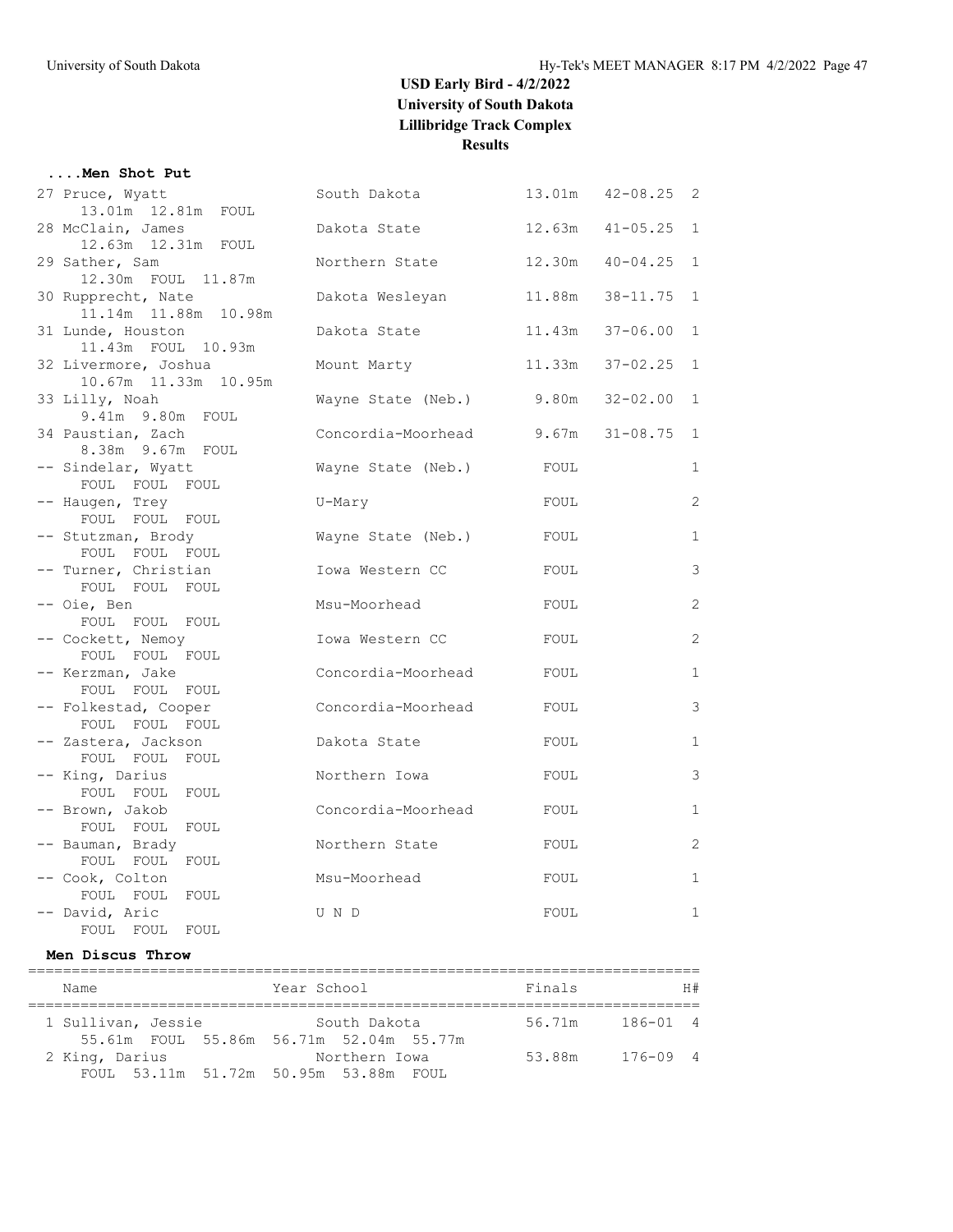#### **....Men Discus Throw**

| 3 Pastian, Kaden NDSU                                             |                                      | 52.07m 170-10 4 |              |                |
|-------------------------------------------------------------------|--------------------------------------|-----------------|--------------|----------------|
| 51.82m 48.00m 52.07m 51.22m 49.39m FOUL                           |                                      |                 |              |                |
|                                                                   |                                      |                 | $167 - 06$ 4 |                |
| FOUL 42.78m 46.51m 47.35m 46.60m 51.05m                           |                                      |                 |              |                |
| 5 Coker, Jackson Chat-South Dakota 50.59m                         |                                      |                 | $166 - 00$ 4 |                |
| 47.11m FOUL 48.59m 48.08m 50.59m 49.53m                           |                                      |                 |              |                |
| 6 MacKey Jr., James              Iowa Central CC           50.56m |                                      |                 | $165 - 10$ 4 |                |
| FOUL FOUL 46.50m 47.94m 50.56m FOUL                               |                                      |                 |              |                |
| 7 Hiatt, Tyler Sioux Falls                                        |                                      | 49.69m          | $163 - 00$ 4 |                |
| 45.12m  47.70m  49.31m  48.53m  49.69m  FOUL                      |                                      |                 |              |                |
| 8 Gray, Tristan Martin South Dakota                               |                                      | 48.24m          | $158 - 03$ 4 |                |
| 45.77m  45.95m  48.24m  FOUL  47.28m  FOUL                        |                                      |                 |              |                |
| 9 Tordsen, Conner bakota State 47.46m                             |                                      |                 | $155 - 08$ 4 |                |
| 43.61m  45.85m  47.46m  45.44m  46.62m  43.94m                    |                                      |                 |              |                |
| 10 Hannula, Clayton NDSU                                          |                                      | 46.14m          | $151 - 04$ 4 |                |
| 41.80m  46.14m  43.70m                                            |                                      |                 |              |                |
| 11 Eppard, Austin SD State                                        |                                      | 44.63m          | $146 - 05$ 4 |                |
| FOUL 44.63m FOUL                                                  |                                      |                 |              |                |
| 12 Nelson, Leif Minot State                                       |                                      | 42.68m          | $140 - 00$ 4 |                |
| 39.67m  42.68m  41.73m                                            |                                      |                 |              |                |
| 13 Larson, Keegan                                                 | Concordia-St. Paul 41.98m            |                 | $137 - 09$ 4 |                |
| FOUL FOUL 41.98m                                                  |                                      |                 |              |                |
| 14 Rockey, Levi                                                   | NDSU                                 | 41.42m          | $135 - 11$ 4 |                |
| 41.42m 40.14m 36.79m                                              |                                      |                 |              |                |
|                                                                   |                                      |                 |              | $\overline{4}$ |
| FOUL FOUL FOUL                                                    |                                      |                 |              |                |
| -- Pruce, Wyatt                                                   | South Dakota<br><b>EXECUTE:</b> FOUL |                 |              | $\overline{4}$ |
| FOUL FOUL FOUL                                                    |                                      |                 |              |                |

#### **Men Hammer Throw**

| Name<br>----------------------------                                                                                   |                 |              |
|------------------------------------------------------------------------------------------------------------------------|-----------------|--------------|
| Northern State 65.32m 214-04 4<br>1 Berg, Tanner<br>63.16m  63.44m  FOUL  FOUL  65.32m  63.24m                         |                 |              |
| 2 Sullivan, Jessie             South Dakota             59.63m     195-08   4<br>FOUL 54.37m 59.63m FOUL 58.22m 57.02m |                 |              |
| 58.17m 56.23m 58.76m 57.14m 58.41m 59.09m                                                                              |                 | $193 - 10$ 4 |
| 4 Elder, Kaden                     South Dakota               56.38m<br>54.96m  FOUL  FOUL  FOUL  54.60m  56.38m       |                 | $185 - 00$ 4 |
| 5 Christoffersen, Cole Mayne State (Neb.) 54.88m<br>54.88m 53.52m 54.36m FOUL 53.21m 54.50m                            |                 | $180 - 01$ 4 |
| 6 Wallster, Hunter SD State 54.79m<br>FOUL FOUL 54.79m 54.28m 51.82m FOUL                                              |                 | $179 - 09$ 4 |
| 7 Mundfrom, Eben       Concordia-St. Paul     54.53m<br>51.06m 54.51m FOUL 50.27m FOUL 54.53m                          |                 | $178 - 11$ 4 |
| 8 Tordsen, Conner bakota State 53.21m 174-07 4<br>50.83m 53.21m 52.64m FOUL 49.82m 50.43m                              |                 |              |
| FOUL 52.88m FOUL FOUL FOUL FOUL                                                                                        | 52.88m 173-06 4 |              |
| 10 Warren, Quincy <b>10 Unat-South Dakota</b> 51.57m<br>FOUL 46.82m 51.57m                                             |                 | $169 - 02$ 4 |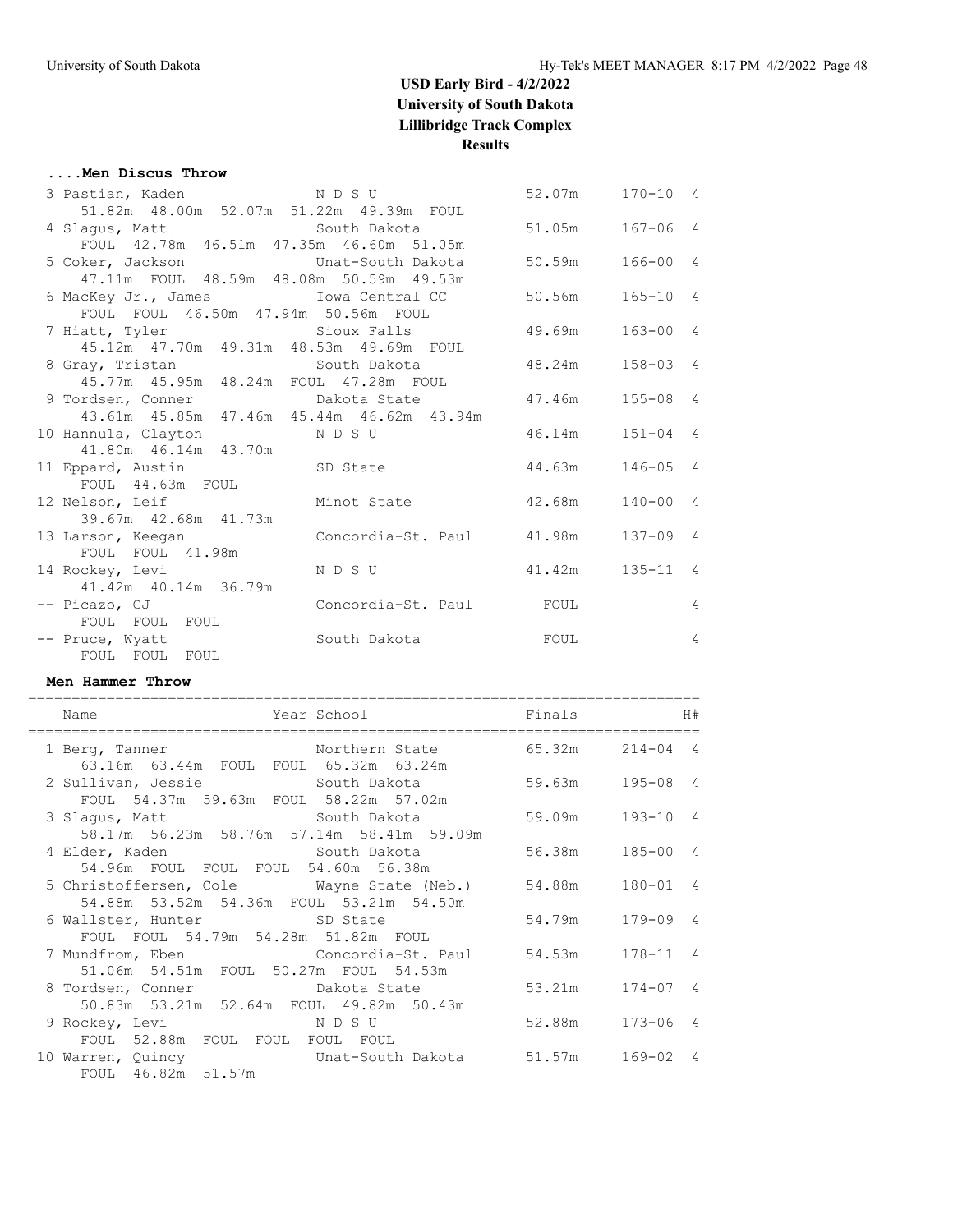#### **....Men Hammer Throw**

| 11 Cockett, Nemoy                                | Iowa Western CC           | 50.81m | 166-08     | 4             |
|--------------------------------------------------|---------------------------|--------|------------|---------------|
| 50.81m FOUL FOUL                                 |                           | 50.05m |            |               |
| 12 Etherington, Dominick<br>50.05m  49.30m  FOUL | SD State                  |        | 164-02     | 2             |
| 13 Schroeder, Dawson                             | SD State                  | 49.79m | 163-04     | 4             |
| FOUL 48.23m 49.79m                               |                           |        |            |               |
| 14 Gray, Tristan                                 | South Dakota              | 49.00m | $160 - 09$ | 3             |
| 49.00m FOUL 48.49m                               |                           |        |            |               |
| 15 Ludwig, Bryce                                 | SD State                  | 48.99m | $160 - 09$ | $\mathcal{E}$ |
| 48.65m  48.85m  48.99m                           |                           |        |            |               |
| 16 Pruce, Wyatt<br>46.53m  48.75m  FOUL          | South Dakota              | 48.75m | $159 - 11$ | 3             |
| 17 Quinn, Hunter                                 | Concordia-St. Paul        | 47.99m | $157 - 05$ | 4             |
| 46.92m  43.48m  47.99m                           |                           |        |            |               |
| 18 Pastian, Kaden                                | N D S U                   | 47.46m | $155 - 08$ | 3             |
| 47.46m  46.47m  FOUL                             |                           |        |            |               |
| 19 Olson, Nick                                   | Northern State            | 47.42m | $155 - 07$ | 3             |
| 47.42m 46.86m 45.33m<br>20 Fritsch, Grant        | Wayne State (Neb.)        | 47.27m | $155 - 01$ | 3             |
| 43.76m  47.27m  FOUL                             |                           |        |            |               |
| 21 Kreins, Samuel                                | Minot State               | 46.55m | $152 - 09$ | $\mathcal{E}$ |
| 46.52m  44.70m  46.55m                           |                           |        |            |               |
| 22 Joachim, Jacob                                | Dakota State              | 46.01m | $150 - 11$ | 3             |
| 38.97m 45.31m 46.01m<br>23 Clark, Hunter         | Minot State               | 45.76m | $150 - 01$ | 3             |
| FOUL 45.76m FOUL                                 |                           |        |            |               |
| 24 Zanotto, Christopher                          | Dakota Wesleyan           | 45.62m | $149 - 08$ | 4             |
| 45.62m  43.14m  42.16m                           |                           |        |            |               |
| 25 MacKey Jr., James                             | Iowa Central CC           | 45.55m | $149 - 05$ | 4             |
| FOUL 45.17m 45.55m                               |                           |        |            | $\mathbf{1}$  |
| 26 Haugen, Zachary<br>41.55m FOUL 45.02m         | Dakota State              | 45.02m | 147-08     |               |
| 27 Hagan, Patrick                                | Sioux Falls               | 44.94m | $147 - 05$ | 4             |
| FOUL FOUL 44.94m                                 |                           |        |            |               |
| 28 Shumski, Garrett                              | U N D                     | 44.87m | 147-02     | 3             |
| 44.08m FOUL 44.87m                               | SW Minnesota St.          |        |            |               |
| 29 Swedzinski, Carl<br>43.25m FOUL 44.68m        |                           | 44.68m | $146 - 07$ | 1             |
| 30 Larson, Keegan                                | Concordia-St. Paul 43.55m |        | 142-10     | 3             |
| 43.55m FOUL FOUL                                 |                           |        |            |               |
| 31 Wolkow, Jaymeson                              | Sioux Falls               | 43.48m | $142 - 08$ | 3             |
| 43.48m  43.41m  FOUL                             |                           |        |            |               |
| 32 Rex, Marek<br>39.67m 41.87m 43.42m            | Sioux Falls               | 43.42m | $142 - 05$ | 3             |
| 33 Harris, Corbin                                | Minot State               | 42.08m | $138 - 01$ | 2             |
| FOUL 42.08m FOUL                                 |                           |        |            |               |
| 34 Stutzman, Brody                               | Wayne State (Neb.)        | 41.57m | 136-05     | 2             |
| 39.11m 39.18m 41.57m                             |                           |        |            |               |
| 35 Elge, Daniel<br>37.26m  40.63m  FOUL          | Wayne State (Neb.)        | 40.63m | $133 - 04$ | 2             |
| 36 Sindelar, Wyatt                               | Wayne State (Neb.)        | 40.20m | 131-11     | 2             |
| FOUL FOUL 40.20m                                 |                           |        |            |               |
| 37 Zastera, Jackson                              | Dakota State              | 40.19m | 131-10 2   |               |
| 35.97m 38.90m 40.19m                             |                           |        |            |               |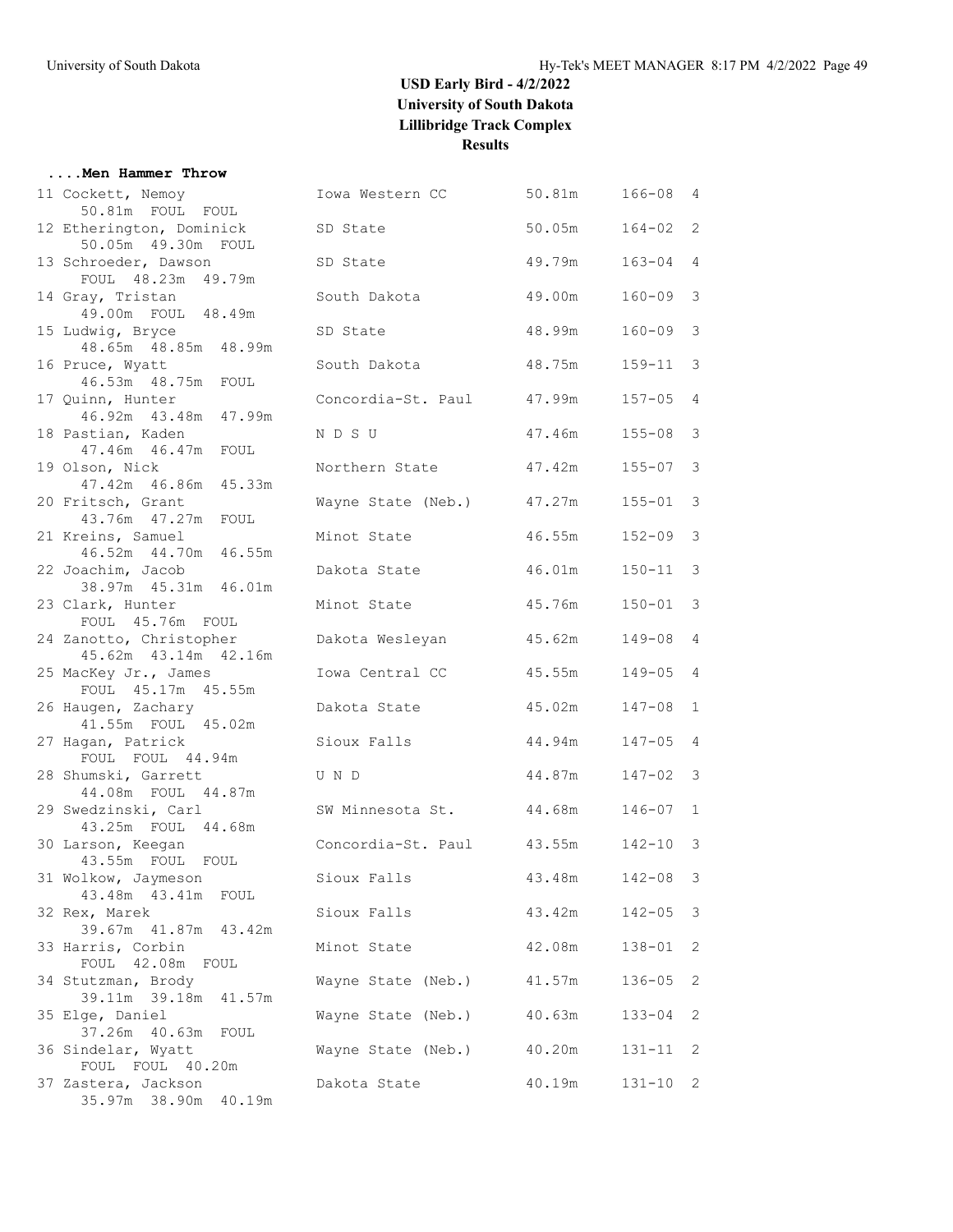#### **....Men Hammer Throw**

| Name                                                         | Year School                    | Finals         |              | H#             |
|--------------------------------------------------------------|--------------------------------|----------------|--------------|----------------|
| Men Javelin Throw                                            |                                |                |              |                |
| -- Hardy, Paul<br>FOUL FOUL FOUL                             | Minot State                    | FOUL           |              | 2              |
| -- Cook, Colton<br>ND ND ND                                  | Msu-Moorhead                   | ND             |              | 2              |
| -- Hribal, Ray<br>ND ND ND                                   | Minot State                    | ND.            |              | 2              |
| -- Folkestad, Cooper<br>ND ND ND                             | Concordia-Moorhead             | ND.            |              | $\mathcal{E}$  |
| -- Brown, Jakob<br>ND ND ND                                  | Concordia-Moorhead             | ND             |              | $\mathbf{1}$   |
| -- Kerzman, Jake<br>ND ND ND                                 | Concordia-Moorhead             | ND.            |              | 3              |
| 54 Dacres, Shakiel<br>FOUL FOUL 24.81m                       | Iowa Western CC 24.81m 81-05 1 |                |              |                |
| 31.67m 32.91m FOUL<br>53 Lauer, Brandon<br>27.54m FOUL FOUL  | Northern State                 | 27.54m 90-04 1 |              |                |
| 29.77m FOUL 33.46m<br>52 Bauman, Brady                       | Northern State                 | 32.91m         | $108 - 00$   | $\overline{1}$ |
| 51 Harris, Michael                                           | Iowa Western CC                | 33.46m         | 109-09       | $\overline{1}$ |
| FOUL 34.75m FOUL<br>50 Picazo, CJ<br>34.43m FOUL 33.91m      | Concordia-St. Paul 34.43m      |                | $112 - 11$ 2 |                |
| 49 Lunde, Houston                                            | Dakota State 34.75m            |                | $114 - 00$ 2 |                |
| 48 Hausmann, Carson<br>35.41m  FOUL  33.51m                  | Sioux Falls                    | 35.41m         | $116 - 02$ 2 |                |
| 34.25m 35.92m FOUL<br>47 Sather, Sam<br>34.06m 33.81m 35.88m | Northern State                 | 35.88m         | $117 - 08$   | $\mathbf{1}$   |
| 32.77m 35.19m 36.30m<br>46 Davito, Dawson                    | Sioux Falls                    | 35.92m         | $117 - 10$   | $\mathbf{1}$   |
| 36.70m FOUL FOUL<br>45 Rasmussen, Brendon                    | SW Minnesota St.               | 36.30m         | $119 - 01$ 1 |                |
| 36.22m FOUL 36.77m<br>44 Anderson, McCaden                   | Northern State                 | 36.70m         | $120 - 05$   | $\overline{1}$ |
| 34.75m 36.94m FOUL<br>43 McClain, James                      | Dakota State                   | 36.77m         | $120 - 08$ 2 |                |
| FOUL 37.14m FOUL<br>42 Lorenz, Bennett                       | Wayne State (Neb.) 36.94m      |                | $121 - 02$ 2 |                |
| 38.54m FOUL 36.88m<br>41 Anvid, Deekon                       | SW Minnesota St. 37.14m        |                | $121 - 10$ 1 |                |
| 38.87m 35.24m 38.17m<br>40 Nanfito, Andrew                   | Mount Marty                    | 38.54m         | $126 - 05$   | $\mathbf{1}$   |
| 34.09m FOUL 39.67m<br>39 Hiatt, Tyler                        | Sioux Falls                    | 38.87m         | $127 - 06$ 2 |                |
| 38 Nebelung, Tyler                                           | SW Minnesota St. 39.67m        |                | $130 - 02$ 1 |                |

| <u>ivanc</u>  |  | TOUT DOMOOT                             | ---------       | 11 TF |
|---------------|--|-----------------------------------------|-----------------|-------|
|               |  |                                         |                 |       |
| 1 Kraft, Matt |  | NDSU                                    | 61.72m 202-06 3 |       |
|               |  | 61.72m 57.73m 54.33m FOUL 61.71m 61.06m |                 |       |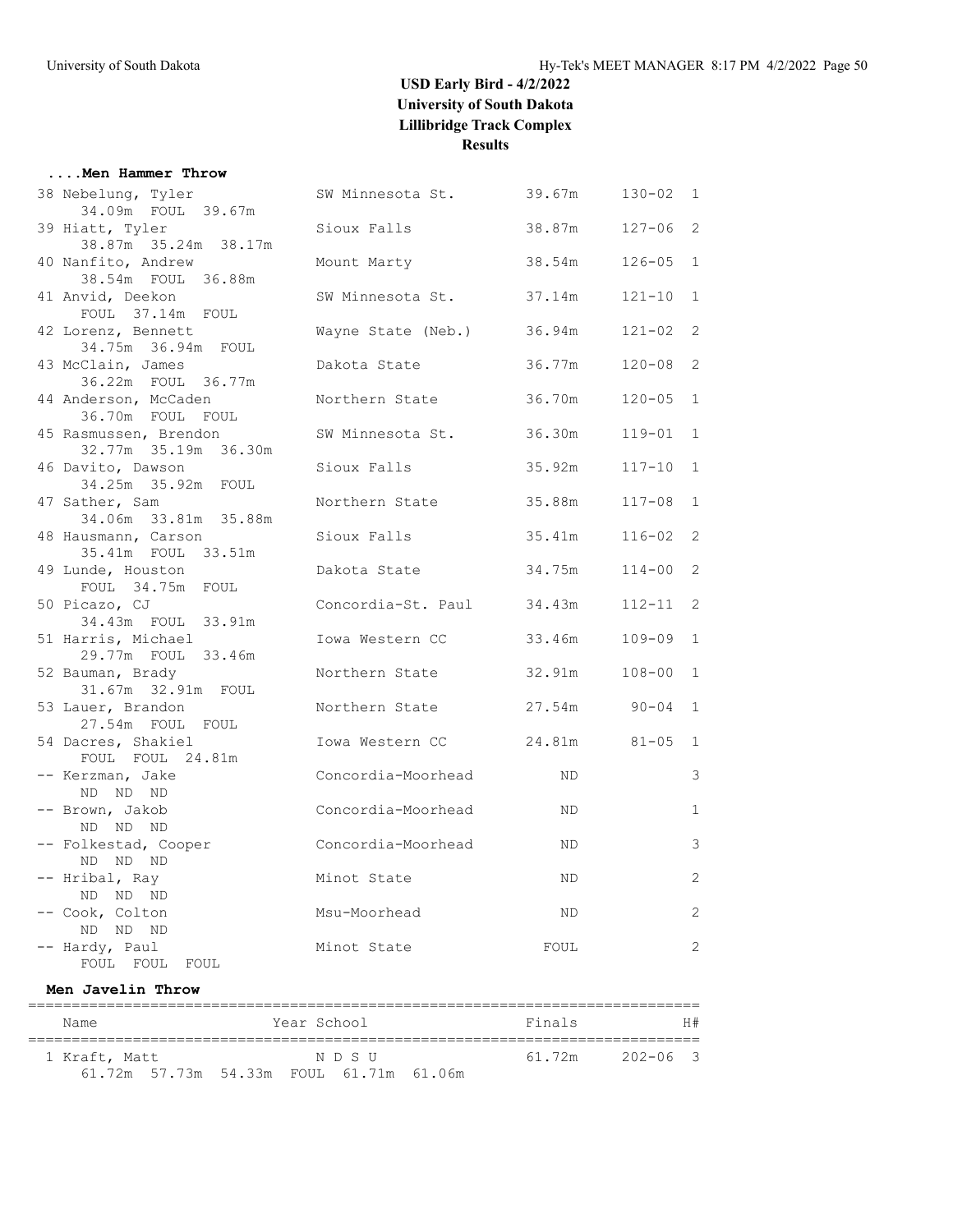#### **....Men Javelin Throw**

| Minot State<br>2 Nelson, Leif                |                           | 59.62m | $195 - 07$ 3 |                |
|----------------------------------------------|---------------------------|--------|--------------|----------------|
| FOUL 56.98m 57.29m 56.74m 59.62m FOUL        |                           |        |              |                |
| 3 Wu, Kevin                                  | Minnesota State           | 59.23m | $194 - 04$   | 3              |
| 57.45m 59.11m 55.33m 58.45m 59.23m FOUL      |                           |        |              |                |
| 4 Roller, Sam                                | N D S U                   | 58.35m | $191 - 05$ 3 |                |
| FOUL 55.98m 57.06m 53.66m 56.71m 58.35m      |                           |        |              |                |
| 5 Roberts, Treshawn                          | Dakota State              | 55.16m | 181-00       | 3              |
| 44.94m 55.16m 44.11m 48.35m FOUL 41.04m      |                           |        |              |                |
| 6 Kovash, Dillan                             | U-Mary                    | 51.51m | $169 - 00$ 3 |                |
| 51.51m  43.91m  50.85m  PASS  PASS  PASS     |                           |        |              |                |
| 7 Hanseder, Trenton                          | U N D                     | 48.72m | $159 - 10$ 1 |                |
| 45.76m  48.72m  41.73m  PASS  PASS  PASS     |                           |        |              |                |
| 8 Brandt, Alex                               | Wayne State (Neb.)        | 45.96m | $150 - 09$ 3 |                |
| FOUL 43.75m 45.96m 44.21m 42.93m 39.26m      |                           |        |              |                |
| 9 Durnin, Nick                               | Minnesota State           | 45.10m | $147 - 11$ 1 |                |
| 37.38m  45.10m  FOUL  38.11m  30.90m  38.50m |                           |        |              |                |
| 10 David, Aric<br>37.67m 41.46m 43.69m       | U N D                     | 43.69m | $143 - 04$ 1 |                |
| 11 Pribbernow, Forest                        | Iowa Western CC           | 43.53m | 142-10       | $\mathcal{E}$  |
| 41.04m  40.74m  43.53m                       |                           |        |              |                |
| 12 Walter, Andrew                            | U N D                     | 43.05m | $141 - 03$ 3 |                |
| FOUL FOUL 43.05m                             |                           |        |              |                |
| 13 Feist, Cullen                             | Concordia-St. Paul 42.30m |        | $138 - 09$ 3 |                |
| 42.30m  40.12m  38.18m                       |                           |        |              |                |
| 14 Schroeder, Conrad                         | Southwestern CC           | 42.22m | 138-06       | $\mathcal{E}$  |
| 41.39m  42.22m  FOUL                         |                           |        |              |                |
| 15 Stevenson, Malakhi                        | U-Mary                    | 41.85m | 137-04       | 3              |
| 40.12m  41.85m  40.78m                       |                           |        |              |                |
| 16 Nelson, Isaiah                            | SW Minnesota St. 41.47m   |        | $136 - 01$ 1 |                |
| 36.63m 39.06m 41.47m                         |                           |        |              |                |
| 17 Paustian, Zach                            | Concordia-Moorhead 40.85m |        | 134-00       | $\mathcal{E}$  |
| 40.85m 38.17m 38.88m                         |                           |        |              |                |
| 18 Weeter, Noah                              | South Dakota              | 40.35m | $132 - 04$ 2 |                |
| FOUL 40.35m FOUL                             |                           |        |              |                |
| 19 Holt, Austin                              | Northern State            | 40.33m | $132 - 04$ 1 |                |
| 40.33m 38.74m FOUL                           | Concordia-Moorhead 40.32m |        |              |                |
| 20 Rhonemus, Wade<br>40.32m 37.29m 39.81m    |                           |        | $132 - 03$ 3 |                |
| 21 Gallegos, Diego                           | Northern State            | 40.24m | $132 - 00$ 1 |                |
| 40.24m 36.55m 37.70m                         |                           |        |              |                |
| 22 Rupprecht, Nate                           | Dakota Wesleyan           | 39.31m | 129-00       | $\overline{2}$ |
| 39.31m 39.14m<br>38.25m                      |                           |        |              |                |
| 23 Hausmann, Carson                          | Sioux Falls               | 39.07m | $128 - 02$   | 3              |
| 39.07m 36.41m 36.36m                         |                           |        |              |                |
| 24 Watson, Isaac                             | U-Mary                    | 38.77m | $127 - 02$   | 2              |
| 38.77m 36.18m<br>38.49m                      |                           |        |              |                |
| 25 Dilly, Blain                              | SW Minnesota St.          | 38.72m | 127-00       | 1              |
| 31.48m 38.72m<br>32.87m                      |                           |        |              |                |
| 26 Geditz, Max                               | Northern State            | 38.48m | $126 - 03$   | 1              |
| 37.99m 38.48m 37.57m                         |                           |        |              |                |
| 27 Paletti, Nicola                           | Iowa Central CC           | 37.82m | 124-01 2     |                |
| FOUL 37.12m 37.82m                           |                           |        |              |                |
| 28 Decker, Denver                            | Sioux Falls               | 37.75m | $123 - 10$ 1 |                |
| 36.17m 36.10m 37.75m                         |                           |        |              |                |